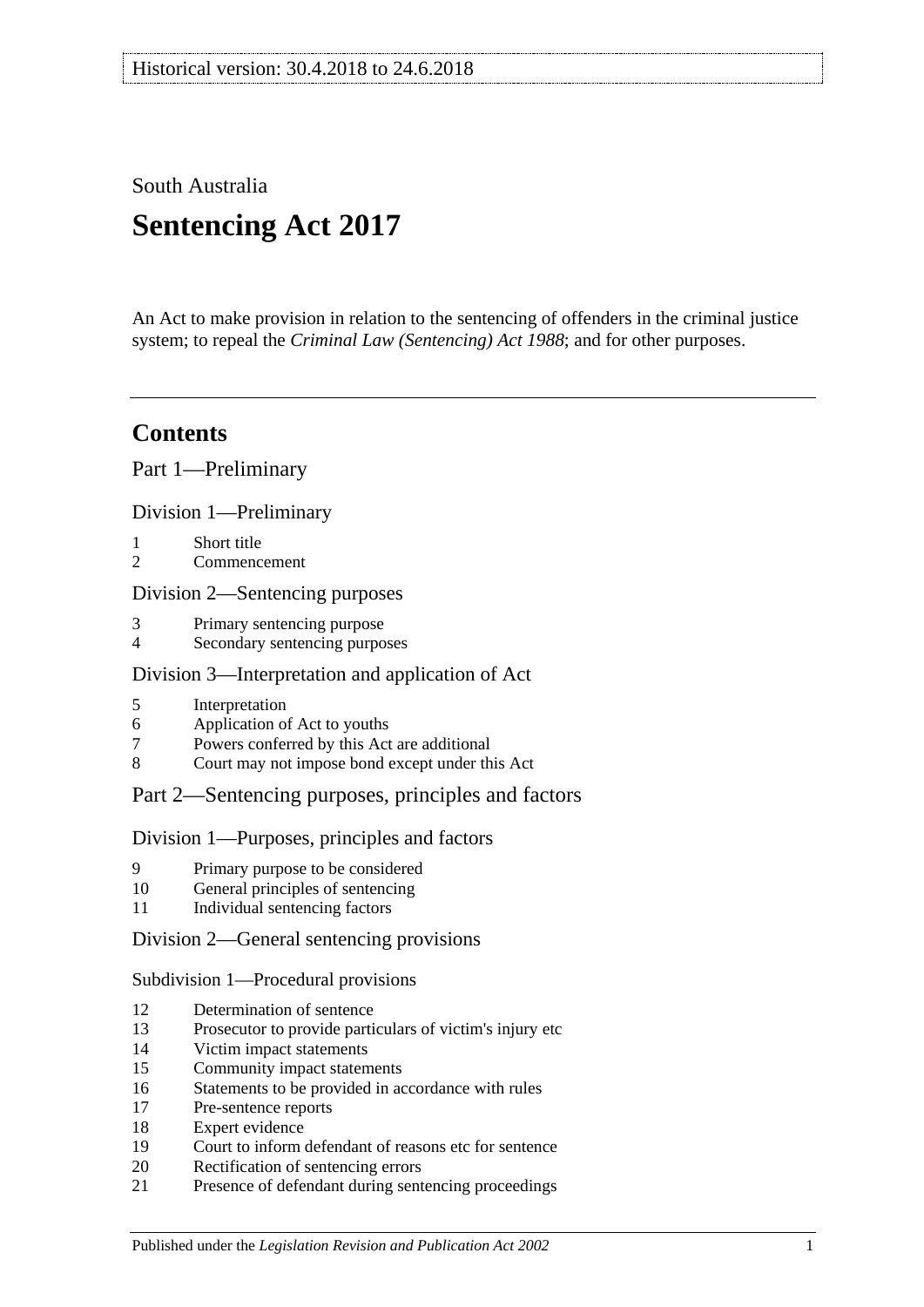[Sentencing of Aboriginal and Torres Strait Islander defendants](#page-17-0)

#### Subdivision [2—General sentencing powers](#page-18-0)

- [Discharge without penalty](#page-18-1)
- [Imposition of penalty without conviction](#page-18-2)
- [Court may reduce, add or substitute certain penalties](#page-19-0)
- [Sentencing for multiple offences](#page-20-0)
- [Non-association or place restriction orders may be issued on sentence](#page-20-1)<br>28 Intervention orders may be issued on finding of guilt or sentencing
- [Intervention orders may be issued on finding of guilt or sentencing](#page-21-0)
- [Deferral of sentence for rehabilitation and other purposes](#page-22-0)
- [Mental impairment](#page-23-0)

#### Subdivision [3—Taking further offences into account](#page-24-0)

- [Definitions](#page-24-1)
- [Prosecutor may file list of additional charges](#page-25-0)
- [Outstanding charges may be taken into account](#page-25-1)
- [Ancillary orders relating to offences taken into account](#page-26-0)
- [Consequences of taking offences into account](#page-26-1)

#### Subdivision [4—Sentencing reductions](#page-27-0)

- [Application of Subdivision](#page-27-1)
- [Reduction of sentences for cooperation etc with law enforcement agency](#page-27-2)
- [Reduction of sentences for cooperation with procedural requirements etc](#page-28-0)
- [Reduction of sentences for guilty plea in Magistrates Court etc](#page-28-1)
- [Reduction of sentences for guilty pleas in other cases](#page-30-0)
- [Application of sentencing reductions](#page-32-0)
- [Re-sentencing for failure to cooperate in accordance with undertaking under section](#page-33-0) 37
- [Re-sentencing for subsequent cooperation with law enforcement agency](#page-33-1)

## Part [3—Custodial sentences](#page-35-0)

## Division [1—Imprisonment](#page-35-1)

- [Commencement of sentences and non-parole periods](#page-35-2)
- [Cumulative sentences](#page-36-0)

## Division [2—Non-parole periods](#page-36-1)

- [Application of Division to youths](#page-36-2)
- [Duty of court to fix or extend non-parole periods](#page-36-3)
- [Mandatory minimum non-parole periods and proportionality](#page-40-0)

## Division [3—Serious firearm offenders](#page-40-1)

- [Interpretation](#page-40-2)
- [Serious firearm offenders](#page-42-0)
- [Sentence of imprisonment not to be suspended](#page-42-1)

## Division [4—Serious repeat adult offenders and recidivist young offenders](#page-43-0)

- [Interpretation and application](#page-43-1)
- [Serious repeat offenders](#page-45-0)
- [Sentencing of serious repeat offenders](#page-45-1)
- [Declaration that youth is recidivist young offender](#page-46-0)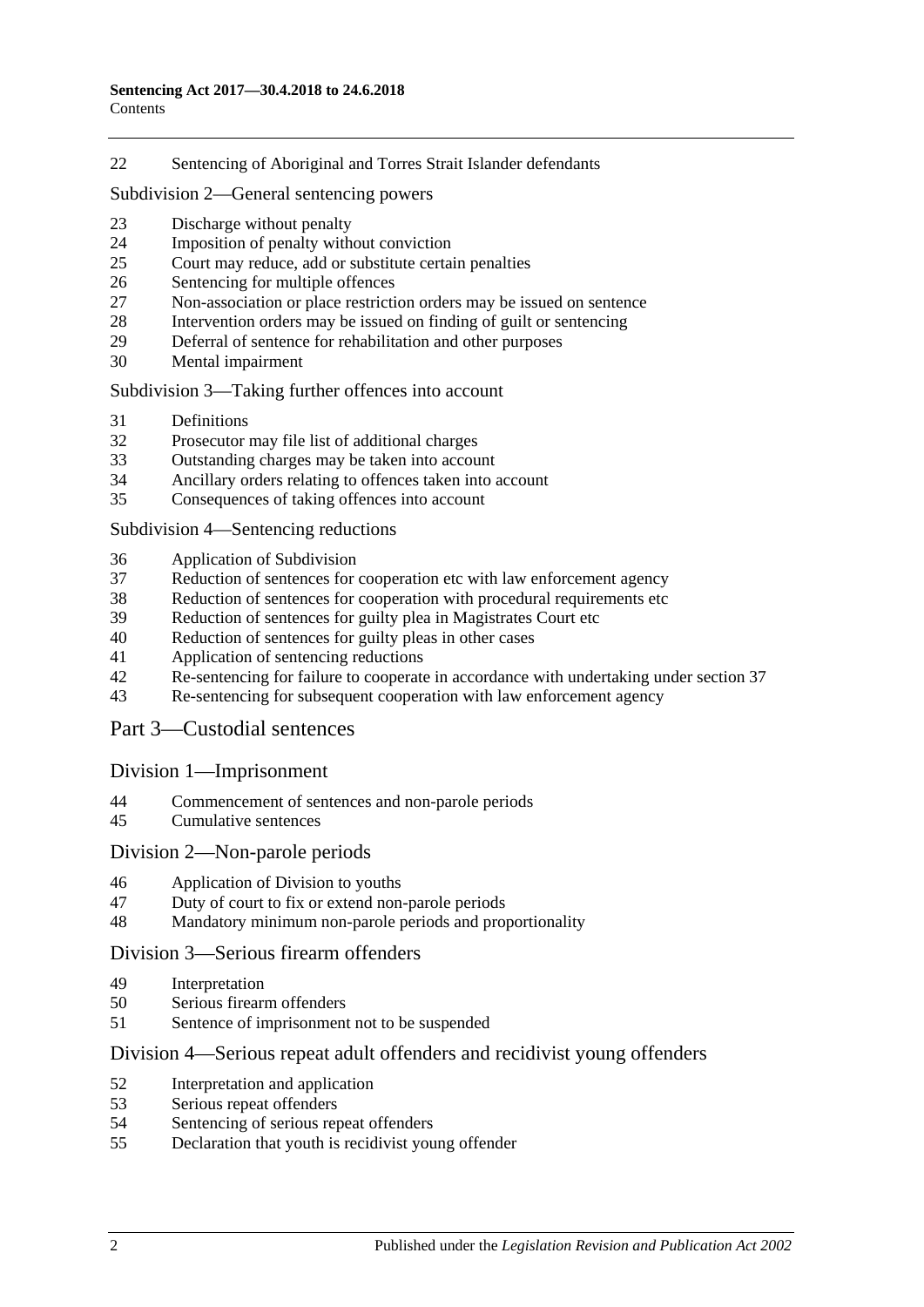Division [5—Offenders incapable of controlling, or unwilling to control, sexual](#page-46-1)  [instincts](#page-46-1)

- [Application of this Division](#page-46-2)
- [Offenders incapable of controlling, or unwilling to control, sexual instincts](#page-47-0)
- [Discharge of detention order under section](#page-49-0) 57
- [Release on licence](#page-50-0)
- [Appropriate board may direct person to surrender firearm etc](#page-53-0)
- [Court may obtain reports](#page-53-1)
- [Inquiries by medical practitioners](#page-54-0)
- [Parties](#page-54-1)
- [Service on guardian](#page-54-2)
- [Appeals](#page-54-3)<br>66 Proclama
- [Proclamations](#page-55-0)
- [Regulations](#page-55-1)

## Division [6—Sentencing standards for offences involving paedophilia](#page-55-2)

[Sentencing standards for offences involving paedophilia](#page-55-3)

## Division [7—Community based custodial sentences](#page-56-0)

#### Subdivision [1—Home detention](#page-56-1)

- [Purpose of home detention](#page-56-2)
- [Home detention not available for certain offences](#page-56-3)
- [Home detention orders](#page-56-4)
- [Conditions of home detention order](#page-59-0)
- [Orders that court may make on breach of condition of home detention order etc](#page-61-0)
- [Court to provide CE with copy of home detention order](#page-63-0)
- [CE must assign home detention officer](#page-63-1)
- [Powers of home detention officers](#page-63-2)
- [Apprehension and detention of person subject to home detention order without warrant](#page-63-3)
- [Offence to contravene or fail to comply with condition of home detention order](#page-64-0)

#### Subdivision [2—Intensive correction](#page-64-1)

- [Purpose of intensive correction order](#page-64-2)
- [Intensive correction not available for certain offences](#page-64-3)
- [Intensive correction orders](#page-64-4)
- [Conditions of intensive correction order](#page-65-0)
- [Orders that court may make on breach of condition of intensive correction order etc](#page-67-0)
- [Court to provide CE with copy of intensive correction order](#page-69-0)
- [CE must assign community corrections officer](#page-69-1)
- [Provisions relating to community service](#page-69-2)
- [Court to be notified if suitable community service placement not available](#page-70-0)
- [Community corrections officer to give reasonable directions](#page-70-1)
- [Power of Minister in relation to default in performance of community service](#page-71-0)
- [Apprehension and detention of person subject to intensive correction order without](#page-71-1)  [warrant](#page-71-1)
- [Offence to contravene or fail to comply with condition of intensive correction order](#page-72-0)

#### [Subdivision](#page-72-1) 3—General

[Court may direct person to surrender firearm etc](#page-72-2)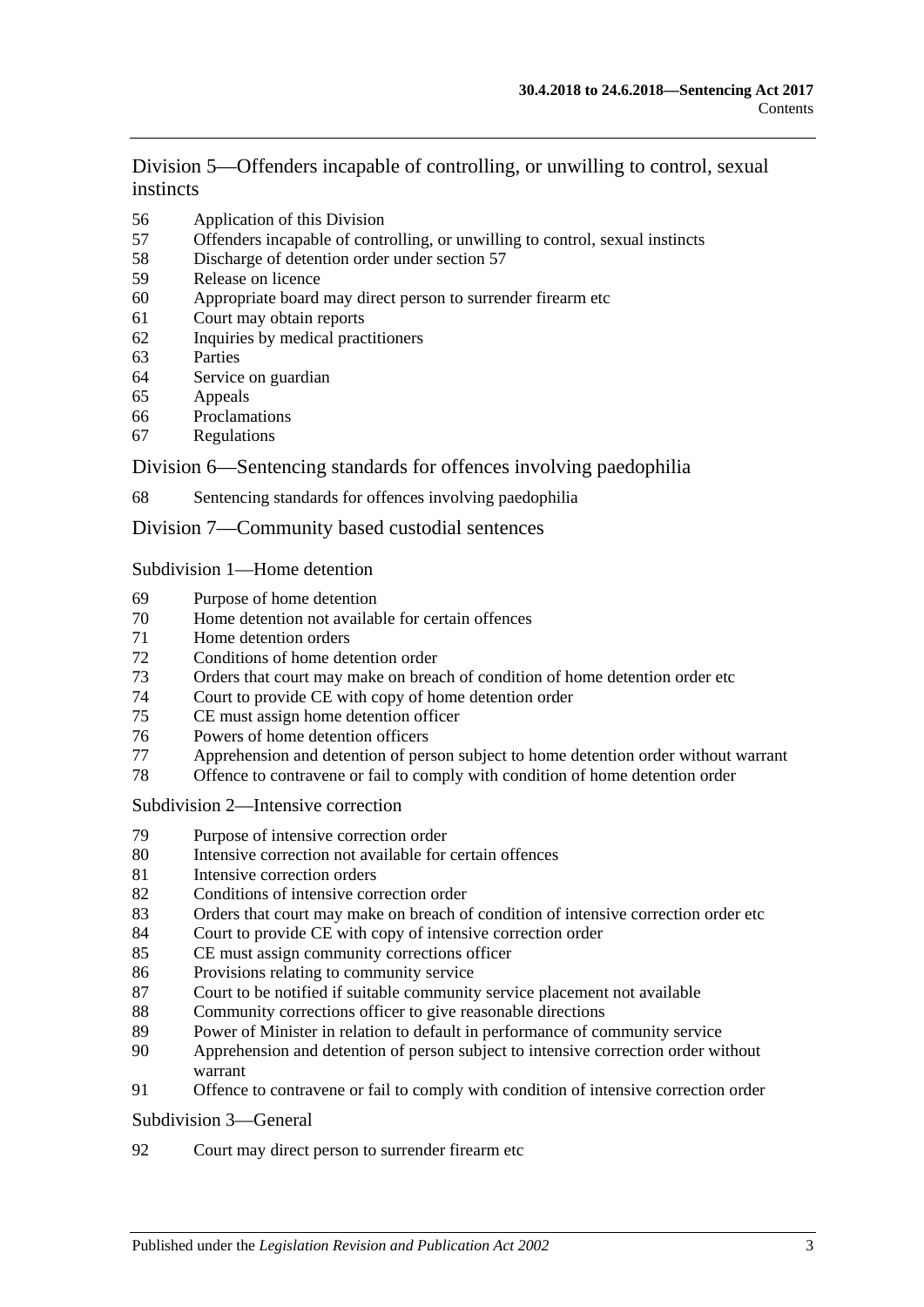Division [8—Effect of imprisonment for contempt](#page-72-3)

[Effect of imprisonment for contempt](#page-72-4)

## Part [4—Other community based sentences](#page-72-5)

## Division [1—Purpose, interpretation and application](#page-72-6)

- [Purpose of Part](#page-72-7)
- [Interpretation and application of Part](#page-73-0)

## Division [2—Bonds, community service and supervision in community](#page-73-1)

- [Suspension of imprisonment on defendant entering into bond](#page-73-2)
- [Discharge of other defendants on entering into good behaviour bond](#page-76-0)<br>98 Conditions of bonds under this Act
- [Conditions of bonds under this Act](#page-76-1)
- [Term of bond](#page-78-0)
- [Guarantors etc](#page-78-1)
- [Court may direct person to surrender firearm etc](#page-79-0)
- [Court to provide CE with copy of court order](#page-79-1)
- [Variation or discharge of bond](#page-79-2)
- [Court to be notified if suitable community service placement not available](#page-80-0)
- [Provisions relating to community service](#page-80-1)
- [Provisions relating to supervision in the community](#page-81-0)
- [CE must assign community corrections officer](#page-81-1)
- [Community corrections officer to give reasonable directions](#page-82-0)
- [Powers of community corrections officer relating to probationers on home detention](#page-82-1)
- [Variation of community service order](#page-83-0)
- [Power of Minister to cancel unperformed hours of community service](#page-83-1)
- [Power of Minister in relation to default in performance of community service](#page-84-0)

Division [3—Enforcement of bonds, community service orders and other orders of a](#page-84-1)  [non-pecuniary nature](#page-84-1)

[Subdivision](#page-84-2) 1—Bonds

- [Non-compliance with bond](#page-84-3)
- [Orders that court may make on breach of bond](#page-85-0)

Subdivision [2—Community service orders and other orders of a non-pecuniary nature](#page-87-0)

- [Community service orders may be enforced by imprisonment](#page-87-1)
- [Other non-pecuniary orders may be enforced by imprisonment](#page-89-0)
- [Registrar may exercise jurisdiction under this Division](#page-89-1)
- [Detention in prison](#page-89-2)

## Part [5—Financial penalties](#page-90-0)

- [Maximum fine if no other maximum provided](#page-90-1)
- [Order for payment of pecuniary sum not to be made in certain circumstances](#page-90-2)
- [Preference must be given to compensation for victims](#page-90-3)
- [Court not to fix time for payment of pecuniary sums](#page-90-4)

## Part [6—Restitution and compensation](#page-91-0)

## Division [1—Restitution and compensation generally](#page-91-1)

[Restitution of property](#page-91-2)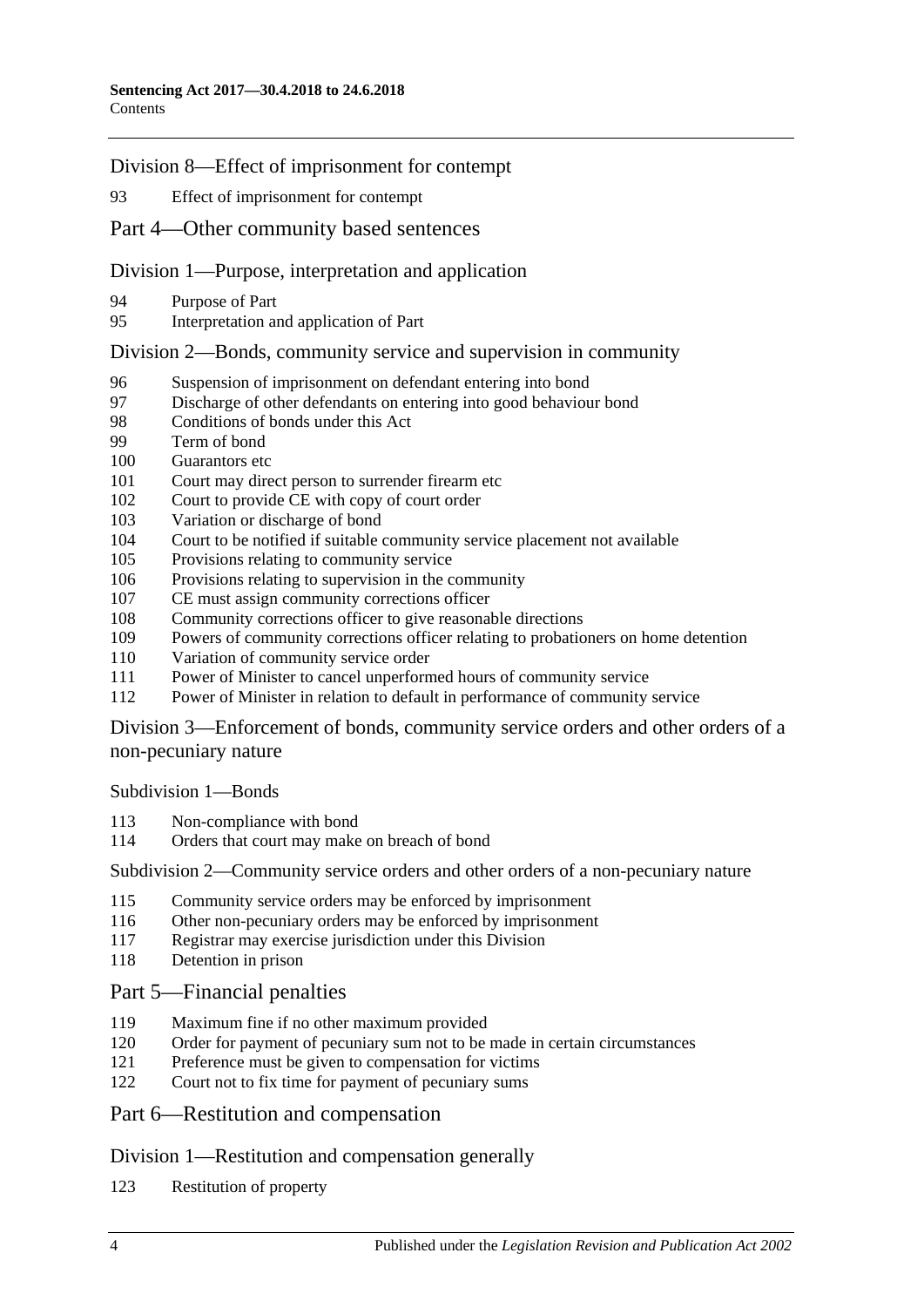| 124                                                 | Compensation                                                    |
|-----------------------------------------------------|-----------------------------------------------------------------|
| 125                                                 | Certificate for victims of identity theft                       |
| Division 2—Enforcement of restitution orders        |                                                                 |
| 126                                                 | Non-compliance with order for restitution of property           |
| Part 7—Miscellaneous                                |                                                                 |
| 127<br>128                                          | Power of delegation—intervention program manager<br>Regulations |
| Schedule 1—Repeal and transitional provisions       |                                                                 |
| Part 1—Repeal of Criminal Law (Sentencing) Act 1988 |                                                                 |
| $\mathbf{1}$                                        | Repeal of Act                                                   |
| Part 2—Transitional provisions                      |                                                                 |
| 2                                                   | <b>Transitional provisions</b>                                  |
| Legislative history                                 |                                                                 |

**The Parliament of South Australia enacts as follows:**

# <span id="page-4-1"></span><span id="page-4-0"></span>**Part 1—Preliminary**

## **Division 1—Preliminary**

## <span id="page-4-2"></span>**1—Short title**

This Act may be cited as the *Sentencing Act 2017*.

## <span id="page-4-3"></span>**2—Commencement**

- (1) This Act will come into operation on a day to be fixed by proclamation.
- (2) Section 7(5) of the *[Acts Interpretation Act](http://www.legislation.sa.gov.au/index.aspx?action=legref&type=act&legtitle=Acts%20Interpretation%20Act%201915) 1915* does not apply to this Act or a provision of this Act.

## <span id="page-4-4"></span>**Division 2—Sentencing purposes**

## <span id="page-4-5"></span>**3—Primary sentencing purpose**

The primary purpose for sentencing a defendant for an offence is to protect the safety of the community (whether as individuals or in general).

## <span id="page-4-7"></span><span id="page-4-6"></span>**4—Secondary sentencing purposes**

- (1) The secondary purposes for sentencing a defendant for an offence are as follows:
	- (a) to ensure that the defendant—
		- (i) is punished for the offending behaviour; and
		- (ii) is held accountable to the community for the offending behaviour;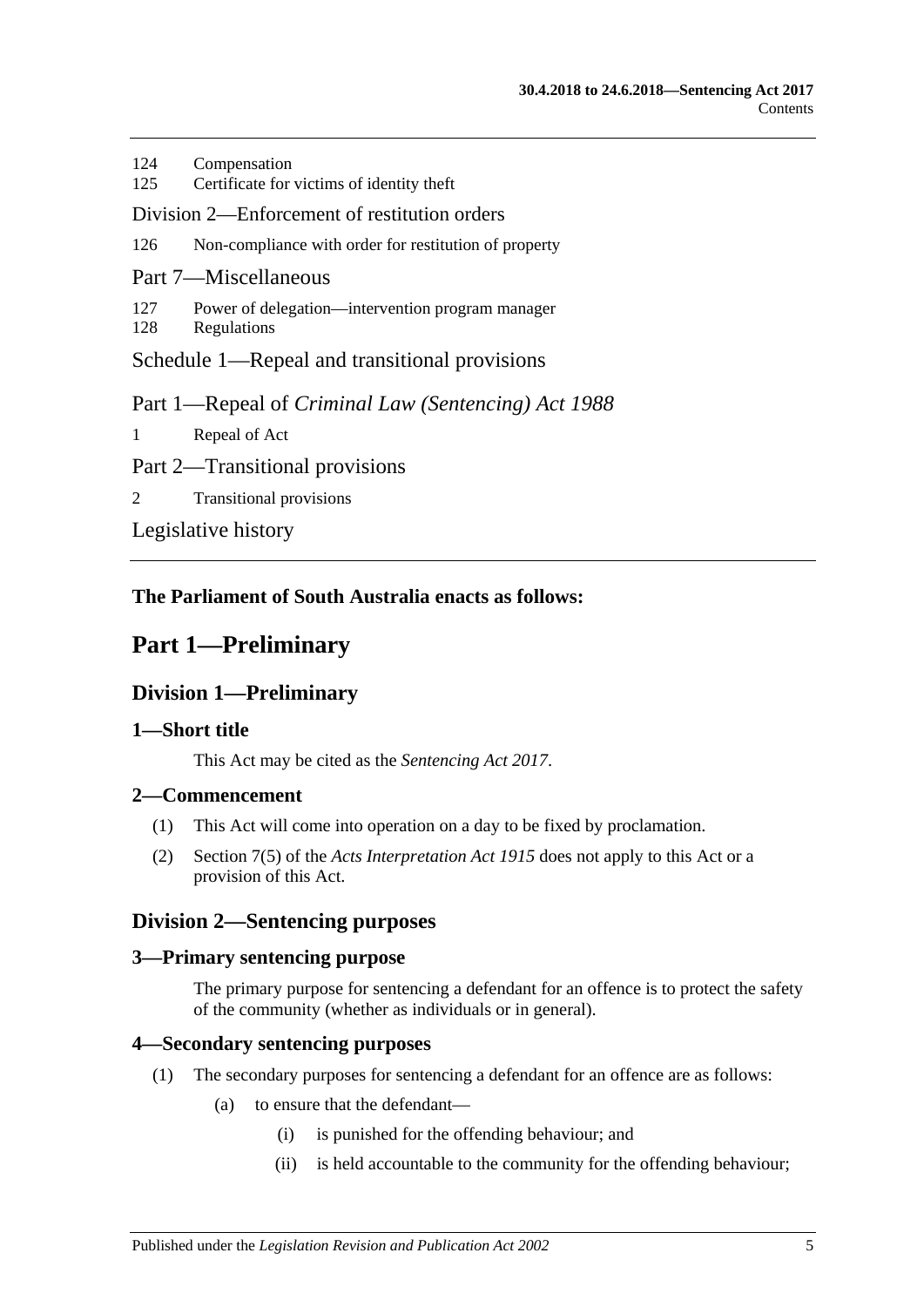- (b) to publicly denounce the offending behaviour;
- (c) to publicly recognise the harm done to the community and to any victim of the offending behaviour;
- (d) to deter the defendant and others in the community from committing offences;
- (e) to promote the rehabilitation of the defendant.
- (2) Nothing about the order in which the secondary purposes are listed in [subsection](#page-4-7) (1) implies that any 1 of those secondary purposes is to be given greater weight than any other secondary purpose.

## <span id="page-5-0"></span>**Division 3—Interpretation and application of Act**

## <span id="page-5-1"></span>**5—Interpretation**

(1) In this Act, unless the contrary intention appears—

*bond* means an agreement (not being a bail agreement) entered into pursuant to the sentence of a court under which the defendant undertakes to the Crown to comply with the conditions of the agreement (see Part [4 Division](#page-73-1) 2);

*CE* means the chief executive of the administrative unit of the Public Service that is responsible for assisting a Minister in the administration of the *[Correctional Services](http://www.legislation.sa.gov.au/index.aspx?action=legref&type=act&legtitle=Correctional%20Services%20Act%201982)  Act [1982](http://www.legislation.sa.gov.au/index.aspx?action=legref&type=act&legtitle=Correctional%20Services%20Act%201982)*;

*close personal relationship* means the relationship between 2 adult persons (whether or not related by family and irrespective of their sex or gender identity) who live together as a couple on a genuine domestic basis, but does not include—

- (a) the relationship between a legally married couple; or
- (b) a relationship where 1 of the persons provides the other with domestic support or personal care (or both) for fee or reward, or on behalf of some other person or an organisation of whatever kind;
- **Note—**

Two persons may live together as a couple on a genuine domestic basis whether or not a sexual relationship exists, or has ever existed, between them.

#### *cognitive impairment* includes—

- (a) a developmental disability (including, for example, an intellectual disability, Down syndrome, cerebral palsy or an autistic spectrum disorder); and
- (b) an acquired disability as a result of illness or injury (including, for example, dementia, a traumatic brain injury or a neurological disorder); and
- (c) a mental illness;

#### *community based custodial sentence*—see Part [3 Division](#page-56-0) 7;

*community corrections officer* means an officer or employee of the administrative unit of the Public Service that is responsible for assisting a Minister in the administration of the *[Correctional Services Act](http://www.legislation.sa.gov.au/index.aspx?action=legref&type=act&legtitle=Correctional%20Services%20Act%201982) 1982* whose duties include the supervision of offenders in the community;

*conditional release* means conditional release from a training centre;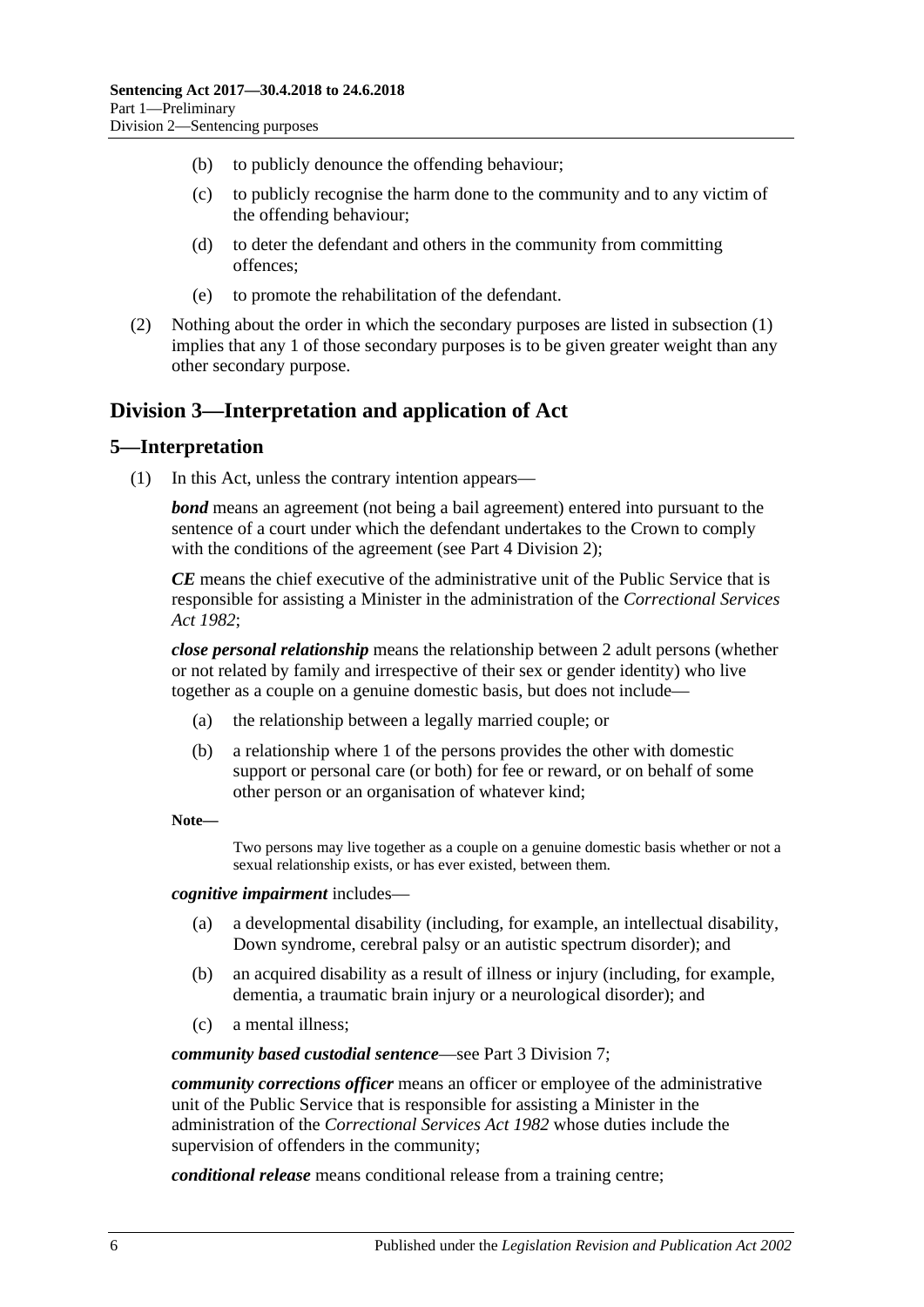*consumption* of a drug includes—

- (a) injection of the drug (either by the person to whom the drug is administered or someone else); and
- (b) inhalation of the drug; and
- (c) any other means of introducing the drug into the body;

#### *court*—

- (a) means a court of criminal jurisdiction; and
- (b) in relation to the exercise of powers under this Act with respect to the variation, revocation or enforcement of an order of a court or other related matters, means the court that made the order or a court of coordinate jurisdiction;

*domestic partner*—a person is the domestic partner of another if the person lives with the other in a close personal relationship;

*DPP* means the Director of Public Prosecutions;

*drug* means alcohol or any other substance that is capable (either alone or in combination with other substances) of influencing mental functioning;

*home detention officer* means a home detention officer appointed by the Minister for Correctional Services under Part 4 Division 6A of the *[Correctional Services Act](http://www.legislation.sa.gov.au/index.aspx?action=legref&type=act&legtitle=Correctional%20Services%20Act%201982) 1982*;

*home detention condition*—see [section](#page-59-0) 72;

*home detention order*—see [section](#page-56-4) 71;

*injury*, in relation to an offence, includes pregnancy, mental injury, shock, fear, grief, distress or embarrassment resulting from the offence;

*intensive correction condition*—see [section](#page-65-0) 82;

*intensive correction order*—see [section](#page-64-4) 81;

*intervention program* means a program that provides—

- (a) supervised treatment; or
- (b) supervised rehabilitation; or
- (c) supervised behaviour management; or
- (d) supervised access to support services; or
- (e) a combination of any 1 or more of the above,

designed to address behavioural problems (including problem gambling), substance abuse or cognitive impairment;

*intervention program manager* means a person employed by the South Australian Courts Administration Authority to have general oversight of intervention programs and coordinate the implementation of relevant court orders (and includes a delegate of such a person);

*Minister for Correctional Services* means the Minister responsible for the administration of the *[Correctional Services Act](http://www.legislation.sa.gov.au/index.aspx?action=legref&type=act&legtitle=Correctional%20Services%20Act%201982) 1982*;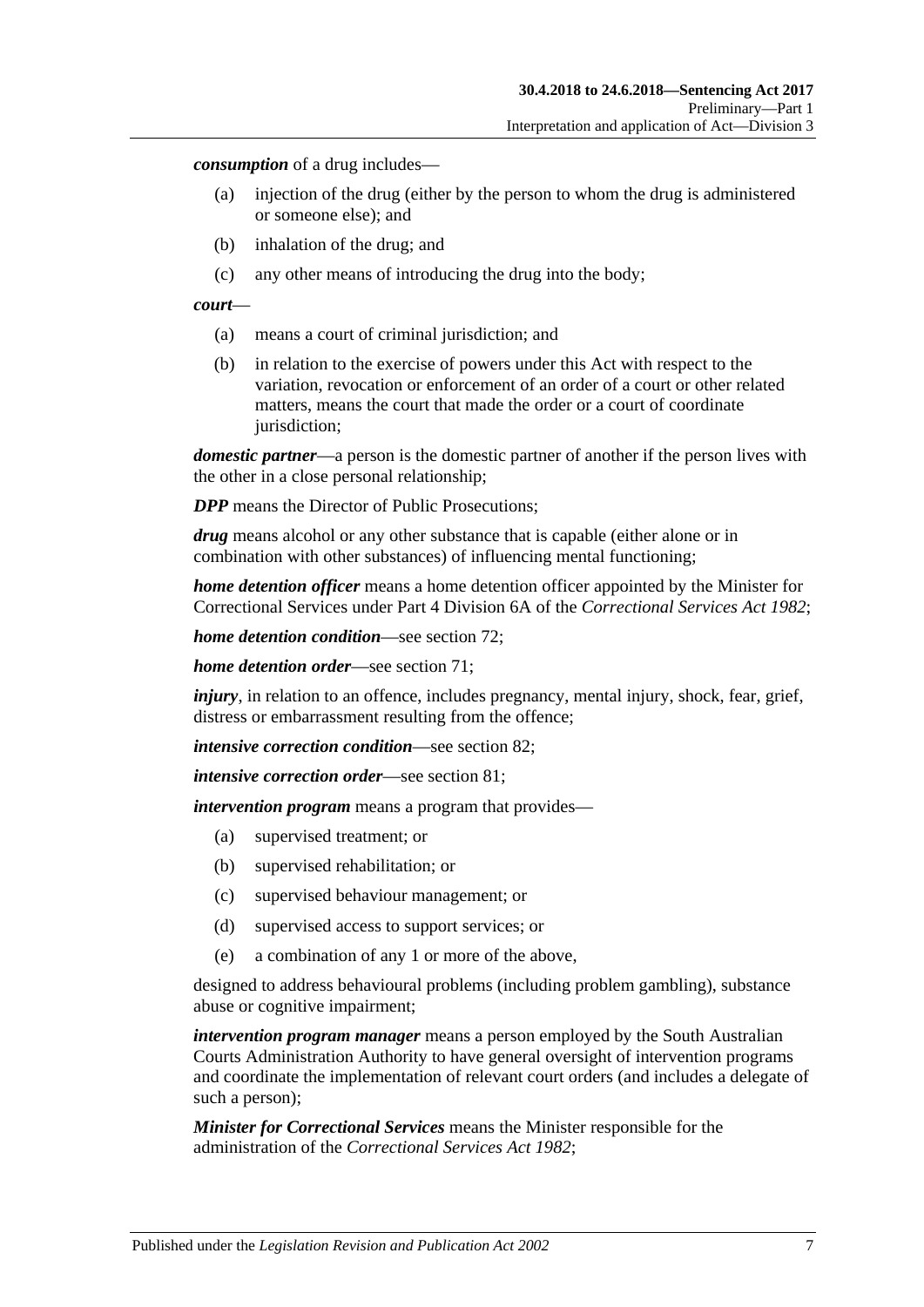*Minister for Youth Justice* means the Minister responsible for the administration of the *[Youth Justice Administration Act](http://www.legislation.sa.gov.au/index.aspx?action=legref&type=act&legtitle=Youth%20Justice%20Administration%20Act%202016) 2016*;

*Parole Board* means the Parole Board of South Australia established under the *[Correctional Services Act](http://www.legislation.sa.gov.au/index.aspx?action=legref&type=act&legtitle=Correctional%20Services%20Act%201982) 1982*;

*pecuniary sum* means—

- (a) a fine; or
- (b) compensation; or
- (c) costs; or
- (d) a sum payable under a bond or to a guarantee ancillary to a bond; or
- (e) any other amount payable under an order or direction of a court,

and includes a VIC levy;

*primary purpose*—the primary purpose for sentencing a defendant for an offence is as set out in [section](#page-4-5) 3;

*prisoner*—a reference to a *prisoner* includes, where the context so requires, a reference to a person serving a sentence—

- (a) on home detention subject to a home detention order; or
- (b) in the community subject to an intensive correction order;

*probationer* means a defendant who has entered into a bond under [Part](#page-72-5) 4;

#### *probative court* means—

- (a) in the case of a bond entered into pursuant to an order of an appellate court on an appeal against sentence—the court that imposed that sentence; or
- (b) in any other case—the court that made the order pursuant to which the defendant entered into the bond;

*recreational use* of a drug—consumption of a drug is to be regarded as recreational use of the drug unless—

- (a) the drug is administered against the will, or without the knowledge, of the person who consumes it; or
- (b) the consumption occurs accidentally; or
- (c) the person who consumes the drug does so under duress, or as a result of fraud or reasonable mistake; or
- (d) the consumption is therapeutic;

*residence* includes, if the defendant is an Aboriginal or Torres Strait Islander person, any place specified by the court as the person's residence;

*secondary purposes*—the secondary purposes for sentencing a defendant for an offence are as set out in [section](#page-4-6) 4;

*self-induced*—see [subsections \(2\)](#page-8-0) and [\(3\);](#page-8-1)

*sentence* means—

(a) the imposition of a penalty; or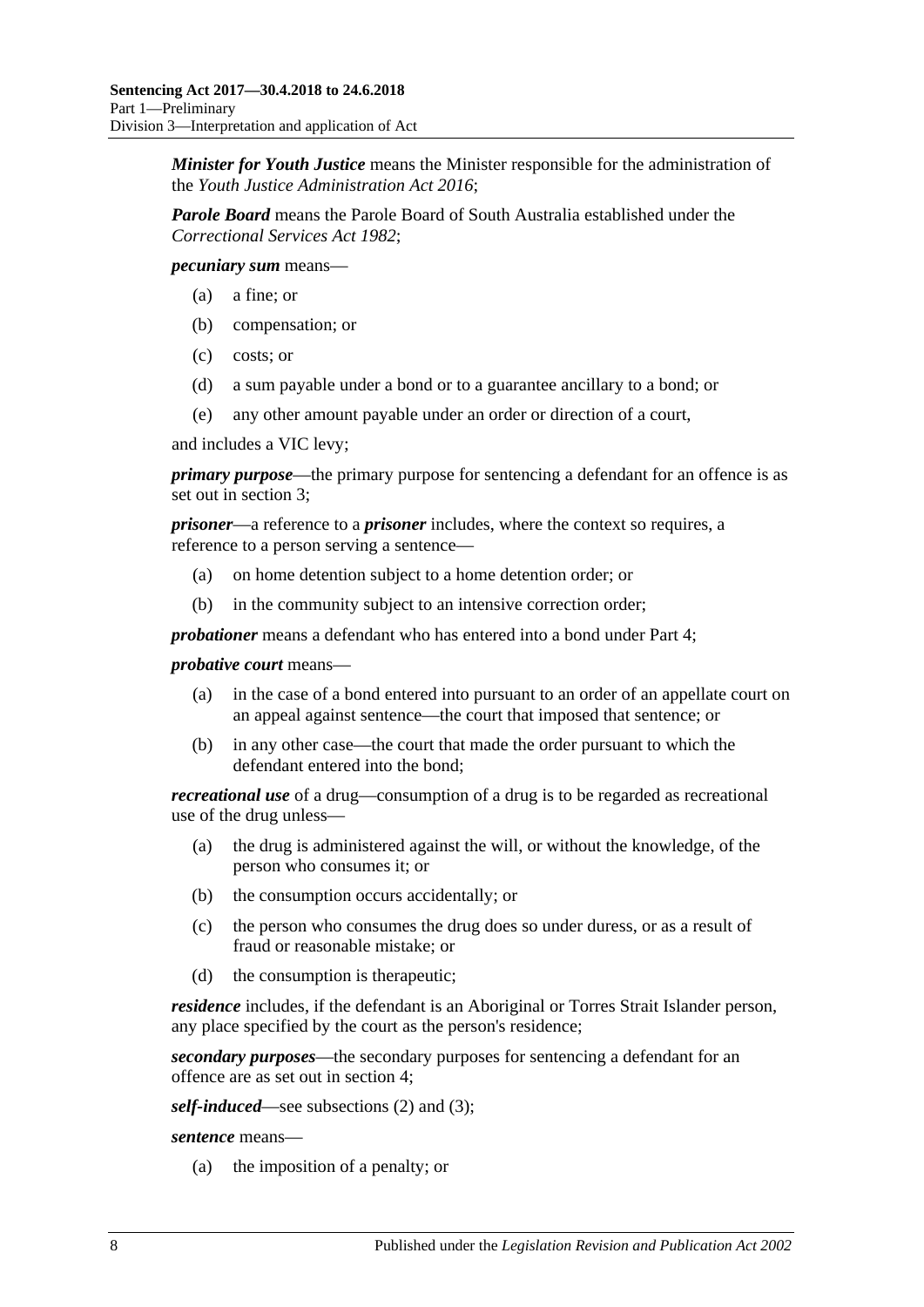- (b) the decision of a court to offer a defendant an opportunity to enter into a bond; or
- (c) the fixing, extending or negating of a non-parole period; or
- (d) the making of any other order or direction affecting penalty, including the decision of a court to discharge a defendant—
	- (i) without imposing a penalty; or
	- (ii) without recording a conviction;

*sentence of indeterminate duration* means detention in custody until further order (and see Part [3 Division](#page-46-1) 5);

*spouse*—a person is the spouse of another if they are legally married;

*therapeutic*—the consumption of a drug is to be regarded as therapeutic if—

- (a) the drug is prescribed by, and consumed in accordance with the directions of, a medical practitioner; or
- (b) the drug—
	- (i) is a drug of a kind available, without prescription, from registered pharmacists; and
	- (ii) is consumed for a purpose recommended by the manufacturer and in accordance with the manufacturer's instructions;

*VIC levy* means a levy imposed under the *[Victims of Crime Act](http://www.legislation.sa.gov.au/index.aspx?action=legref&type=act&legtitle=Victims%20of%20Crime%20Act%202001) 2001* or a corresponding previous law;

*working day* means any day other than a Saturday, Sunday or public holiday;

*youth* has the same meaning as in the *[Young Offenders Act](http://www.legislation.sa.gov.au/index.aspx?action=legref&type=act&legtitle=Young%20Offenders%20Act%201993) 1993*;

*Youth Court* means the *Youth Court of South Australia*.

- <span id="page-8-0"></span>(2) Intoxication resulting from the recreational use of a drug is to be regarded as self-induced.
- <span id="page-8-1"></span>(3) If a person becomes intoxicated as a result of the combined effect of the therapeutic consumption of a drug and the recreational use of the same or another drug, the intoxication is to be regarded as self-induced even though in part attributable to therapeutic consumption.
- (4) For the purposes of this Act—
	- (a) a VIC levy imposed on a person will be taken to have been imposed by order of the court that found the person guilty of the offence that gave rise to the levy; and
	- (b) a person who pleads guilty to a charge of an offence will be taken to have been found guilty of the offence unless—
		- (i) the plea is subsequently withdrawn; or
		- (ii) the person is adjudged incompetent to have made the plea.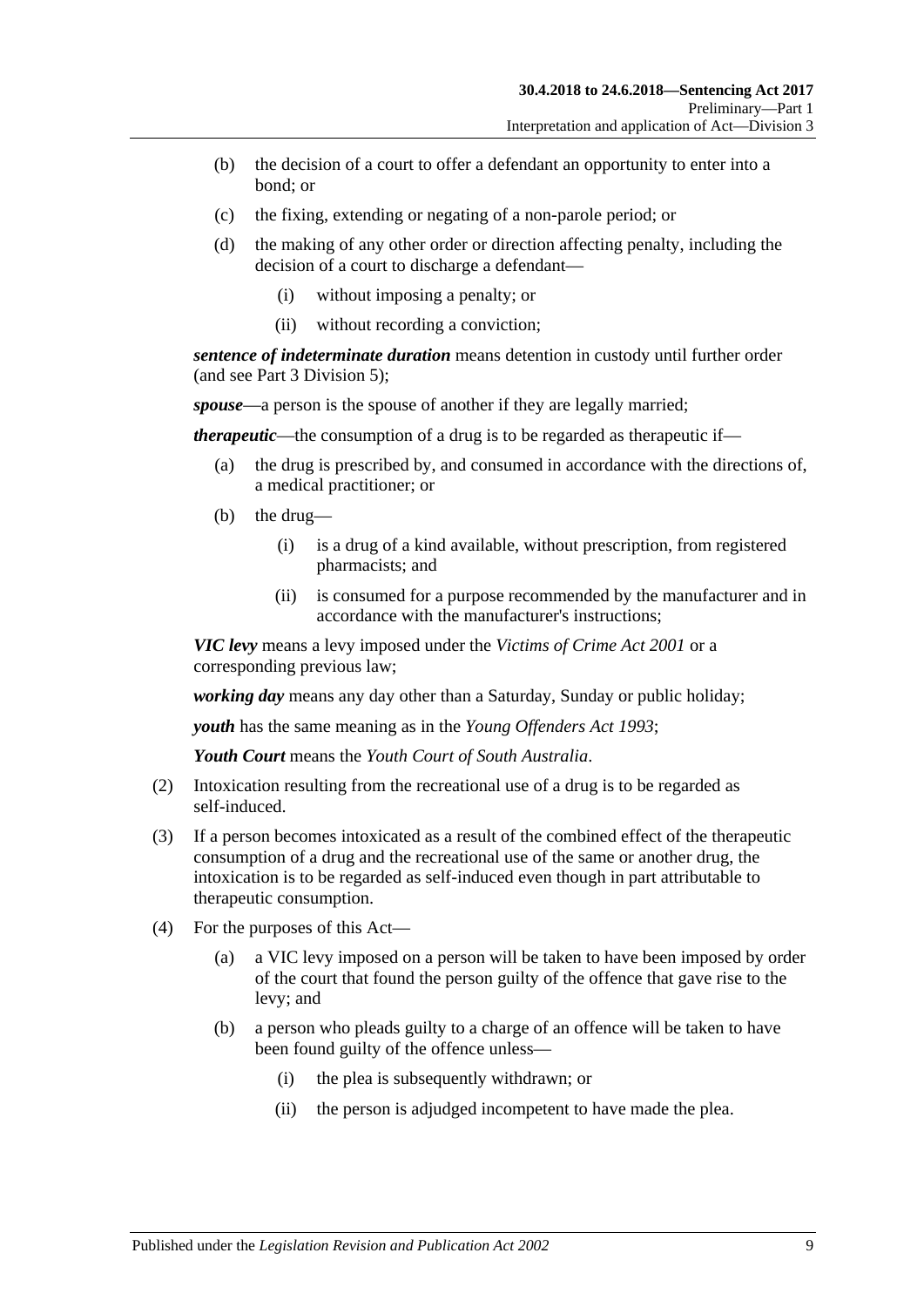## <span id="page-9-0"></span>**6—Application of Act to youths**

- (1) Subject to a provision of this Act to the contrary, this Act applies in relation to the sentencing of a youth and the enforcement of a sentence against a youth.
- (2) However, in the event of conflict between a provision of this Act and a provision of the *[Young Offenders Act](http://www.legislation.sa.gov.au/index.aspx?action=legref&type=act&legtitle=Young%20Offenders%20Act%201993) 1993* or the *[Youth Court Act](http://www.legislation.sa.gov.au/index.aspx?action=legref&type=act&legtitle=Youth%20Court%20Act%201993) 1993*, the latter provision prevails to the extent of that conflict.
- (3) In applying a provision of this Act to a youth who is being or has been dealt with as a youth (and not as an adult)—
	- (a) a reference to imprisonment is to be read as a reference to detention; and
	- (b) a reference to a warrant of commitment is to be read as an order for detention; and
	- (c) a reference to a prison is to be read as a reference to a training centre; and
	- (d) a reference to the CE is to be read as a reference to the chief executive of the administrative unit of the Public Service that is responsible for assisting a Minister in the administration of the *[Youth Justice Administration Act](http://www.legislation.sa.gov.au/index.aspx?action=legref&type=act&legtitle=Youth%20Justice%20Administration%20Act%202016) 2016*; and
	- (e) a reference to a community corrections officer is to be read as a reference to a community youth justice officer under the *[Youth Justice Administration](http://www.legislation.sa.gov.au/index.aspx?action=legref&type=act&legtitle=Youth%20Justice%20Administration%20Act%202016)  Act [2016](http://www.legislation.sa.gov.au/index.aspx?action=legref&type=act&legtitle=Youth%20Justice%20Administration%20Act%202016)*; and
	- (f) a reference to a bond, or to entering into a bond, is to be read as a reference to an order under section 26 of the *[Young Offenders Act](http://www.legislation.sa.gov.au/index.aspx?action=legref&type=act&legtitle=Young%20Offenders%20Act%201993) 1993*, or to becoming subject to such an order; and
	- (g) a reference to a probationer is to be read as a reference to a youth the subject of such an order; and
	- (h) a reference to the Minister for Correctional Services is to be read as a reference to the Minister for Youth Justice.

## <span id="page-9-1"></span>**7—Powers conferred by this Act are additional**

- (1) Subject to this Act, the powers conferred on a court by this Act are in addition to, and do not derogate from, the powers conferred by another Act or law to impose a penalty on, or make an order or give a direction in relation to, a person found guilty of an offence.
- (2) Nothing in this Act affects the powers of a court to punish a person for contempt of that court.

## <span id="page-9-2"></span>**8—Court may not impose bond except under this Act**

Despite any other Act or law to the contrary, a defendant may not enter into a bond except under this Act.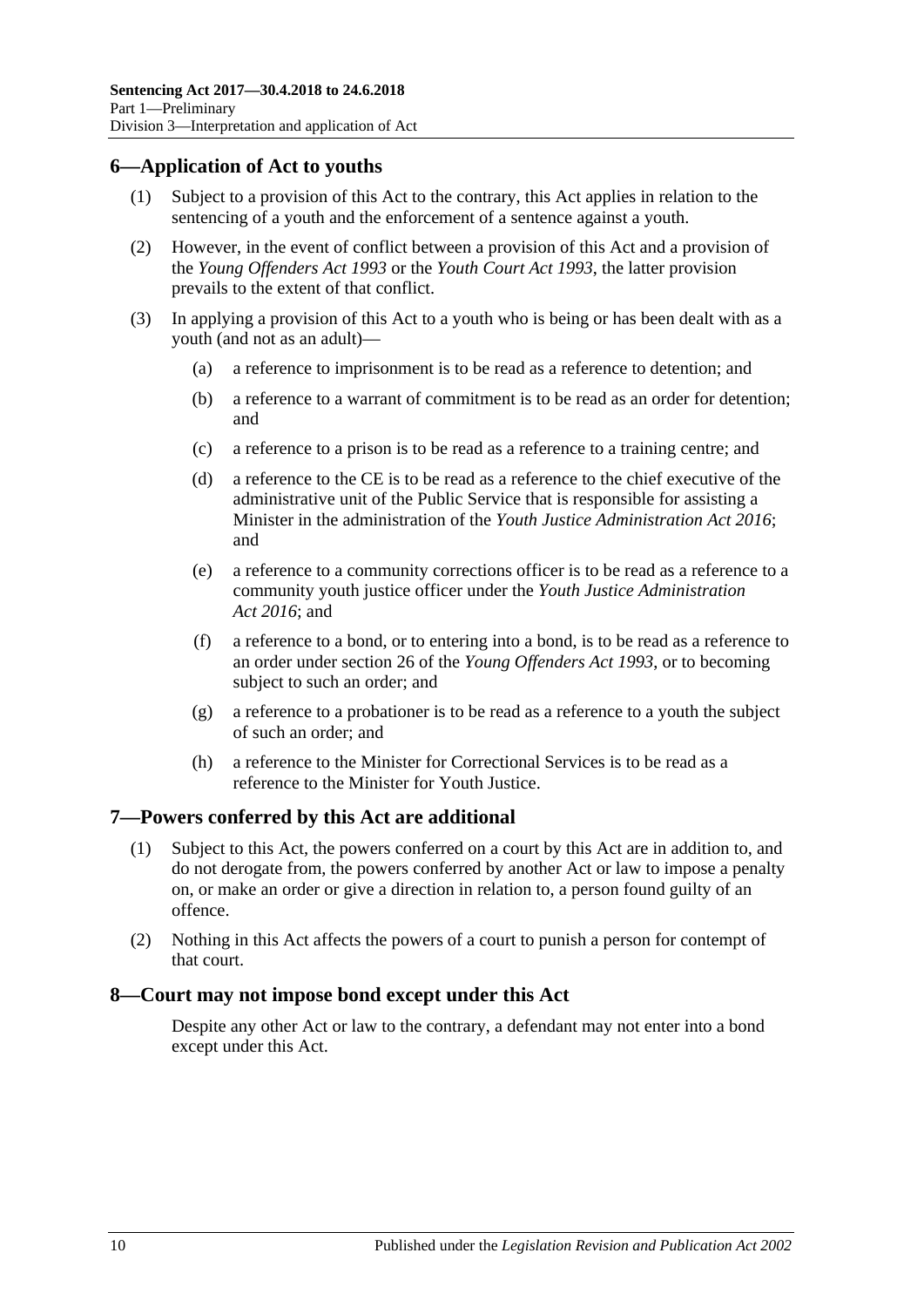# <span id="page-10-0"></span>**Part 2—Sentencing purposes, principles and factors**

## <span id="page-10-1"></span>**Division 1—Purposes, principles and factors**

## <span id="page-10-2"></span>**9—Primary purpose to be considered**

For the avoidance of doubt, the primary purpose for sentencing a defendant for an offence must be the paramount consideration when a court is determining and imposing the sentence.

## <span id="page-10-3"></span>**10—General principles of sentencing**

- (1) Subject to this Act or any other Act, in determining a sentence for an offence, a court must apply (although not to the exclusion of any other relevant principle) the common law concepts reflected in the following principles:
	- (a) proportionality;
	- (b) parity;
	- (c) totality;
	- (d) the rule that a defendant may not be sentenced on the basis of having committed an offence in respect of which the defendant was not convicted.
- (2) Subject to this Act or any other Act, a court must not impose a sentence of imprisonment on a defendant unless the court decides that—
	- (a) the seriousness of the offence is such that the only penalty that can be justified is imprisonment; or
	- (b) it is required for the purpose of protecting the safety of the community (whether as individuals or in general).

## <span id="page-10-5"></span><span id="page-10-4"></span>**11—Individual sentencing factors**

- <span id="page-10-6"></span>(1) In determining a sentence for an offence, a court must take into account such of the factors as are known to the court that relate to the following matters as may be relevant:
	- (a) the nature, circumstances and seriousness of the offence;
	- (b) the personal circumstances and vulnerability of any victim of the offence whether because of the victim's age, occupation, relationship to the defendant, disability or otherwise;
	- (c) the extent of any injury, emotional harm, loss or damage resulting from the offence or any significant risk or danger created by the offence, including any risk to national security;
	- (d) the defendant's character, general background and offending history;
	- (e) the likelihood of the defendant re-offending;
	- (f) the defendant's age, and physical and mental condition (including any cognitive impairment);
	- (g) the extent of the defendant's remorse for the offence, having regard in particular as to whether—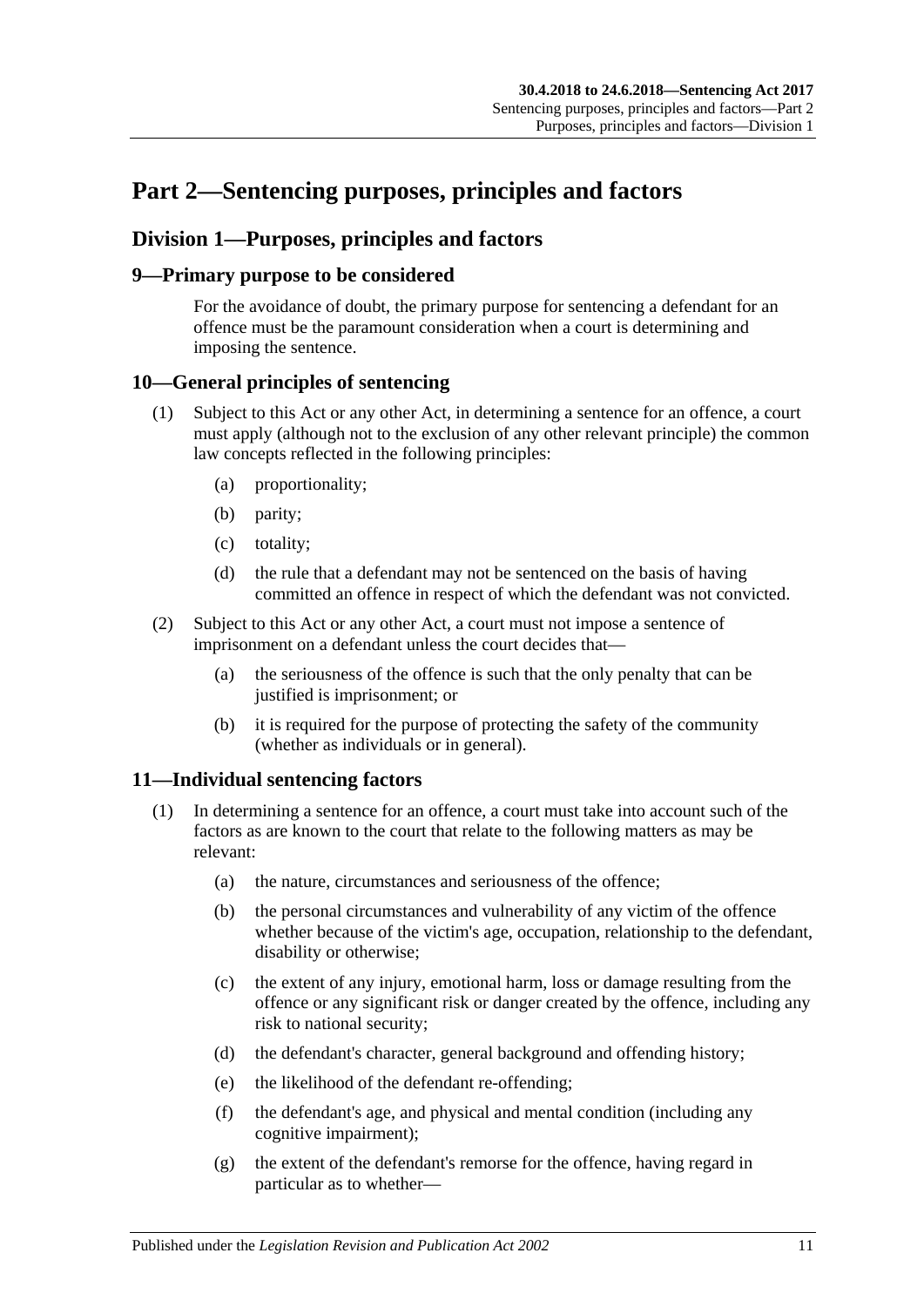- (i) the defendant has provided evidence that the defendant has accepted responsibility for the defendant's actions; and
- (ii) the defendant has acknowledged any injury, loss or damage caused by the defendant's actions, or voluntarily made reparation for any such injury, loss or damage, or both;
- (h) the defendant's prospects of rehabilitation.
- (2) The matters referred to in [subsection](#page-10-5) (1) are in addition to any other matter the court is required or permitted to take into account under this Act or any other Act or law.
- (3) The court must not have regard to any of the factors in sentencing if it would be contrary to an Act or law to do so (and the fact that any such factor is relevant and known to the court does not require the court to increase or reduce the sentence for the offence).
- (4) A court must determine the sentence for an offence without regard to—
	- (a) the fact that this Act or another Act prescribes a mandatory minimum non-parole period in respect of the offence; or
	- (b) any consequences that may arise under the *[Child Sex Offenders Registration](http://www.legislation.sa.gov.au/index.aspx?action=legref&type=act&legtitle=Child%20Sex%20Offenders%20Registration%20Act%202006)  Act [2006](http://www.legislation.sa.gov.au/index.aspx?action=legref&type=act&legtitle=Child%20Sex%20Offenders%20Registration%20Act%202006)*; or
	- (c) the good character or lack of previous convictions of the defendant if—
		- (i) the offence is a class 1 or class 2 offence within the meaning of the *[Child Sex Offenders Registration Act](http://www.legislation.sa.gov.au/index.aspx?action=legref&type=act&legtitle=Child%20Sex%20Offenders%20Registration%20Act%202006) 2006*; and
		- (ii) the court is satisfied that the defendant's alleged good character or lack of previous convictions was of assistance to the defendant in the commission of the offence.
- (5) For the purposes of [subsection](#page-10-6)  $(1)(a)$ , the court must only have regard to the matters personal to the defendant that the court is satisfied are causally connected with, or have materially contributed to, the commission of the offence, including (for example) the defendant's motivation in committing the offence and the degree to which the defendant participated in its commission.
- (6) If a defendant has participated in an intervention program, a court may treat the defendant's participation in the program, and the defendant's achievements in the program, as relevant to sentence.
- (7) However, the fact that a defendant—
	- (a) has not participated in, or has not had the opportunity to participate in, an intervention program; or
	- (b) has performed badly in, or has failed to make satisfactory progress in, such a program,

is not relevant to sentence.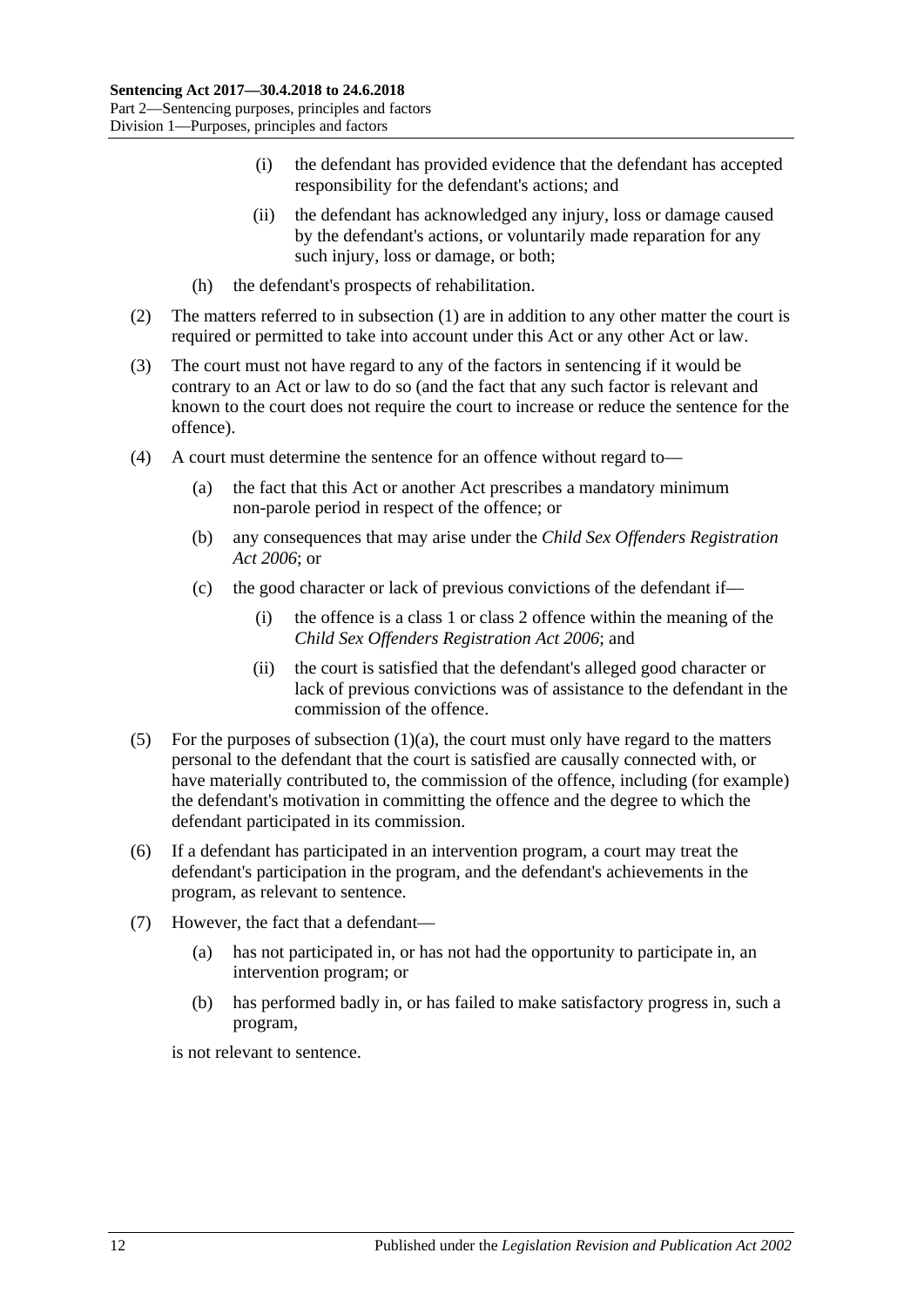## <span id="page-12-1"></span><span id="page-12-0"></span>**Division 2—General sentencing provisions**

## **Subdivision 1—Procedural provisions**

## <span id="page-12-2"></span>**12—Determination of sentence**

For the purpose of determining sentence, a court—

- (a) is not bound by the rules of evidence; and
- (b) may inform itself on matters relevant to the determination as it thinks fit; and
- (c) must act according to equity, good conscience and the substantial merits of the case without regard to technicalities and legal forms.

## <span id="page-12-3"></span>**13—Prosecutor to provide particulars of victim's injury etc**

- (1) Subject to [subsection](#page-12-5) (2), the prosecutor must, for the purpose of assisting a court to determine sentence for an offence, provide the court with particulars (that are reasonably ascertainable and not already before the court in evidence or a pre-sentence report) of—
	- (a) injury, loss or damage resulting from the offence; and
	- (b) injury, loss or damage resulting from—
		- (i) any other offence that is to be taken into account specifically in the determination of sentence; or
		- (ii) a course of conduct consisting of a series of criminal acts of the same or a similar character of which the offence for which sentence is to be imposed forms part.
- <span id="page-12-5"></span>(2) The prosecutor may refrain from providing the court with particulars of injury, loss or damage suffered by a person if the person has expressed a wish to that effect to the prosecutor.
- (3) If the offence is not an offence in relation to which a victim impact statement may be provided in accordance with [section](#page-12-4) 14, the court must still allow particulars provided under this section to include a victim impact statement unless the court determines that it would not be appropriate in the circumstances of the case (and the other provisions of this Division relating to victim impact statements apply to such a statement as if it were provided under [section](#page-12-4) 14).
- (4) The validity of a sentence is not affected by non-compliance or insufficient compliance with this section.

## <span id="page-12-4"></span>**14—Victim impact statements**

- (1) A person who has suffered injury, loss or damage resulting from an indictable offence or a prescribed summary offence committed by another may provide the sentencing court with a written personal statement (a *victim impact statement*) about the impact of that injury, loss or damage on the person and the person's family.
- (2) Before determining sentence for the offence, the court may, if the person so requested when providing the statement—
	- (a) allow the person an opportunity to read the statement aloud to the court; or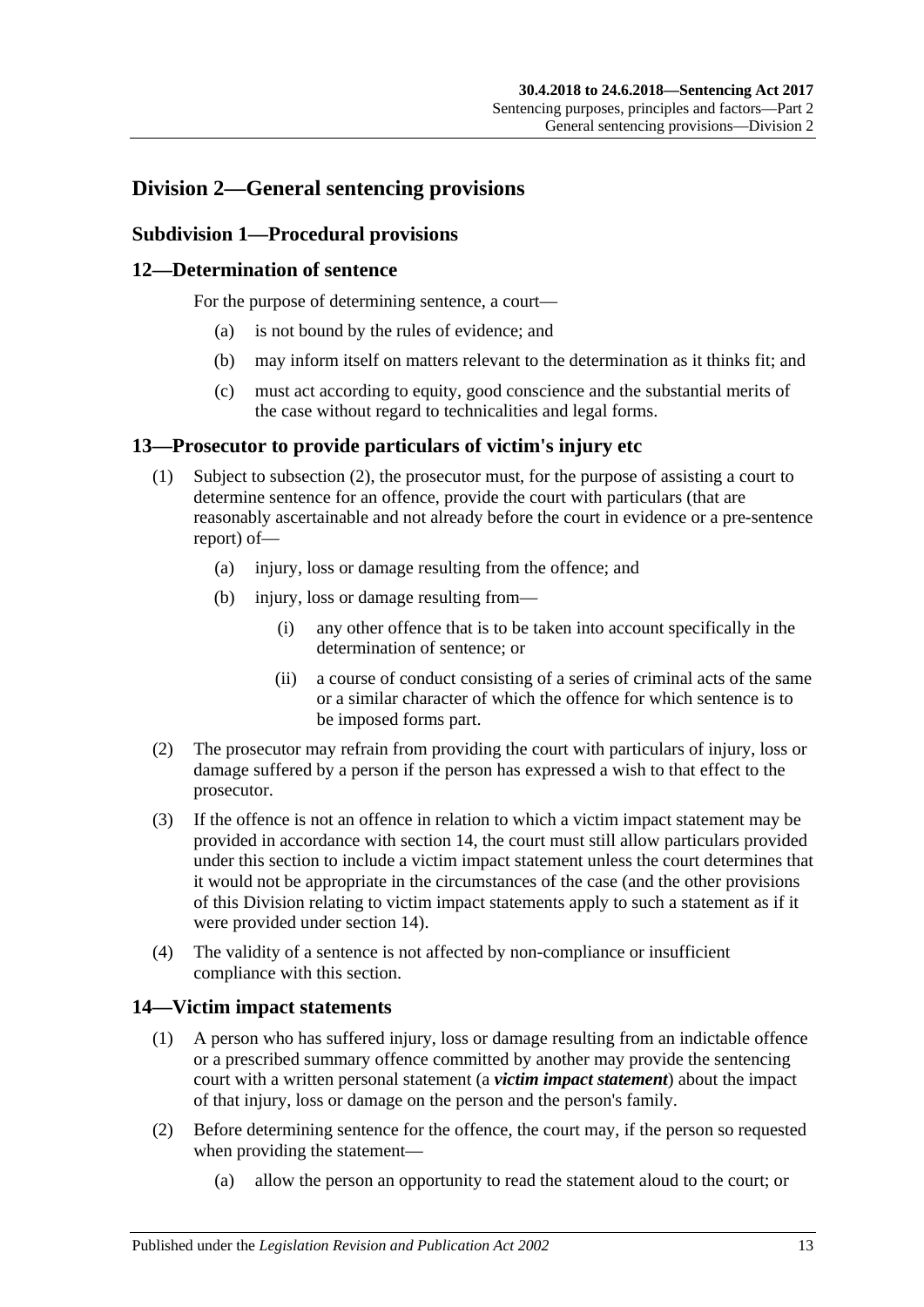- (b) cause the statement to be read aloud to the court; or
- (c) give consideration to the statement without the statement being read aloud to the court.
- (3) If the court considers there is good reason to do so, it may, in order to assist a person who wishes to read aloud a victim impact statement to the court—
	- (a) allow an audio visual record or audio record of the person reading the statement to be played to the court; or
	- (b) exercise any other powers that it has with regard to a vulnerable witness.
- <span id="page-13-1"></span>(4) Subject to [subsection](#page-13-0) (5) (but despite any other provision of this Act), the court must, if the person so requested when providing the statement, ensure that—
	- (a) the defendant; or
	- (b) if the defendant is a body corporate, a director or some other representative of the body corporate satisfactory to the court,

is present when the statement is read aloud to the court.

- <span id="page-13-0"></span>(5) [Subsection](#page-13-1) (4) does not apply if the court is satisfied that special reasons exist which make it inappropriate for the defendant or other person to be present, or that the presence of the defendant or other person may cause a disturbance or a threat to public order and safety (however, in such a case, the court must ensure that the defendant or other person is present by means of an audio visual link or audio link, if such facilities are reasonably available to the court, or that arrangements are otherwise made for an audio visual record of the statement to be made and played to the defendant or other person).
- (6) The validity of a sentence is not affected by non-compliance or insufficient compliance with this section.
- (7) In this section—

#### *prescribed summary offence* means—

- (a) a summary offence that results in the death of a victim or a victim suffering total incapacity; or
- (b) a summary offence (other than a summary offence of assault) that results in a victim suffering serious harm;

## *serious harm* means—

- (a) harm that endangers a person's life; or
- (b) harm that consists of loss of, or serious and protracted impairment of, a part of the body or a physical or mental function; or
- (c) harm that consists of serious disfigurement;

*total incapacity*—a victim suffers total incapacity if the victim is permanently physically or mentally incapable of independent function.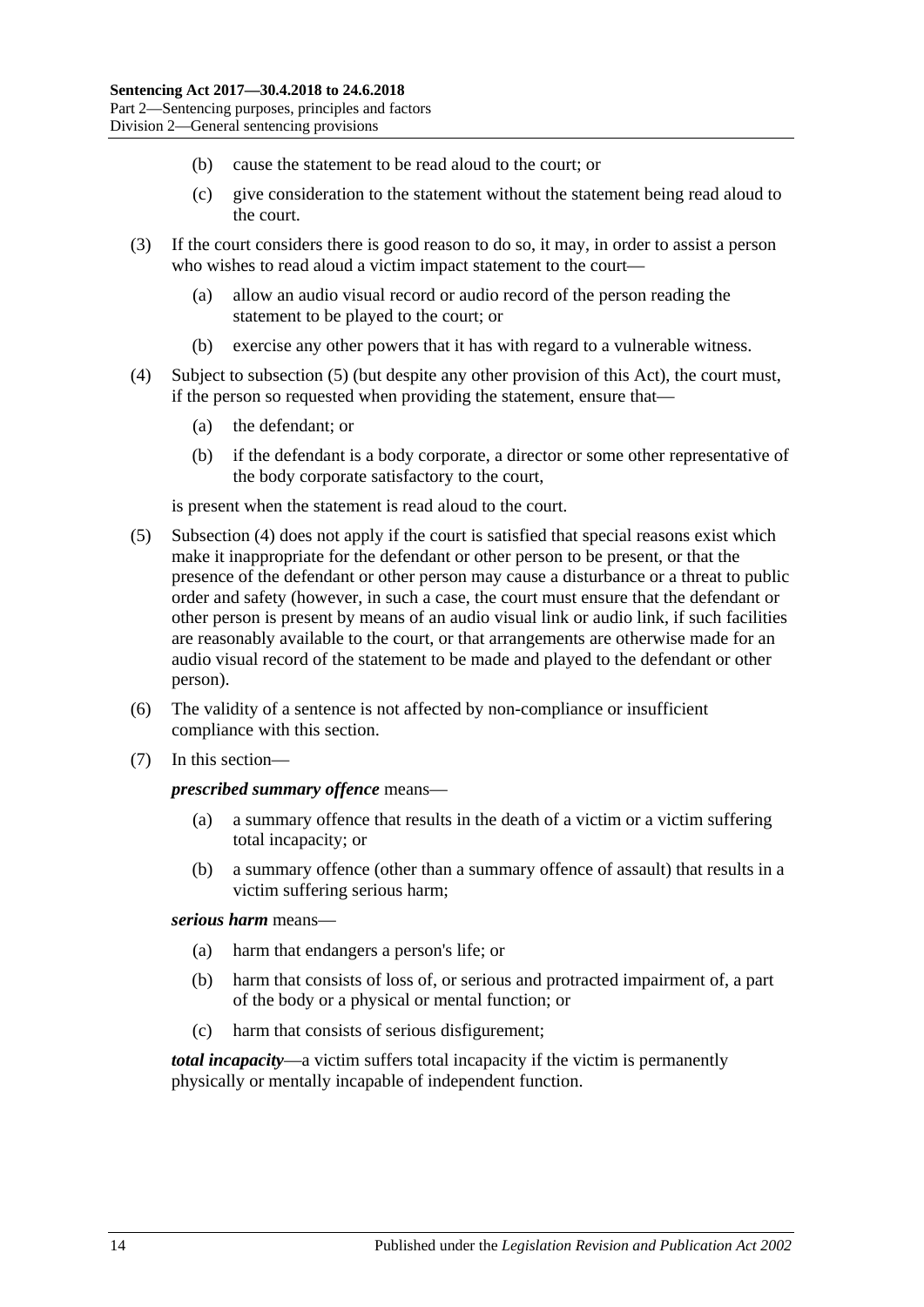## <span id="page-14-0"></span>**15—Community impact statements**

- (1) Any person may make a submission to the Commissioner for Victims' Rights for the purpose of assisting the Commissioner to compile information which may be included in a statement under this section.
- (2) In proceedings to determine sentence for an offence, the prosecutor or the Commissioner for Victims' Rights may, if they think fit, provide the sentencing court with—
	- (a) a written statement about the effect of the offence, or of offences of the same kind, on people living or working in the location in which the offence was committed (a *neighbourhood impact statement*); or
	- (b) a written statement about the effect of the offence, or of offences of the same kind, on the community generally or on any particular sections of the community (a *social impact statement*).
- (3) Before determining sentence for the offence, the court will cause the statement to be read aloud to the court by the prosecutor, or such other person as the court thinks fit, unless the court determines that it is inappropriate or would be unduly time consuming for the statement to be so read.
- (4) The validity of a sentence is not affected by non-compliance or insufficient compliance with this section.

## <span id="page-14-1"></span>**16—Statements to be provided in accordance with rules**

- (1) A statement to be provided to a court under [section](#page-12-4) 14 or [15](#page-14-0) must comply with and be provided in accordance with rules of court.
- (2) Nothing prevents a statement to be provided to a court under [section](#page-12-4) 14 or [15](#page-14-0) from containing recommendations relating to the sentence to be determined by the court.
- (3) A copy of a statement to be provided to a court under [section](#page-12-4) 14 or [15](#page-14-0) must be made available for inspection by the defendant or the defendant's counsel in accordance with rules of court and the defendant is entitled to make submissions to the court in relation to the statement.

## <span id="page-14-2"></span>**17—Pre-sentence reports**

- (1) A court may, if of the opinion that it would assist in determining sentence, order the preparation of a pre-sentence report on any or all of the following matters:
	- (a) the physical or mental condition of the defendant;
	- (b) the personal circumstances and history of the defendant;
	- (c) any other matter that would assist the court in determining sentence.
- (2) However, the court should not order the preparation of a pre-sentence report—
	- (a) if the information sought by the court cannot be provided within a reasonable time; or
	- (b) if the penalty to be imposed is a mandatory penalty for which no other penalty can be substituted and a non-parole period is not in question.
- (3) A pre-sentence report may be given orally or in writing.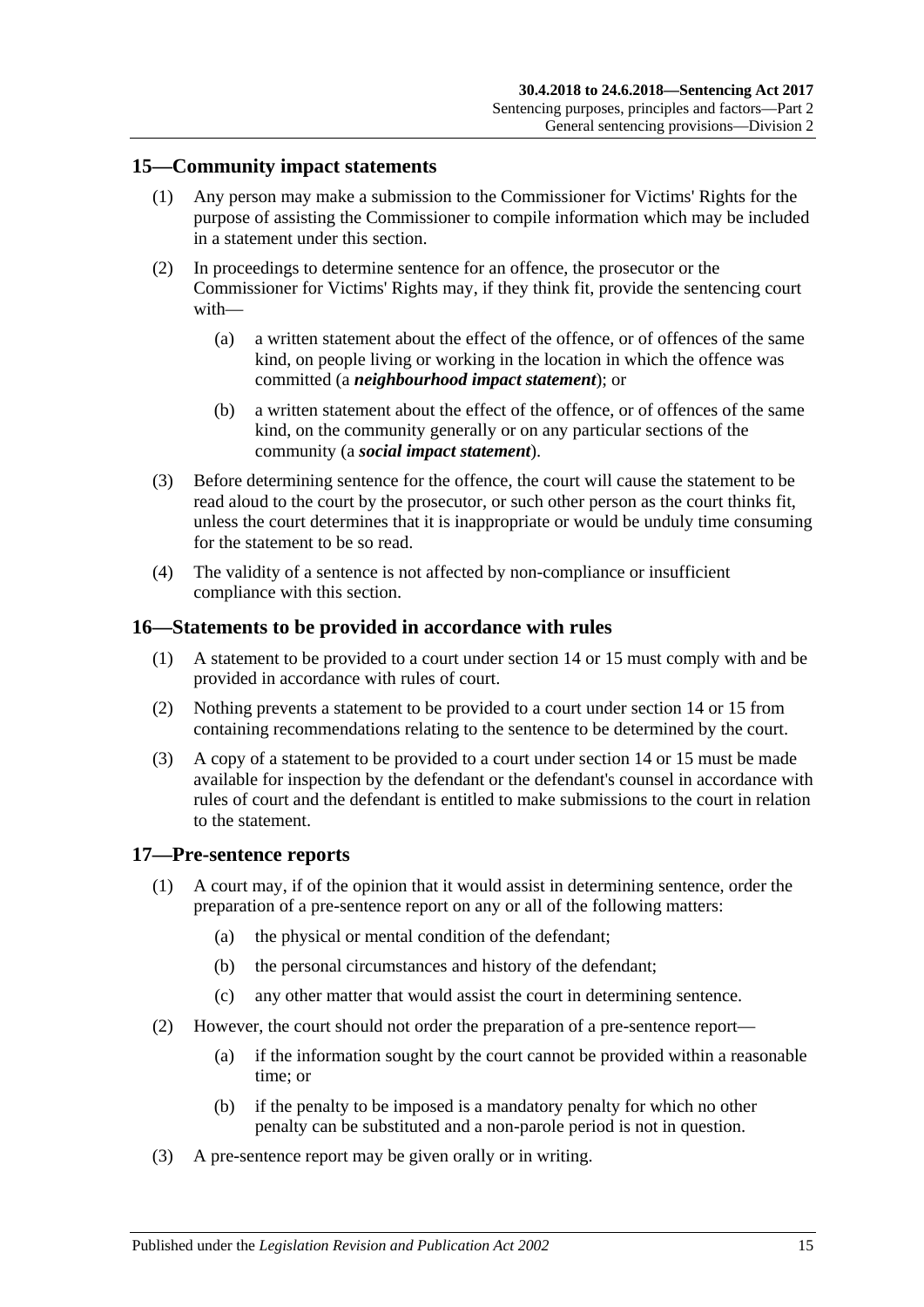- (4) A copy of every written pre-sentence report received by a court must be provided to the prosecutor and to the defendant or the defendant's counsel.
- (5) The person by whom a pre-sentence report is given is liable to be examined or cross-examined on any of the matters contained in the report and, in the case of a written report, must appear before the court for that purpose if requested to do so.
- (6) If a statement of fact or opinion in a pre-sentence report is challenged by the prosecutor or the defendant, the court must disregard the fact or opinion unless it is substantiated on oath.

## <span id="page-15-0"></span>**18—Expert evidence**

- (1) If a defendant is to be sentenced for an indictable offence and expert evidence is to be presented to the court by the defendant or the defendant's counsel, written notice of intention to introduce the evidence must be given to the DPP—
	- (a) at least 28 days before the date appointed for submissions on sentence; or
	- (b) if the evidence does not become available to the defence until later—as soon as practicable after it becomes available to the defence.
- (2) The notice must—
	- (a) set out the name and qualifications of the expert; and
	- (b) describe the general nature of the evidence and what it tends to establish.
- (3) The court may, on application by a defendant, exempt the defendant from the obligation imposed by this section.
- <span id="page-15-1"></span>(4) If the defence proposes to introduce expert psychiatric evidence or other expert medical evidence relevant to the defendant's mental state or medical condition at the time of an alleged offence, the court may, on application by the prosecutor, require the defendant to submit, at the prosecutor's expense, to an examination by an independent expert approved by the court.
- (5) If a defendant fails to comply with a requirement of or under this section, the evidence will not be admitted without the court's permission (but the court cannot allow the admission of evidence if the defendant fails to submit to an examination by an independent expert under [subsection](#page-15-1) (4)).
- <span id="page-15-2"></span>(6) If the DPP receives notice under this section of an intention to introduce expert evidence less than 28 days before the day appointed for submissions on sentence, the court may, on application by the prosecutor, adjourn the sentencing to allow the prosecution a reasonable opportunity to obtain expert advice on the proposed evidence.
- (7) The court should grant an application for an adjournment under [subsection](#page-15-2) (6) unless there are good reasons to the contrary.
- (8) The court may, on application by the prosecution, require the defendant to provide to the prosecution a copy of any report obtained by the defendant from a person proposed to be called to give expert evidence at the sentencing.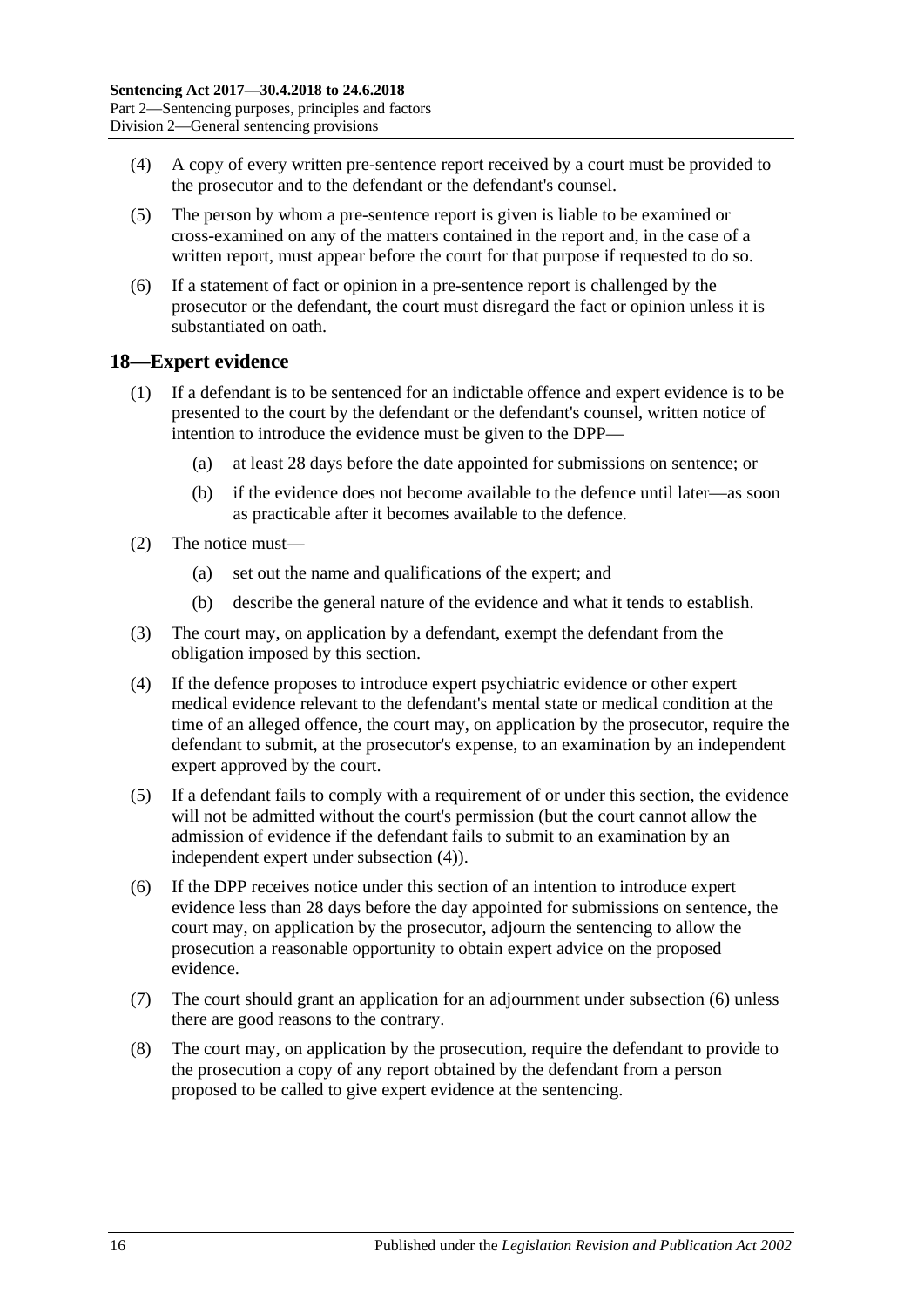## <span id="page-16-3"></span><span id="page-16-0"></span>**19—Court to inform defendant of reasons etc for sentence**

- (1) A court must, on sentencing a defendant who is present in court (whether in person or by audio visual link or audio link) for an offence or offences, state the sentence that it is imposing for the offence or offences and its reasons for imposing that sentence, including (for example) any reason why a sentence that would otherwise have been imposed for the offence or offences has been reduced.
- (2) Nothing in [subsection](#page-16-3) (1) requires a court to state any information that relates to a person's cooperation, or undertaking to cooperate, with a law enforcement agency.
- (3) The validity of a sentence is not affected by non-compliance or insufficient compliance with this section.

## <span id="page-16-1"></span>**20—Rectification of sentencing errors**

- (1) A court that imposes, or purports to impose, a sentence on a defendant, or a court of coordinate jurisdiction, may, on its own initiative or on application by the DPP or the defendant, make such orders as the court is satisfied are required to rectify an error of a technical nature made by the sentencing court in imposing, or purporting to impose, the sentence, or to supply a deficiency or remove an ambiguity in the sentencing order.
- (2) The DPP and the defendant are both parties to proceedings under this section.

## <span id="page-16-2"></span>**21—Presence of defendant during sentencing proceedings**

- (1) Subject to the exceptions set out in [subsection](#page-16-4) (2), a defendant who is to be sentenced for an indictable offence must be present when the sentence is imposed and throughout all proceedings relevant to the determination of sentence.
- <span id="page-16-4"></span>(2) The following exceptions apply:
	- (a) the defendant may, with the court's consent, be absent during the whole or part of the proceedings;
	- (b) if a defendant is in custody prior to sentence and facilities exist for dealing with proceedings by means of an audio visual link or audio link, the court may, if of the opinion that it is appropriate in the circumstances to do so, deal with the proceedings by audio visual link or audio link without requiring the personal attendance of the defendant;
	- (c) the court may exclude the defendant from the courtroom if satisfied that the exclusion is necessary in the interests of safety or for the orderly conduct of the proceedings (however, if such an exclusion is made, the court should (if practicable) make arrangements to enable the defendant to see and hear the proceedings by audio visual link).
- (3) If the defendant is a body corporate, the requirement is satisfied by the presence of a director or some other representative of the body corporate satisfactory to the court (but, in that case, either the prosecutor or the court may waive the requirement).
- (4) A court may make any order necessary to secure compliance with this section and, if necessary, issue a warrant to have the defendant (or, if the defendant is a body corporate, a director or other representative of the defendant) arrested and brought before the court.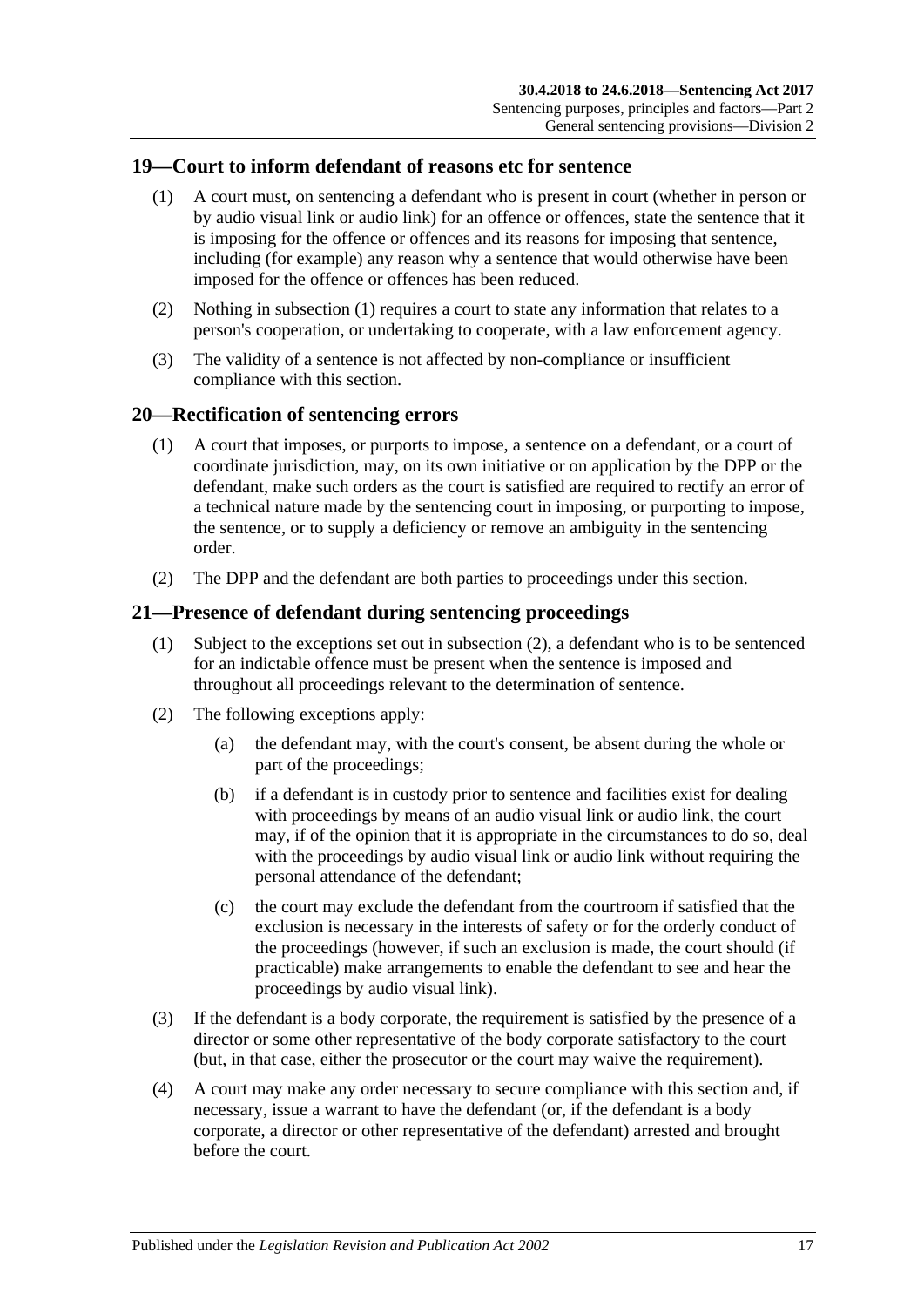- (5) This section—
	- (a) does not prevent the passing of sentence in the absence of the defendant in a case where the defendant cannot be found; and
	- (b) does not invalidate a sentence passed in the absence of the defendant.

## <span id="page-17-1"></span><span id="page-17-0"></span>**22—Sentencing of Aboriginal and Torres Strait Islander defendants**

- (1) Before sentencing an Aboriginal or Torres Strait Islander defendant, the court may, with the defendant's consent, and with the assistance of an Aboriginal and Torres Strait Islander Justice Officer—
	- (a) convene a sentencing conference; and
	- (b) take into consideration views expressed at the conference.
- (2) Nothing in [subsection](#page-17-1) (1) is to be taken to require the court to convene a sentencing conference if the court, after taking into account all relevant sentencing purposes, principles and factors, determines not to convene a sentencing conference.
- (3) A sentencing conference must comprise—
	- (a) the defendant and, if the defendant is a child, the defendant's parent or guardian; and
	- (b) the defendant's legal representative (if any); and
	- (c) the prosecutor; and
	- (d) if the victim chooses to be present at the conference—the victim and, if the victim so desires, a person of the victim's choice to provide assistance and support; and
	- (e) if the victim is a child—the victim's parent or guardian.
- (4) A sentencing conference may also include (if the court thinks the person may contribute usefully to the sentencing process) 1 or more of the following:
	- (a) a person regarded by the defendant, and accepted within the defendant's Aboriginal or Torres Strait Islander community, as an Aboriginal or Torres Strait Islander elder;
	- (b) a person accepted by the defendant's Aboriginal or Torres Strait Islander community as a person qualified to provide cultural advice relevant to sentencing of the defendant;
	- (c) a member of the defendant's family;
	- (d) a person who has provided support or counselling to the defendant;
	- (e) any other person.
- (5) A person will be taken to be an Aboriginal or Torres Strait Islander person for the purposes of this section if—
	- (a) the person is descended from an Aboriginal or Torres Strait Islander; and
	- (b) the person regards themself as an Aboriginal or Torres Strait Islander or, if the person is a young child, at least 1 of the parents regards the child as an Aboriginal or Torres Strait Islander; and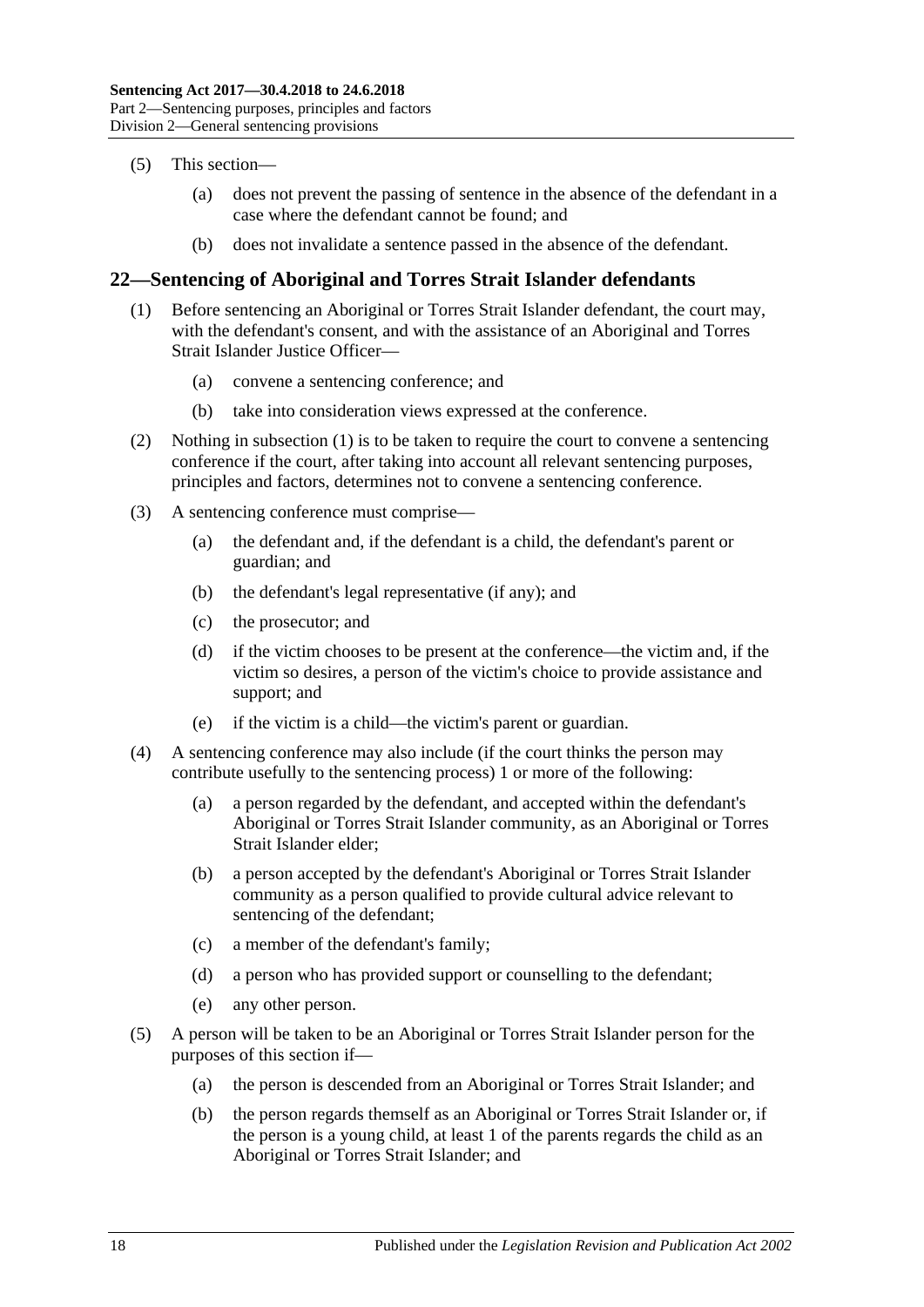- (c) the person is accepted as an Aboriginal or Torres Strait Islander by an Aboriginal or Torres Strait Islander community.
- (6) In this section—

*Aboriginal and Torres Strait Islander Justice Officer* means a person employed by the South Australian Courts Administration Authority whose duties include—

- (a) assisting the court in sentencing Aboriginal or Torres Strait Islander persons by providing advice on Aboriginal or Torres Strait Islander society and culture; and
- (b) assisting the court to convene sentencing conferences under this section; and
- (c) assisting Aboriginal or Torres Strait Islander persons to understand court procedures and sentencing options and to comply with court orders;

#### *family* includes—

- (a) the defendant's spouse or domestic partner; and
- (b) any person to whom the defendant is related by blood; and
- (c) any person who is, or has been, a member of the defendant's household; and
- (d) any person held to be related to the defendant according to Aboriginal or Torres Strait Islander kinship rules and observances.

## <span id="page-18-0"></span>**Subdivision 2—General sentencing powers**

## <span id="page-18-1"></span>**23—Discharge without penalty**

- (1) If a court finds a person guilty of an offence but finds the offence so trifling that it is inappropriate to impose a penalty, the court may—
	- (a) without recording a conviction—dismiss the charge; or
	- (b) on recording a conviction—discharge the defendant without penalty.
- (2) If a court finds a person guilty of an offence and—
	- (a) the defendant has spent time in custody in respect of the offence; and
	- (b) the court is satisfied there is good reason not to impose any further penalty on the defendant,

the court may—

- (c) without recording a conviction—dismiss the charge; or
- (d) on recording a conviction—discharge the defendant without further penalty.
- (3) A court may exercise the powers conferred by this section despite any minimum penalty fixed by an Act or statutory instrument.

## <span id="page-18-2"></span>**24—Imposition of penalty without conviction**

If a court finds a person guilty of an offence for which it proposes to impose a fine, a sentence of community service, or both, and the court is of the opinion—

- (a) that the defendant is unlikely to commit such an offence again; and
- (b) that, having regard to—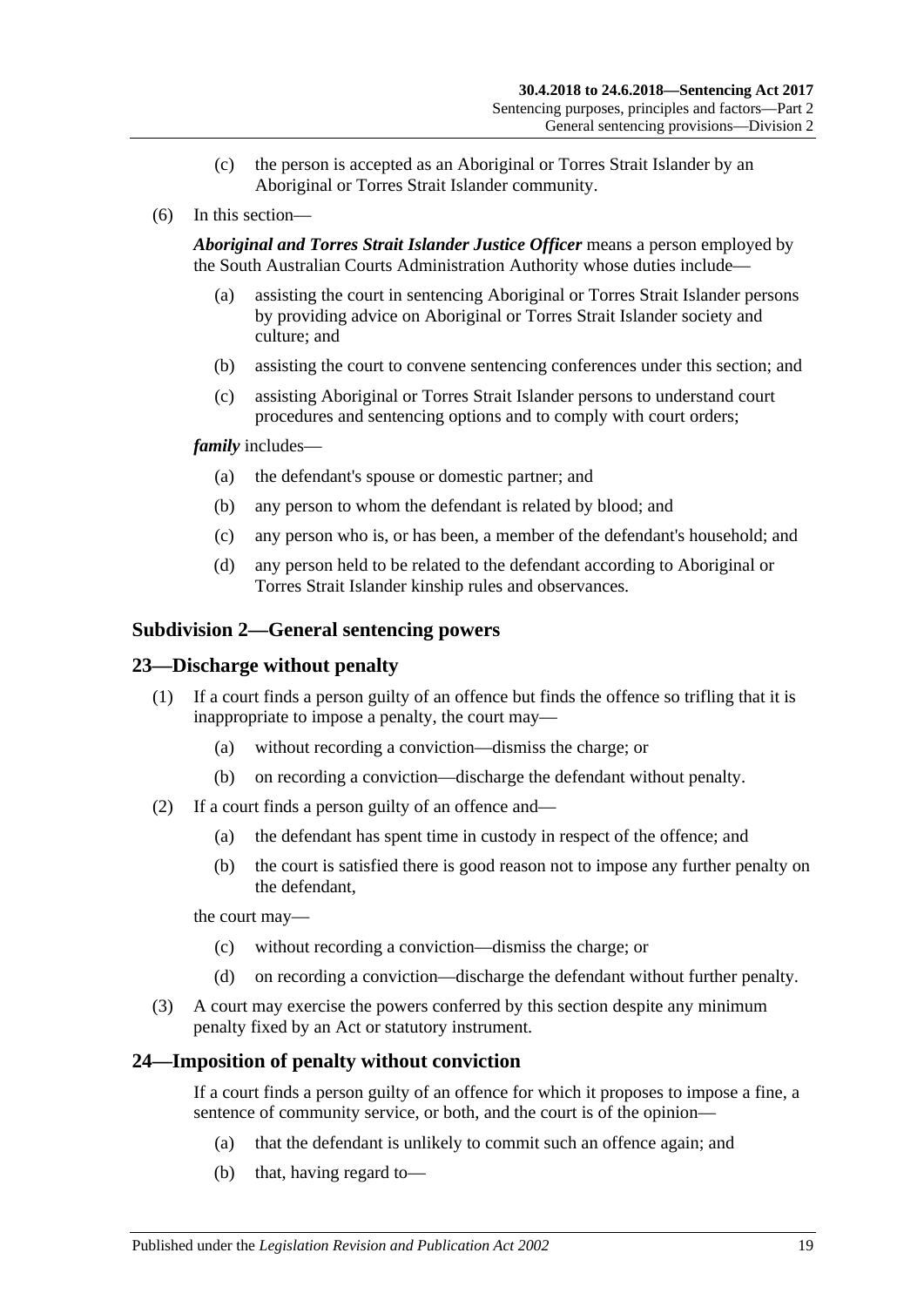- (i) the character, antecedents, age, or physical or mental condition, of the defendant; or
- (ii) the fact that the offence was trifling; or
- (iii) any other extenuating circumstances,

good reason exists for not recording a conviction,

the court may impose the penalty without recording a conviction.

#### <span id="page-19-0"></span>**25—Court may reduce, add or substitute certain penalties**

- (1) Subject to this Act or any other Act that prohibits the substitution or mitigation of a penalty prescribed under the Act, if, on convicting a defendant or finding a defendant guilty of an offence and after having regard to—
	- (a) the character, antecedents, age, or physical or mental condition, of the defendant; or
	- (b) the fact that the offence was trifling; or
	- (c) any other extenuating circumstances,

the court thinks that good reason exists for reducing the penalty below the minimum, the court may so reduce the penalty.

- <span id="page-19-1"></span>(2) Subject to this Act or any other Act that prohibits the substitution or mitigation of a penalty prescribed under the Act, if, on convicting a defendant or finding a defendant guilty of an offence, the court thinks that good reason exists for departing from the penalty provided for the offence under the Act, the court may—
	- (a) impose another type of sentence for the sentence prescribed under the Act for the offence; or
	- (b) impose more than 1 type of sentence as the court thinks appropriate in the circumstances.
- (3) For the purposes of [subsection](#page-19-1) (2)—
	- (a) if the Act prescribes a sentence of imprisonment only for the offence, the court may instead impose—
		- (i) a sentence of imprisonment (including a community based custodial sentence or a suspended sentence); or
		- (ii) a fine; or
		- (iii) a sentence of community service; or
		- (iv) both a fine and a sentence of community service; or
	- (b) if the Act prescribes a sentence of both imprisonment and a fine for the offence, the court may instead impose—
		- (i) a sentence of imprisonment (including a community based custodial sentence or a suspended sentence) only; or
		- (ii) a fine only; or
		- (iii) a sentence of community service; or
		- (iv) both a fine and a sentence of community service; or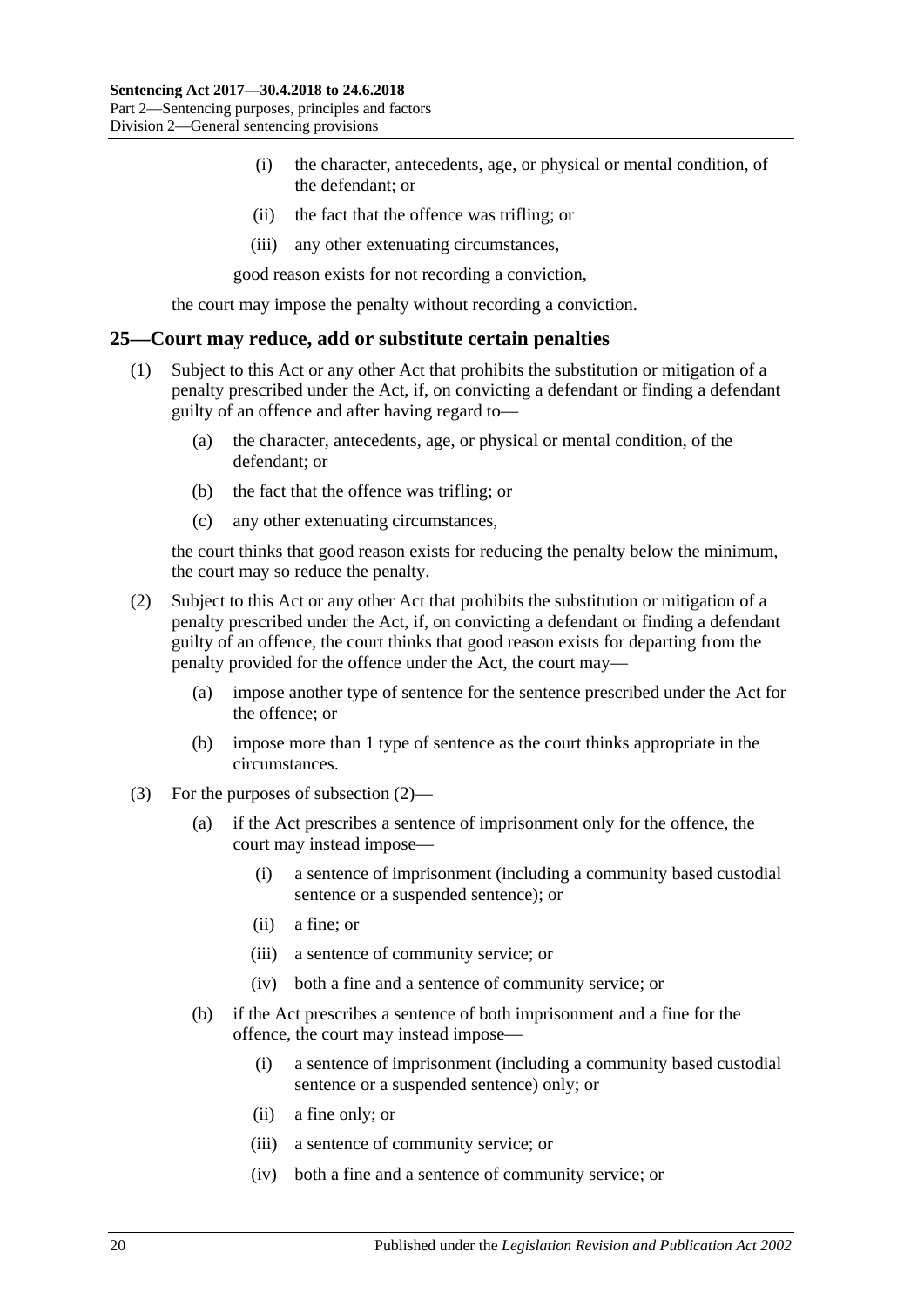- (c) if the Act prescribes a sentence of imprisonment or a fine in the alternative for the offence, the court may instead impose—
	- (i) a sentence of community service; or
	- (ii) both a fine and a sentence of community service; or
- (d) if the Act prescribes a fine only for the offence, the court may instead impose a sentence of community service.
- (4) In this section—

*Act* includes a statutory instrument;

*community based custodial sentence* means—

- (a) a sentence on home detention under a home detention order; or
- (b) a sentence to be served in the community while subject to intensive correction under an intensive correction order;

*suspended sentence* means a sentence of imprisonment that is suspended on condition that the defendant enter into a bond under Part [4 Division](#page-73-1) 2.

## <span id="page-20-2"></span><span id="page-20-0"></span>**26—Sentencing for multiple offences**

- (1) If a person is to be sentenced by a court for a number of offences, the court may sentence the person to the 1 penalty for all or some of those offences, but the sentence cannot exceed the total of the maximum penalties that could be imposed in respect of each of the offences to which the sentence relates.
- (2) However, if any of the offences for which the person is being sentenced is a prescribed designated offence, [subsection](#page-20-2) (1) does not apply to the sentencing of the person for that offence (but nothing in this subsection affects the operation of [subsection](#page-20-2) (1) in respect of the other offences).
- (3) In this section—

*prescribed designated offence* has the same meaning as in [section](#page-73-2) 96.

## <span id="page-20-1"></span>**27—Non-association or place restriction orders may be issued on sentence**

- (1) A court may, on sentencing a person for a prescribed offence, exercise the powers of the Magistrates Court to issue against the defendant a non-association order or a place restriction order under the *[Criminal Procedure Act](http://www.legislation.sa.gov.au/index.aspx?action=legref&type=act&legtitle=Criminal%20Procedure%20Act%201921) 1921* as if a complaint had been made under that Act against the defendant in relation to that conviction (and if the person is already subject to such an order, the court may vary or revoke that order as if an application for variation or revocation of the order had been made under that Act, regardless of whether the order was made by it or by some other court).
- (2) A non-association order or a place restriction order issued or varied under this section on sentencing a person for a prescribed offence—
	- (a) has effect as such an order under the *[Criminal Procedure Act](http://www.legislation.sa.gov.au/index.aspx?action=legref&type=act&legtitle=Criminal%20Procedure%20Act%201921) 1921*; and
	- (b) is not a sentence for the purposes of this Act but may be taken into account in determining the sentence for the prescribed offence.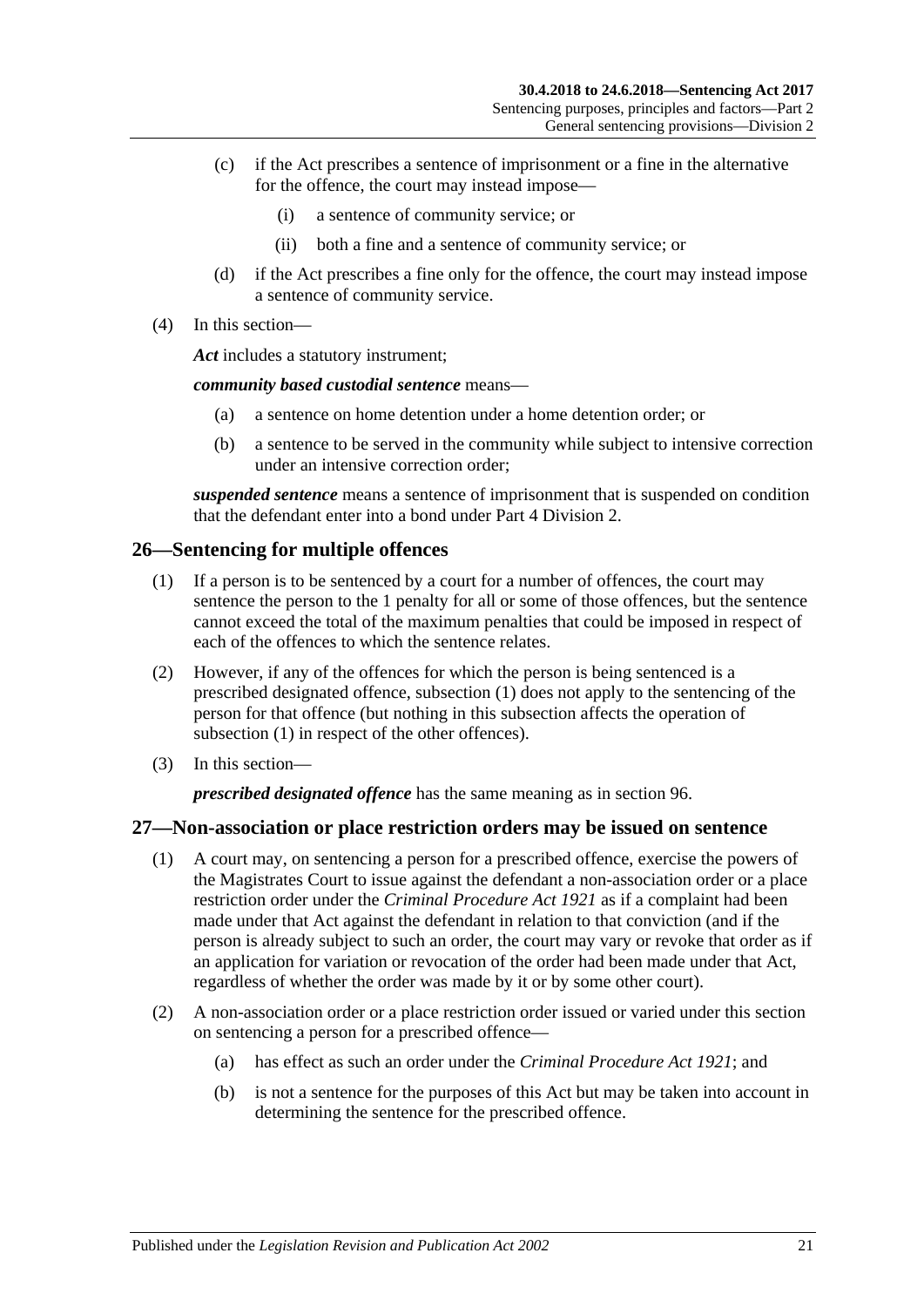(3) In this section—

*prescribed offence* has the same meaning as in Part 4 Division 5 of the *[Criminal](http://www.legislation.sa.gov.au/index.aspx?action=legref&type=act&legtitle=Criminal%20Procedure%20Act%201921)  [Procedure Act](http://www.legislation.sa.gov.au/index.aspx?action=legref&type=act&legtitle=Criminal%20Procedure%20Act%201921) 1921*.

## <span id="page-21-0"></span>**28—Intervention orders may be issued on finding of guilt or sentencing**

- (1) A court may, on finding a person guilty of an offence or on sentencing a person for an offence, exercise the powers of the Magistrates Court to issue against the defendant a restraining order under the *[Criminal Procedure](http://www.legislation.sa.gov.au/index.aspx?action=legref&type=act&legtitle=Criminal%20Procedure%20Act%201921) Act 1921* or an intervention order under the *[Intervention Orders \(Prevention of Abuse\) Act](http://www.legislation.sa.gov.au/index.aspx?action=legref&type=act&legtitle=Intervention%20Orders%20(Prevention%20of%20Abuse)%20Act%202009) 2009* as if an application had been made under the relevant Act against the defendant in relation to the matters alleged in the proceedings for the offence.
- (2) Before issuing an order under this section, the court must consider whether, if the whereabouts of the person for whose benefit the order would be issued are not known to the defendant, the issuing of the order would be counterproductive.
- (3) If a court, in accordance with this section, determines to exercise the powers of the Magistrates Court to issue a restraining order under section 99AAC of the *[Criminal](http://www.legislation.sa.gov.au/index.aspx?action=legref&type=act&legtitle=Criminal%20Procedure%20Act%201921)  [Procedure Act](http://www.legislation.sa.gov.au/index.aspx?action=legref&type=act&legtitle=Criminal%20Procedure%20Act%201921) 1921*, section 99KA of that Act applies to proceedings relating to the restraining order as if—
	- (a) the court were the Magistrates Court; and
	- (b) the proceedings were child protection restraining order proceedings within the meaning of that section.
- (4) An order issued under this section—
	- (a) has effect—
		- (i) as a restraining order under the *[Criminal Procedure Act](http://www.legislation.sa.gov.au/index.aspx?action=legref&type=act&legtitle=Criminal%20Procedure%20Act%201921) 1921*; or
		- (ii) as a final intervention order issued by the court under the *[Intervention Orders \(Prevention of Abuse\) Act](http://www.legislation.sa.gov.au/index.aspx?action=legref&type=act&legtitle=Intervention%20Orders%20(Prevention%20of%20Abuse)%20Act%202009) 2009*,

as the case may require; and

- (b) is not a sentence for the purposes of this Act.
- (5) A court must, on finding a person guilty of a sexual offence or on sentencing a person for a sexual offence—
	- (a) consider whether or not an order should be issued under this section; and
	- (b) if the court determines that an order should not be issued under this section—give reasons for that determination (and the determination is subject to appeal as if it were an order of the court made on sentence).
- (6) In this section—

*sexual offence* means—

- (a) rape; or
- (b) compelled sexual manipulation; or
- (c) indecent assault; or
- (d) any offence involving unlawful sexual intercourse or an act of gross indecency; or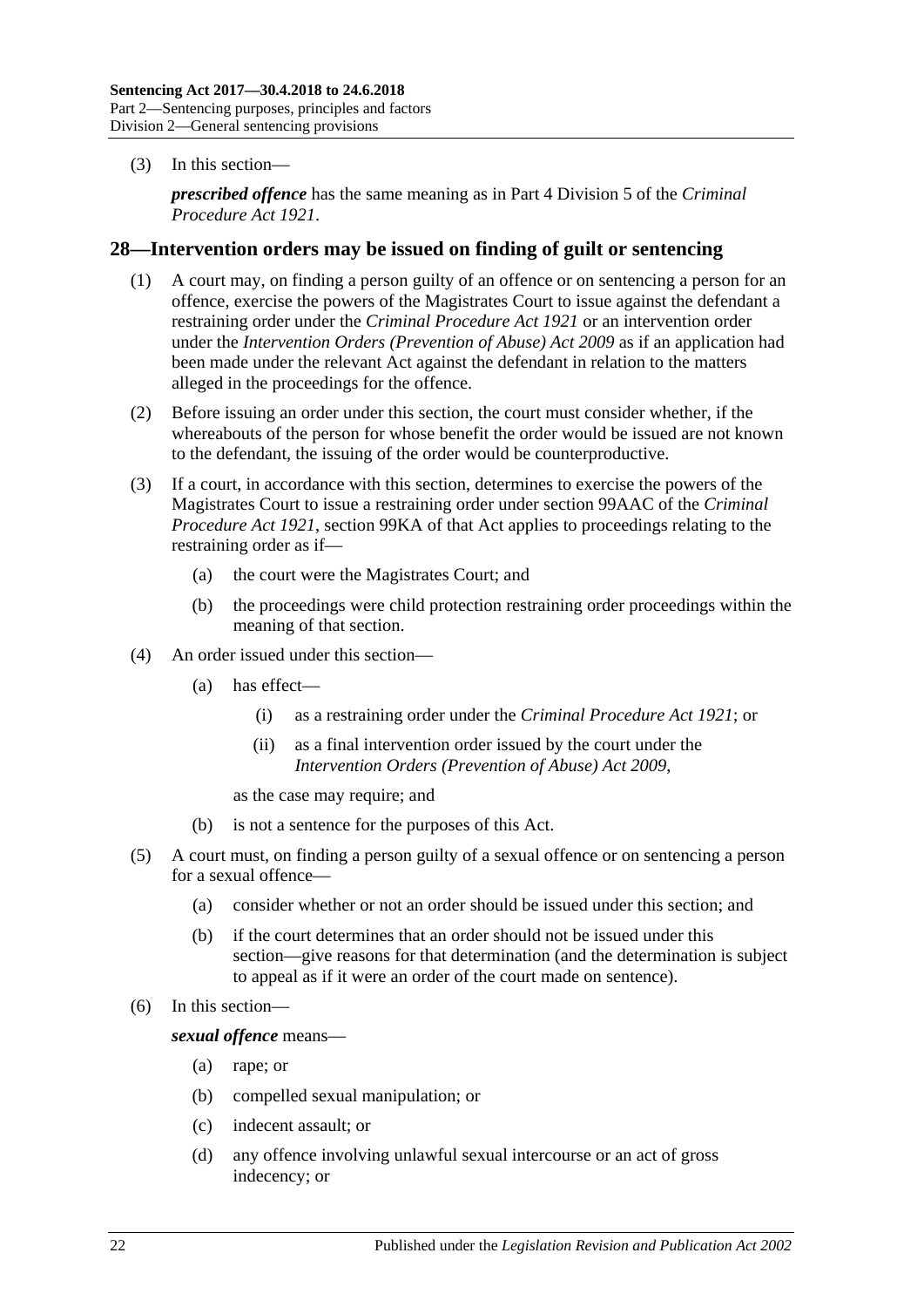- (e) incest; or
- (f) any offence involving sexual exploitation or abuse of a child, or exploitation of a child as an object of prurient interest; or
- (g) an offence of sexual exploitation of a person with a cognitive impairment under section 51 of the *[Criminal Law Consolidation Act](http://www.legislation.sa.gov.au/index.aspx?action=legref&type=act&legtitle=Criminal%20Law%20Consolidation%20Act%201935) 1935*; or
- (h) an attempt to commit, or assault with intent to commit, any of the offences referred to in a preceding paragraph.

## <span id="page-22-0"></span>**29—Deferral of sentence for rehabilitation and other purposes**

- (1) A court may, on finding a person guilty of an offence (whether or not it proceeds to conviction), make an order adjourning proceedings to a specified date, and granting bail to the defendant in accordance with the *[Bail Act](http://www.legislation.sa.gov.au/index.aspx?action=legref&type=act&legtitle=Bail%20Act%201985) 1985*—
	- (a) for the purpose of assessing the defendant's capacity and prospects for rehabilitation; or
	- (b) for the purpose of allowing the defendant to demonstrate that rehabilitation has taken place; or
	- (c) for the purpose of assessing the defendant's eligibility for participation in an intervention program; or
	- (d) for the purpose of allowing the defendant to participate in an intervention program; or
	- (e) for any other purpose the court considers appropriate in the circumstances.
- (2) As a general rule, proceedings may not be adjourned under this section (whether by a single adjournment or a series of adjournments) for more than 12 months from the date of the finding of guilt (the *usual maximum*).
- (3) A court may adjourn proceedings for a period exceeding the usual maximum if the defendant is, or will be, participating in an intervention program and the court is satisfied that—
	- (a) the defendant has, by participating in, or agreeing to participate in, the intervention program, demonstrated a commitment to addressing the problems out of which the defendant's offending arose; and
	- (b) if the proceedings were not adjourned for such a period—
		- (i) the defendant would be prevented from completing, or participating in, the intervention program; and
		- (ii) the defendant's rehabilitation would be prejudiced.
- (4) In considering whether to adjourn proceedings for a period exceeding the usual maximum, a court is not bound by the rules of evidence and may (in particular) inform itself on the basis of a written or oral report from a person who may be in a position to provide relevant information.
- (5) A person who provides information to the court by way of a written or oral report is liable to be cross-examined on any of the matters contained in the report.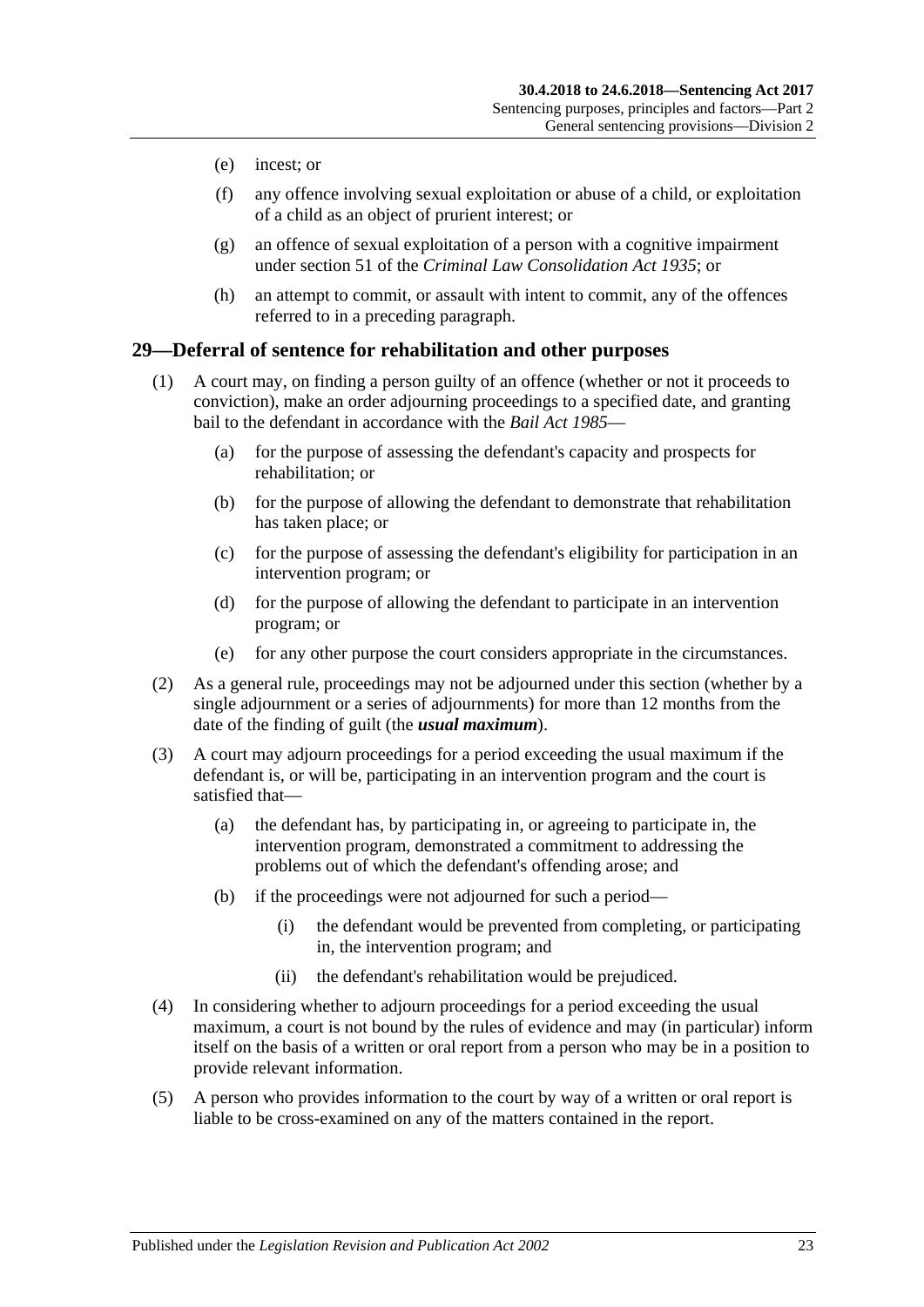- (6) If a statement of fact or opinion in a report is challenged by the prosecutor or the defendant, the court must disregard the fact or opinion unless it is substantiated on oath.
- (7) This section does not limit any power that a court has, apart from this section, to adjourn proceedings or to grant bail in relation to any period of adjournment.

## <span id="page-23-0"></span>**30—Mental impairment**

- (1) A court that finds a defendant guilty of a summary or minor indictable offence may release the defendant without conviction or penalty if satisfied—
	- (a) that the defendant—
		- (i) suffers from a mental impairment that explains and extenuates, at least to some extent, the conduct that forms the subject matter of the offence; and
		- (ii) has completed, or is participating to a satisfactory extent in, a suitable intervention program; and
		- (iii) recognises that the defendant suffers from the mental impairment and is making a conscientious attempt to overcome behavioural problems associated with it; and
	- (b) that the release of the defendant under this subsection would not involve an unacceptable risk to the safety of a particular person or the community.
- <span id="page-23-1"></span>(2) A court may, at any time before a charge of a summary or minor indictable offence has been finally determined, dismiss the charge if satisfied—
	- (a) that the defendant—
		- (i) suffers from a mental impairment that explains and extenuates, at least to some extent, the conduct that forms the subject matter of the offence; and
		- (ii) has completed, or participated to a satisfactory extent in, a suitable intervention program; and
		- (iii) recognises that the defendant suffers from the mental impairment and is making a conscientious attempt to overcome behavioural problems associated with it; and
	- (b) that dismissal of the charge under this subsection would not involve an unacceptable risk to the safety of a particular person or the community; and
	- (c) that the court would not, if a finding of guilt were made, make an order requiring the defendant to pay compensation for injury, loss or damage resulting from the offence.
- <span id="page-23-2"></span>(3) If the defendant is participating in, but has not completed, an intervention program, the court may, instead of dismissing the charge under [subsection](#page-23-1) (2), release the defendant on an undertaking—
	- (a) to complete the intervention program; and
	- (b) to appear before the court for determination of the charge—
		- (i) after the defendant has completed the intervention program; or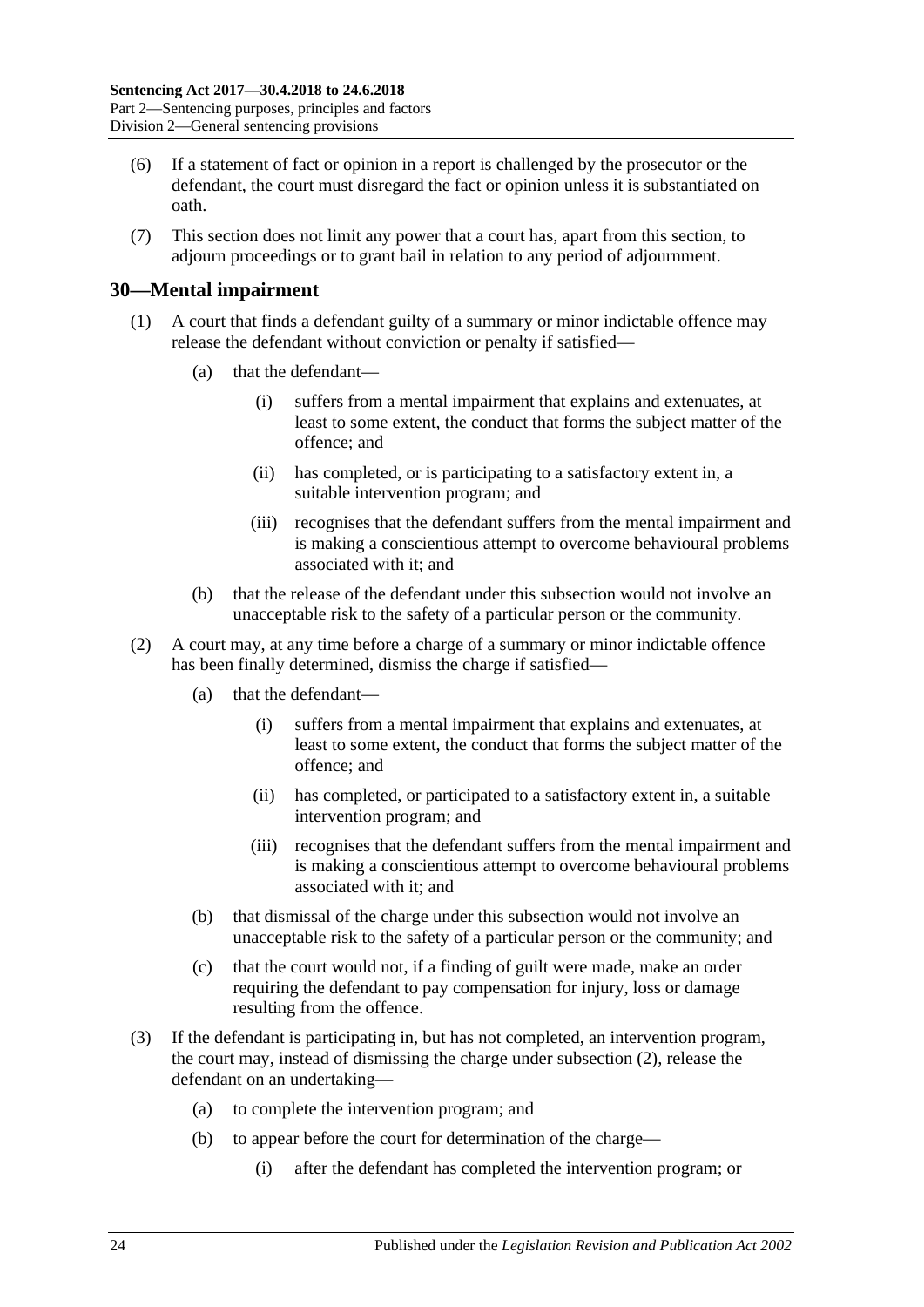- (ii) if the defendant fails to complete the intervention program.
- (4) In deciding whether to exercise its powers under this section, the court—
	- (a) may act on the basis of information that it considers reliable without regard to the rules of evidence; and
	- (b) should, if proposing to dismiss a charge under [subsection](#page-23-1) (2) or release a defendant on an undertaking under [subsection](#page-23-2) (3), consider any information about the interests of possible victims that is before it (but is not obliged to inform itself on the matter).
- (5) In this section—

*court* means—

- (a) the Magistrates Court; or
- (b) the Youth Court; or
- (c) any other court authorised by regulation to exercise the powers conferred by this section;

*mental impairment* means an impaired intellectual or mental function resulting from a mental illness, an intellectual disability, a personality disorder, or a brain injury or neurological disorder (including dementia);

*suitable intervention program*, in respect of a defendant, means an intervention program that, in the opinion of the court, provides—

- (a) supervised treatment; or
- (b) supervised rehabilitation; or
- (c) supervised behaviour management; or
- (d) supervised access to support services; or
- (e) a combination of any 1 or more of the above,

that is suited to address the particular behavioural problems of the defendant relating to the defendant's mental impairment.

## <span id="page-24-0"></span>**Subdivision 3—Taking further offences into account**

## <span id="page-24-1"></span>**31—Definitions**

For the purposes of this Subdivision—

*further offence* means an offence referred to in a list of additional charges;

*list of additional charges* means a document filed in court by the prosecutor as referred to in [section](#page-25-0) 32;

*principal offence* means an offence the subject of proceedings referred to in [section](#page-25-2) 32(1).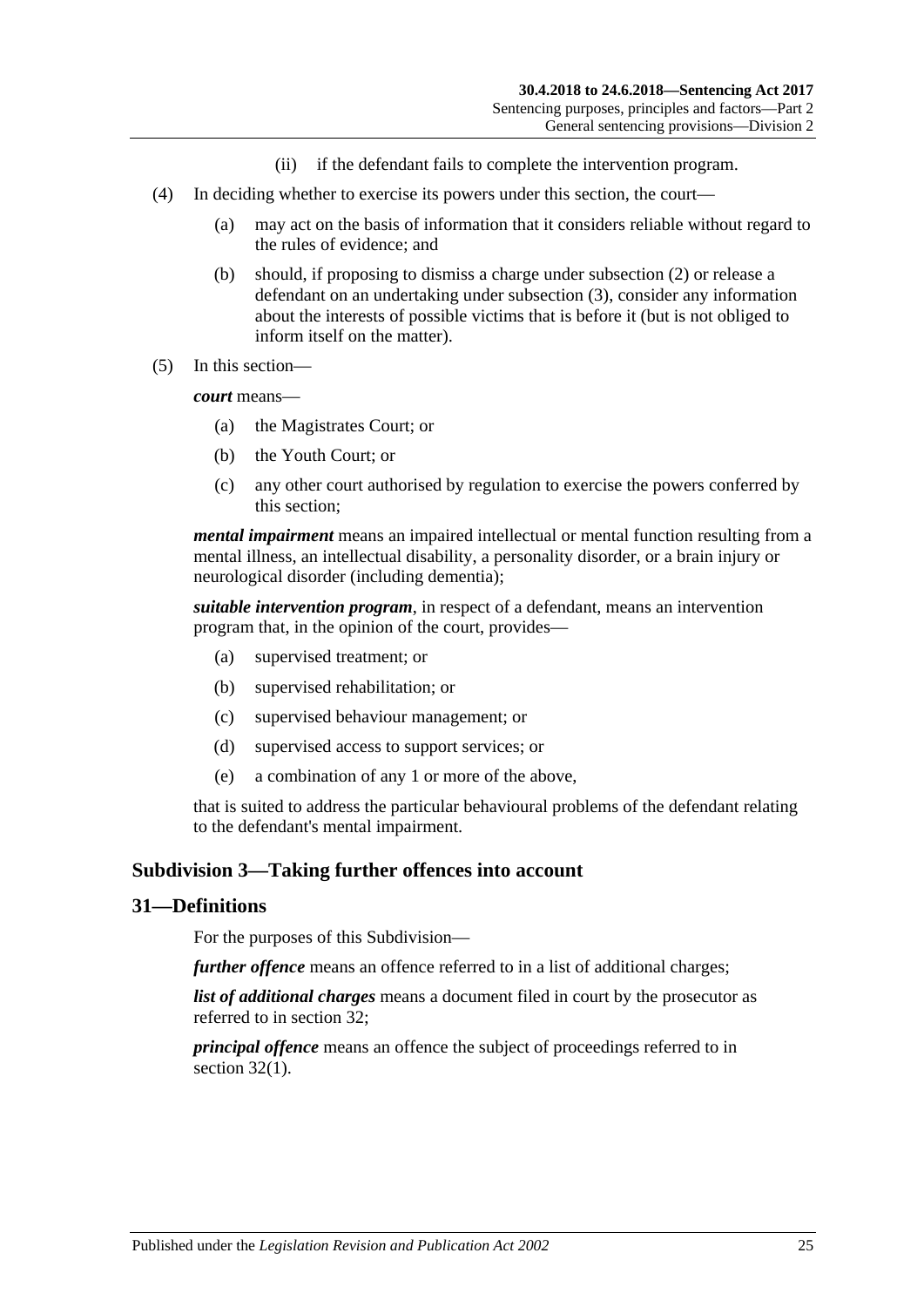## <span id="page-25-2"></span><span id="page-25-0"></span>**32—Prosecutor may file list of additional charges**

- (1) In any proceedings for an offence (the *principal offence*), the prosecutor may file in the court a document that specifies other offences with which the defendant has been charged, but not convicted, being offences that the defendant has indicated are offences that the defendant wants the court to take into account when dealing with the defendant for the principal offence.
- (2) A list of additional charges may be filed at any time—
	- (a) after the court finds the defendant guilty of the principal offence, and
	- (b) before the court deals with the defendant for the principal offence.
- (3) A copy of the list of additional charges, as filed in the court, must be given to the defendant.
- (4) A list of additional charges—
	- (a) must be signed by the defendant; and
	- (b) must be signed by or on behalf of the DPP or by a person, or a person belonging to a class of persons, prescribed by the regulations.
- (5) A failure to comply with the requirements of this section does not invalidate any sentence imposed by the court for the principal offence.

## <span id="page-25-1"></span>**33—Outstanding charges may be taken into account**

- (1) When dealing with the defendant for the principal offence, the court must ask the defendant whether the defendant wants the court to take any further offences into account in dealing with the defendant for the principal offence.
- (2) The court may take a further offence into account in dealing with the defendant for the principal offence—
	- (a) if the defendant—
		- (i) admits guilt to the further offence; and
		- (ii) indicates that the defendant wants the court to take the further offence into account in dealing with the defendant for the principal offence; and
	- (b) if, in all of the circumstances, the court considers it appropriate to do so.
- (3) If the court takes a further offence into account, the penalty imposed on the defendant for the principal offence must not exceed the maximum penalty that the court could have imposed for the principal offence had the further offence not been taken into account.
- <span id="page-25-3"></span>(4) A court may not take a further offence into account—
	- (a) if the offence is of a kind for which the court has no jurisdiction to impose a penalty; or
	- (b) if the offence is an indictable offence that is punishable with imprisonment for life.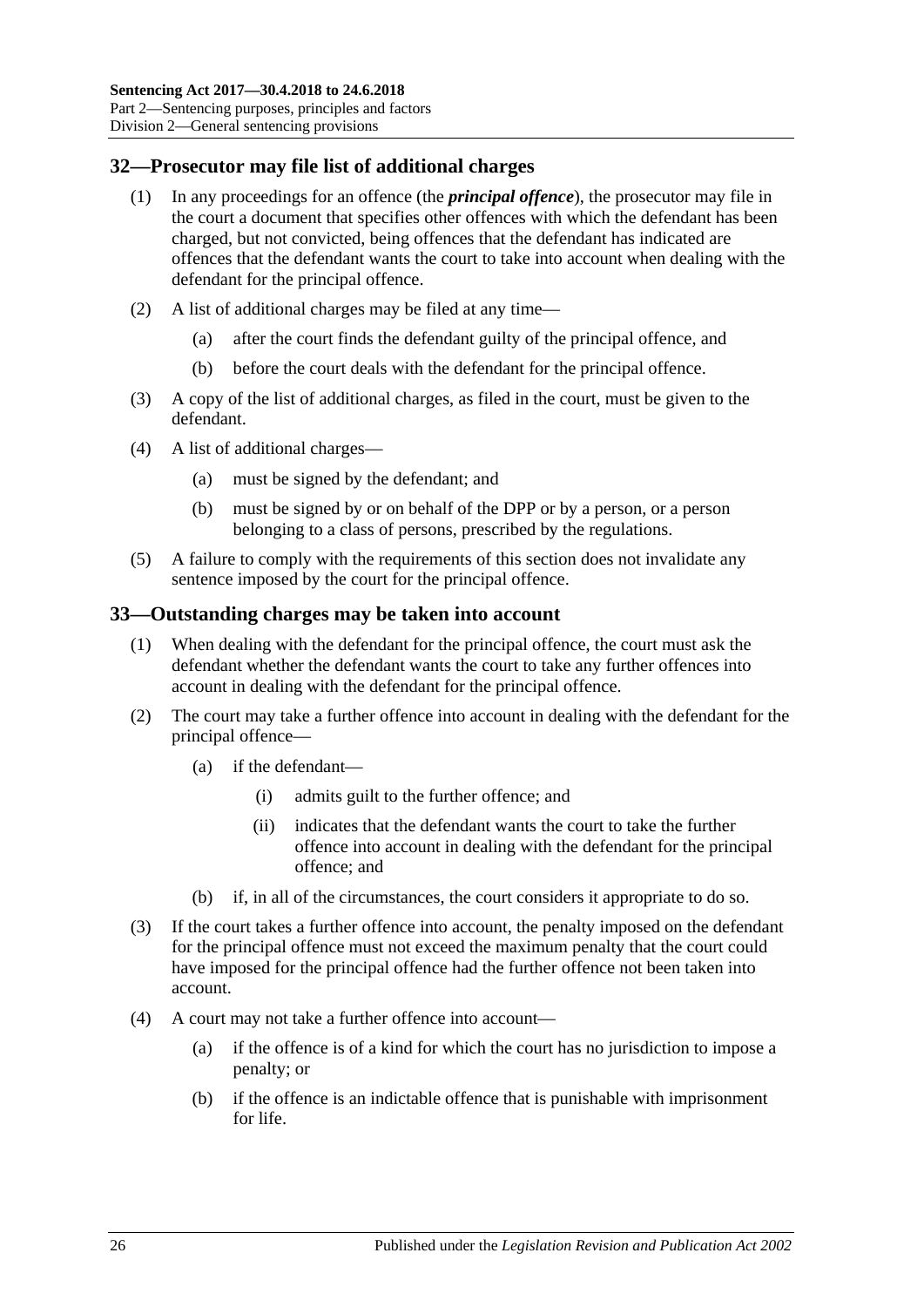- (5) For the purposes of [subsection](#page-25-3)  $(4)(a)$ , a court is taken to have jurisdiction to impose a penalty for an offence even if that jurisdiction may only be exercised with the consent of the defendant.
- (6) Despite [subsection](#page-25-3) (4)(a), the Supreme Court, the Court of Criminal Appeal and the District Court may take a summary offence into account.

## <span id="page-26-0"></span>**34—Ancillary orders relating to offences taken into account**

- (1) If a court takes a further offence into account under this Subdivision, the court may make such ancillary orders as it could have made had it convicted the offender of the offence when it took the offence into account, but may not impose a separate penalty for the offence.
- (2) A defendant with respect to whom an ancillary order is made has the same rights of appeal as the defendant would have had if the order had been made on the conviction of the defendant for the further offence.
- (3) An ancillary order for an offence taken into account lapses, by force of this subsection, if the defendant's conviction for the principal offence is quashed or set aside.
- (4) In this section—

*ancillary order* means an order or direction with respect to restitution, compensation, costs, forfeiture, destruction, disqualification or loss or suspension of a licence or privilege.

## <span id="page-26-1"></span>**35—Consequences of taking offences into account**

- (1) If a further offence is taken into account under this Subdivision—
	- (a) the court is to certify, on the list of additional charges, that the further offence has been taken into account, and
	- (b) no proceedings may be taken or continued in respect of the further offence unless the conviction for the principal offence is quashed or set aside.
- (2) This section does not prevent a court that has taken a further offence into account when dealing with a defendant for a principal offence from taking the further offence into account if it subsequently imposes a penalty when sentencing or re-sentencing the defendant for the principal offence.
- (3) An admission of guilt made for the purposes of this Subdivision is not admissible in evidence in any proceedings relating to—
	- (a) the further offence in respect of which the admission was made; or
	- (b) any other offence specified in the list of additional charges.
- (4) An offence taken into account under this Subdivision is not, merely because it is taken into account, to be regarded for any purpose as an offence of which a defendant has been convicted.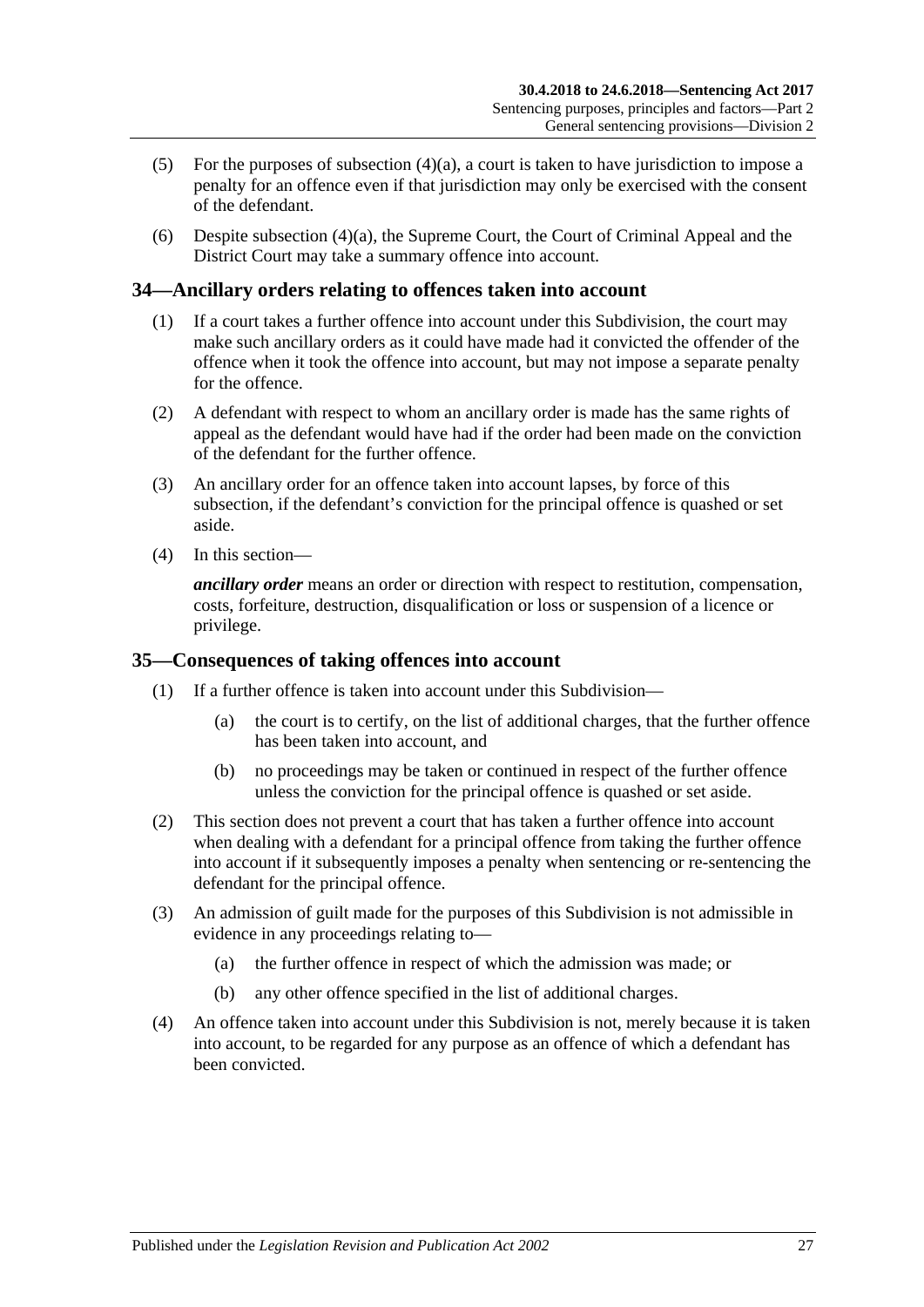- (5) In or in relation to any criminal proceedings, reference may lawfully be made to, or evidence may lawfully be given of, the fact that a further offence has been taken into account under this Subdivision in imposing a penalty for a principal offence of which a defendant has been found guilty if, in or in relation to those proceedings—
	- (a) reference may lawfully be made to, or evidence may lawfully be given of, the fact that the defendant was found guilty or convicted of the principal offence; and
	- (b) had the defendant been found guilty or convicted of the further offence so taken into account, reference could lawfully have been made to, or evidence could lawfully have been given of, the fact that the defendant had been found guilty or convicted of that further offence.
- (6) The fact that a further offence has been taken into account under this Subdivision may be proved in the same manner as the conviction for the principal offence.

## <span id="page-27-0"></span>**Subdivision 4—Sentencing reductions**

## <span id="page-27-1"></span>**36—Application of Subdivision**

Except where the contrary intention expressly appears, this Subdivision is in addition to, and does not derogate from, a provision of this Act or any other Act—

- (a) that expressly prohibits the reduction, mitigation or substitution of penalties or sentences; or
- (b) that limits or otherwise makes special provision in relation to the way a penalty or sentence for a particular offence under that Act may be imposed.

## <span id="page-27-3"></span><span id="page-27-2"></span>**37—Reduction of sentences for cooperation etc with law enforcement agency**

- (1) A court may declare a defendant to be a defendant to whom this section applies if the court is satisfied that the defendant has cooperated or undertaken to cooperate with a law enforcement agency and the cooperation—
	- (a) relates directly to combating serious and organised criminal activity; and
	- (b) is provided in exceptional circumstances; and
	- (c) contributes significantly to the public interest.
- (2) In determining sentence for an offence or offences to which a defendant has pleaded guilty or in respect of which a defendant has been found guilty, the court may, if the defendant is the subject of a declaration under [subsection](#page-27-3) (1), reduce the sentence that it would otherwise have imposed by such percentage as the court thinks appropriate in the circumstances.
- (3) In determining the percentage by which a sentence is to be reduced under this section, the court must have regard to such of the following as may be relevant:
	- (a) if the defendant has pleaded guilty to the offence or offences—that fact and the circumstances of the plea;
	- (b) the nature and extent of the defendant's cooperation or undertaking;
	- (c) the timeliness of the cooperation or undertaking;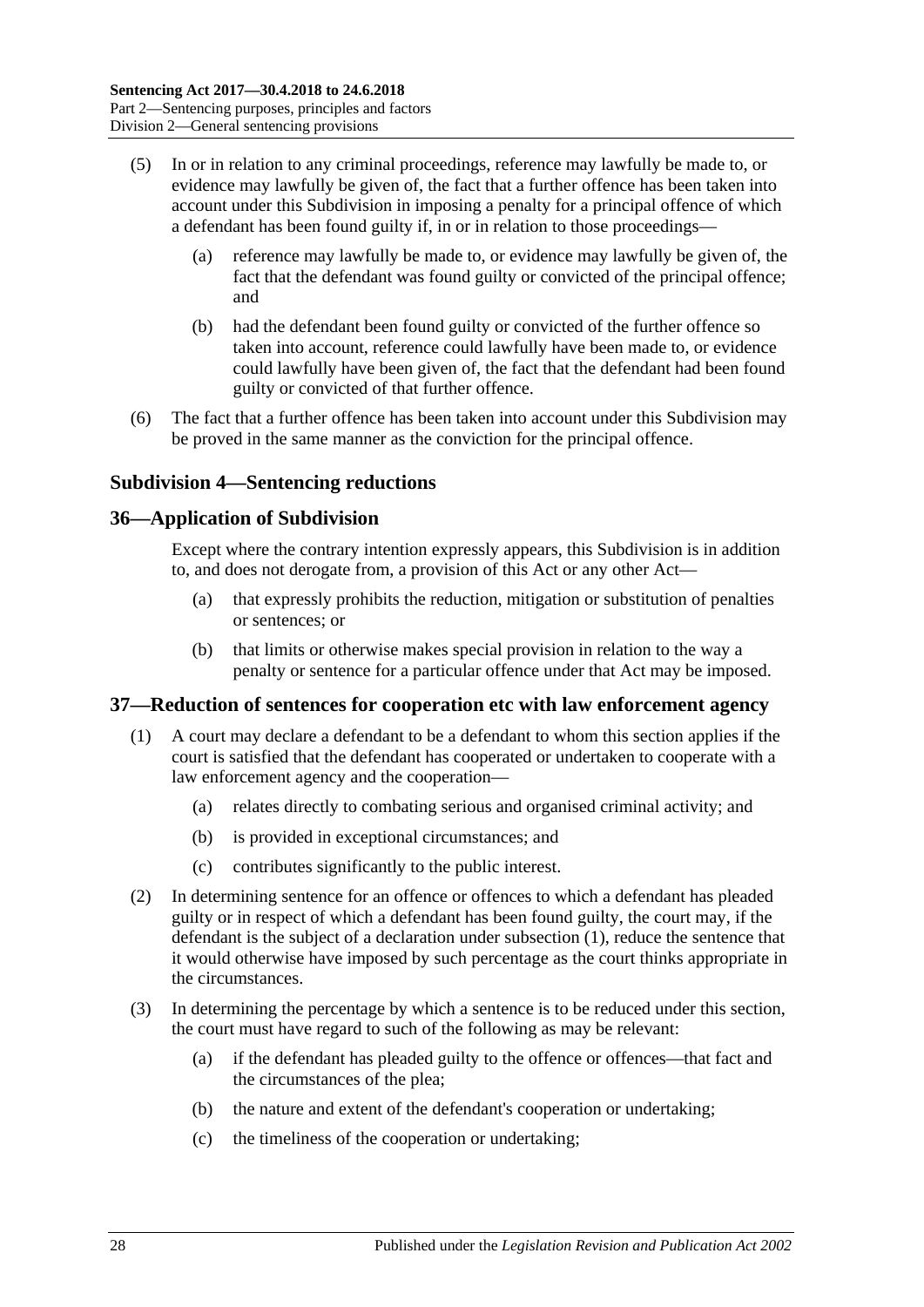- (d) the truthfulness, completeness and reliability of any information or evidence provided by the defendant;
- (e) the evaluation (if any) by the authorities of the significance and usefulness of the defendant's cooperation or undertaking;
- (f) any benefit that the defendant has gained or is likely to gain by reason of the cooperation or undertaking;
- (g) the degree to which the safety of the defendant (or some other person) has been put at risk of violent retribution as a result of the defendant's cooperation or undertaking;
- (h) whether the cooperation or undertaking concerns an offence for which the defendant is being sentenced or some other offence, whether related or unrelated (and, if related, whether the offence forms part of a criminal enterprise);
- (i) whether, as a consequence of the defendant's cooperation or undertaking, the defendant would be likely to suffer violent retribution while serving any term of imprisonment, or be compelled to serve any such term in particularly severe conditions;
- (j) the nature of any steps that would be likely to be necessary to protect the defendant on release from prison;
- (k) the likelihood that the defendant will commit further offences,

and may have regard to any other factor or principle the court thinks relevant.

(4) In this section—

*serious and organised criminal activity* includes any activity that may constitute a serious and organised crime offence within the meaning of the *[Criminal Law](http://www.legislation.sa.gov.au/index.aspx?action=legref&type=act&legtitle=Criminal%20Law%20Consolidation%20Act%201935)  [Consolidation Act](http://www.legislation.sa.gov.au/index.aspx?action=legref&type=act&legtitle=Criminal%20Law%20Consolidation%20Act%201935) 1935*.

## <span id="page-28-0"></span>**38—Reduction of sentences for cooperation with procedural requirements etc**

- (1) If a defendant has not pleaded guilty to an indictable offence but the sentencing court is satisfied that the defendant complied with all statutory or court ordered requirements relating to pre-trial disclosure and procedures and has otherwise conducted the case in a cooperative and expeditious manner, the sentencing court may reduce the sentence that it would otherwise have imposed by up to 10%.
- (2) In determining the percentage by which a sentence for an offence is to be reduced in accordance with this section, the court must have regard to—
	- (a) the impact of the proceedings on any victim of the offence; and
	- (b) the utilitarian benefit to the community of the defendant's conduct in relation to the proceedings,

and may have regard to any factor or principle the court thinks relevant.

## <span id="page-28-2"></span><span id="page-28-1"></span>**39—Reduction of sentences for guilty plea in Magistrates Court etc**

- (1) This section applies—
	- (a) if the offence is a summary offence; or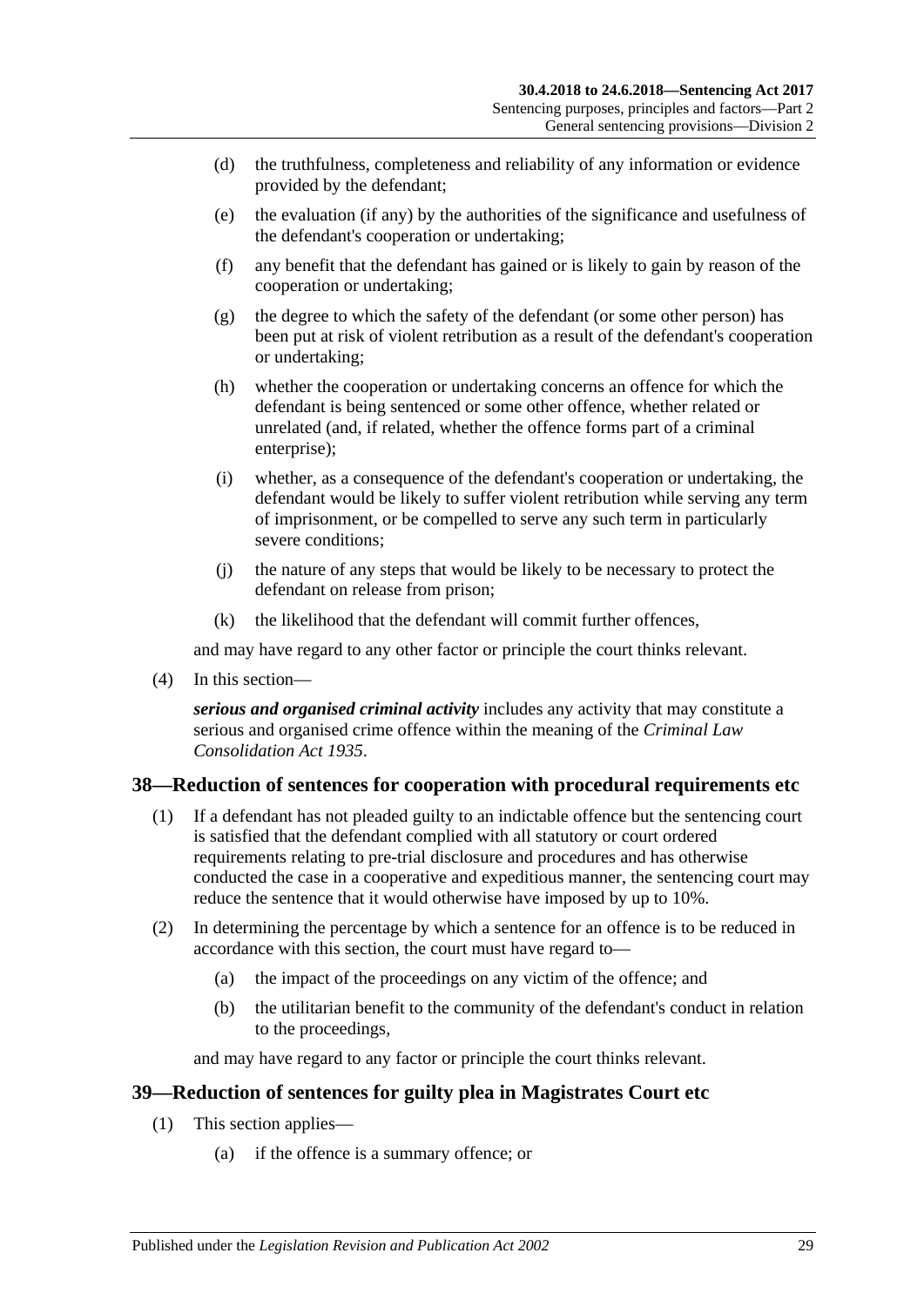- (b) if the sentencing court is sentencing in relation to a minor indictable offence that has been tried in the same way as a summary offence; or
- (c) in any other circumstances prescribed by the regulations.
- <span id="page-29-0"></span>(2) Subject to this section, if a defendant has pleaded guilty to an offence or offences—
	- (a) not more than 4 weeks after the defendant's first court appearance in relation to the relevant offence or offences—the sentencing court may reduce the sentence that it would otherwise have imposed by up to 40%;
	- (b) more than 4 weeks after the defendant's first court appearance in relation to the relevant offence or offences but—
		- (i) if a date has been set for a trial for the offence or offences—not less than 4 weeks before that day; or
		- (ii) in any other case—before the commencement of the trial for the offence or offences,

the sentencing court may reduce the sentence that it would otherwise have imposed by up to 30%;

- (c) less than 4 weeks before the day set for trial for the offence or offences, and if the defendant satisfies the sentencing court that the defendant could not reasonably have pleaded guilty at an earlier stage in the proceedings because of circumstances outside of the defendant's control—the sentencing court may reduce the sentence that it would otherwise have imposed by up to 30%;
- (d) in circumstances other than those referred to in a preceding paragraph—the sentencing court may, if satisfied that there is good reason to do so, reduce the sentence that it would otherwise have imposed by up to 10%.
- $(3)$  If—
	- (a) a maximum reduction available under [subsection](#page-29-0) (2) does not apply in relation to a defendant's plea of guilty because the defendant did not plead guilty within the relevant period; and
	- (b) the court is satisfied that the only reason that the defendant did not plead guilty within the relevant period was because—
		- (i) the court did not sit during that period; or
		- (ii) the court did not sit during that period at a place where the defendant could reasonably have been expected to attend; or
		- (iii) the court did not list the defendant's matter for hearing during that period; or
		- (iv) the court was, for any other reason outside of the control of the defendant, unable to hear the defendant's matter during that period; or
		- (v) the prosecution was, for any reason outside of the control of the defendant, unable to finalise negotiations with the defendant in relation to the plea during that period,

the court may nevertheless reduce the sentence that it would otherwise have imposed as if the defendant had pleaded guilty during the relevant period.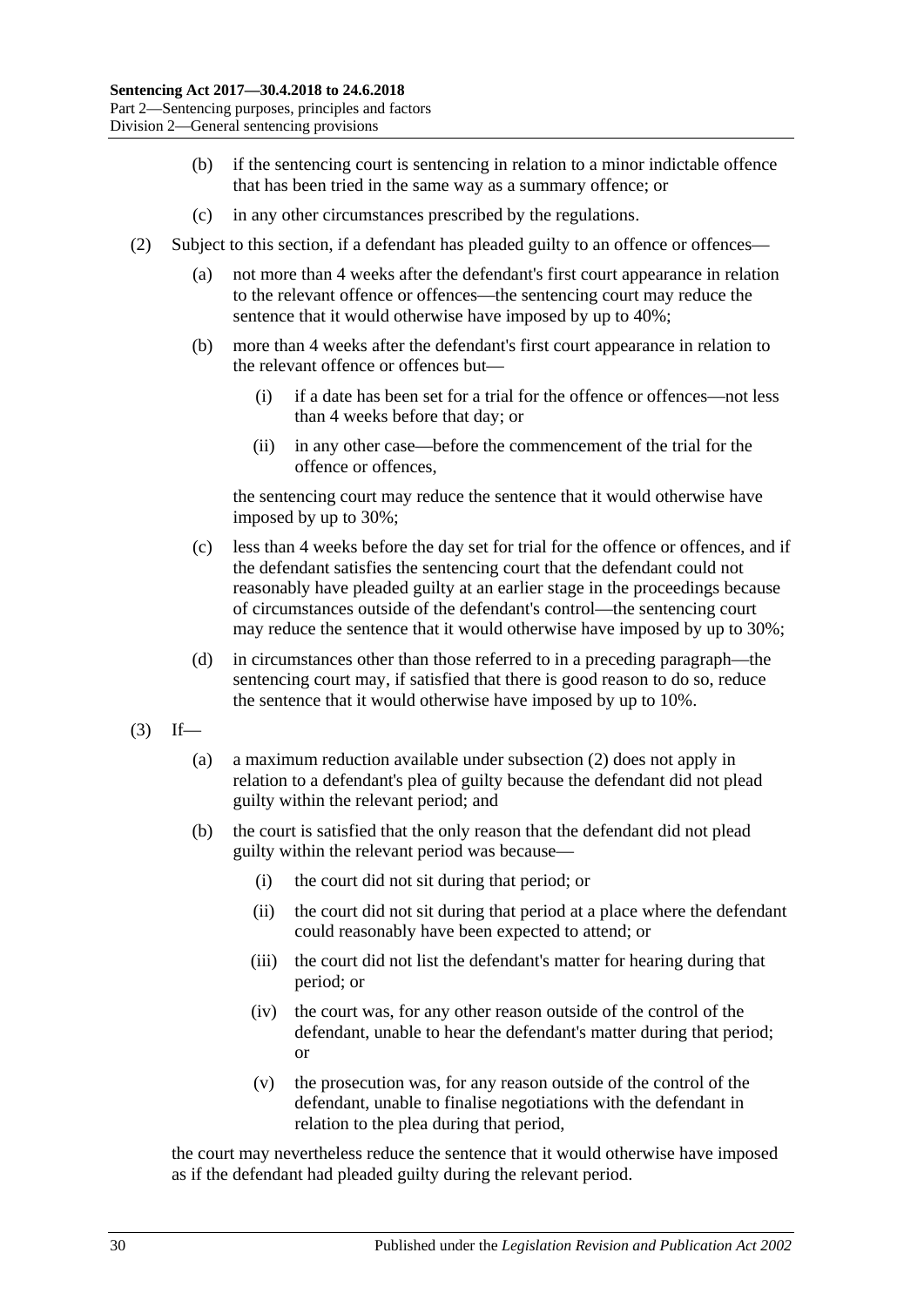- (4) In determining the percentage by which a sentence for an offence is to be reduced in respect of a guilty plea made within a particular period, a court must have regard to such of the following as may be relevant:
	- (a) whether the reduction of the defendant's sentence by the percentage contemplated would be so disproportionate to the seriousness of the offence, or so inappropriate in the case of that particular defendant, that it would, or may, affect public confidence in the administration of justice;
	- (b) the stage in the proceedings for the offence at which the defendant first indicated the defendant's intention to plead guilty (including whether it would, in the opinion of the court, have been reasonable to expect the defendant to have done so at an earlier stage in the proceedings);
	- (c) whether the defendant was initially charged with a different offence in respect of the same conduct and whether (and at what stage in the proceedings) negotiations occurred with the prosecution in relation to the offence charged;
	- (d) in the case where the defendant has been charged with more than 1 offence—whether the defendant pleaded guilty to all of the offences;
	- (e) whether or not the defendant was made aware of any relevant matter that would have enabled the defendant to plead guilty at an earlier stage in the proceedings,

and may have regard to any other factor or principle the court thinks relevant.

(5) For the purposes of this section, a reference to a defendant appearing in a court will be taken to include a reference to a person appearing in a court on behalf of the defendant.

## <span id="page-30-0"></span>**40—Reduction of sentences for guilty pleas in other cases**

- (1) This section applies to a court sentencing a defendant for an offence other than an offence described in [section](#page-28-2) 39(1).
- $(2)$  If
	- (a) a defendant in any proceedings is pleading guilty to more than 1 offence; and
	- (b) this section applies to at least 1 of the offences,

this section will be taken to apply to all of the offences (despite [section](#page-28-2) 39(1)).

- <span id="page-30-1"></span>(3) If a defendant has pleaded guilty to an offence or offences—
	- (a) not more than 4 weeks after the defendant's first court appearance in relation to the relevant offence or offences—the sentencing court may reduce the sentence that it would otherwise have imposed by up to 40%;
	- (b) more than 4 weeks after the defendant's first court appearance in relation to the relevant offence or offences but on the day of, or before, the defendant's committal appearance in relation to the relevant offence or offences—the sentencing court may reduce the sentence that it would otherwise have imposed by up to 30%;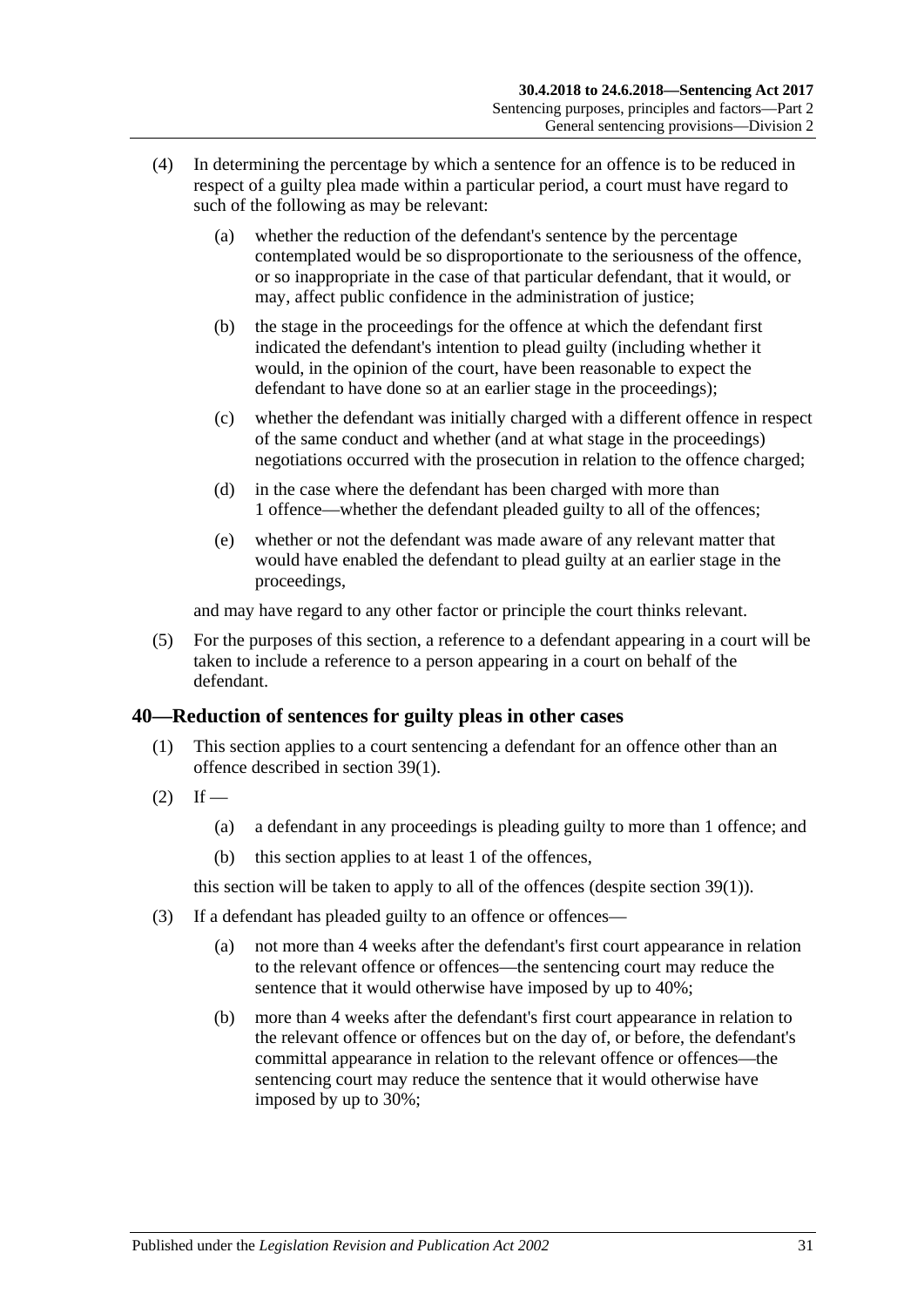(c) during the period commencing on the day after the defendant's committal appearance in relation to the relevant offence or offences and ending immediately before the defendant is committed for trial for the offence or offences—the sentencing court may reduce the sentence that it would otherwise have imposed by up to 20%;

**Note—**

See also section 110(3) of the *[Criminal Procedure Act](http://www.legislation.sa.gov.au/index.aspx?action=legref&type=act&legtitle=Criminal%20Procedure%20Act%201921) 1921*

- (d) during the period commencing immediately after the defendant is committed for trial for the relevant offence or offences and ending immediately after the arraignment appearance of the defendant in a superior court—the sentencing court may reduce the sentence that it would otherwise have imposed by up to 15%;
- (e) during the period commencing immediately after the defendant's arraignment appearance in a superior court in relation to the relevant offence or offences and ending at the commencement of the defendant's trial for the relevant offence or offences—the sentencing court may, if satisfied that there is good reason to do so, reduce the sentence that it would otherwise have imposed by up to 10%.

$$
(4) If
$$

- (a) a maximum reduction available under [subsection](#page-30-1) (3) does not apply in relation to a defendant's plea of guilty because the defendant did not plead guilty within the relevant period; and
- (b) the court is satisfied that the only reason that the defendant did not plead guilty within the relevant period was because—
	- (i) the court did not sit during that period; or
	- (ii) the court did not sit during that period at a place where the defendant could reasonably have been expected to attend; or
	- (iii) the court did not list the defendant's matter for hearing during that period; or
	- (iv) the court was, for any other reason outside of the control of the defendant, unable to hear the defendant's matter during that period; or
	- (v) after the making of the charge determination (within the meaning of section 106 of the *[Criminal Procedure Act](http://www.legislation.sa.gov.au/index.aspx?action=legref&type=act&legtitle=Criminal%20Procedure%20Act%201921) 1921*)—the prosecution was, for any reason outside of the control of the defendant, unable to finalise negotiations with the defendant in relation to the plea during that period,

the court may nevertheless reduce the sentence that it would otherwise have imposed as if the defendant had pleaded guilty during the relevant period.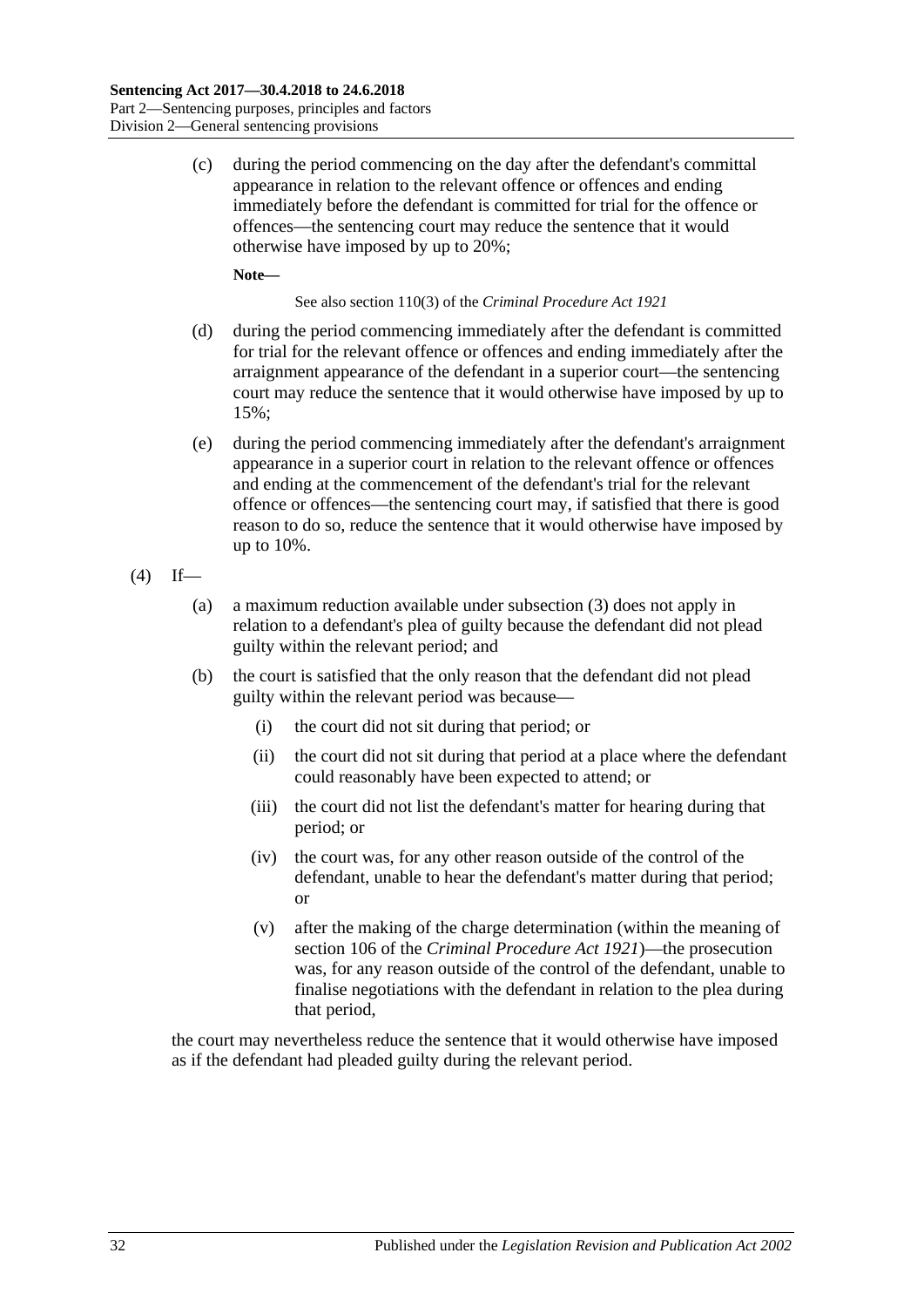- (5) In determining the percentage by which a sentence for an offence is to be reduced in respect of a guilty plea made within a particular period, a court must have regard to such of the following as may be relevant:
	- (a) whether the reduction of the defendant's sentence by the percentage contemplated would be so disproportionate to the seriousness of the offence, or so inappropriate in the case of that particular defendant, that it would, or may, affect public confidence in the administration of justice;
	- (b) the stage in the proceedings for the offence at which the defendant indicated an intention to plead guilty (including whether it would, in the opinion of the court, have been reasonable to expect the defendant to have done so at an earlier stage in the proceedings);
	- (c) whether the defendant was initially charged with a different offence in respect of the same conduct and whether (and at what stage in the proceedings) negotiations occurred with the prosecution in relation to the offence charged;
	- (d) in the case where the defendant has been charged with more than 1 offence—whether the defendant pleaded guilty to all of the offences;
	- (e) if the defendant satisfies the court that the defendant could not reasonably have been expected to plead guilty at an earlier stage in the proceedings because of circumstances outside of the defendant's control—that fact;
	- (f) whether or not the defendant was made aware of any relevant matter that would have enabled the defendant to plead guilty at an earlier stage in the proceedings,

and may have regard to any other factor or principle the court thinks relevant.

- (6) For the purposes of this section, a reference to a defendant appearing in a court will be taken to include a reference to a person appearing in a court on behalf of the defendant.
- (7) Where proceedings have been instituted in a superior court by the DPP laying an information ex officio in accordance with section 103 of the *[Criminal Procedure](http://www.legislation.sa.gov.au/index.aspx?action=legref&type=act&legtitle=Criminal%20Procedure%20Act%201921)  Act [1921](http://www.legislation.sa.gov.au/index.aspx?action=legref&type=act&legtitle=Criminal%20Procedure%20Act%201921)*, this section applies in relation to those proceedings with the modifications prescribed by the regulations.
- (8) In this section—

*committal appearance* has the same meaning as in section 109 of the *[Criminal](http://www.legislation.sa.gov.au/index.aspx?action=legref&type=act&legtitle=Criminal%20Procedure%20Act%201921)  [Procedure Act](http://www.legislation.sa.gov.au/index.aspx?action=legref&type=act&legtitle=Criminal%20Procedure%20Act%201921) 1921*.

## <span id="page-32-4"></span><span id="page-32-0"></span>**41—Application of sentencing reductions**

- <span id="page-32-3"></span><span id="page-32-2"></span><span id="page-32-1"></span>(1) For the purpose of applying [section](#page-27-2) 37, [38,](#page-28-0) [39](#page-28-1) or [40](#page-30-0) in sentencing a defendant for a particular offence, the sentencing court must—
	- (a) first determine the sentence that the court would apply but for the existence of those provisions; and
	- (b) then determine the maximum percentage reduction that is applicable to the sentencing in accordance with those provisions; and
	- (c) then determine the percentage reduction that is, in the opinion of the court, appropriate in the particular case (being not more than the maximum percentage determined in accordance with [paragraph](#page-32-1) (b)); and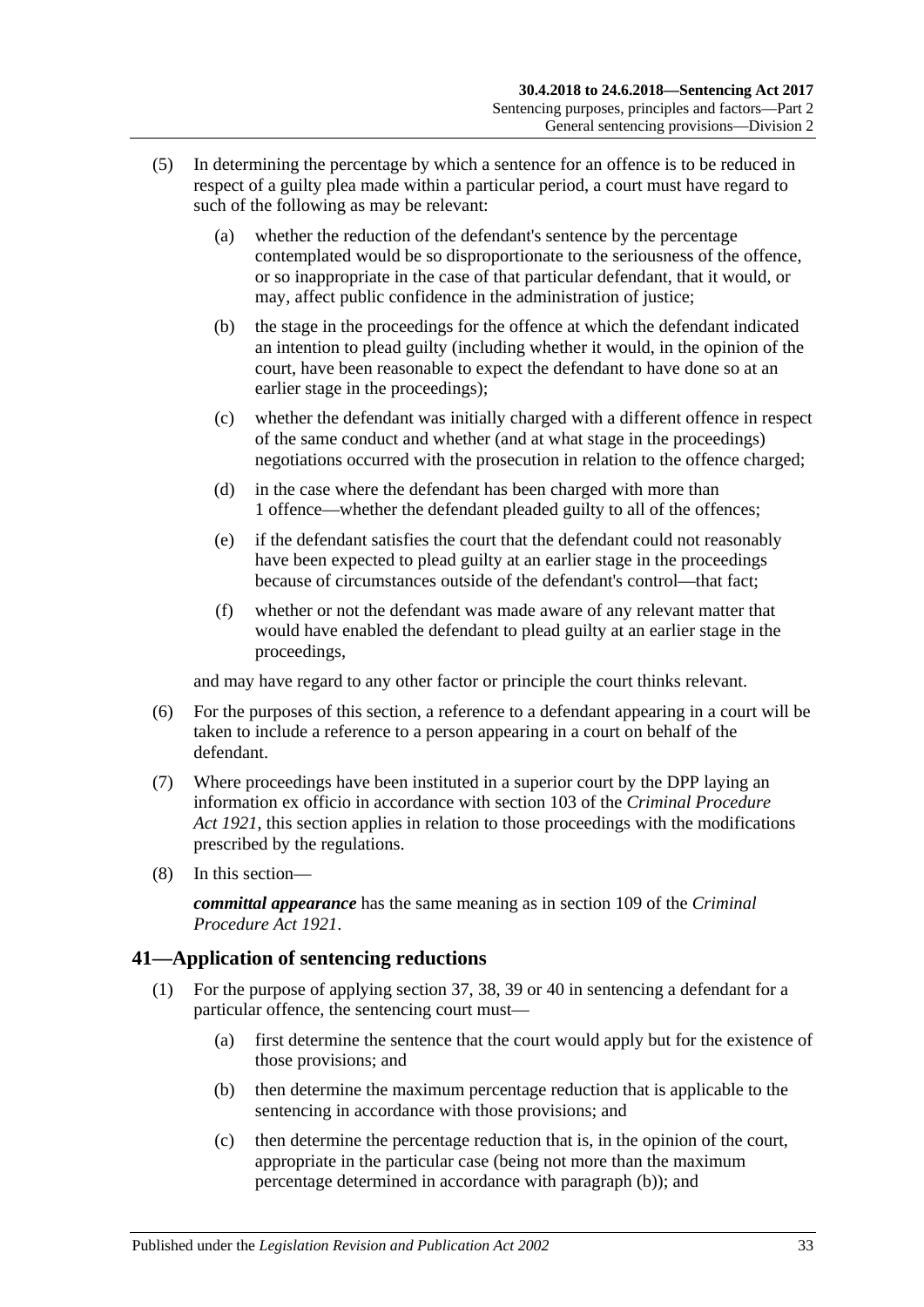- (d) finally, apply the percentage reduction determined in accordance with [paragraph](#page-32-2) (c) to the sentence determined in accordance with [paragraph](#page-32-3) (a).
- (2) A sentencing court that wants to apply [section](#page-20-0) 26 to sentence a defendant to a single penalty for more than 1 offence must, if the court would otherwise be required to apply [section](#page-27-2) 37, [38,](#page-28-0) [39](#page-28-1) or [40](#page-30-0) in sentencing the defendant for any 1 or more of those offences (the *discounted offences*), determine, in accordance with [subsection](#page-32-4) (1), the appropriate sentence for each discounted offence before applying [section](#page-20-0) 26 to determine the total sentence (and for the purposes of [section](#page-20-0) 26, a reference to the maximum penalty that could be imposed in respect of an offence will, in the case of each discounted offence, be a reference to the sentence determined, in accordance with [subsection](#page-32-4) (1), for that discounted offence).
- (3) Nothing in this Subdivision affects the operation of [sections 23,](#page-18-1) [24](#page-18-2) or [25.](#page-19-0)

## <span id="page-33-0"></span>**42—Re-sentencing for failure to cooperate in accordance with undertaking under [section](#page-27-2) 37**

- (1) This section applies if—
	- (a) a person is currently serving a sentence of imprisonment for an offence or offences that was reduced by the sentencing court under [section](#page-27-2) 37 (the *relevant sentence*); and
	- (b) the person has failed to cooperate with a law enforcement agency in accordance with the terms of an undertaking given by the person under that section.
- (2) The DPP may, with the permission of the court that imposed the relevant sentence on the person, apply to the court to have the sentence quashed and a new sentence imposed, taking into account the person's failure to cooperate with the law enforcement agency in accordance with the terms of an undertaking given by the person under [section](#page-27-2) 37.
- (3) The DPP, the chief officer of the law enforcement agency and the person are parties to the proceedings on the application.
- (4) Nothing in this section authorises a court to impose a new sentence that would exceed the sentence that would, but for the reduction given under [section](#page-27-2) 37, have been imposed by the sentencing court under that section.

## <span id="page-33-1"></span>**43—Re-sentencing for subsequent cooperation with law enforcement agency**

- (1) This section applies to a person if—
	- (a) the person is currently serving a period of imprisonment for an offence or offences (the *relevant sentence*); and
	- (b) the person has cooperated with a law enforcement agency.
- (2) A person to whom this section applies may, with the permission of the court that imposed the relevant sentence, apply to the court to have the sentence quashed and a new sentence imposed, taking into account the person's cooperation with the law enforcement agency in accordance with this section.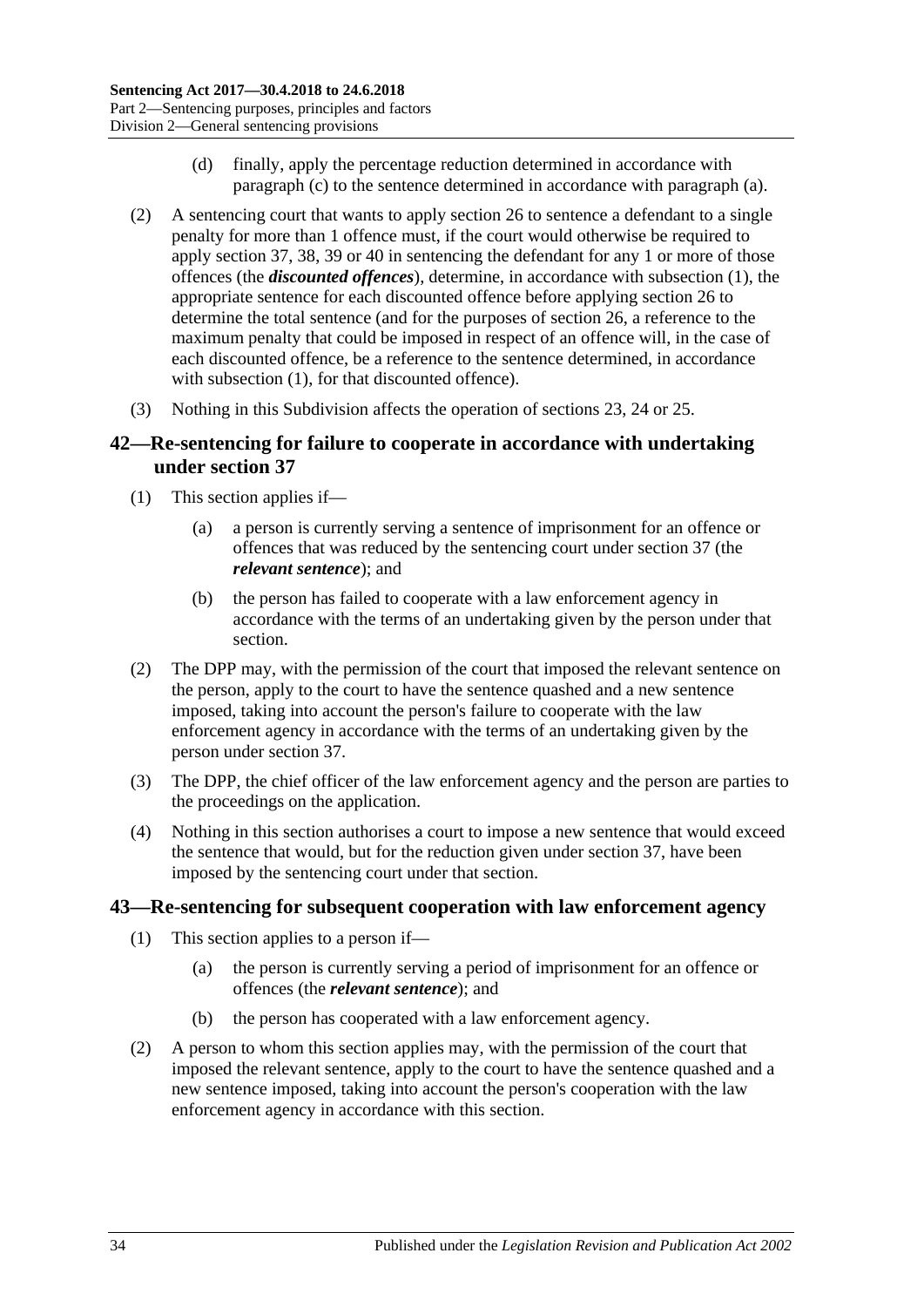- (3) The court may only grant permission to make an application under this section if the court is satisfied that the cooperation relates directly to an offence that is, in the opinion of the court, a serious offence that has been committed or may be committed in the future (whether in this or any other jurisdiction).
- (4) The chief officer of the law enforcement agency, the DPP and the applicant are parties to the proceedings on the application.
- (5) In determining a new sentence on an application under this section, the court must have regard to such of the following as may be relevant:
	- (a) the nature and extent of the person's cooperation;
	- (b) the timeliness of the cooperation;
	- (c) the truthfulness, completeness and reliability of any information or evidence provided by the person;
	- (d) the evaluation (if any) by the authorities of the significance and usefulness of the person's cooperation;
	- (e) any benefit that the person has gained or is likely to gain by reason of the cooperation;
	- (f) the degree to which the safety of the person (or some other person) has been put at risk of violent retribution as a result of the person's cooperation;
	- (g) whether the cooperation concerns the offence for which the person is being sentenced or some other offence, whether related or unrelated;
	- (h) whether, as a consequence of the person's cooperation, the person would be likely to suffer violent retribution while serving any term of imprisonment, or be compelled to serve any such term in particularly severe conditions;
	- (i) the nature of any steps that would be likely to be necessary to protect the person on release from prison;
	- (j) the likelihood that the person will commit further offences,

and may have regard to any other factor or principle the court thinks relevant.

- (6) Except as provided in this section, in determining a new sentence on an application under this section, the court must apply the law that was applicable in relation to the relevant sentence at the time that sentence was imposed (and this subsection applies to an application under this section, whether made or determined before or after the commencement of this subsection).
- (7) On an application by a person under this section, the court must not impose a sentence that is more severe than the relevant sentence, but the court may extend the non-parole period where the court passes a shorter sentence.
- (8) In this section—

*chief officer* of a law enforcement agency means—

- (a) in the case of SA Police—the Commissioner of Police;
- (b) in the case of the Independent Commissioner Against Corruption—the Independent Commissioner Against Corruption;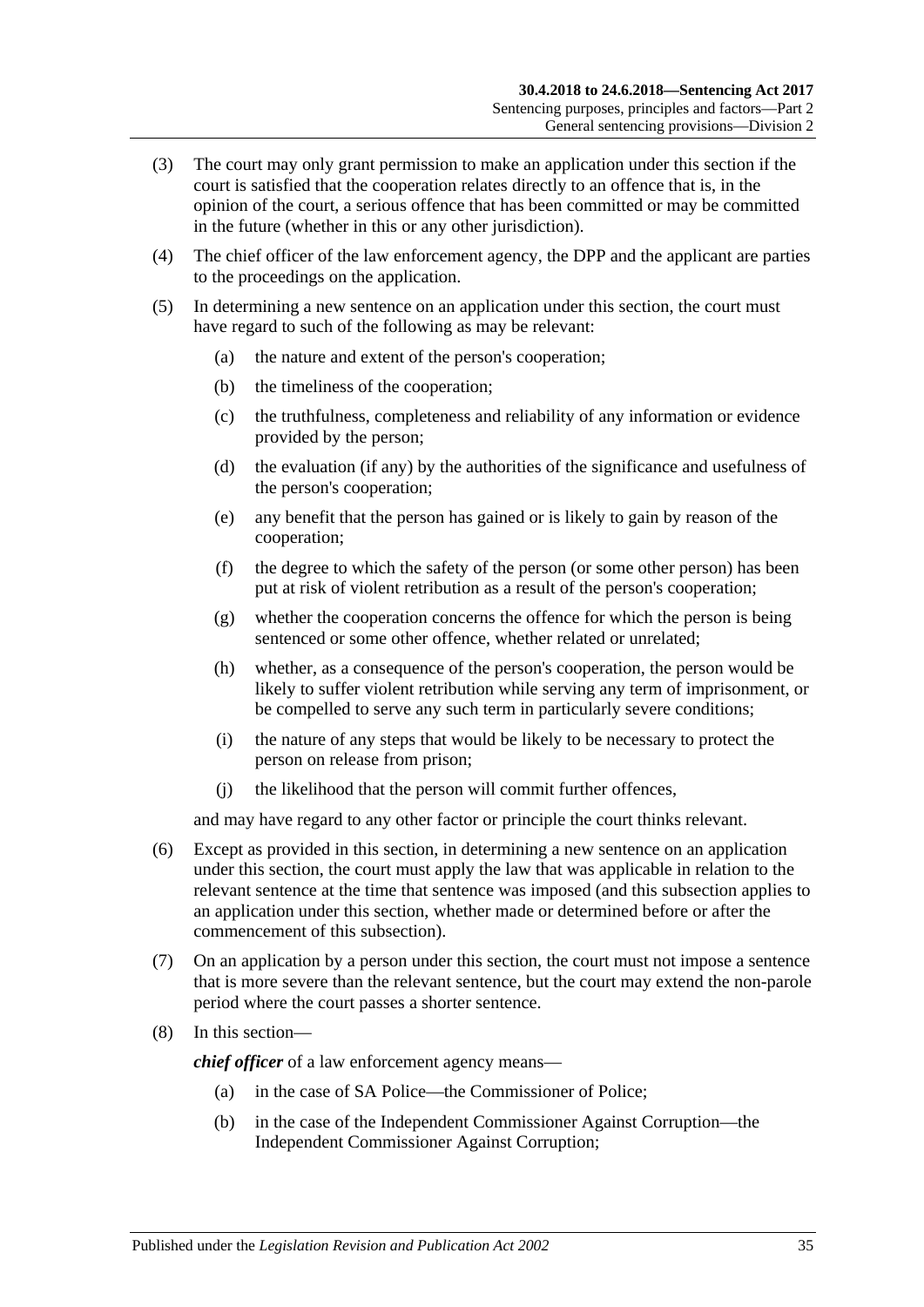(c) in any other case—the person for the time being occupying a position within the agency prescribed by the regulations.

# <span id="page-35-0"></span>**Part 3—Custodial sentences**

## <span id="page-35-1"></span>**Division 1—Imprisonment**

## <span id="page-35-2"></span>**44—Commencement of sentences and non-parole periods**

- (1) If a court imposes a sentence of imprisonment and does not suspend the sentence under Part [4 Division](#page-73-1) 2, the court must specify the date on which, or the time at which, the sentence is to commence or is to be taken to have commenced.
- (2) If a defendant has spent time in custody in respect of an offence for which the defendant is subsequently sentenced to imprisonment, the court may, when sentencing the defendant, take into account the time already spent in custody and—
	- (a) make an appropriate reduction in the term of the sentence; or
	- (b) direct that the sentence will be taken to have commenced—
		- (i) on the day on which the defendant was taken into custody; or
		- (ii) on a date specified by the court that occurs after the day on which the defendant was taken into custody but before the day on which the defendant is sentenced.
- (3) If a court imposes a sentence of imprisonment on a defendant who is not present in court, the court must direct that the sentence is to commence—
	- (a) on the day on which the defendant is taken into custody under the warrant of commitment issued in respect of the sentence; or
	- (b) if the defendant is subject to some other sentence of imprisonment—on the completion of that other sentence of imprisonment or at some earlier time fixed by the court.
- (4) If a court fixes a non-parole period, the court must specify the date on which the non-parole period is to commence or is to be taken to have commenced.
- (5) If a court directs that a sentence of imprisonment is to be taken to have commenced on the day on which the defendant was taken into custody, any non-parole period fixed by the court in respect of that sentence will be taken to have commenced on that day.
- (6) If, on imposing a sentence of imprisonment, the court fails to specify the date on which or the time at which the sentence is to commence or is to be taken to have commenced, the sentence will—
	- (a) in the case of a defendant not then in custody—commence on the day on which the defendant is subsequently taken into custody for the offence; or
	- (b) in the case of a defendant already in custody for the offence—be taken to have commenced on the day on which the defendant was last so taken into custody; or
	- (c) in the case of a defendant in custody for some other offence—commence on the day on which the sentence is imposed, unless the sentence is to be served cumulatively under this Act or any other Act.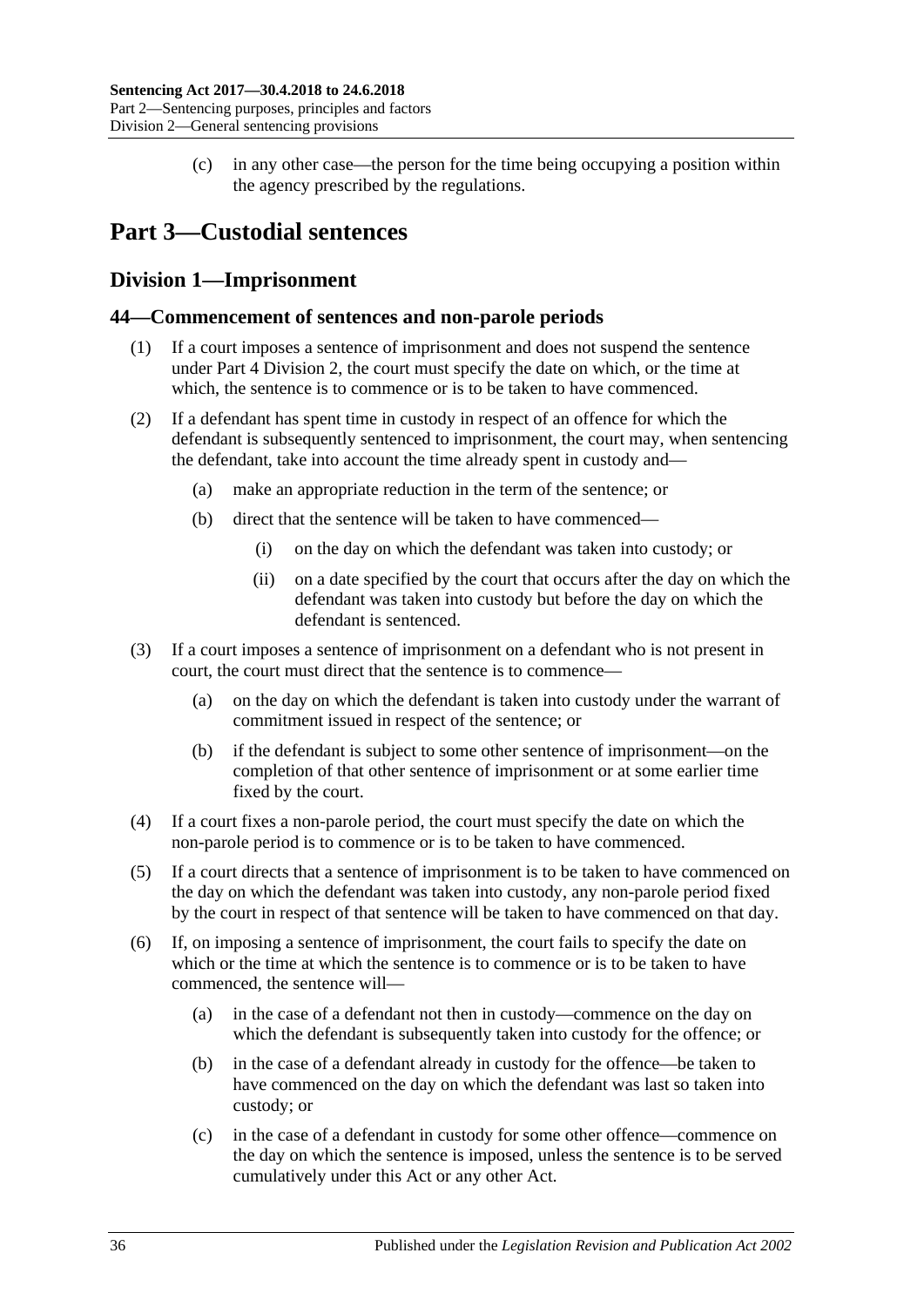### <span id="page-36-1"></span>**45—Cumulative sentences**

- (1) Subject to [subsection](#page-36-0) (2), the court by which a sentence of imprisonment is imposed may direct that the sentence be cumulative on any other sentence, or sentences, of imprisonment or detention in a training centre then being served, or to be served, by the defendant.
- <span id="page-36-0"></span>(2) If a sentence of imprisonment is imposed for an offence committed by the defendant—
	- (a) during a period of release on parole or conditional release; or
	- (b) while serving a period of imprisonment under an order of the Parole Board for breach of parole conditions,

the sentence will (except where 1 of the sentences to which the defendant is subject is life imprisonment) be cumulative on the sentence, or sentences, in respect of which the defendant was on parole.

- (3) A direction may be given under [subsection](#page-36-1) (1) irrespective of the number of cumulative sentences that the defendant is already serving or will, in consequence of the direction, be liable to serve.
- (4) This section does not apply in relation to a youth unless the youth is sentenced as an adult.

# **Division 2—Non-parole periods**

### **46—Application of Division to youths**

- (1) The following provisions of this Division do not apply in relation to a youth unless the youth is sentenced as an adult:
	- (a) section  $47(5)(b)$ ;
	- (b) section  $47(5)(d)$ ;
	- (c) [section](#page-38-0) 47 $(6)$ ;
	- (d) [section](#page-40-0) 48.
- (2) The remaining provisions of this Division do not apply in relation to a youth unless the youth is sentenced as an adult, or is sentenced to detention to be served in a prison, or is otherwise transferred to or ordered to serve a period of detention in a prison.
- (3) [Section](#page-36-2) 47 applies in relation to a person who is serving concurrent sentences of imprisonment and detention in a prison as if the person were serving concurrent sentences of imprisonment.

### <span id="page-36-2"></span>**47—Duty of court to fix or extend non-parole periods**

- <span id="page-36-3"></span>(1) Subject to this section, when a court, on convicting a person of an offence, sentences the person to imprisonment, the court must—
	- (a) if the person is not subject to an existing non-parole period—fix a non-parole period; or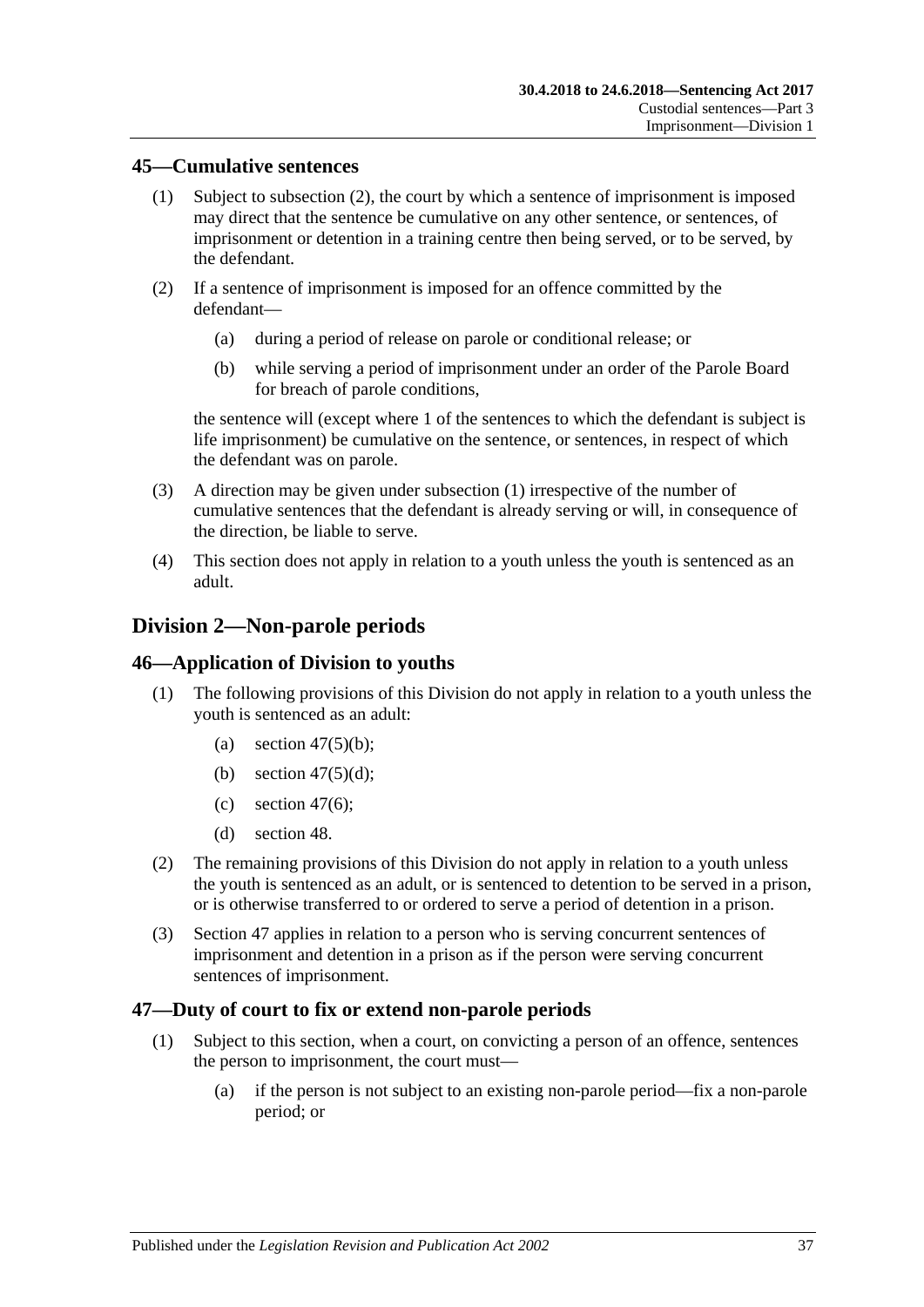- (b) if the person is subject to an existing non-parole period—review the non-parole period and extend it by such period as the court thinks fit (but not so that the period of extension exceeds the period of imprisonment that the person becomes liable to serve by virtue of the sentence, or sentences, imposed by the court); or
- (c) if the person is serving a minimum term imposed in respect of an offence under a law of the Commonwealth or is liable to serve such a term on the expiry of an existing non-parole period—fix a non-parole period in respect of the sentence, or sentences, to be served on the expiry of that minimum term.
- (2) If the sentence of imprisonment is imposed for an offence committed during a period of release on parole or conditional release from a previous sentence of imprisonment or detention, the court, in fixing a non-parole period under [subsection](#page-36-3)  $(1)(a)$ , must have regard to the total period of imprisonment (or detention and imprisonment) that the person is, by virtue of the new sentence and the balance of the previous sentence, liable to serve.
- <span id="page-37-3"></span>(3) If a prisoner is serving a sentence of imprisonment but is not subject to an existing non-parole period, the sentencing court may, subject to [subsection](#page-37-2) (5), fix a non-parole period, on application by the prisoner or the presiding member of the Parole Board.
- (4) The fact that the prisoner has completed a non-parole period previously fixed in respect of the same sentence of imprisonment, or that a court has previously declined to fix a non-parole period in respect of that sentence, does not preclude an application under [subsection](#page-37-3) (3).
- <span id="page-37-2"></span><span id="page-37-1"></span><span id="page-37-0"></span>(5) The above provisions are subject to the following qualifications:
	- (a) a non-parole period may not be fixed—
		- (i) in respect of a person who is liable to serve a total period of imprisonment (or detention and imprisonment) of less than 12 months; or
		- (ii) in respect of a person who is liable to serve a sentence in the community while subject to an intensive correction order;
	- (b) if fixing a non-parole period in respect of a person sentenced to life imprisonment for an offence of murder, the mandatory minimum non-parole period prescribed in respect of the offence is 20 years;
	- (c) if a person who is subject to a sentence of life imprisonment is further sentenced to imprisonment by the Magistrates Court or the Youth Court, the question of whether a non-parole period should be fixed or extended must be referred to the court by which the sentence of life imprisonment was imposed;
	- (d) if fixing a non-parole period in respect of a person sentenced to imprisonment for a serious offence against the person, the mandatory minimum non-parole period prescribed in respect of the offence is four-fifths the length of the sentence;
	- (e) a court may, by order, decline to fix a non-parole period in respect of a person sentenced to imprisonment if the court is of the opinion that it would be inappropriate to fix such a period because of—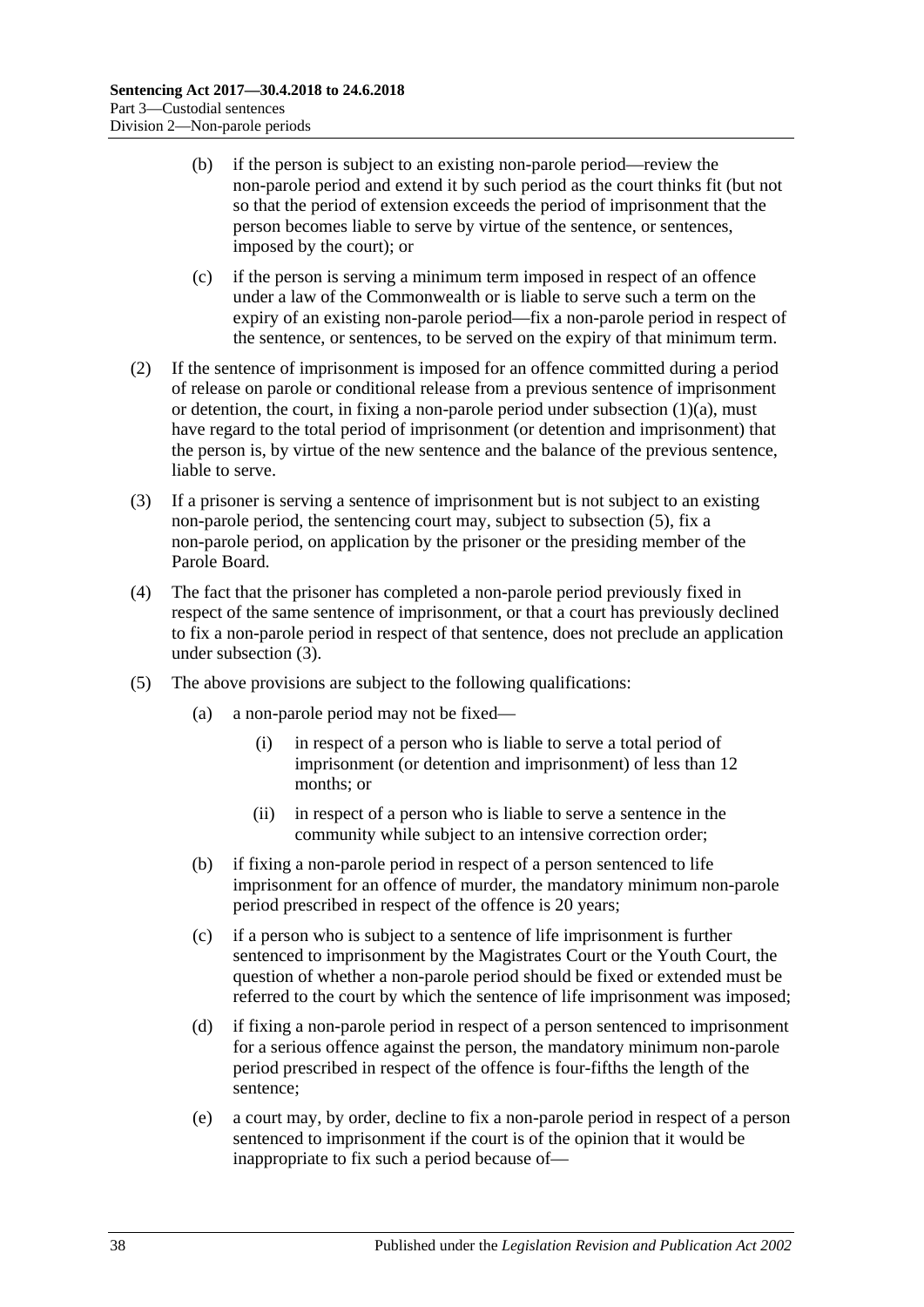- (i) the gravity of the offence or the circumstances surrounding the offence; or
- (ii) the criminal record of the person; or
- (iii) the behaviour of the person during any previous period of release on parole or conditional release; or
- (iv) any other circumstance.
- <span id="page-38-0"></span> $(6)$  If—
	- (a) a court sentences a person under [section](#page-20-0) 26 to the 1 penalty for a number of offences; and
	- (b) a mandatory minimum non-parole period is prescribed (*mandatory period*) in respect of any of those offences,

any non-parole period to be fixed by the court under that section—

- (c) must be a period not less than the mandatory period prescribed in respect of the relevant offence; and
- (d) if there is more than 1 such offence in respect of which a mandatory period is prescribed—must be a period not less than the greater of any such mandatory period; and
- (e) must be commenced or be taken to have commenced on the date specified by the court (which may be the day on which the person was first taken into custody or a later date specified by the court that occurs after the day on which the defendant was taken into custody but before the day on which the person is sentenced).

**Note—**

See PNJ v The Queen [2009] HCA 6.

- <span id="page-38-1"></span>(7) The DPP or the presiding member of the Parole Board or the Training Centre Review Board (as the case may require) may apply to the sentencing court for an order extending a non-parole period fixed in respect of the sentence, or sentences, of a prisoner, whether the non-parole period was fixed before or after the commencement of this Act.
- (8) The DPP must be notified of an application made by the presiding member of the Parole Board or Training Centre Review Board under this section.
- (9) In fixing or extending a non-parole period, the court—
	- (a) must, if the person in respect of whom the non-parole period is to be fixed or extended is in prison or a training centre serving a sentence of imprisonment or detention, take into account the period already served; and
	- (b) in the case of an application by the DPP or the presiding member of the Parole Board or Training Centre Review Board under [subsection](#page-38-1) (7), must have regard to—
		- (i) the likely behaviour of the person the subject of the application should the person be released from custody; and
		- (ii) the necessity (if any) to protect some other person or persons generally should the person be released from custody; and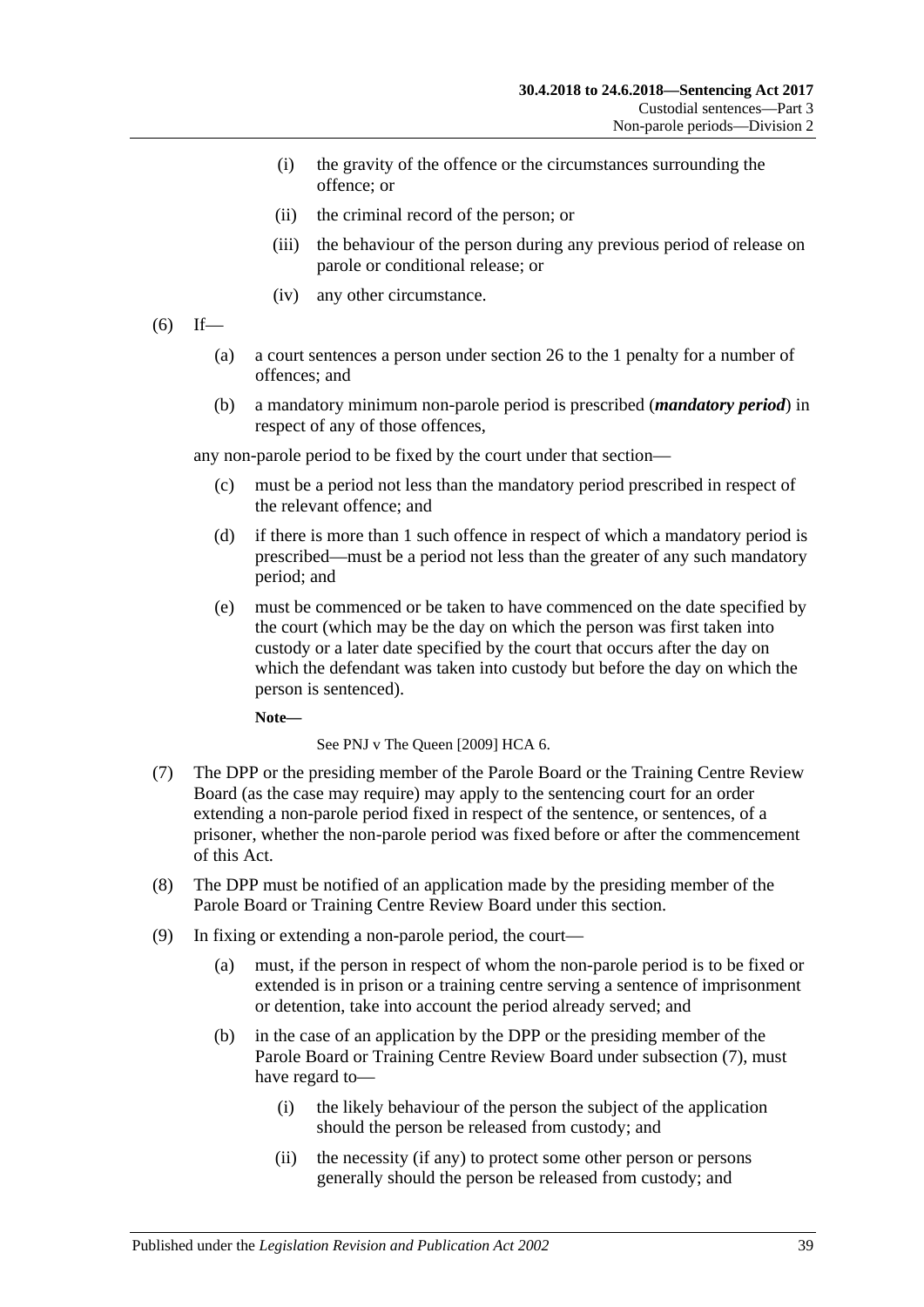- (iii) the behaviour of the person while in custody (but only insofar as it may assist the court to determine how the person is likely to behave should the person be released); and
- (iv) such other matters as the court thinks relevant.
- (10) This section does not apply in relation to a person who is serving, or is liable to serve, a sentence of indeterminate duration.
- (11) The Parole Board or the Training Centre Review Board (as the case may require) must, at the request of a sentencing court, make a report to the court on any person in respect of whom the court proposes to fix or extend a non-parole period.
- <span id="page-39-0"></span>(12) For the purposes of this section—
	- (a) a court that orders a suspended sentence of imprisonment to be carried into effect will be taken to have sentenced the person to whom the order relates to imprisonment; and
	- (b) the person the subject of an application by the DPP or the presiding member of the Parole Board or Training Centre Review Board under this section is a party to the application and the DPP is a party to an application under [subsection](#page-37-3) (3); and
	- (c) a reference to an *offence of murder* includes—
		- (i) an offence of conspiracy to murder; and
		- (ii) an offence of aiding, abetting, counselling or procuring the commission of murder; and
	- (d) the *sentencing court* means—
		- (i) if the prisoner is subject to a single sentence of imprisonment, or a number of sentences imposed by the 1 court or by a number of courts of coordinate jurisdiction—that court, or a court of coordinate jurisdiction; or
		- (ii) if the prisoner is subject to a number of sentences of imprisonment imposed by courts of different jurisdiction—the court of the highest jurisdiction or a court whose jurisdiction is coordinate with the jurisdiction of that court; and
	- (e) a *serious offence against the person* means—
		- (i) a major indictable offence (other than an offence of murder) that results in the death of the victim or the victim suffering total incapacity; or
		- (ii) a conspiracy to commit an offence referred to in [subparagraph](#page-39-0) (i); or
		- (iii) aiding, abetting, counselling or procuring the commission of an offence referred to in [subparagraph](#page-39-0) (i); and
	- (f) a victim suffers *total incapacity* if the victim is permanently physically or mentally incapable of independent function.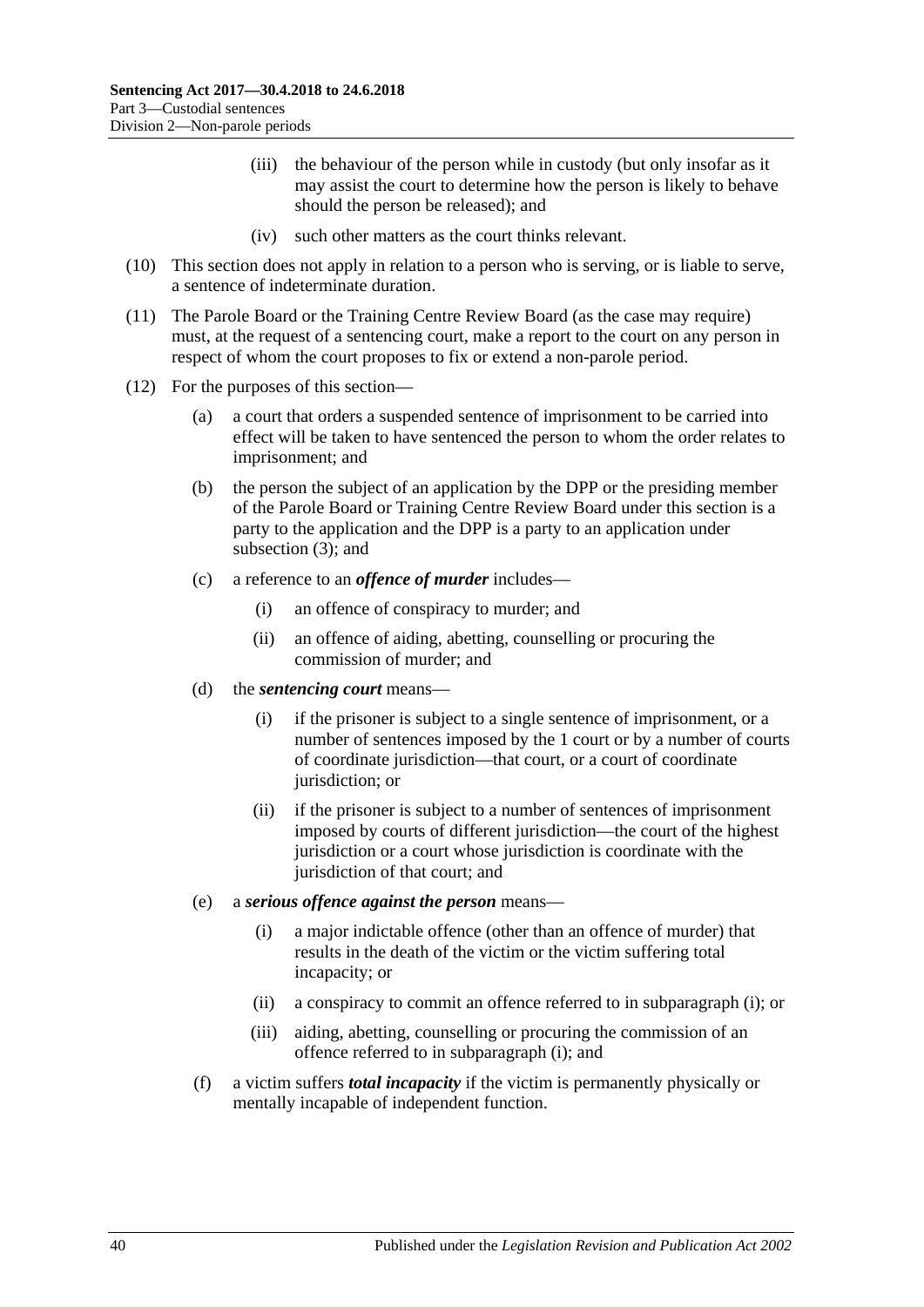## <span id="page-40-0"></span>**48—Mandatory minimum non-parole periods and proportionality**

- (1) If a mandatory minimum non-parole period is prescribed in respect of an offence, the period prescribed represents the non-parole period for an offence at the lower end of the range of objective seriousness for offences to which the mandatory minimum non-parole period applies.
- (2) In fixing a non-parole period in respect of an offence for which a mandatory minimum non-parole period is prescribed, the court may—
	- (a) if satisfied that a non-parole period that is longer than the prescribed period is warranted because of any objective or subjective factors affecting the relative seriousness of the offence, fix such longer non-parole period as it thinks fit; or
	- (b) if satisfied that special reasons exist for fixing a non-parole period that is shorter than the prescribed period, fix such shorter non-parole period as it thinks fit.
- <span id="page-40-1"></span>(3) In deciding whether special reasons exist for the purposes of [subsection](#page-40-1)  $(2)(b)$ , the court must have regard to the following matters and only those matters:
	- (a) the offence was committed in circumstances in which the victim's conduct or condition substantially mitigated the offender's conduct;
	- (b) if the offender pleaded guilty to the charge of the offence—that fact and the circumstances surrounding the plea;
	- (c) the degree to which the offender has cooperated in the investigation or prosecution of that or any other offence and the circumstances surrounding, and likely consequences of, any such cooperation.
- (4) This section applies whether a mandatory minimum non-parole period is prescribed under this Act or some other Act.

# <span id="page-40-2"></span>**Division 3—Serious firearm offenders**

## **49—Interpretation**

(1) In this Division—

*serious drug offence* means an offence under section 32, 33, 33A, 33B, 33C, 33F, 33G, 33H, 33I, 33J, 33K, 33LA or 33LB of the *[Controlled Substances Act](http://www.legislation.sa.gov.au/index.aspx?action=legref&type=act&legtitle=Controlled%20Substances%20Act%201984) 1984*;

*serious firearm offence* means—

- (a) an offence under the *[Criminal Law Consolidation Act](http://www.legislation.sa.gov.au/index.aspx?action=legref&type=act&legtitle=Criminal%20Law%20Consolidation%20Act%201935) 1935* or the *[Firearms](http://www.legislation.sa.gov.au/index.aspx?action=legref&type=act&legtitle=Firearms%20Act%202015)  Act [2015](http://www.legislation.sa.gov.au/index.aspx?action=legref&type=act&legtitle=Firearms%20Act%202015)* involving the use or carriage of—
	- (i) a category H firearm—
		- (A) that is unregistered at the time of the offence or is registered in the name of a person other than the defendant; and
		- (B) for which the defendant does not, at the time of the offence, hold a firearms licence authorising possession of the firearm; or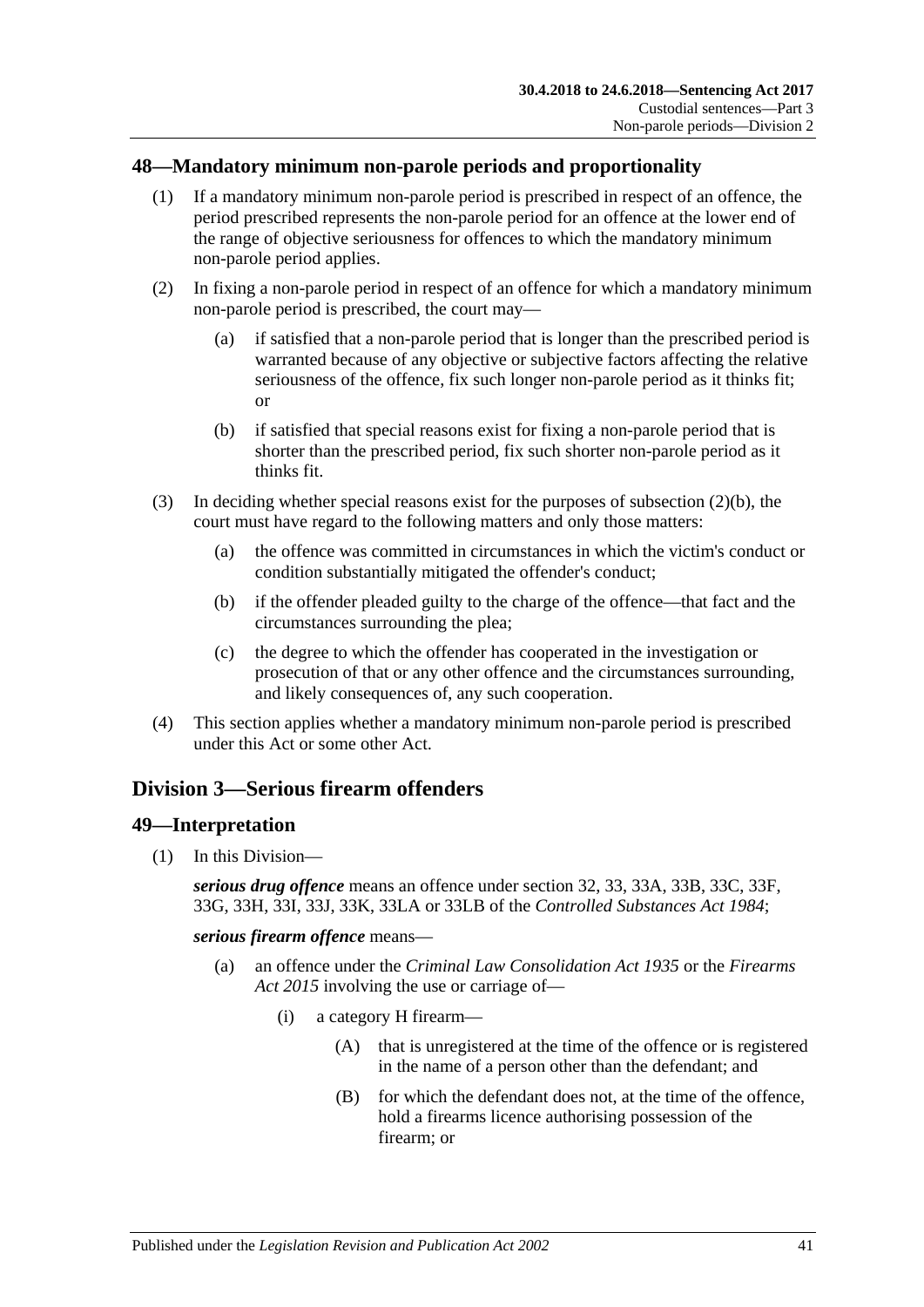- (ii) a category C firearm or category D firearm that is an automatic firearm; or
- (iii) a prescribed firearm (other than a firearm declared by the regulations to be excluded from the ambit of this subparagraph); or
- (iv) any other firearm declared by the regulations to be included in the ambit of this paragraph; or
- (b) an offence under the *[Criminal Law Consolidation Act](http://www.legislation.sa.gov.au/index.aspx?action=legref&type=act&legtitle=Criminal%20Law%20Consolidation%20Act%201935) 1935* or the *[Firearms](http://www.legislation.sa.gov.au/index.aspx?action=legref&type=act&legtitle=Firearms%20Act%202015)  Act [2015](http://www.legislation.sa.gov.au/index.aspx?action=legref&type=act&legtitle=Firearms%20Act%202015)* involving the use or possession of a firearm and committed—
	- (i) while the defendant is the subject of a control order under the *[Serious](http://www.legislation.sa.gov.au/index.aspx?action=legref&type=act&legtitle=Serious%20and%20Organised%20Crime%20(Control)%20Act%202008)  [and Organised Crime \(Control\) Act](http://www.legislation.sa.gov.au/index.aspx?action=legref&type=act&legtitle=Serious%20and%20Organised%20Crime%20(Control)%20Act%202008) 2008*; or
	- (ii) in the circumstances contemplated by section  $5AA(1)(ga)$  of the *[Criminal Law Consolidation Act](http://www.legislation.sa.gov.au/index.aspx?action=legref&type=act&legtitle=Criminal%20Law%20Consolidation%20Act%201935) 1935*; or
	- (iii) while the defendant is the subject of a firearms prohibition order; or
- (c) an offence under section 29A of the *[Criminal Law Consolidation Act](http://www.legislation.sa.gov.au/index.aspx?action=legref&type=act&legtitle=Criminal%20Law%20Consolidation%20Act%201935) 1935*; or
- (d) an offence under the *[Firearms Act](http://www.legislation.sa.gov.au/index.aspx?action=legref&type=act&legtitle=Firearms%20Act%202015) 2015* involving the use or possession of a firearm if the use or possession of the firearm occurred in the course of, or was for a purpose related to, the commission of a serious drug offence; or
- (e) an offence under the *[Firearms Act](http://www.legislation.sa.gov.au/index.aspx?action=legref&type=act&legtitle=Firearms%20Act%202015) 2015* committed while the defendant—
	- (i) is on bail (being bail that was, at the relevant time, subject to the condition imposed by section 11(1)(a) of the *[Bail Act](http://www.legislation.sa.gov.au/index.aspx?action=legref&type=act&legtitle=Bail%20Act%201985) 1985*); or
	- (ii) is the subject of a bond under this or any other Act (being a bond that was, at the relevant time, subject to the condition imposed by section  $96(2)(a)$ , or a condition of a similar kind); or
	- (iii) is serving a sentence on home detention under a home detention order subject to the condition imposed by section [72\(1\)\(e\);](#page-60-0) or
	- (iv) is on release from prison on home detention (being a release subject to the condition imposed by section 37A(3)(ca) of the *[Correctional](http://www.legislation.sa.gov.au/index.aspx?action=legref&type=act&legtitle=Correctional%20Services%20Act%201982)  [Services Act](http://www.legislation.sa.gov.au/index.aspx?action=legref&type=act&legtitle=Correctional%20Services%20Act%201982) 1982*); or
	- (v) is on parole (being parole that was, at the relevant time, subject to the condition imposed by section 68(1)(a)(ia) of the *[Correctional](http://www.legislation.sa.gov.au/index.aspx?action=legref&type=act&legtitle=Correctional%20Services%20Act%201982)  [Services Act](http://www.legislation.sa.gov.au/index.aspx?action=legref&type=act&legtitle=Correctional%20Services%20Act%201982) 1982*); or
	- (vi) is on release on licence from custody under this or any other Act (being a licence that was, at the relevant time, subject to a condition prohibiting the defendant from possessing a firearm, part of a firearm or ammunition); or
- (f) an offence under section 45(9) of the *[Firearms Act](http://www.legislation.sa.gov.au/index.aspx?action=legref&type=act&legtitle=Firearms%20Act%202015) 2015*; or
- (g) an offence under section 22(2)(a) of the *[Firearms Act](http://www.legislation.sa.gov.au/index.aspx?action=legref&type=act&legtitle=Firearms%20Act%202015) 2015*; or
- (h) an offence that was a *serious firearms offence* within the meaning of section 20AA of the *[Criminal Law \(Sentencing\) Act](http://www.legislation.sa.gov.au/index.aspx?action=legref&type=act&legtitle=Criminal%20Law%20(Sentencing)%20Act%201988) 1988* at the time of the commission of the offence;

*serious firearm offender* means a person who is, by virtue of the operation of [section](#page-42-0) 50, a serious firearm offender.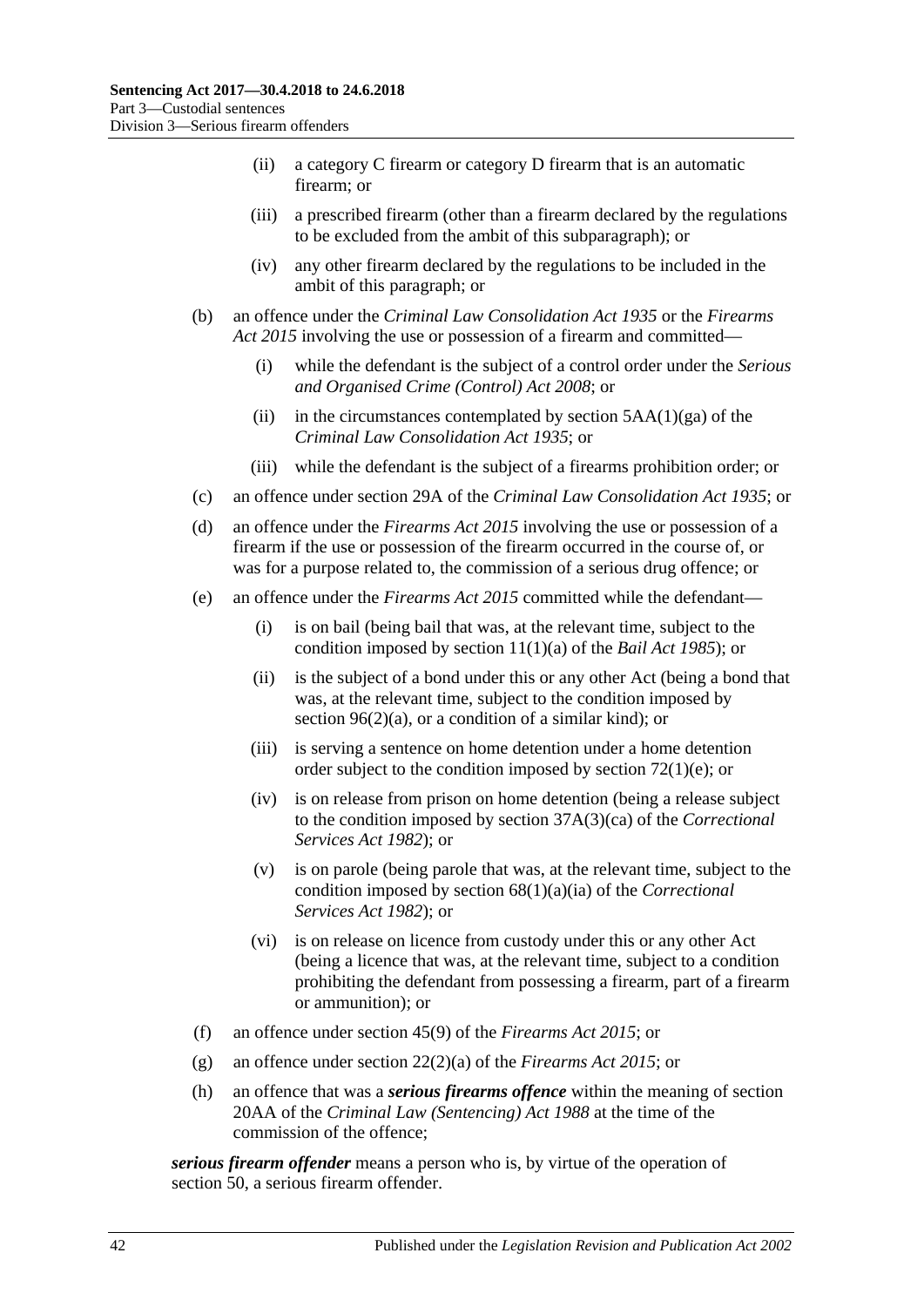- (2) In this Division, the following terms have the same meaning as in the *[Firearms](http://www.legislation.sa.gov.au/index.aspx?action=legref&type=act&legtitle=Firearms%20Act%202015)  Act [2015](http://www.legislation.sa.gov.au/index.aspx?action=legref&type=act&legtitle=Firearms%20Act%202015)*:
	- (a) automatic firearm;
	- (b) category C firearm;
	- (c) category D firearm;
	- (d) category H firearm;
	- (e) firearm;
	- (f) firearms prohibition order;
	- (g) prescribed firearm.
- (3) For the purposes of this Division, a reference to imprisonment includes, in the case of a youth, a reference to detention in a training centre or home detention (within the meaning of the *[Young Offenders Act](http://www.legislation.sa.gov.au/index.aspx?action=legref&type=act&legtitle=Young%20Offenders%20Act%201993) 1993*).

## <span id="page-42-1"></span><span id="page-42-0"></span>**50—Serious firearm offenders**

- (1) A person will, by force of this section, be taken to be a *serious firearm offender* if the person is convicted of a serious firearm offence (whether the offence was committed as an adult or as a youth).
- (2) [Subsection](#page-42-1) (1) does not apply in relation to a conviction of a serious firearm offence if—
	- (a) the defendant was prosecuted and punished as a principal offender in respect of the offence under section 267 of the *[Criminal Law Consolidation](http://www.legislation.sa.gov.au/index.aspx?action=legref&type=act&legtitle=Criminal%20Law%20Consolidation%20Act%201935)  Act [1935](http://www.legislation.sa.gov.au/index.aspx?action=legref&type=act&legtitle=Criminal%20Law%20Consolidation%20Act%201935)*; or
	- (b) the defendant's liability in respect of the offence derives solely from the defendant's involvement in a joint criminal enterprise (however described).

## **51—Sentence of imprisonment not to be suspended**

- (1) Subject to [subsection](#page-42-2) (2), but despite any other provision of this Act or any other Act or law, the following provisions apply in relation to the sentencing of a person who is a serious firearm offender for a serious firearm offence (including where the offence is the serious firearm offence that resulted in the person being a serious firearm offender):
	- (a) if the maximum penalty for the serious firearm offence includes a period of imprisonment—a sentence of imprisonment must be imposed on the person;
	- (b) the sentence of imprisonment cannot be suspended;
	- (c) [section](#page-19-0) 25 does not apply in respect of the sentencing of the person.
- <span id="page-42-3"></span><span id="page-42-2"></span>(2) A court sentencing a person who is a serious firearm offender for a serious firearm offence may declare that [subsection](#page-42-3) (1)(b) does not apply to the person if the person satisfies the court, by evidence given on oath, that—
	- (a) the person's personal circumstances are so exceptional as to outweigh the paramount consideration of protecting the safety of the community (whether as individuals or in general) and personal and general deterrence; and
	- (b) it is, in all the circumstances, appropriate to suspend the sentence.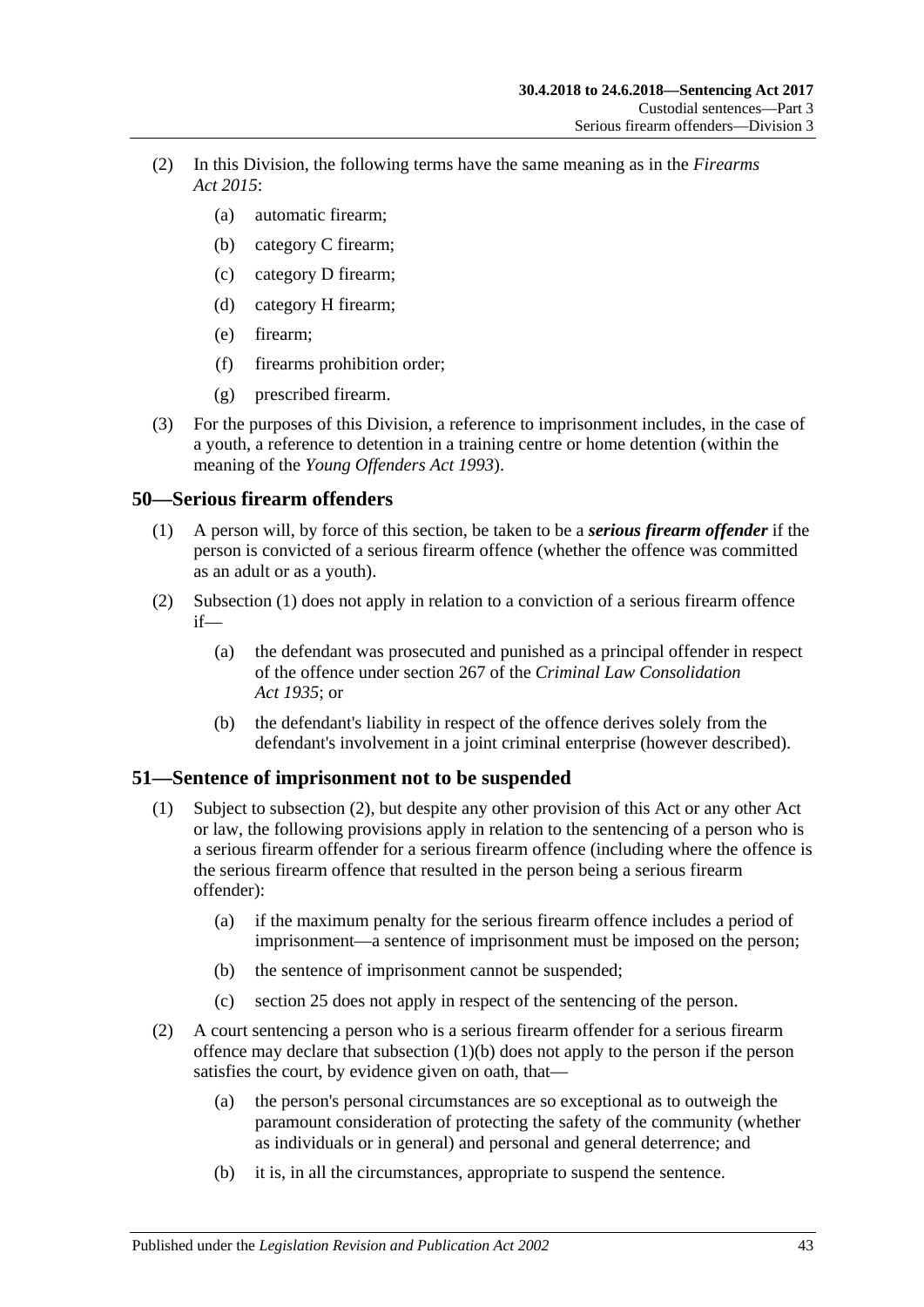# **Division 4—Serious repeat adult offenders and recidivist young offenders**

# **52—Interpretation and application**

(1) In this Division—

*category A serious offence* means any of the following serious offences:

- (a) home invasion;
- (b) a serious and organised crime offence;
- (c) a serious firearm offence;

*home invasion* means a criminal trespass committed in a place of residence while a person is lawfully present in the place and the trespasser knows of the person's presence or is reckless about whether anyone is in the place;

*serious and organised crime offence* has the same meaning as in the *[Criminal Law](http://www.legislation.sa.gov.au/index.aspx?action=legref&type=act&legtitle=Criminal%20Law%20Consolidation%20Act%201935)  [Consolidation Act](http://www.legislation.sa.gov.au/index.aspx?action=legref&type=act&legtitle=Criminal%20Law%20Consolidation%20Act%201935) 1935*;

*serious drug offence* means—

- (a) an offence under Part 5 Division 2 or 3 of the *[Controlled Substances Act](http://www.legislation.sa.gov.au/index.aspx?action=legref&type=act&legtitle=Controlled%20Substances%20Act%201984) 1984* or a substantially similar offence under a corresponding previous enactment; or
- (b) a conspiracy to commit, or an attempt to commit, such an offence;

*serious firearm offence* means a serious firearm offence within the meaning of [Division](#page-40-2) 3;

### *serious offence* means—

- (a) a serious drug offence; or
- (b) an offence under a law of the Commonwealth dealing with the unlawful importation of drugs into Australia; or
- (c) an offence involving a terrorist act (within the meaning of the *Terrorism (Commonwealth Powers) Act 2002*); or
- <span id="page-43-0"></span>(d) one of the following offences:
	- (i) an offence under Part 3 of the *[Criminal Law Consolidation Act](http://www.legislation.sa.gov.au/index.aspx?action=legref&type=act&legtitle=Criminal%20Law%20Consolidation%20Act%201935) 1935*;
	- (ii) an offence of robbery or aggravated robbery;
	- (iii) home invasion;
	- (iv) an offence of damage to property by fire or explosives;
	- (v) an offence of causing a bushfire;
	- (vi) an offence under a corresponding previous enactment substantially similar to an offence referred to in any of the preceding subparagraphs;
	- (vii) a conspiracy to commit, or an attempt to commit, an offence referred to in any of the preceding subparagraphs; or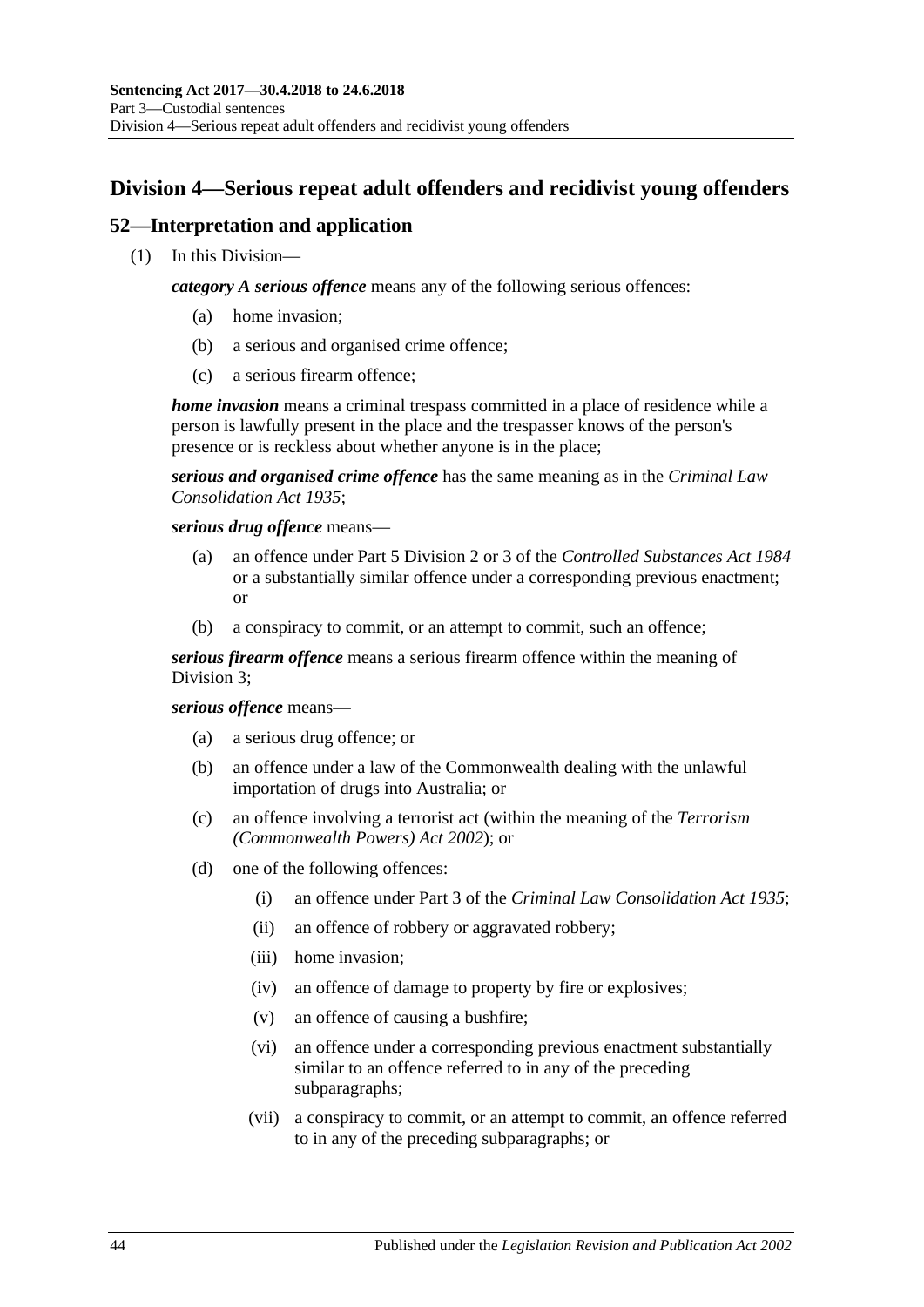**Note—**

A person who acts as an accessary to the commission of an offence described in [paragraph](#page-43-0) (d) is, by virtue of section 267 of the *[Criminal Law Consolidation](http://www.legislation.sa.gov.au/index.aspx?action=legref&type=act&legtitle=Criminal%20Law%20Consolidation%20Act%201935)  Act [1935](http://www.legislation.sa.gov.au/index.aspx?action=legref&type=act&legtitle=Criminal%20Law%20Consolidation%20Act%201935)*, guilty of the principal offence and has, therefore, committed a serious offence.

- (e) an offence that is committed in circumstances in which the offender uses violence or a threat of violence for the purpose of committing the offence, in the course of committing the offence, or for the purpose of escaping from the scene of the offence; or
- (f) a serious firearm offence; or
- (g) a serious and organised crime offence; or
- (h) an offence under the law of another State or a Territory that would, if committed in this State, be a serious offence;

### *serious repeat offender* means—

- (a) a person who is a serious repeat offender under [section](#page-45-0) 53(1); or
- (b) a person declared to be a serious repeat offender under section 20B of the *[Criminal Law \(Sentencing\) Act](http://www.legislation.sa.gov.au/index.aspx?action=legref&type=act&legtitle=Criminal%20Law%20(Sentencing)%20Act%201988) 1988* as in force immediately before the commencement of section 17 of the *[Statutes Amendment \(Serious Firearm](http://www.legislation.sa.gov.au/index.aspx?action=legref&type=act&legtitle=Statutes%20Amendment%20(Serious%20Firearm%20Offences)%20Act%202012)  [Offences\) Act](http://www.legislation.sa.gov.au/index.aspx?action=legref&type=act&legtitle=Statutes%20Amendment%20(Serious%20Firearm%20Offences)%20Act%202012) 2012*; or
- (c) a person declared to be a serious repeat offender under section 20B of the *[Criminal Law \(Sentencing\) Act](http://www.legislation.sa.gov.au/index.aspx?action=legref&type=act&legtitle=Criminal%20Law%20(Sentencing)%20Act%201988) 1988* as in force immediately before the repeal of that Act;

### <span id="page-44-1"></span><span id="page-44-0"></span>*serious sexual offence* means—

- (a) any of the following serious offences:
	- (i) an offence under section 48, 48A, 49, 50, 56, 58, 59, 60, 63, 63B, 66, 67, 68 or 72 of the *[Criminal Law Consolidation Act](http://www.legislation.sa.gov.au/index.aspx?action=legref&type=act&legtitle=Criminal%20Law%20Consolidation%20Act%201935) 1935*;
	- (ii) an offence under a corresponding previous enactment substantially similar to an offence referred to in [subparagraph](#page-44-0) (i);
	- (iii) an attempt to commit or an assault with intent to commit any of those offences; or
- (b) an offence under the law of another State or a Territory corresponding to an offence referred to in [paragraph](#page-44-1) (a).
- (2) For the purposes of this Division, an offence (other than a serious firearm offence) will not be regarded as a serious offence unless the maximum penalty prescribed for the offence is, or includes, imprisonment for at least 5 years.
- (3) An offence is one to which this Division applies if the offence is a serious offence and—
	- (a) a sentence of imprisonment (other than a suspended sentence) has been imposed for the offence; or
	- (b) if a penalty is yet to be imposed—a sentence of imprisonment (other than a suspended sentence) is, in the circumstances, the appropriate penalty.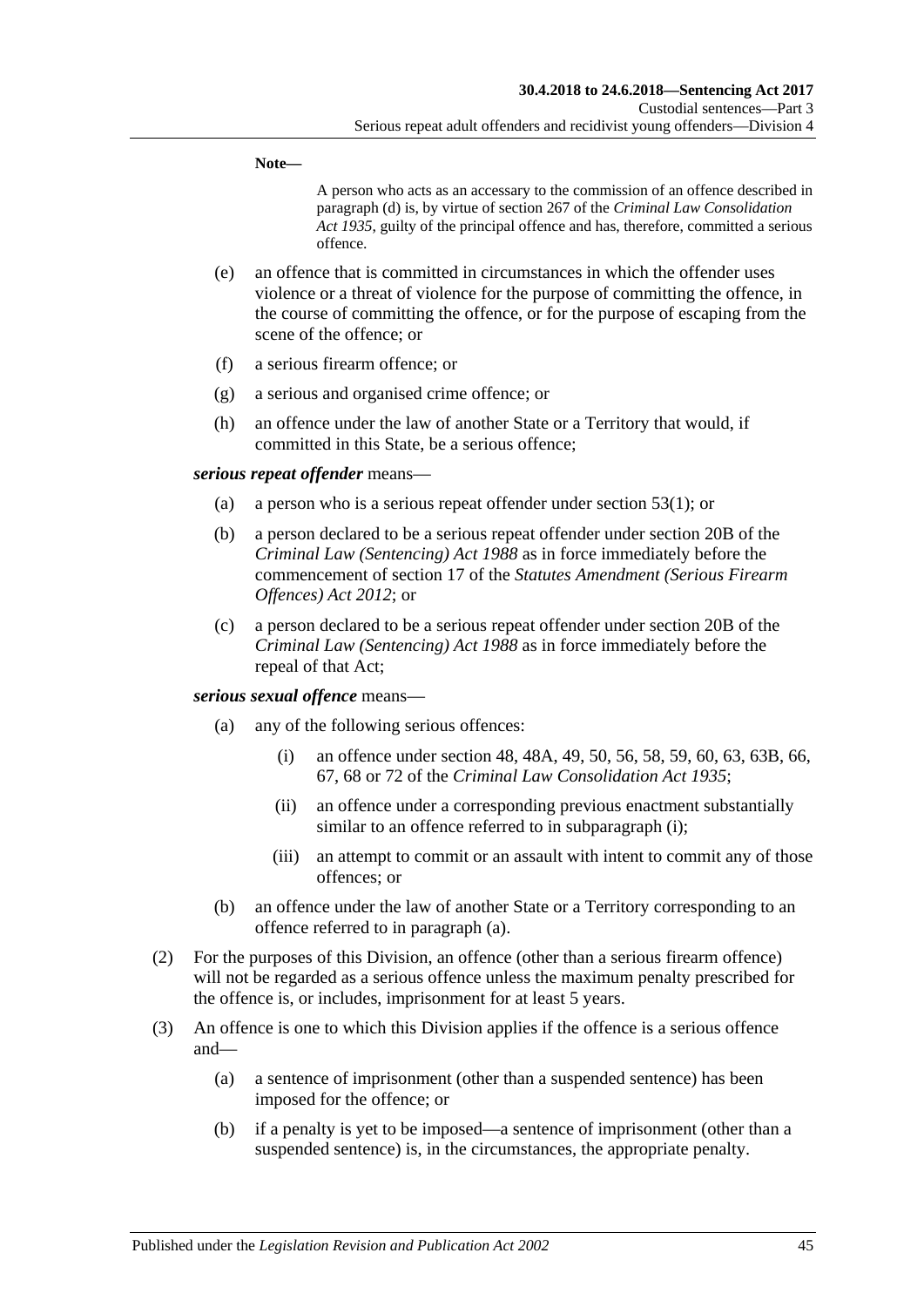# <span id="page-45-0"></span>**53—Serious repeat offenders**

- (1) A person will, by force of this subsection, be taken to be a *serious repeat offender* if—
	- (a) the person (whether as an adult or as a youth)—
		- (i) has committed on at least 3 separate occasions a category A serious offence to which this Division applies (whether or not the same offence on each occasion); and
		- (ii) has been convicted of those offences; or
	- (b) the person (whether as an adult or as a youth)—
		- (i) has committed on at least 3 separate occasions an offence to which this Division applies (whether or not the same offence on each occasion); and
		- (ii) has been convicted of those offences; or
	- (c) the person (whether as an adult or as a youth)—
		- (i) has committed on at least 2 separate occasions a serious sexual offence against a person or persons under the age of 14 years (whether or not the same offence on each occasion); and
		- (ii) has been convicted of those offences; or
	- (d) the person (whether as an adult or as a youth)—
		- (i) has committed on at least 2 separate occasions a category A serious offence (whether or not the same offence on each occasion); and
		- (ii) has been convicted of those offences.
- (2) For the purposes of this section, when determining the number of occasions on which a person has committed a particular kind of offence, the offence for which the person is being sentenced is to be included if it is of the relevant kind.

## <span id="page-45-1"></span>**54—Sentencing of serious repeat offenders**

- (1) The following provisions apply in relation to the sentencing of a person who is a serious repeat offender for an offence (including an offence that resulted in the person being a serious repeat offender):
	- (a) the court sentencing the person is not bound to ensure that the sentence it imposes for the offence is proportional to the offence;
	- (b) any non-parole period fixed in relation to the sentence must be at least four-fifths the length of the sentence.
- (2) However, a court that is sentencing a person who is a serious repeat offender for an offence may declare that [subsection](#page-45-1) (1) does not apply if the person satisfies the court, by evidence given on oath, that—
	- (a) the person's personal circumstances are so exceptional as to outweigh the paramount consideration of protecting the safety of the community (whether as individuals or in general) and personal and general deterrence; and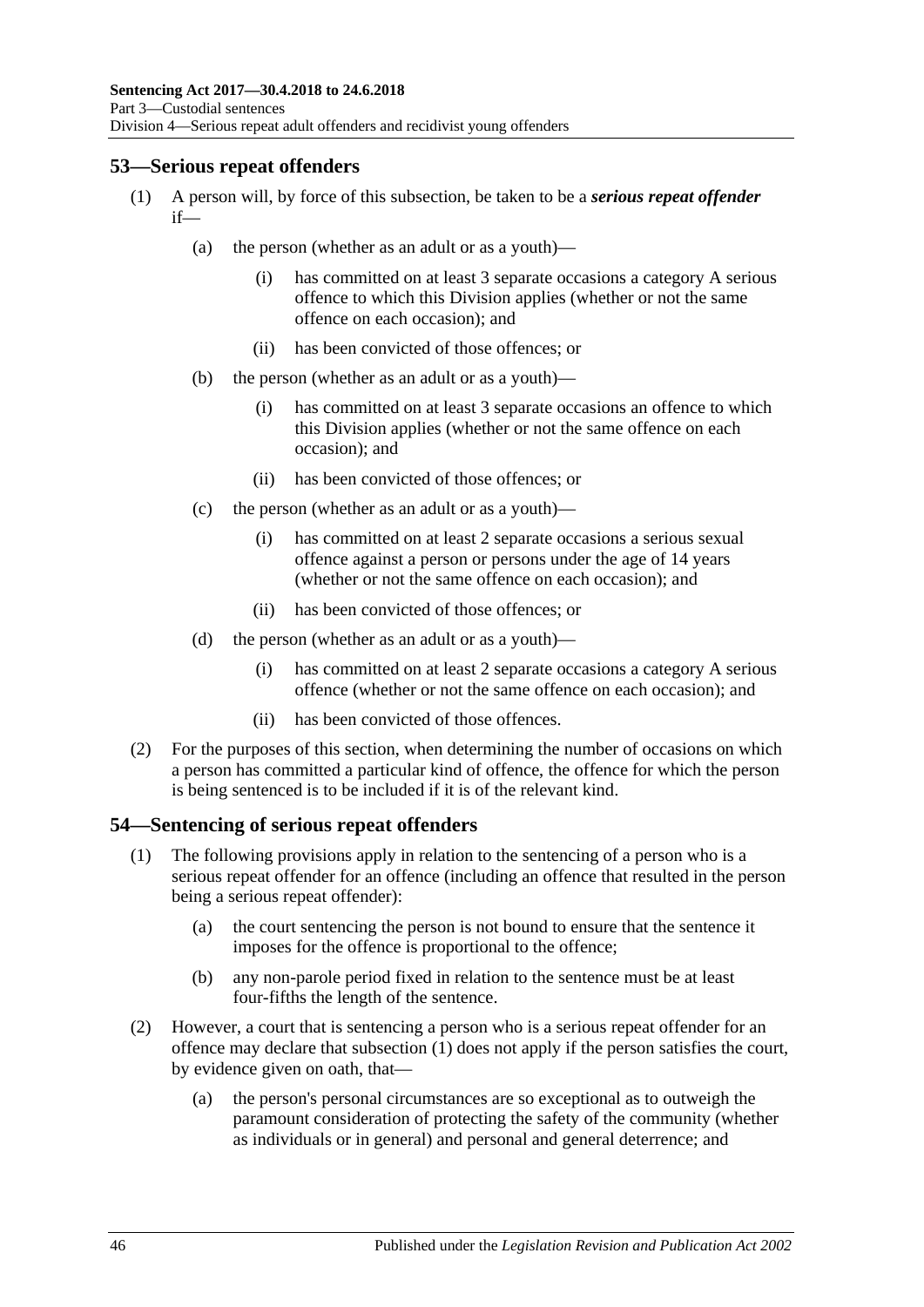(b) it is, in all the circumstances, not appropriate that the person be sentenced as a serious repeat offender.

# **55—Declaration that youth is recidivist young offender**

- (1) A youth is liable to be declared a recidivist young offender if—
	- (a) the youth—
		- (i) has committed on at least 3 separate occasions an offence to which this Division applies (whether or not the same offence on each occasion); and
		- (ii) has been convicted of those offences; or
	- (b) the youth—
		- (i) has committed on at least 2 separate occasions a serious sexual offence against a person or persons under the age of 14 years (whether or not the same offence on each occasion); and
		- (ii) has been convicted of those offences.
- (2) If a court convicts a youth of a serious offence, and the youth is liable, or becomes liable as a result of the conviction, to a declaration that the youth is a recidivist young offender, the court—
	- (a) must consider whether to make such a declaration; and
	- (b) if of the opinion that the youth's history of offending warrants a particularly severe sentence in order to protect the community—should make such a declaration.
- (3) If a court convicts a youth of a serious offence, and the youth is declared (or has previously been declared) to be a recidivist young offender—
	- (a) the court is not bound to ensure that the sentence it imposes for the offence is proportional to the offence (but, in the case of the Youth Court, the limitations relating to a sentence of detention under section 23 of the *[Young](http://www.legislation.sa.gov.au/index.aspx?action=legref&type=act&legtitle=Young%20Offenders%20Act%201993)  [Offenders Act](http://www.legislation.sa.gov.au/index.aspx?action=legref&type=act&legtitle=Young%20Offenders%20Act%201993) 1993* apply to the sentence that may be imposed by the Youth Court on the recidivist young offender); and
	- (b) any non-parole period fixed in relation to the sentence must be at least four-fifths the length of the sentence.

# **Division 5—Offenders incapable of controlling, or unwilling to control, sexual instincts**

## **56—Application of this Division**

- (1) Subject to [subsection](#page-46-0) (2), this Division does not apply in relation to a youth.
- <span id="page-46-0"></span>(2) The Supreme Court may exercise its powers under [section](#page-47-0) 57 in relation to a youth who is sentenced as an adult under the *[Young Offenders Act](http://www.legislation.sa.gov.au/index.aspx?action=legref&type=act&legtitle=Young%20Offenders%20Act%201993) 1993*.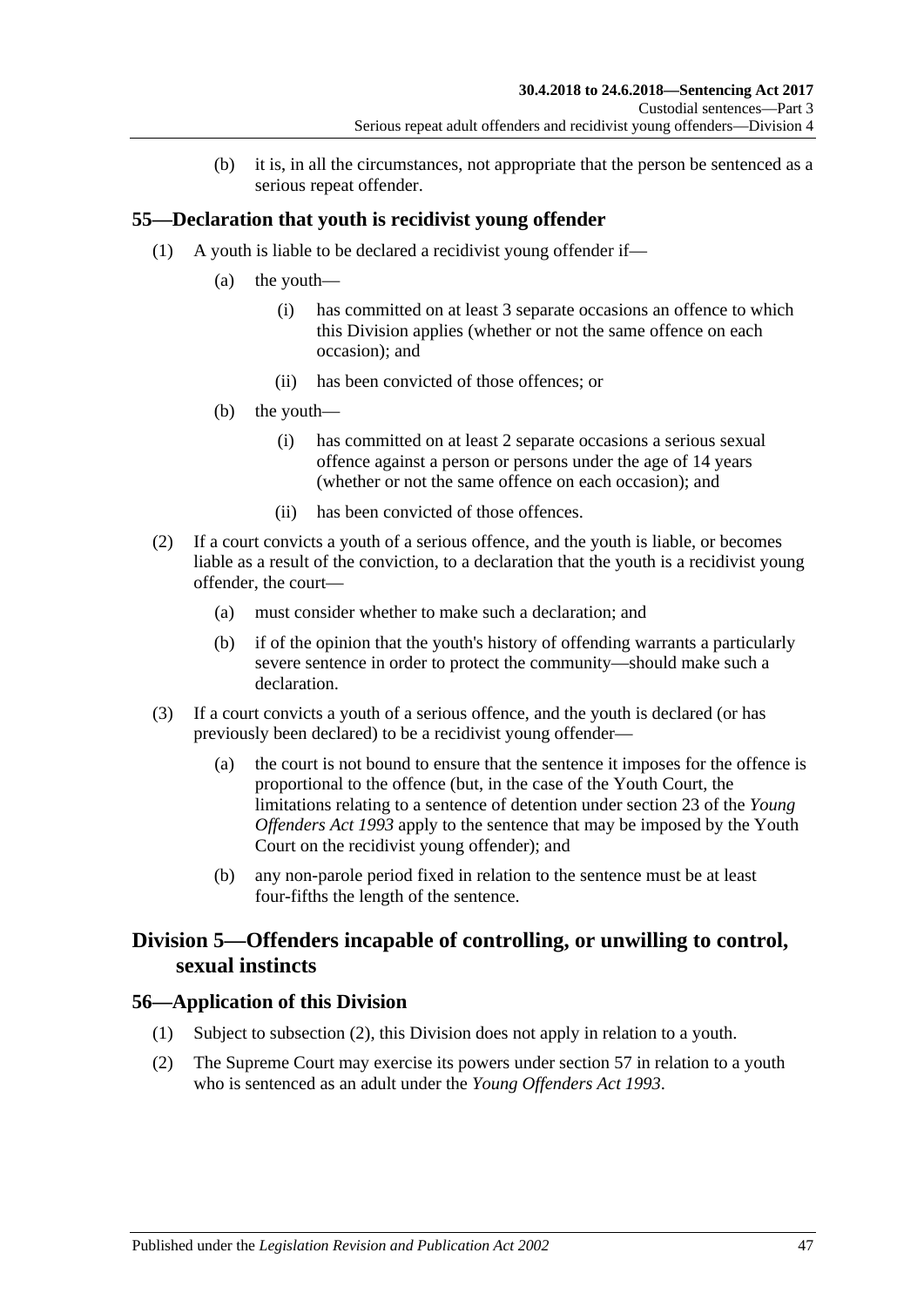# <span id="page-47-0"></span>**57—Offenders incapable of controlling, or unwilling to control, sexual instincts**

(1) In this section—

### *institution* means—

- (a) a prison; and
- (b) a place declared by the Governor by proclamation to be a place in which persons may be detained under this section; and
- (c) in relation to a youth, includes a training centre;

### *person to whom this section applies* means—

- (a) a person convicted by the Supreme Court of a relevant offence; or
- (b) a person remanded by the District Court or the Magistrates Court under [subsection](#page-47-1) (2) to be dealt with by the Supreme Court under this section; or
- (c) a person who is the subject of an application by the Attorney-General under [subsection](#page-47-2) (3);

### *relevant offence* means—

- (a) an offence under section 48, 48A, 49, 50, 56, 58, 59, 63, 63A, 63B, 69 or 72 of the *[Criminal Law Consolidation Act](http://www.legislation.sa.gov.au/index.aspx?action=legref&type=act&legtitle=Criminal%20Law%20Consolidation%20Act%201935) 1935*; or
- (b) an offence under section 23 of the *[Summary Offences Act](http://www.legislation.sa.gov.au/index.aspx?action=legref&type=act&legtitle=Summary%20Offences%20Act%201953) 1953*; or
- (c) an offence under a corresponding previous enactment substantially similar to an offence referred to in either of the preceding paragraphs; or
- (d) any other offence where the evidence indicates that the defendant may be incapable of controlling, or unwilling to control, the defendant's sexual instincts; or
- (e) an offence of failing to comply with a reporting obligation relating to reportable contact with a child without a reasonable excuse where the defendant is a registrable offender within the meaning of the *[Child Sex](http://www.legislation.sa.gov.au/index.aspx?action=legref&type=act&legtitle=Child%20Sex%20Offenders%20Registration%20Act%202006)  [Offenders Registration Act](http://www.legislation.sa.gov.au/index.aspx?action=legref&type=act&legtitle=Child%20Sex%20Offenders%20Registration%20Act%202006) 2006*;

*unwilling*—a person to whom this section applies will be regarded as unwilling to control sexual instincts if there is a significant risk that the person would, given an opportunity to commit a relevant offence, fail to exercise appropriate control of the person's sexual instincts.

- <span id="page-47-1"></span>(2) If, in proceedings before the District Court or Magistrates Court, a person is convicted of a relevant offence and—
	- (a) the court is of the opinion that the defendant should be dealt with under this section; or
	- (b) the prosecutor applies to have the defendant dealt with under this section,

the court will, instead of sentencing the defendant itself, remand the convicted person, in custody or on bail, to appear before the Supreme Court to be dealt with under this section.

<span id="page-47-2"></span>(3) If a person has been convicted of a relevant offence, the Attorney-General may, while the person remains in prison serving a sentence of imprisonment, apply to the Supreme Court to have the person dealt with under this section.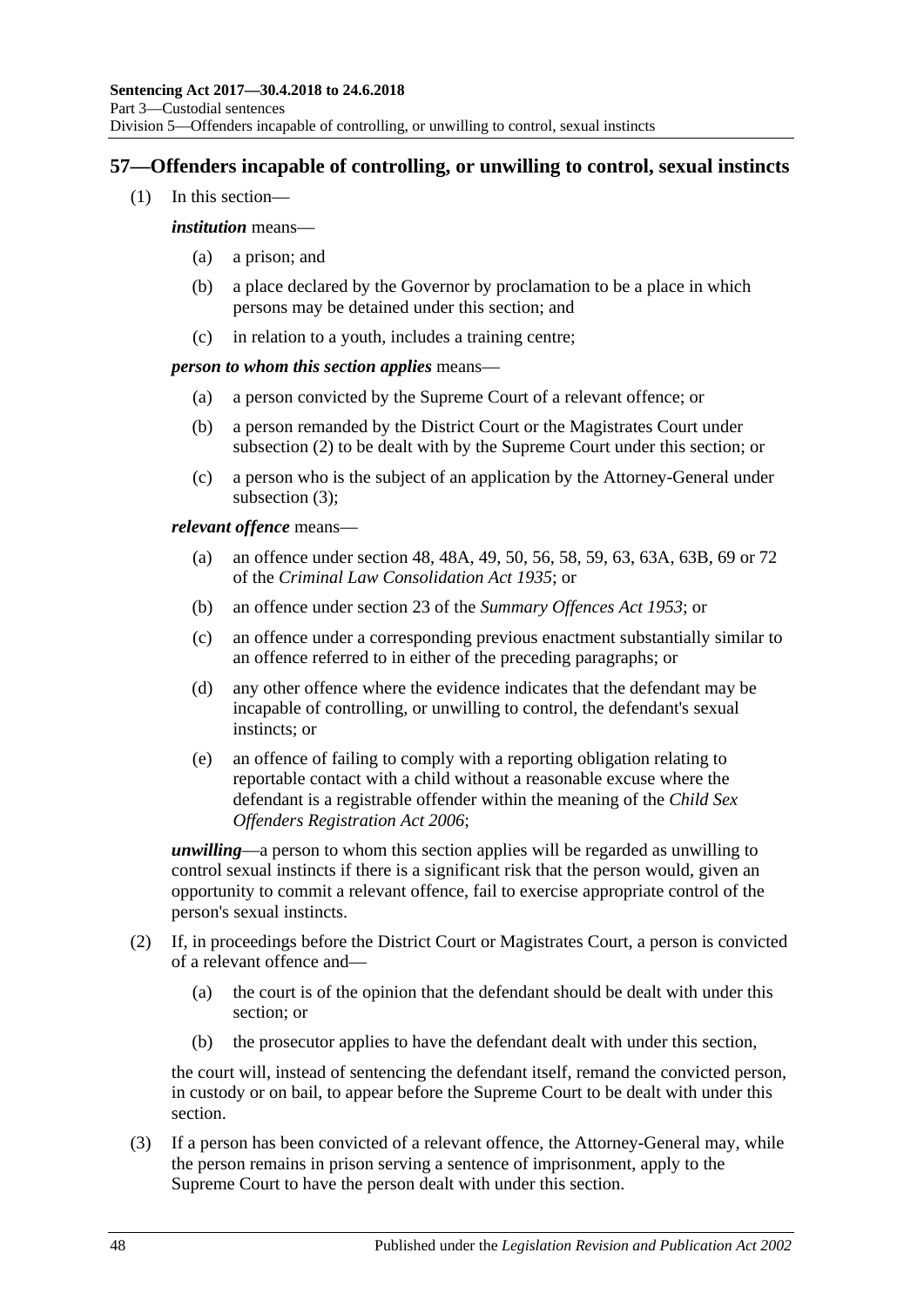- (4) The Attorney-General may make an application under [subsection](#page-47-2) (3) in respect of a person serving a sentence of imprisonment whether or not an application to the Supreme Court to have the person dealt with under this section has previously been made (but, if a previous application has been made, a further application cannot be made more than 12 months before the person is eligible to apply for release on parole).
- (5) The Supreme Court may, if the Attorney-General has made an application under [subsection](#page-47-2) (3) in respect of a person who is in prison serving a sentence of imprisonment, make an interim order that the person is to remain in custody pending determination by the Supreme Court as to whether to make an order under this section that the person be detained in custody until further order.
- <span id="page-48-0"></span>(6) The Supreme Court must, before determining whether to make an order that a person to whom this section applies be detained in custody until further order, direct that at least 2 legally qualified medical practitioners (to be nominated by a prescribed authority for the purpose) inquire into the mental condition of a person to whom this section applies and report to the Court on whether the person is incapable of controlling, or unwilling to control, the person's sexual instincts.
- (7) The Supreme Court may order that a person to whom this section applies be detained in custody until further order if satisfied that the order is appropriate.
- (8) The paramount consideration of the Supreme Court in determining whether to make an order that a person to whom this section applies be detained in custody until further order must be to protect the safety of the community (whether as individuals or in general).
- <span id="page-48-1"></span>(9) The Supreme Court must also take the following matters into consideration in determining whether to make an order that a person to whom this section applies be detained in custody until further order:
	- (a) the reports of the medical practitioners (as directed and nominated under [subsection](#page-48-0) (6)) provided to the Court;
	- (b) any relevant evidence or representations that the person may desire to put to the Court;
	- (c) any report required by the Court under [section](#page-53-0) 61;
	- (d) any other matter that the Court thinks relevant.
- (10) A copy of a report provided to the Supreme Court under [subsection](#page-48-1) (9) must be given to each party to the proceedings or to counsel for those parties.
- (11) If a person to whom this section applies refuses to cooperate with an inquiry or examination for the purposes of this section, the Supreme Court may, if satisfied that the order is appropriate, order that the person be detained in custody until further order having given—
	- (a) paramount consideration to protecting the safety of the community (whether as individuals or in general); and
	- (b) consideration to any relevant evidence and representations that the person may desire to put to the Court.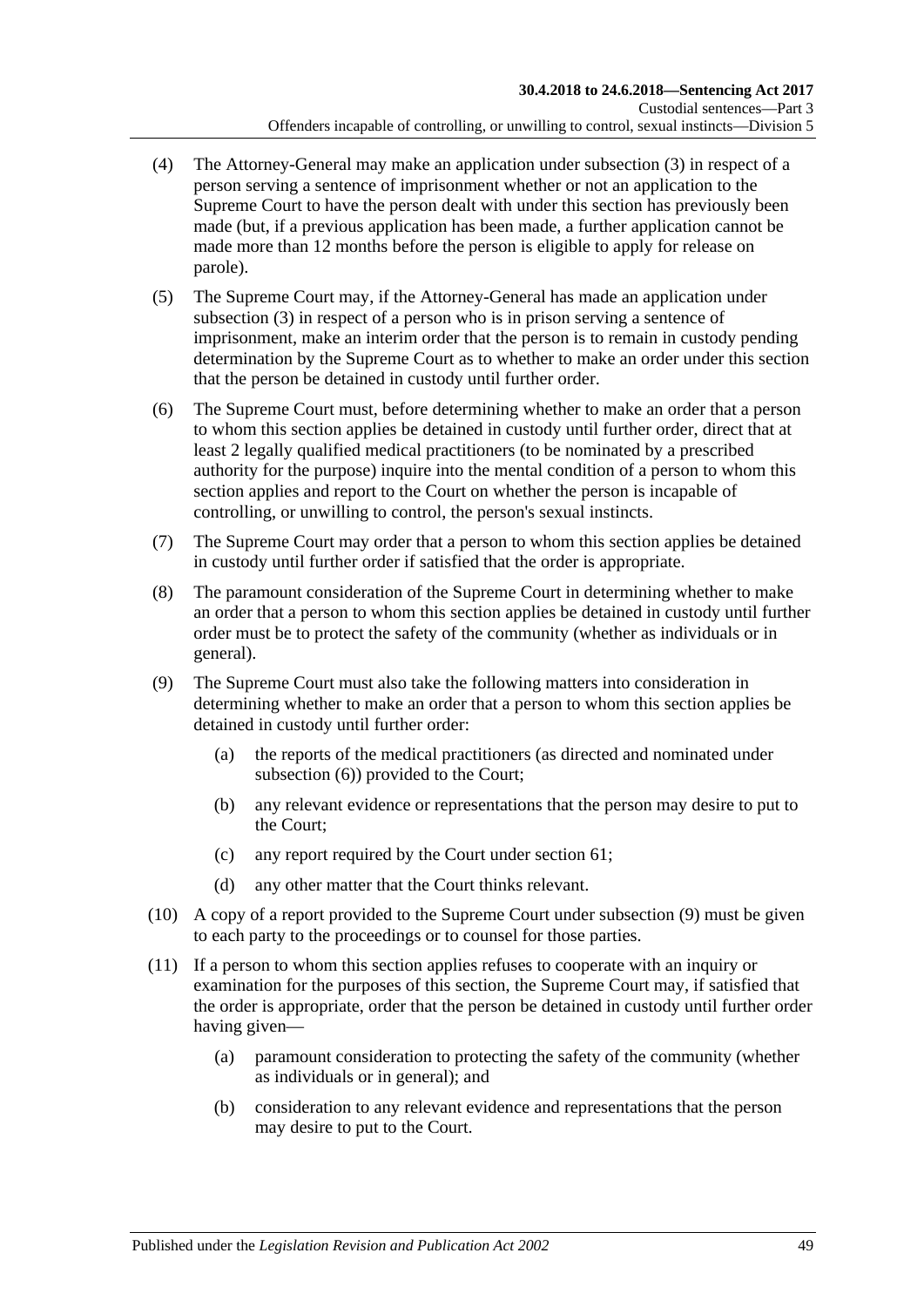- (12) If a person to whom this section applies has not been sentenced for a relevant offence, the Supreme Court will deal with the question of sentence at the same time as it deals with the question whether an order is to be made under this section and, if the Court decides to make such an order, the order may be made in addition to, or instead of, a sentence of imprisonment.
- (13) If the detention is in addition to a sentence of imprisonment, the detention will commence on the expiration of the term of imprisonment, or of all terms of imprisonment, that the person is liable to serve.
- (14) A person detained in custody under this section will be detained—
	- (a) if the defendant is under 18 years of age—in such institution (not being a prison) as the Minister for Youth Justice from time to time directs;
	- (b) in any other case—in such institution as the Minister for Correctional Services from time to time directs.
- <span id="page-49-0"></span>(15) The progress and circumstances of a person subject to an order under this section must be reviewed at least once in each period of 12 months—
	- (a) if the person is detained in, or released on licence from, a training centre—by the Training Centre Review Board; or
	- (b) in any other case—by the Parole Board,

for the purpose of making a recommendation about whether the person is—

- (c) if the person is in custody—suitable for release on licence under [section](#page-50-0) 59; or
- (d) if the person has been authorised to be released, or has been released, on licence under [section](#page-50-0) 59—suitable to be so released.
- (16) The results of a review under [subsection](#page-49-0) (15), including the recommendation of the relevant Board, must be embodied in a written report, a copy of which must be provided to the person the subject of the report, the Attorney-General and—
	- (a) in the case of a report of the Training Centre Review Board—the Minister for Youth Justice;
	- (b) in the case of a report of the Parole Board—the Minister for Correctional Services.

## **58—Discharge of detention order under [section](#page-47-0) 57**

- (1) Subject to this Act, a person subject to an order for detention under [section](#page-47-0) 57 will not be released from detention under that section until the Supreme Court, on application by the DPP or the person, discharges the order for detention.
- <span id="page-49-1"></span>(2) The Supreme Court must, before determining an application under this section for the discharge of an order for detention under [section](#page-47-0) 57, direct that at least 2 legally qualified medical practitioners (to be nominated by a prescribed authority for the purpose) inquire into the mental condition of the person subject to the order and report to the Court on whether the person is incapable of controlling, or unwilling to control, the person's sexual instincts.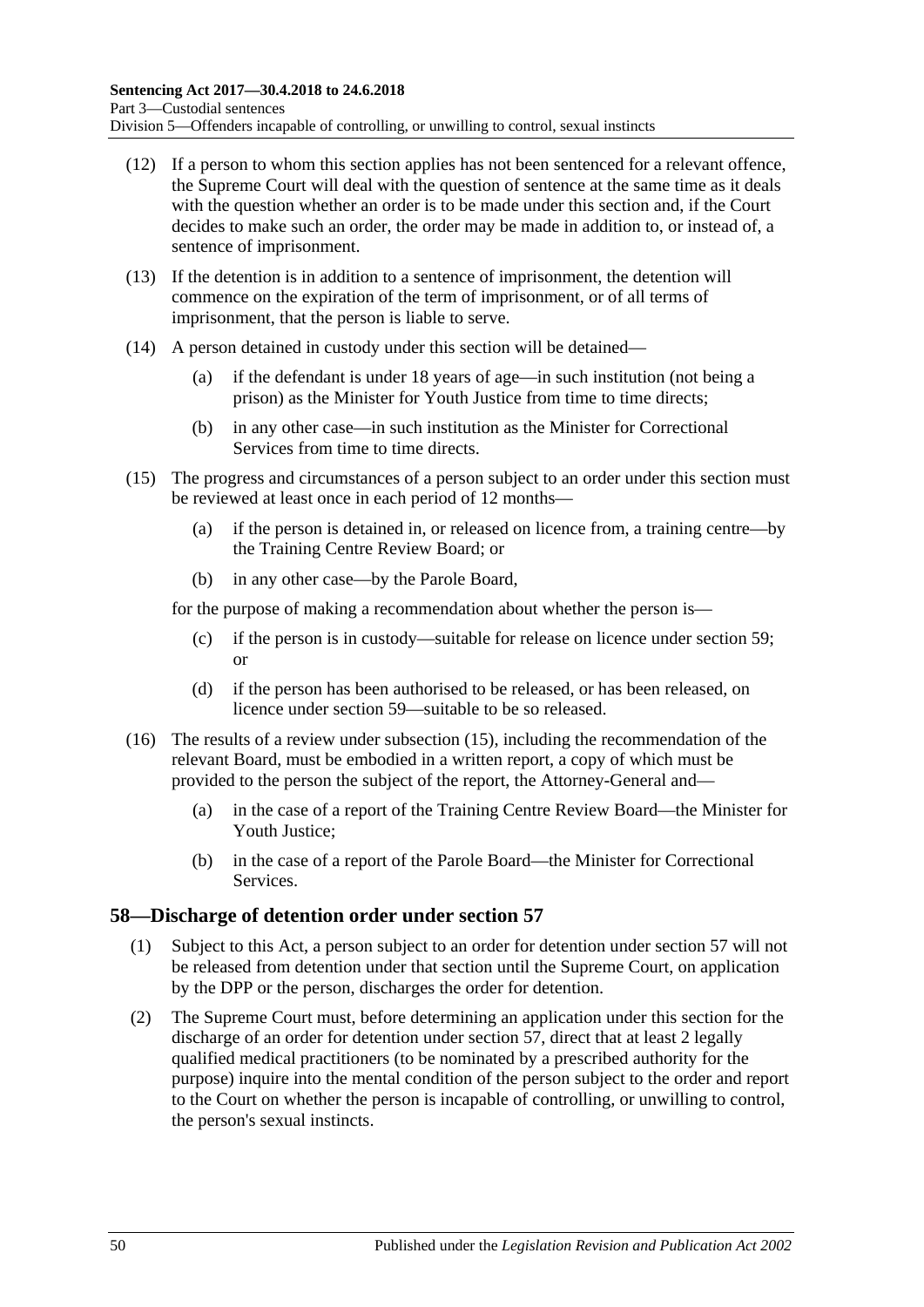- (3) The paramount consideration of the Supreme Court when determining an application for the discharge of an order for detention under [section](#page-47-0) 57 must be to protect the safety of the community (whether as individuals or in general).
- <span id="page-50-1"></span>(4) The Supreme Court must also take the following matters into consideration when determining an application for the discharge of an order for detention under [section](#page-47-0) 57:
	- (a) the reports of the medical practitioners (as directed and nominated under [subsection](#page-49-1) (2)) provided to the Court;
	- (b) any relevant evidence or representations that the person may desire to put to the Court;
	- (c) a report provided to the Court by the Training Centre Review Board or Parole Board (as the case may be) in accordance with the direction of the Court for the purposes of assisting the Court to determine the application, including—
		- (i) any opinion that the relevant Board may have about the effect the discharge of the order may have on the safety of the community; and
		- (ii) a report as to the probable circumstances of the person if the order is discharged; and
		- (iii) the recommendation of the relevant Board about whether the order should be discharged;
	- (d) the reports resulting from the periodic reviews under [section](#page-49-0) 57(15) on the progress and circumstances of the person tendered to the Court;
	- (e) any other report required by the Court under [section](#page-53-0) 61;
	- (f) any other matter that the Court thinks relevant.
- (5) A copy of a report provided to the Supreme Court under [subsection](#page-50-1) (4) must be given to each party to the proceedings or to counsel for those parties.

## <span id="page-50-3"></span><span id="page-50-0"></span>**59—Release on licence**

- (1) The Supreme Court may, on application by the DPP or the person, authorise the release on licence of a person detained in custody under this Division.
- <span id="page-50-2"></span>(2) The Supreme Court must, before determining an application under this section for the release on licence of a person detained in custody under this Division, direct that at least 2 legally qualified medical practitioners (to be nominated by a prescribed authority for the purpose) inquire into the mental condition of the person and report to the Court on whether the person is incapable of controlling, or unwilling to control, the person's sexual instincts.
- (3) The paramount consideration of the Supreme Court when determining an application under this section for the release on licence of a person detained in custody under this Division must be to protect the safety of the community (whether as individuals or in general).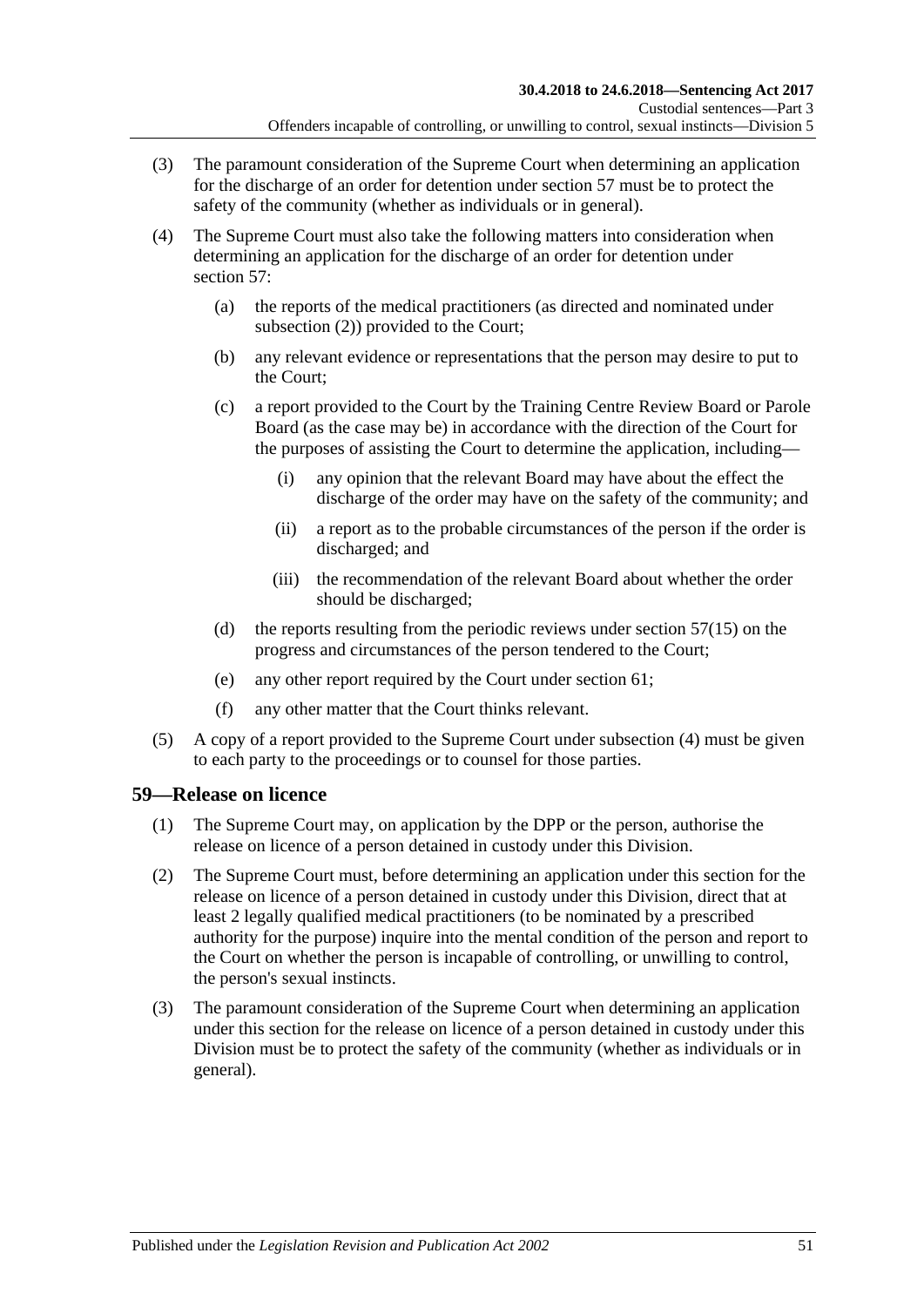- <span id="page-51-0"></span>(4) The Supreme Court must also take the following matters into consideration when determining an application under this section for the release on licence of a person detained in custody under this Division:
	- (a) the reports of the medical practitioners (as directed and nominated under [subsection](#page-50-2) (2)) provided to the Court;
	- (b) any relevant evidence or representations that the person may desire to put to the Court;
	- (c) a report provided to the Court by the appropriate board in accordance with the direction of the Court for the purposes of assisting the Court to determine the application, including—
		- (i) any opinion of the appropriate board on the effect that the release on licence of the person would have on the safety of the community; and
		- (ii) a report as to the probable circumstances of the person if the person is released on licence; and
		- (iii) the recommendation of the appropriate board as to whether the person should be released on licence;
	- (d) evidence tendered to the Court of the estimated costs directly related to the release of the person on licence;
	- (e) the reports resulting from the periodic reviews under [section](#page-49-0) 57(15) on the progress and circumstances of the person tendered to the Court;
	- (f) any other report required by the Court under [section](#page-53-0) 61;
	- (g) any other matter that the Court thinks relevant.
- (5) A copy of any report provided to the Supreme Court under [subsection](#page-51-0) (4) must be given to each party to the proceedings or to counsel for those parties.
- (6) On the Supreme Court authorising the release of a person under [subsection](#page-50-3) (1), the appropriate board must order the release of the person on licence on the day specified by the Court.
- <span id="page-51-2"></span><span id="page-51-1"></span>(7) Subject to this Act, every release of a person on licence under this section is subject to the following conditions:
	- (a) a condition prohibiting the person from possessing a firearm or ammunition or any part of a firearm;
	- (b) a condition requiring the person to submit to such tests (including testing without notice) for gunshot residue as may be reasonably required by a person or class of persons or body specified by the appropriate board.
- (8) Without limiting [subsection](#page-51-1) (7), the release of a person on licence under this section will be subject to such conditions as the appropriate board thinks fit and specifies in the licence (including a condition that the person be monitored by use of an electronic device approved under section 4 of the *[Correctional Services Act](http://www.legislation.sa.gov.au/index.aspx?action=legref&type=act&legtitle=Correctional%20Services%20Act%201982) 1982*).
- (9) If the Supreme Court has refused a person's application for release on licence, the person may not further apply for release for a period of 6 months, or such lesser or greater period as the Court may have directed on refusing the application.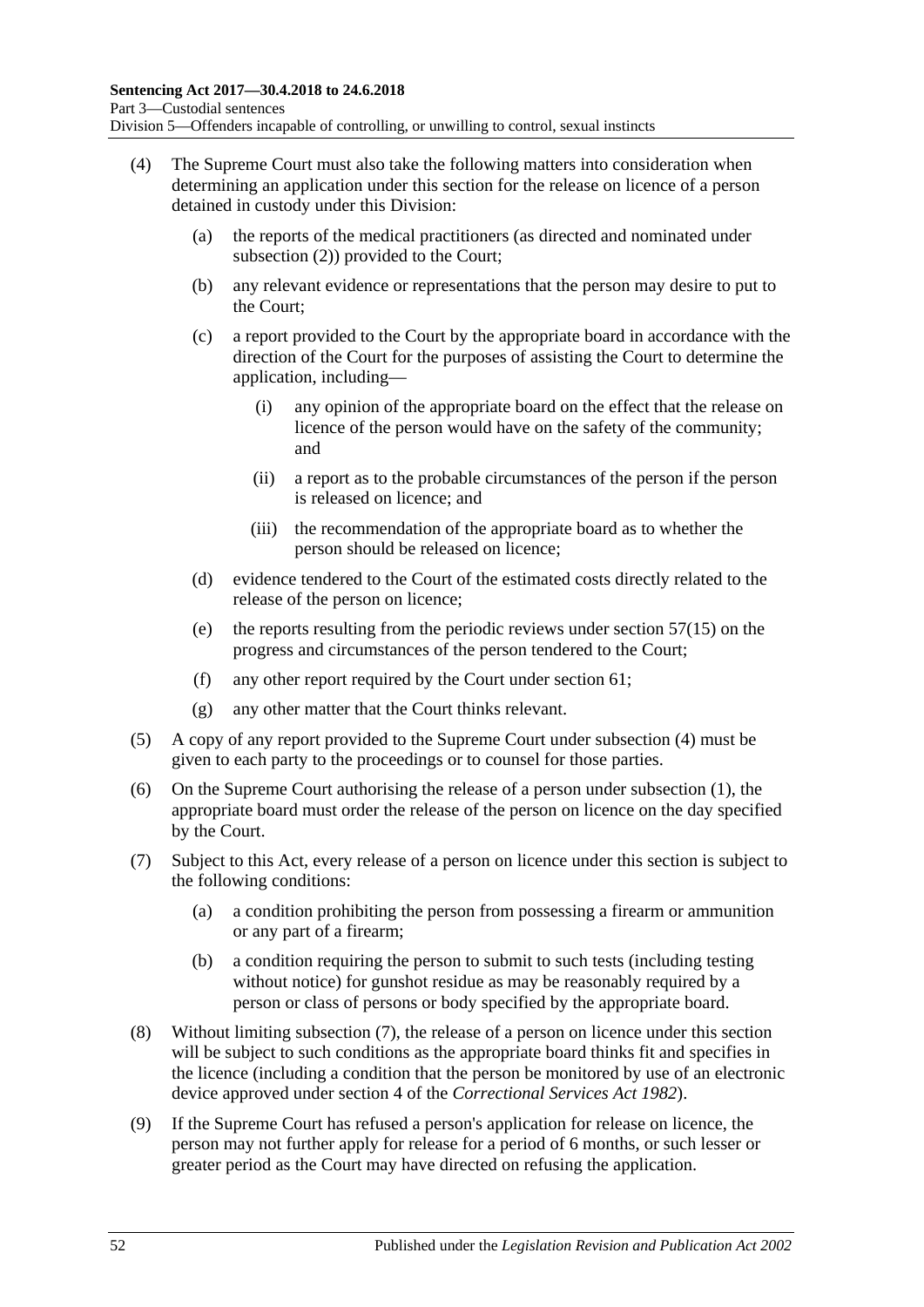- <span id="page-52-0"></span>(10) The appropriate board may—
	- (a) on application by the DPP or the person, or on its own initiative, vary or revoke a condition of a licence or impose further conditions; or
	- (b) on application by the DPP, or on its own initiative, cancel the release of a person on licence, if satisfied that the person has contravened, or is likely to contravene, a condition of the licence.
- (11) A board cannot exercise its powers under [subsection](#page-52-0) (10) on its own initiative in relation to a person released on licence unless the person and the Crown have been afforded a reasonable opportunity to make submissions to the board on the matter, and the board has considered any submissions so made.
- (12) The appropriate board may only vary or revoke the conditions imposed by [subsection](#page-51-1) (7) on the release of a person on licence if the board is satisfied that—
	- (a) there are cogent reasons to do so; and
	- (b) the possession of a firearm, ammunition or part of a firearm by the person does not represent an undue risk to the safety of the public.
- (13) For the purposes of proceedings under [subsection](#page-52-0) (10), a member of the appropriate board may—
	- (a) summon the person the subject of the proceedings to appear before the board; or
	- (b) in the case of proceedings for cancellation of release—
		- (i) with the concurrence of a second member of the board—issue a warrant for the apprehension and detention of the person pending determination of the proceedings; or
		- (ii) apply to a magistrate for a warrant for the apprehension and detention of the person pending determination of the proceedings.
- (14) If a person who has been summoned to appear before the appropriate board fails to attend in compliance with the summons, the board may—
	- (a) determine the proceedings in the person's absence; or
	- (b) direct a member of the board to—
		- (i) issue a warrant; or
		- (ii) apply to a magistrate for a warrant,

for the apprehension and detention of the person for the purpose of bringing the person before the board.

- (15) A member of the appropriate board may apply to a magistrate for a warrant for the apprehension and return to custody of a person whose release on licence has been cancelled by the board.
- (16) A magistrate must, on application under this section, issue a warrant for the apprehension and detention of a person or for the apprehension and return to custody of a person, as the case may require, unless it is apparent, on the face of the application, that no reasonable grounds exist for the issue of the warrant.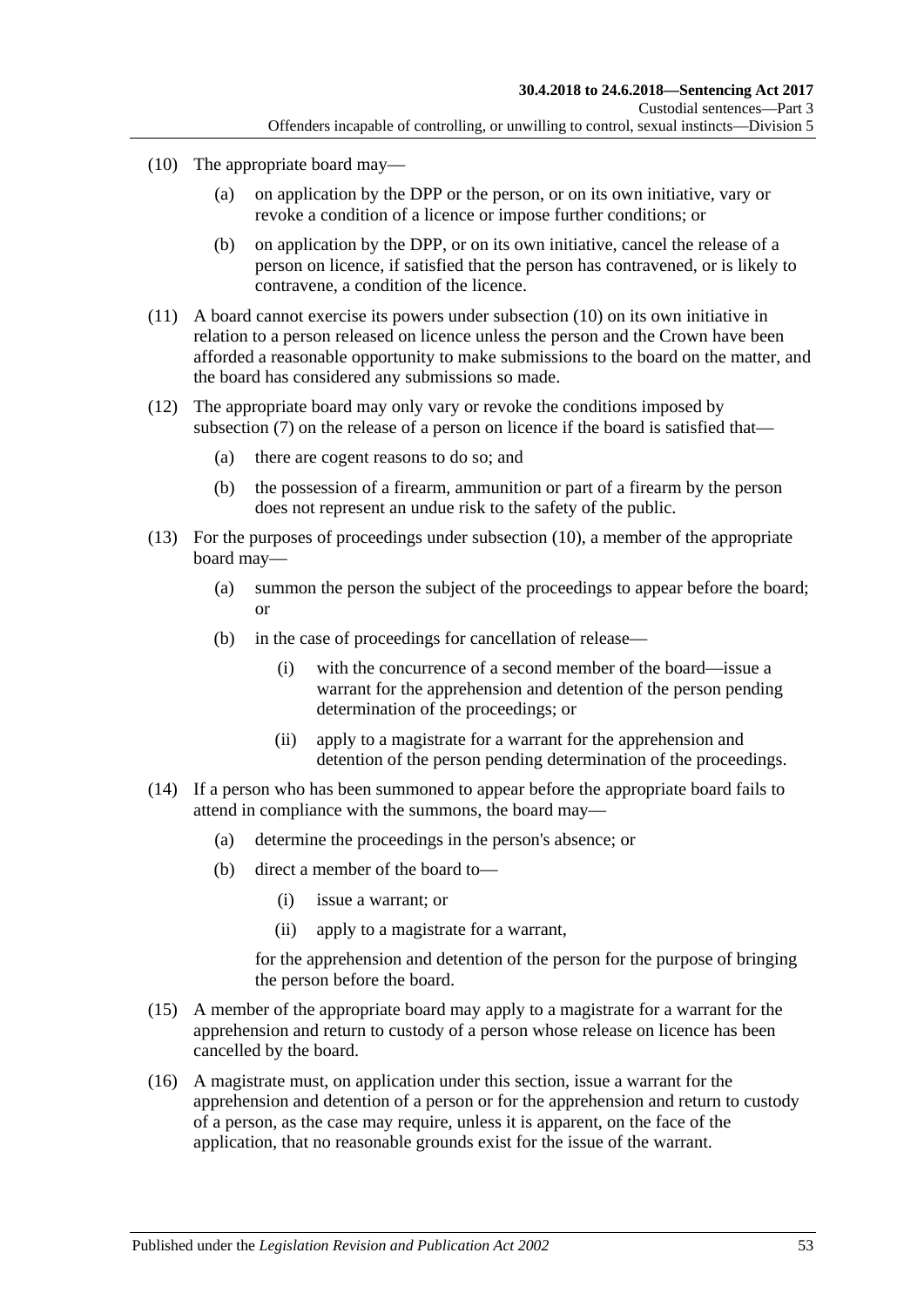- (17) The appropriate board may, if it thinks good reason exists for doing so, cancel a warrant issued under this section at any time before its execution.
- (18) If a person who has been released on licence commits an offence while subject to that licence and is sentenced to imprisonment for the offence, the release on licence is, by virtue of this subsection, cancelled.
- <span id="page-53-3"></span>(19) If a person has been subject to a licence under this section for a continuous period of 3 years, the order for the person's detention under this Division will, unless the Supreme Court, on application by the DPP, orders otherwise, be taken to have been discharged on the expiration of that period.
- (20) For the purposes of this section, the *appropriate board*, in relation to proceedings under this section, means—
	- (a) if the person the subject of the proceedings is being detained in a training centre, or has been released on licence from a training centre—the Training Centre Review Board;
	- (b) in any other case—the Parole Board.

## <span id="page-53-1"></span>**60—Appropriate board may direct person to surrender firearm etc**

- (1) The appropriate board may, in relation to the release of a person on licence under [section](#page-50-0) 59 that is subject to the condition imposed by section [59\(7\)\(a\),](#page-51-2) direct the person to immediately surrender at a police station specified by the appropriate board any firearm, ammunition or part of a firearm owned or possessed by the person.
- (2) A person who refuses or fails to comply with a direction under [subsection](#page-53-1) (1) is guilty of an offence.

Maximum penalty: \$10 000 or imprisonment for 2 years.

- (3) No criminal liability attaches to a person to the extent that the person is complying with a direction under this section.
- (4) The Commissioner of Police must deal with any surrendered firearm, ammunition or part of a firearm in accordance with the scheme set out in the regulations.
- (5) No compensation is payable by the Crown or any other person in respect of the exercise of a function or power under this section.
- (6) The regulations may provide for the payment, recovery or waiver of fees in respect of this section.
- (7) In this section—

*appropriate board* has the same meaning as in [section](#page-50-0) 59.

### <span id="page-53-2"></span><span id="page-53-0"></span>**61—Court may obtain reports**

- (1) A court may, for the purpose of obtaining assistance in making a determination under this Division, require the Parole Board, the Training Centre Review Board or any other body or person to provide the court with a report on any matter.
- (2) A copy of a report provided to a court under [subsection](#page-53-2) (1) must be given to each party to the proceedings or to counsel for those parties.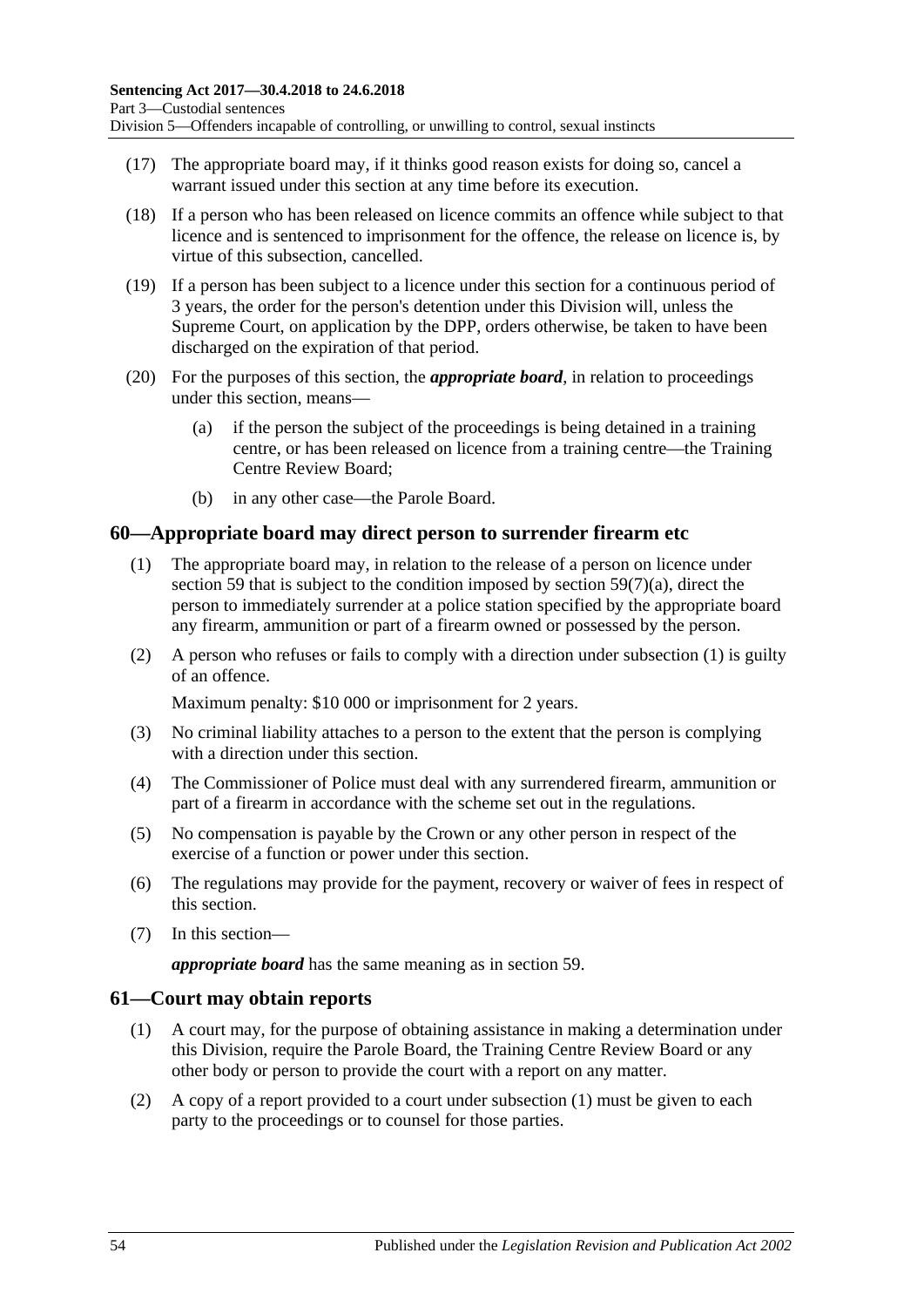# **62—Inquiries by medical practitioners**

If, for the purposes of this Division, the Supreme Court directs that at least 2 legally qualified medical practitioners (to be nominated by a prescribed authority) inquire into the mental condition of a person and report to the Court on whether the person is incapable of controlling, or unwilling to control, the person's sexual instincts, each medical practitioner so nominated—

- (a) must carry out an independent personal examination of the person; and
- (b) may have access to any evidence before the court by which the person was convicted; and
- (c) may obtain the assistance of a psychologist, social worker, community corrections officer or any other person.

## **63—Parties**

Both the DPP and the person to whom an application under this Division relates are parties to the application.

## **64—Service on guardian**

If the person to whom an application under this Division relates is under 18 years of age, a copy of the application must be served on a guardian of the child, unless—

- (a) it is not practicable to do so; or
- (b) the whereabouts of all of the guardians of the child cannot, after reasonable inquiries, be ascertained.

## **65—Appeals**

- (1) An appeal lies to the Full Court against—
	- (a) a decision of the Supreme Court on an application to discharge an order for detention under this Division;
	- (b) a decision of the Supreme Court on an application to release a person on licence under this Division;
	- (c) a decision of the Supreme Court on an application by the DPP under section [59\(19\).](#page-53-3)
- (2) An appeal under this section may be instituted by the DPP or by the person to whom the particular decision relates.
- (3) Subject to a contrary order of the Full Court, an appeal cannot be commenced after 10 days from the date of the decision against which the appeal lies.
- (4) On an appeal, the Full Court may—
	- (a) confirm, reverse or annul the decision subject to appeal;
	- (b) make any order that it considers should have been made in the first instance;
	- (c) make any consequential or ancillary orders.
- <span id="page-54-0"></span>(5) Subject to [subsection](#page-55-0) (6), if—
	- (a) the Supreme Court decides—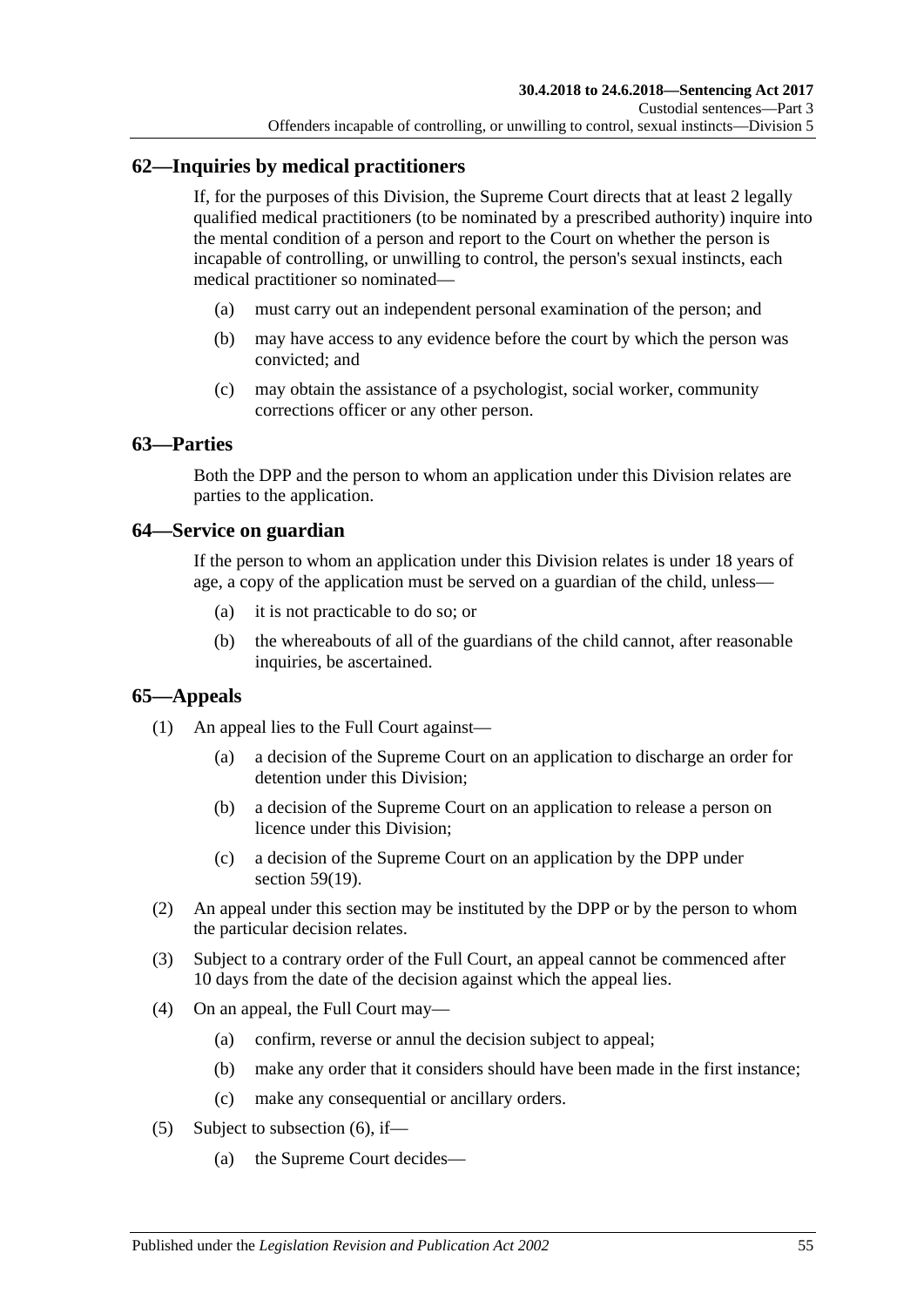- (i) to discharge an order for detention under this Division; or
- (ii) to release a person on licence under this Division; or
- (iii) to refuse an application by the DPP under [section](#page-53-3) 59(19); and
- (b) counsel appearing on behalf of the DPP gives immediate notice that an appeal against the decision will be instituted,

the decision has no force or effect pending the outcome of the appeal.

<span id="page-55-0"></span>(6) If the DPP gives notice under [subsection](#page-54-0) (5) of an appeal against a decision of the Supreme Court but then a person acting on behalf of the DPP subsequently files with the Supreme Court a notice that the DPP does not desire to proceed with the appeal, the decision will take effect.

### **66—Proclamations**

The Governor may, by proclamation, vary or revoke a proclamation under this Division.

### **67—Regulations**

The Governor may make regulations—

- (a) providing for the care, treatment, rights and duties of a person detained in custody under this Division in consequence of being found to be incapable of controlling the person's sexual instincts;
- (b) providing for the granting of periods of leave for a person so detained;
- (c) providing for any other related matter.

## **Division 6—Sentencing standards for offences involving paedophilia**

### **68—Sentencing standards for offences involving paedophilia**

- (1) The Parliament declares that—
	- (a) the 1997 amendment of sentencing standards reflected an emerging recognition by the judiciary and the community generally of the inherent seriousness of offences involving paedophilia; and
	- (b) the reformed standards should be applied to offences involving paedophilia committed before or after the enunciation of the 1997 amendment of sentencing standards (or committed in part before, and in part after, the enunciation of the 1997 amendment of sentencing standards).
- (2) In this section—

*1997 amendment of sentencing standards* means the change to sentencing standards enunciated in *R v D* (1997) 69 SASR 413;

*offences involving paedophilia* means all offences to which the 1997 amendment of sentencing standards is applicable, whether individual sentences for the offences have been, or are to be, imposed or a global sentence covering a series of offences (see [section](#page-20-0) 26) or a course of conduct involving a number of criminal incidents (see section 74 of the *[Criminal Law Consolidation Act](http://www.legislation.sa.gov.au/index.aspx?action=legref&type=act&legtitle=Criminal%20Law%20Consolidation%20Act%201935) 1935*);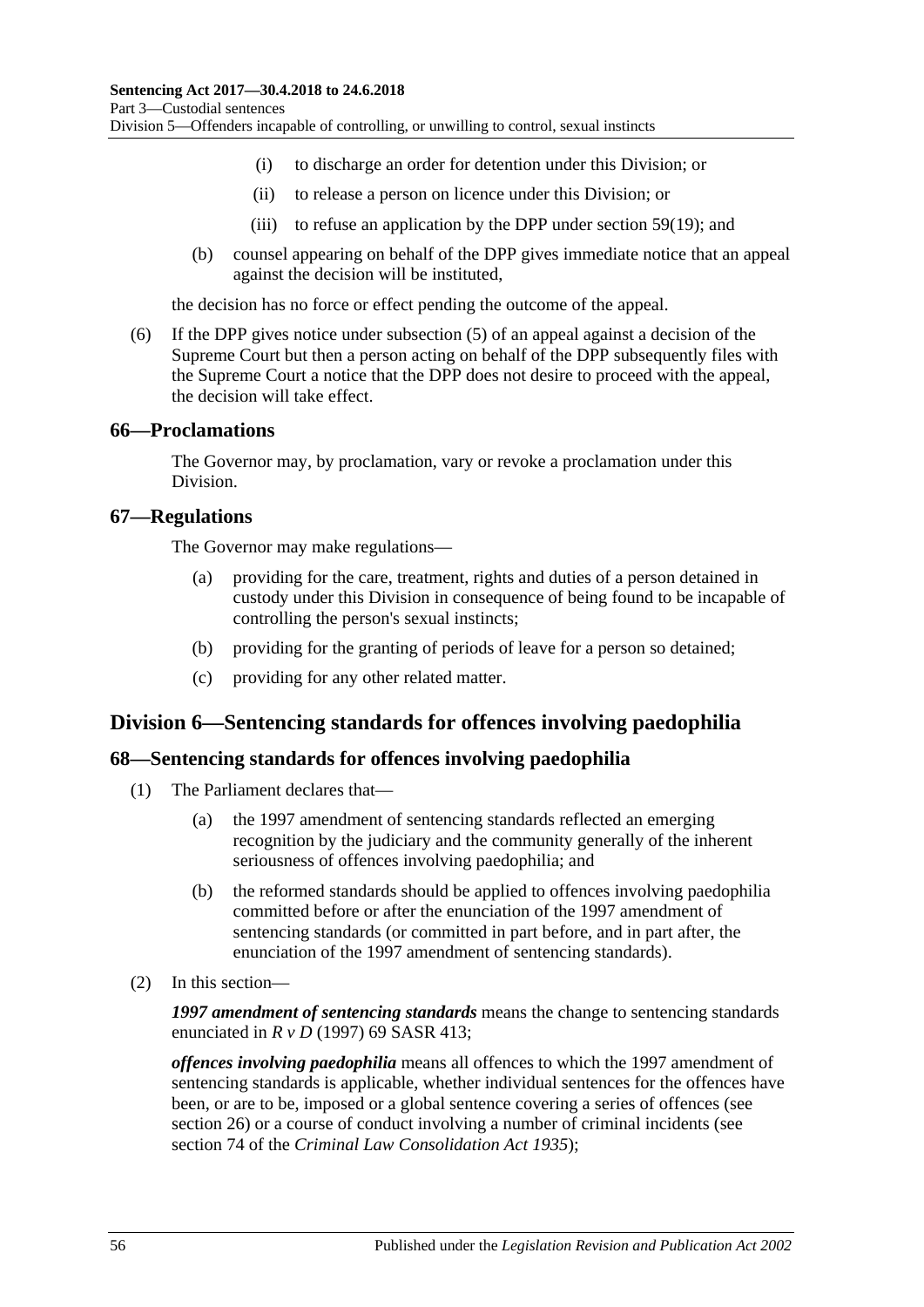*reformed standards* means sentencing standards as changed by the 1997 amendment of sentencing standards.

# **Division 7—Community based custodial sentences**

# **Subdivision 1—Home detention**

## **69—Purpose of home detention**

- (1) The purpose of a home detention order is to allow a court to impose a custodial sentence but direct that the sentence be served on home detention.
- (2) The paramount consideration of the court when determining whether to make a home detention order must be to protect the safety of the community (whether as individuals or in general).

## **70—Home detention not available for certain offences**

- (1) The powers vested in a court by this Subdivision—
	- (a) are exercisable despite the fact that an Act prescribes a minimum penalty; but
	- (b) are not exercisable in relation to—
		- (i) a defendant who is serving or is liable to serve a sentence of indeterminate duration and who has not had a non-parole period fixed; or
		- (ii) a defendant who is being sentenced for—
			- (A) an offence of murder; or
			- (B) treason; or
			- (C) an offence involving a terrorist act; or
			- (D) any other offence in respect of which an Act expressly prohibits the reduction, mitigation or substitution of penalties or sentences.
- (2) In this section—

Act includes a statutory instrument;

*terrorist act* has the same meaning as in the *[Terrorism \(Commonwealth Powers\)](http://www.legislation.sa.gov.au/index.aspx?action=legref&type=act&legtitle=Terrorism%20(Commonwealth%20Powers)%20Act%202002)  Act [2002](http://www.legislation.sa.gov.au/index.aspx?action=legref&type=act&legtitle=Terrorism%20(Commonwealth%20Powers)%20Act%202002)*.

- (3) For the purposes of this Division, a reference to an *offence of murder* includes—
	- (a) an offence of conspiracy to murder; and
	- (b) an offence of aiding, abetting, counselling or procuring the commission of murder.

## **71—Home detention orders**

- (1) Subject to this section, if—
	- (a) a court has imposed a sentence of imprisonment on a defendant; and
	- (b) the court considers that the sentence should not be suspended under [Part](#page-73-1) 4 [Division](#page-73-1) 2; and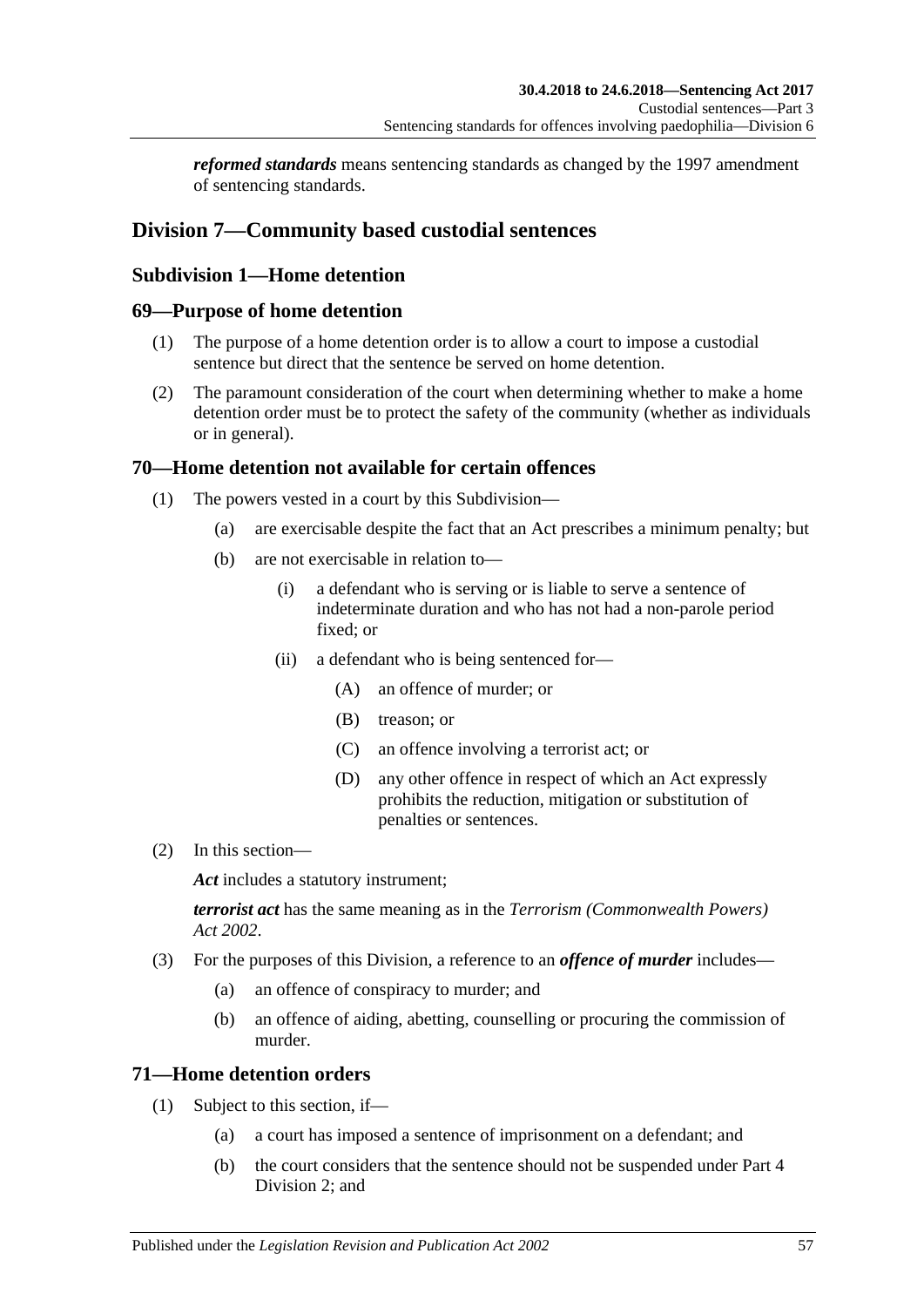(c) the court considers that the defendant is a suitable person to serve the sentence on home detention,

the court may order that the defendant serve the sentence on home detention (a *home detention order*).

- <span id="page-57-0"></span>(2) The following provisions apply to a home detention order:
	- (a) a home detention order must not be made if the court considers that the making of such an order would, or may, affect public confidence in the administration of justice;
	- (b) a home detention order must not be made if the defendant is being sentenced—
		- (i) as an adult to a period of imprisonment with a non-parole period of 2 years or more for a prescribed designated offence; or
		- (ii) as an adult for a serious sexual offence unless the court is satisfied that special reasons exist for the making of a home detention order; or
		- (iii) as an adult for a serious and organised crime offence or specified offence against police; or
		- (iv) as an adult for a designated offence and, during the 5 year period immediately preceding the date on which the relevant offence was committed, a court has sentenced the defendant to imprisonment (other than where the sentence is suspended) or home detention for a designated offence;
	- (c) a home detention order must not be made unless the court is satisfied that the residence the court proposes to specify in its order is suitable and available for the detention of the defendant and that the defendant will be properly maintained and cared for while detained in that place;
	- (d) a home detention order must not be made if the home detention is to be served concurrently with a term of imprisonment then being served, or about to be served, by the defendant;
	- (e) a home detention order should not be made unless the court is satisfied that adequate resources exist for the proper monitoring of the defendant while on home detention by a home detention officer.
- (3) The court must take the following matters into consideration when determining whether to make a home detention order:
	- (a) the impact that the home detention order is likely to have on—
		- (i) any victim of the offence for which the defendant is being sentenced; and
		- (ii) any spouse or domestic partner of the defendant; and
		- (iii) any person residing at the residence at which the prisoner would, if released, be required to reside;
	- (b) the pre-sentence report (if any) ordered by the court;
	- (c) any other matter the court thinks relevant.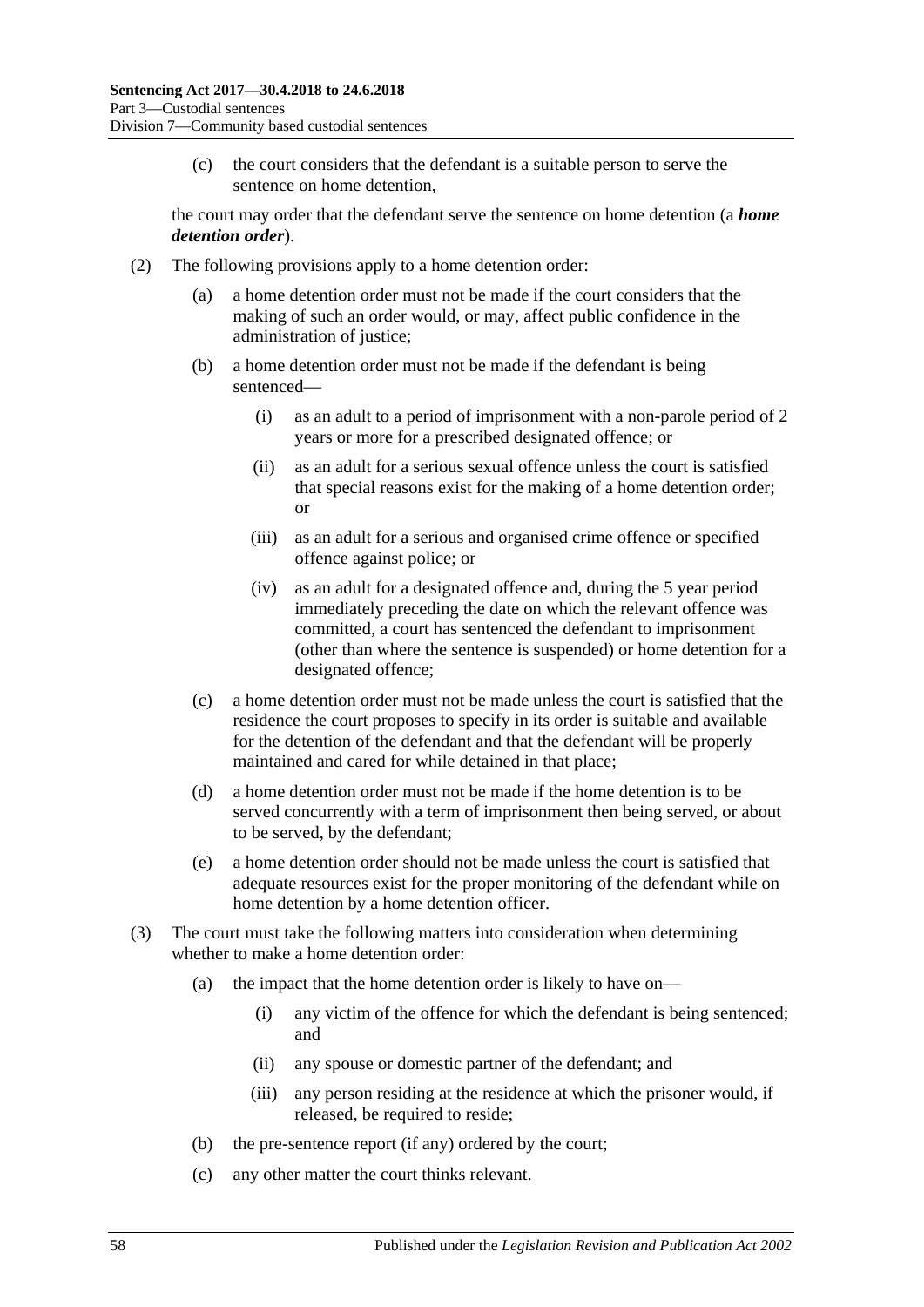- (4) In deciding whether special reasons exist for the purposes of [subsection](#page-57-0) (2)(b)(ii), the court must have regard to both of the following matters and only those matters:
	- (a) whether the defendant's advanced age or infirmity means that the defendant no longer presents an appreciable risk to the safety of the community (whether as individuals or in general);
	- (b) whether the interest of the community as a whole would be better served by the defendant serving the sentence on home detention rather than in custody.
- (5) In this section—

*designated offence* means any of the following offences under the *[Criminal Law](http://www.legislation.sa.gov.au/index.aspx?action=legref&type=act&legtitle=Criminal%20Law%20Consolidation%20Act%201935)  [Consolidation Act](http://www.legislation.sa.gov.au/index.aspx?action=legref&type=act&legtitle=Criminal%20Law%20Consolidation%20Act%201935) 1935*:

- (a) an offence under section 12, 12A, 13 or 13A;
- (b) an offence under section 19;
- (c) an offence under section 19AA;
- (d) an offence under section 19AC;
- (e) an offence under section 19A;
- (f) an offence under section 23 or 24;
- (g) an offence under section 29A;
- (h) an offence under section 39;
- (i) an offence under section 137;
- (j) an offence under section 170;
- (k) an offence under section 270B if the offence against the person to which that section applies is a relevant offence referred to in a preceding paragraph;

*prescribed designated offence* means an offence under section 13 or 23 of the *[Criminal Law Consolidation Act](http://www.legislation.sa.gov.au/index.aspx?action=legref&type=act&legtitle=Criminal%20Law%20Consolidation%20Act%201935) 1935*;

#### *serious and organised crime offence* means—

- (a) any of the following offences under the *[Criminal Law Consolidation](http://www.legislation.sa.gov.au/index.aspx?action=legref&type=act&legtitle=Criminal%20Law%20Consolidation%20Act%201935)  Act [1935](http://www.legislation.sa.gov.au/index.aspx?action=legref&type=act&legtitle=Criminal%20Law%20Consolidation%20Act%201935)*:
	- (i) an offence under section 83E;
	- (ii) an aggravated offence under section 172 or 251, where the aggravating circumstances of the offence are the circumstances referred to in section  $5AA(1)(ga)(i)$  or (ii) of that Act;
	- (iii) an offence under section 244 or 245; or
- (b) any of the following offences under the *[Controlled Substances Act](http://www.legislation.sa.gov.au/index.aspx?action=legref&type=act&legtitle=Controlled%20Substances%20Act%201984) 1984*:
	- (i) an offence under section  $32(1)$ ;
	- (ii) an aggravated offence under section  $32(2)$ ,  $32(2a)$  or  $32(3)$ ;
	- (iii) an offence under section 33(1);
	- (iv) an aggravated offence under section 33(2) or 33(3);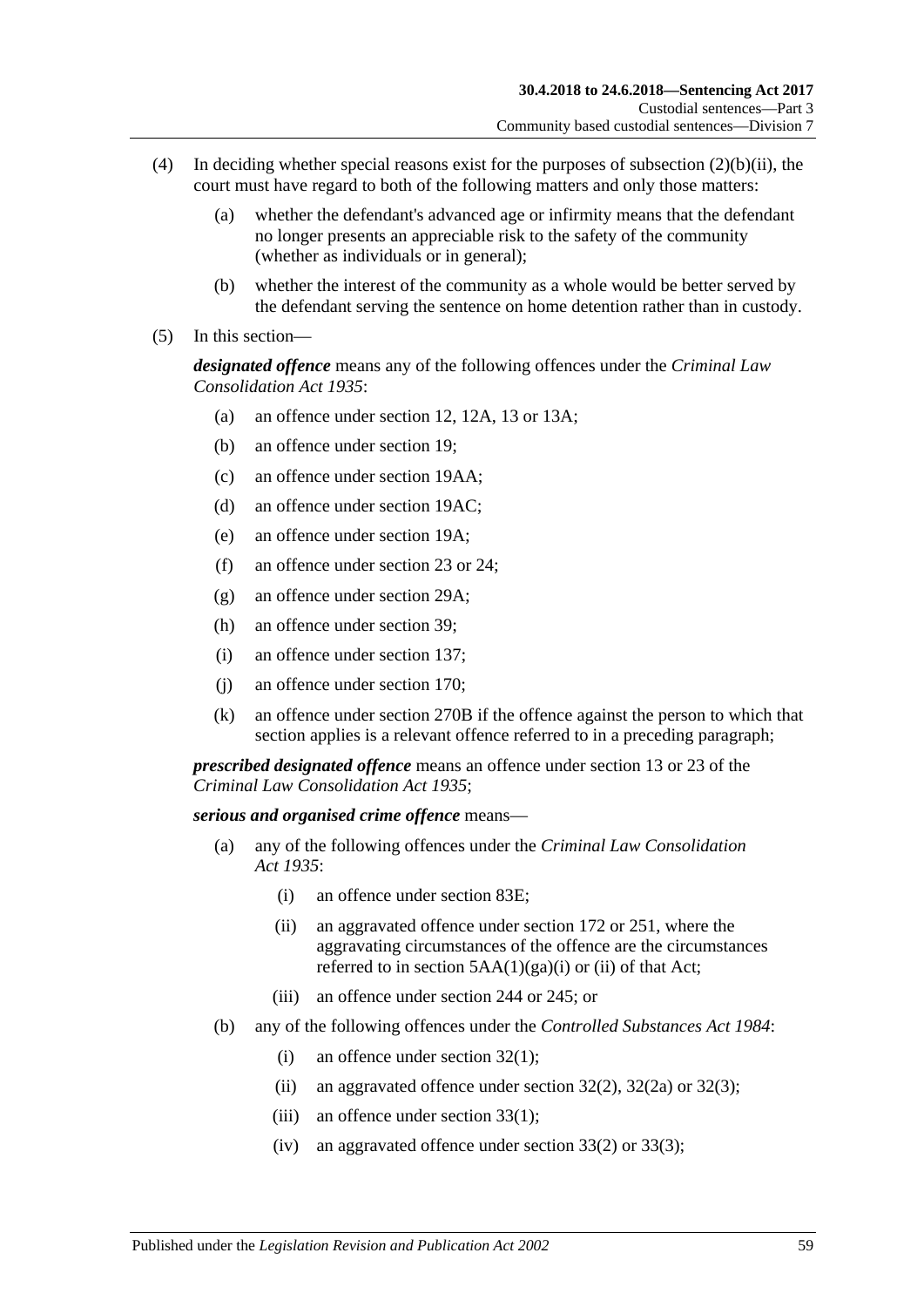(v) an aggravated offence under section  $33A(1)$ ,  $33A(2)$ ,  $33A(3)$ ,  $33A(4)$ or 33A(5);

<span id="page-59-1"></span>*serious sexual offence* means any of the following offences where the maximum penalty prescribed for the offence is, or includes, imprisonment for at least 5 years:

<span id="page-59-0"></span> $(a)$ 

- (i) an offence under section 48, 48A, 49, 50, 51, 56, 58, 59, 60, 63, 63B, 66, 67, 68 or 72 of the *[Criminal Law Consolidation Act](http://www.legislation.sa.gov.au/index.aspx?action=legref&type=act&legtitle=Criminal%20Law%20Consolidation%20Act%201935) 1935*;
- (ii) an offence against a corresponding previous enactment substantially similar to an offence referred to in [subparagraph](#page-59-0) (i);
- (iii) an attempt to commit or an assault with intent to commit any of the offences referred to in either of the preceding subparagraphs;
- (b) an offence against the law of another State or a Territory corresponding to an offence referred to in [paragraph](#page-59-1) (a);

*specified offence against police* means—

- (a) an aggravated offence under section 23(1) or 23(3) of the *[Criminal Law](http://www.legislation.sa.gov.au/index.aspx?action=legref&type=act&legtitle=Criminal%20Law%20Consolidation%20Act%201935)  [Consolidation Act](http://www.legislation.sa.gov.au/index.aspx?action=legref&type=act&legtitle=Criminal%20Law%20Consolidation%20Act%201935) 1935* where the aggravating circumstances of the offence are the circumstances referred to in section 5AA(1)(c) of that Act and the victim is a police officer; or
- (b) an offence of attempted murder or attempted manslaughter under the *[Criminal Law Consolidation Act](http://www.legislation.sa.gov.au/index.aspx?action=legref&type=act&legtitle=Criminal%20Law%20Consolidation%20Act%201935) 1935* where the victim is a police officer and the offender committed the offence—
	- (i) knowing the victim to be acting in the course of the victim's official duty; or
	- (ii) in retribution for something the offender knows or believes to have been done by the victim in the course of the victim's official duty.

## **72—Conditions of home detention order**

- (1) A home detention order is subject to the following conditions:
	- (a) a condition requiring the person subject to the order to remain at the residence specified by the court throughout the period of the home detention order and not to leave that residence at any time during that period except for the following purposes:
		- (i) attendance at such remunerated employment at such times and places as approved from time to time by the home detention officer to whom the person is assigned during the period of the home detention order;
		- (ii) urgent medical or dental treatment for the person;
		- (iii) attendance at—
			- (A) a place for the purpose of undergoing assessment or treatment (or both) relating to the person's mental or physical condition; or
			- (B) an intervention program; or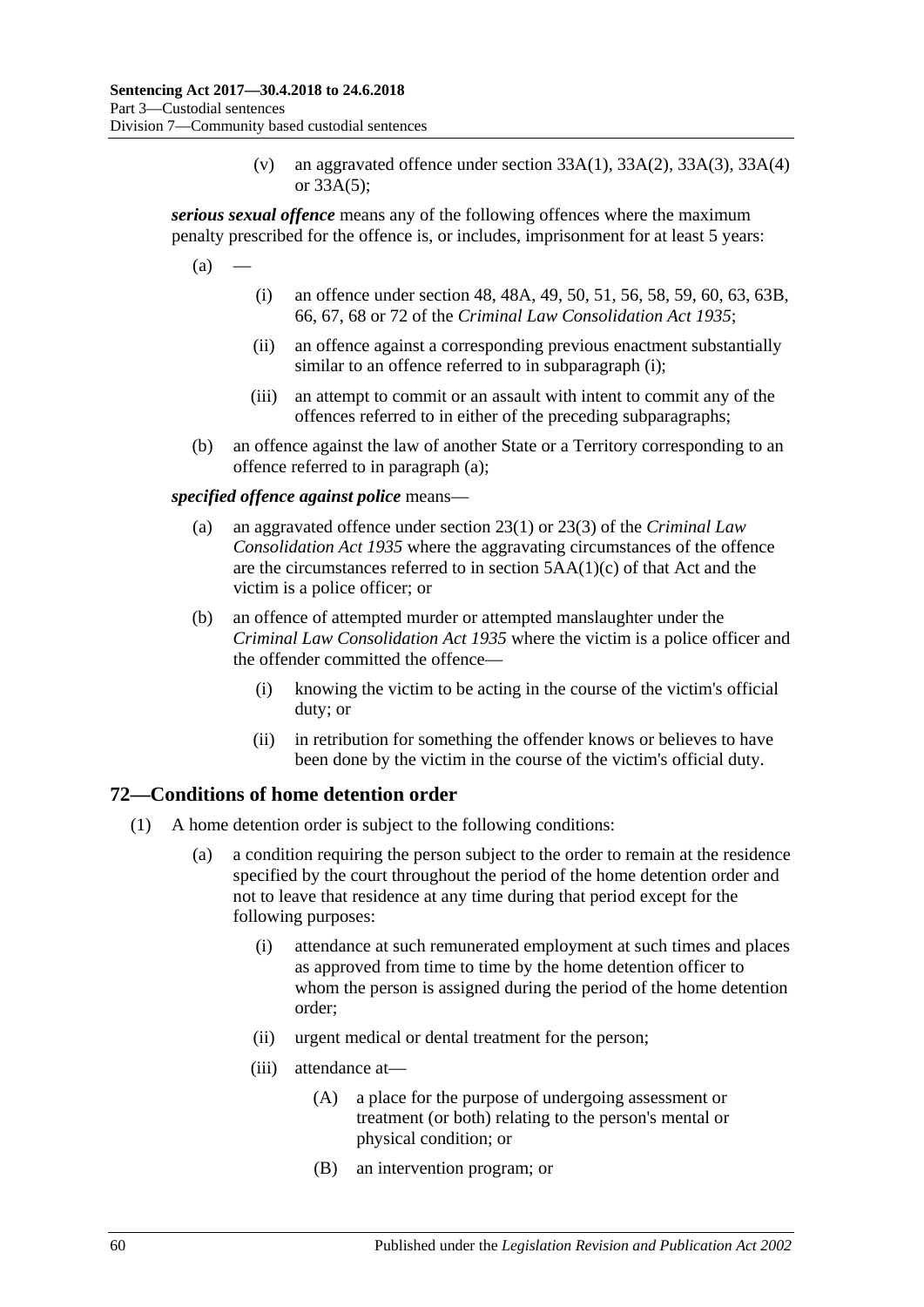(C) any other course of education, training or instruction, or other activity,

as approved or directed by the home detention officer to whom the person is assigned;

- (iv) any other purposes as approved or directed by the home detention officer to whom the person is assigned;
- (b) a condition requiring the person to be of good behaviour;
- (c) a condition requiring the person to be under the supervision of a home detention officer;
- (d) a condition requiring the person to obey the lawful directions of the home detention officer to whom the person is assigned;
- <span id="page-60-0"></span>(e) a condition prohibiting the person from possessing a firearm or ammunition or any part of a firearm;
- (f) a condition relating to the use of drugs by the person other than for therapeutic purposes;
- <span id="page-60-2"></span>(g) a condition requiring the person to submit to such tests (including testing without notice)—
	- (i) for gunshot residue; or
	- (ii) relating to drug use,

as a home detention officer may reasonably require;

- <span id="page-60-3"></span>(h) a condition that the person be monitored by use of an electronic device approved under section 4 of the *[Correctional Services Act](http://www.legislation.sa.gov.au/index.aspx?action=legref&type=act&legtitle=Correctional%20Services%20Act%201982) 1982*;
- (i) such other conditions as the court thinks appropriate and specifies in the order.
- (2) A person subject to a home detention order will, unless the home detention order is earlier revoked, remain on home detention—
	- (a) in the case of a person subject to a non-parole period—until the person is released on parole; or
	- (b) in the case of any other person—in accordance with Part 4 Division 7 of the *[Correctional Services Act](http://www.legislation.sa.gov.au/index.aspx?action=legref&type=act&legtitle=Correctional%20Services%20Act%201982) 1982*.
- (3) Subject to [subsection](#page-60-1) (4), the court may vary or revoke a condition imposed under this section.
- <span id="page-60-1"></span>(4) The court may only vary or revoke the following conditions in the following circumstances:
	- (a) the conditions imposed by [subsection](#page-60-0) (1)(e) and [\(g\)\(i\)—](#page-60-2)if the court is satisfied, by evidence given on oath, that—
		- (i) there are cogent reasons to do so; and
		- (ii) the possession of a firearm, ammunition or part of a firearm by the person does not represent an undue risk to the safety of the public;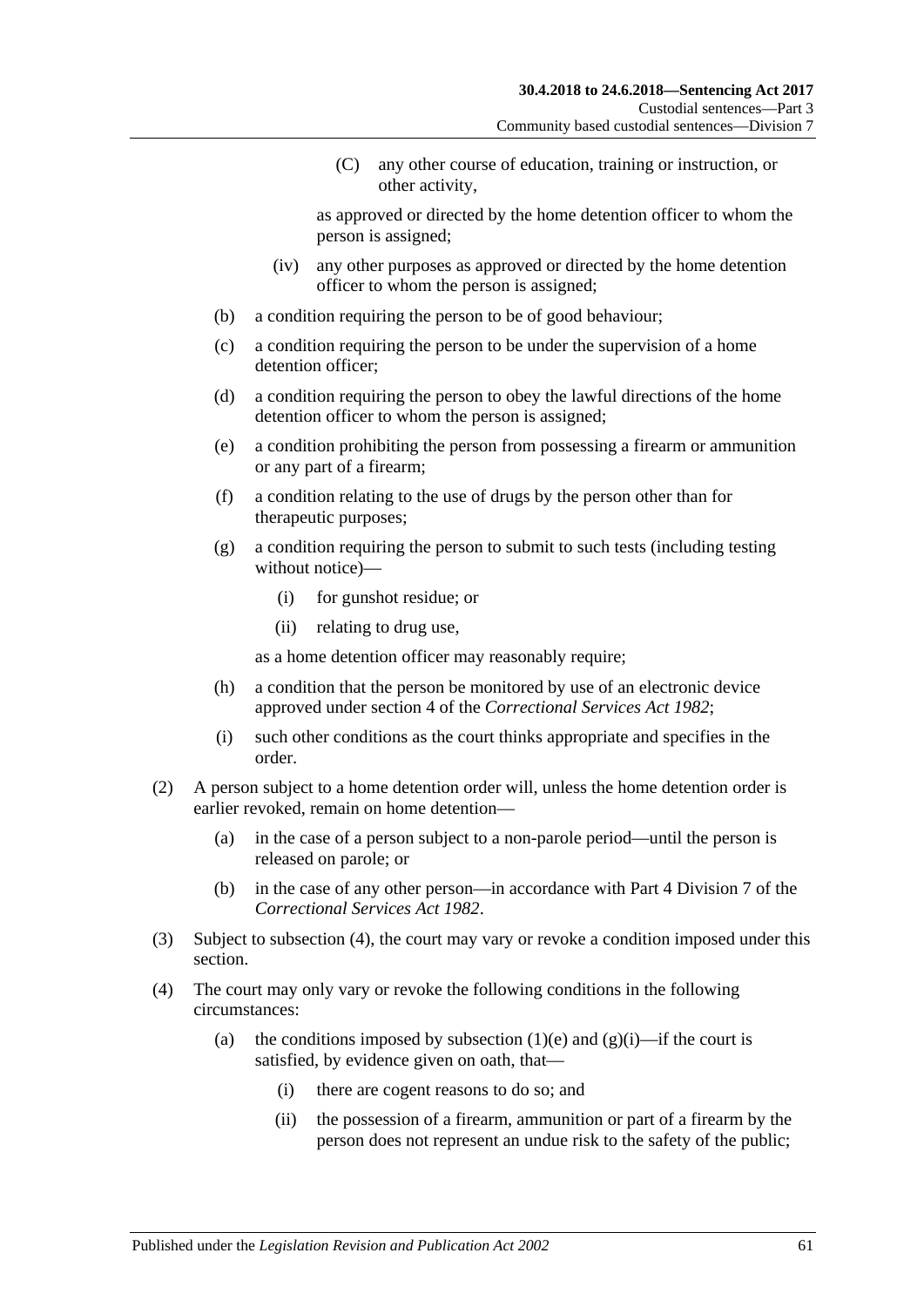(b) the condition imposed by [subsection](#page-60-3)  $(1)(h)$ —if the court is satisfied, by evidence given on oath, that removal of the electronic device is necessary for medical reasons.

# <span id="page-61-2"></span>**73—Orders that court may make on breach of condition of home detention order etc**

- <span id="page-61-1"></span><span id="page-61-0"></span>(1) Subject to this section, if the court that imposed a home detention order on a person is satisfied that—
	- (a) a person subject to a home detention order has breached a condition of the order; or
	- (b) the residence specified by the court at which the person is required to remain throughout the period of the home detention order is no longer suitable for the person and no other suitable residence is available for the person's detention,

the court must revoke the home detention order and order that the balance of the sentence the person was serving on home detention be served in custody.

- (2) Despite [subsection](#page-61-0) (1)(a), if the court is satisfied that the failure of the person to comply with the conditions of the home detention order was trivial or there are proper grounds on which the failure should be excused, the court—
	- (a) may refrain from revoking the order; and
	- (b) may impose a further condition on, or revoke or vary a condition of, the order.
- (3) A person subject to a home detention order is not in breach of a condition requiring the person to remain at the person's residence if the person leaves the residence for the purpose of averting or minimising a serious risk of death or injury (either to the person or some other person).
- (4) If a court revokes a home detention order and orders that the balance of the sentence be served in custody under [subsection](#page-61-1) (1), the court—
	- (a) must take the following periods into account:
		- (i) the period of compliance by the person with the conditions of the home detention order;
		- (ii) the period spent by the person on home detention or in custody pending determination of the proceedings under this section; and
	- (b) may, if it considers that there are special circumstances justifying it in so doing, reduce the term of the sentence of imprisonment; and
	- (c) may direct that the sentence be cumulative on any other sentence, or sentences, of imprisonment then being served, or to be served, by the person.
- (5) The court may, if it thinks it is necessary to do so for the purpose of proceedings under this section—
	- (a) issue a summons to a person subject to a home detention order requiring the person to appear before the court at the time and place specified in the summons; or
	- (b) issue a warrant for the person's arrest.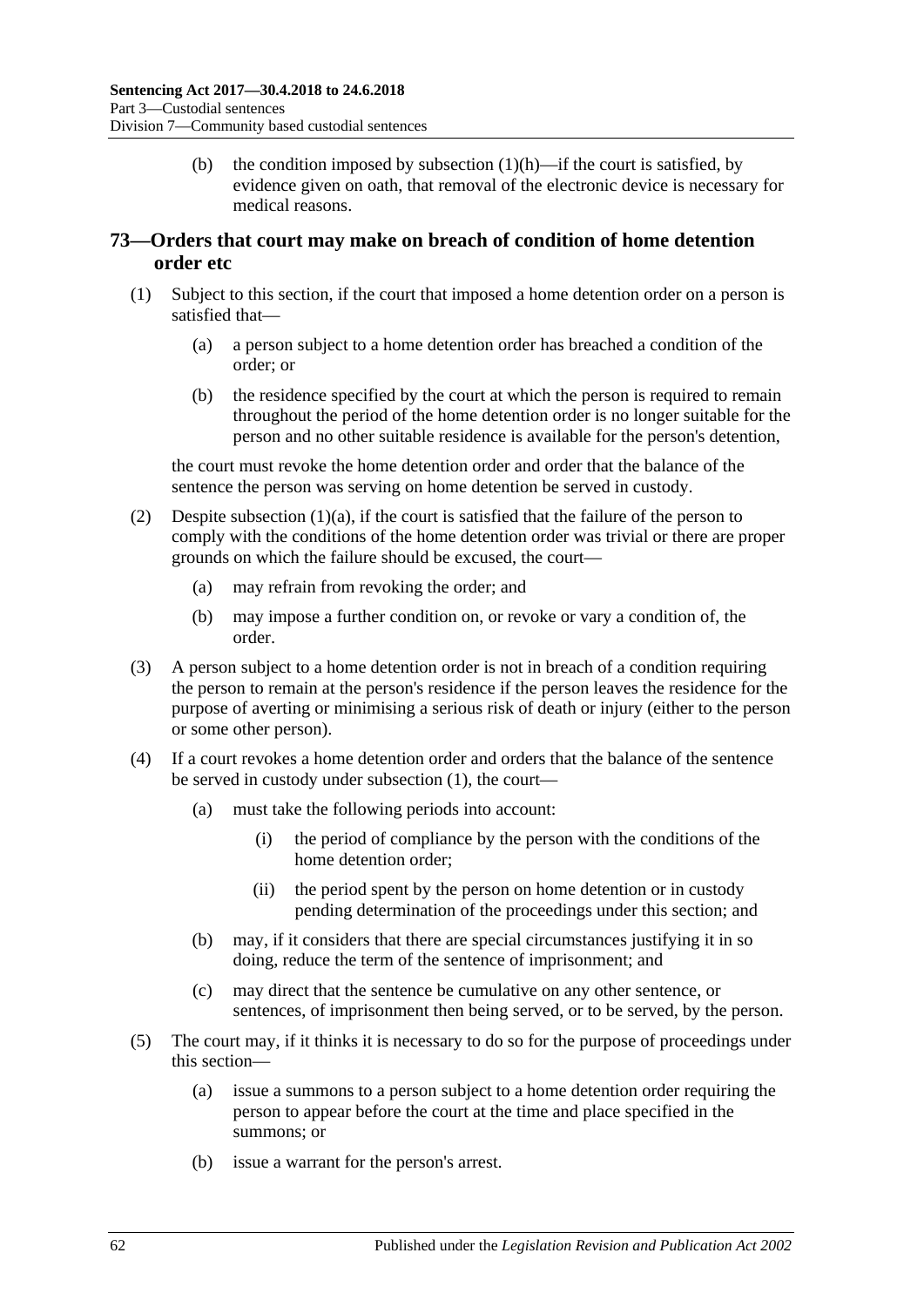- (6) A person who appears before the court as required by a summons issued under this section may be remanded in custody pending determination of the proceedings.
- (7) If a person fails to appear before the court as required by a summons issued under this section, the court may issue a warrant for the person's arrest.
- <span id="page-62-0"></span>(8) If a person is arrested pursuant to a warrant issued under this section, the person must be brought before the court or the Magistrates Court not later than the next working day and may be remanded in custody pending determination of the proceedings.
- (9) A warrant issued under this section authorises the detention of the person in custody pending appearance before the court.
- <span id="page-62-1"></span>(10) The obligations of a person subject to a home detention order are suspended during any period the person is in custody.
- (11) If a person subject to a home detention order is found guilty of an offence by a court of a superior jurisdiction to that of the court that made the order, being an offence committed during the period of the home detention order, any proceedings for breach of condition arising out of the offence are to be taken in the court of superior jurisdiction.
- (12) If a person subject to a home detention order is found guilty of an offence by a court of an inferior jurisdiction to that of the court that made the order, being an offence committed during the period of the home detention order, the court of inferior jurisdiction must-
	- (a) sentence the person for the offence and remand the person to the court that made the home detention order to be dealt with for breach of condition of the order; or
	- (b) remand the person to the court that made the home detention order to be sentenced for the offence and dealt with for breach of condition of the order.
- (13) The court dealing with a person for breach of condition of a home detention order must hear any evidence adduced tending to establish that the person has failed to comply with a condition of the order and any evidence or representations that the person may wish to adduce or make in reply.
- (14) In this section—

*court of an inferior jurisdiction* means—

- (a) if the court that made the home detention order is the Supreme Court—the District Court or the Magistrates Court;
- (b) if the court that made the home detention order is the District Court—the Magistrates Court;

#### *court of a superior jurisdiction* means—

- (a) if the court that made the home detention order is the Magistrates Court—the Supreme Court or the District Court;
- (b) if the court that made the home detention order is the District Court—the Supreme Court.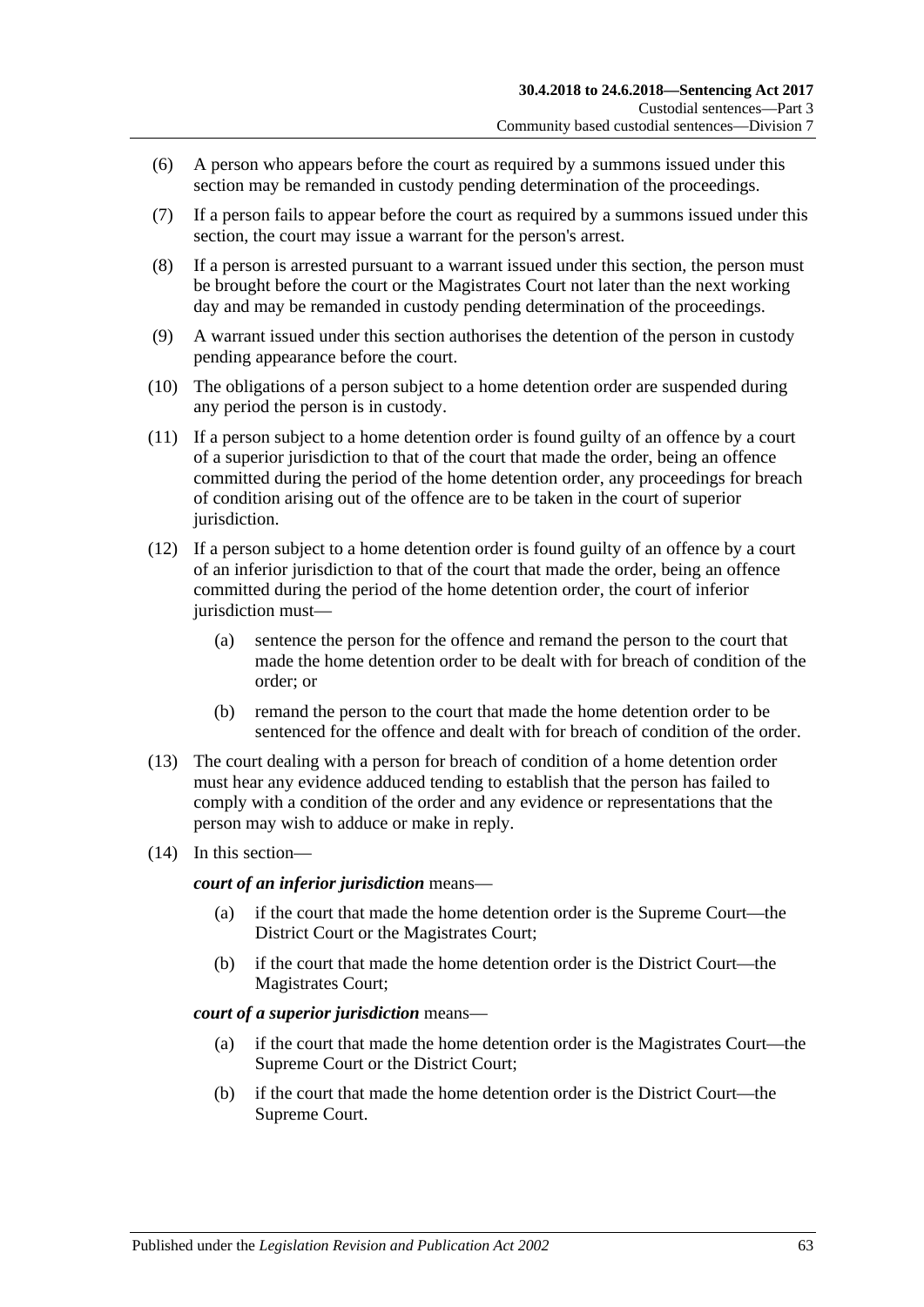# **74—Court to provide CE with copy of home detention order**

If a home detention order is made in respect of a person, or the order or conditions of the order are varied or revoked, or a further order is made in respect of the person, the court must notify the CE of the terms of the order, variation, revocation or further order, as the case may require.

## **75—CE must assign home detention officer**

- (1) The CE must, on receiving a copy of a home detention order (and may after then from time to time) assign the person to whom the order relates to a home detention officer.
- (2) The CE must ensure that the person is notified in writing of the name of the home detention officer to whom the person has been assigned and, if necessary, of the place and time at which the person must first report to that officer.
- (3) It is the duty of a home detention officer to endeavour to ensure that any person assigned to the officer complies with the conditions of the order.

### **76—Powers of home detention officers**

- (1) A home detention officer may, at any time—
	- (a) enter or telephone the residence of a person to whom the officer has been assigned; or
	- (b) telephone the person's place of employment or any other place at which the person is permitted or required to attend; or
	- (c) question any person who is at that residence or place as to the whereabouts of the person to whom the officer has been assigned,

for the purposes of ascertaining whether or not the person is complying with a condition of the home detention order.

- (2) A person must not—
	- (a) hinder a home detention officer in the exercise of powers under this section; or
	- (b) fail to answer truthfully any question put to the person by a home detention officer under those powers.

Maximum penalty: \$2 500.

## **77—Apprehension and detention of person subject to home detention order without warrant**

- (1) If the CE suspects on reasonable grounds that a person subject to a home detention order has breached a condition of the order, the person may be apprehended, without warrant, by a police officer or home detention officer and detained in custody for the purposes of proceedings relating to the suspected breach under [section](#page-61-2) 73 before the court that imposed the order.
- (2) [Section](#page-62-0) 73(8) to [\(10\)](#page-62-1) (inclusive) apply to a person apprehended under this section as if the person were arrested pursuant to a warrant issued under [section](#page-61-2) 73.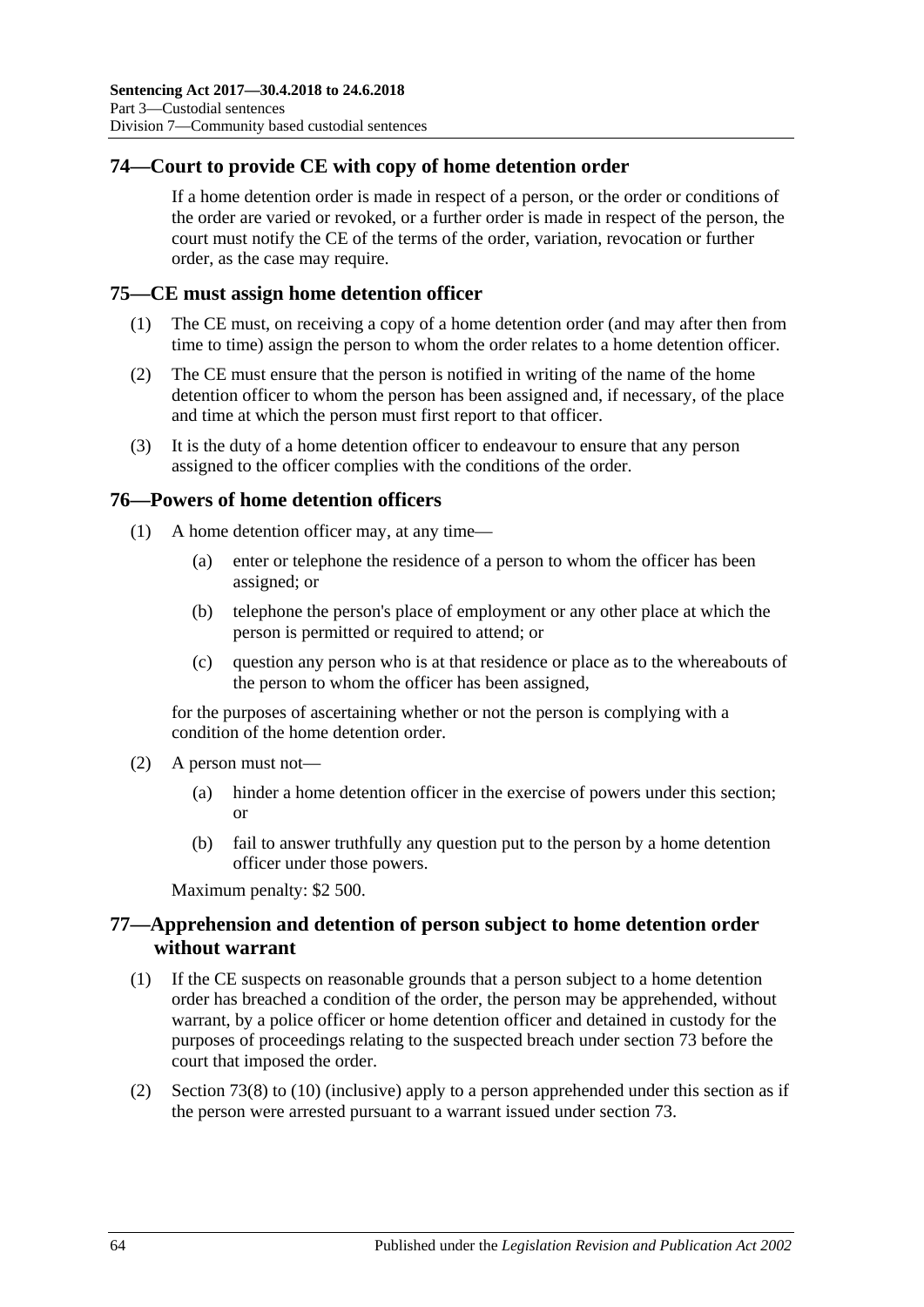# **78—Offence to contravene or fail to comply with condition of home detention order**

A person subject to a home detention order who contravenes or fails to comply with a condition of the order is guilty of an offence.

Maximum penalty: \$10 000 or imprisonment for 2 years.

### **Subdivision 2—Intensive correction**

### **79—Purpose of intensive correction order**

- (1) The purpose of an intensive correction order is to provide a court with an alternative sentencing option for a defendant where the court—
	- (a) is considering imposing a sentence of imprisonment of 12 months or less; and
	- (b) considers there is a genuine risk that the defendant will re-offend if not provided with a suitable intervention program for rehabilitation purposes.
- (2) The court should not impose an intensive correction order on a defendant unless the court considers that, given the short custodial sentence that the court would otherwise have imposed, rehabilitation of the defendant is more likely to be achieved by allowing the defendant to serve the sentence in the community while subject to strict conditions of intensive correction.
- (3) Despite the preceding subsections, the paramount consideration of the court when determining whether to make an intensive correction order must be to protect the safety of the community (whether as individuals or in general).

### **80—Intensive correction not available for certain offences**

- (1) The powers vested in a court by this Subdivision—
	- (a) are exercisable despite the fact that an Act prescribes a minimum penalty; but
	- (b) are not exercisable in relation to any offence in respect of which an Act expressly prohibits the reduction, mitigation or substitution of penalties or sentences.
- (2) In this section—

*Act* includes a statutory instrument.

### **81—Intensive correction orders**

- (1) Subject to this section, if—
	- (a) a court has imposed a sentence of imprisonment on a defendant of a term that is 2 years or less; and
	- (b) the court considers that the sentence should not be suspended under [Part](#page-73-1) 4 [Division](#page-73-1) 2; and
	- (c) the court determines that there is good reason for the defendant to serve the sentence in the community while subject to intensive correction,

<span id="page-64-0"></span>the court may order that the defendant serve the sentence in the community while subject to intensive correction (an *intensive correction order*).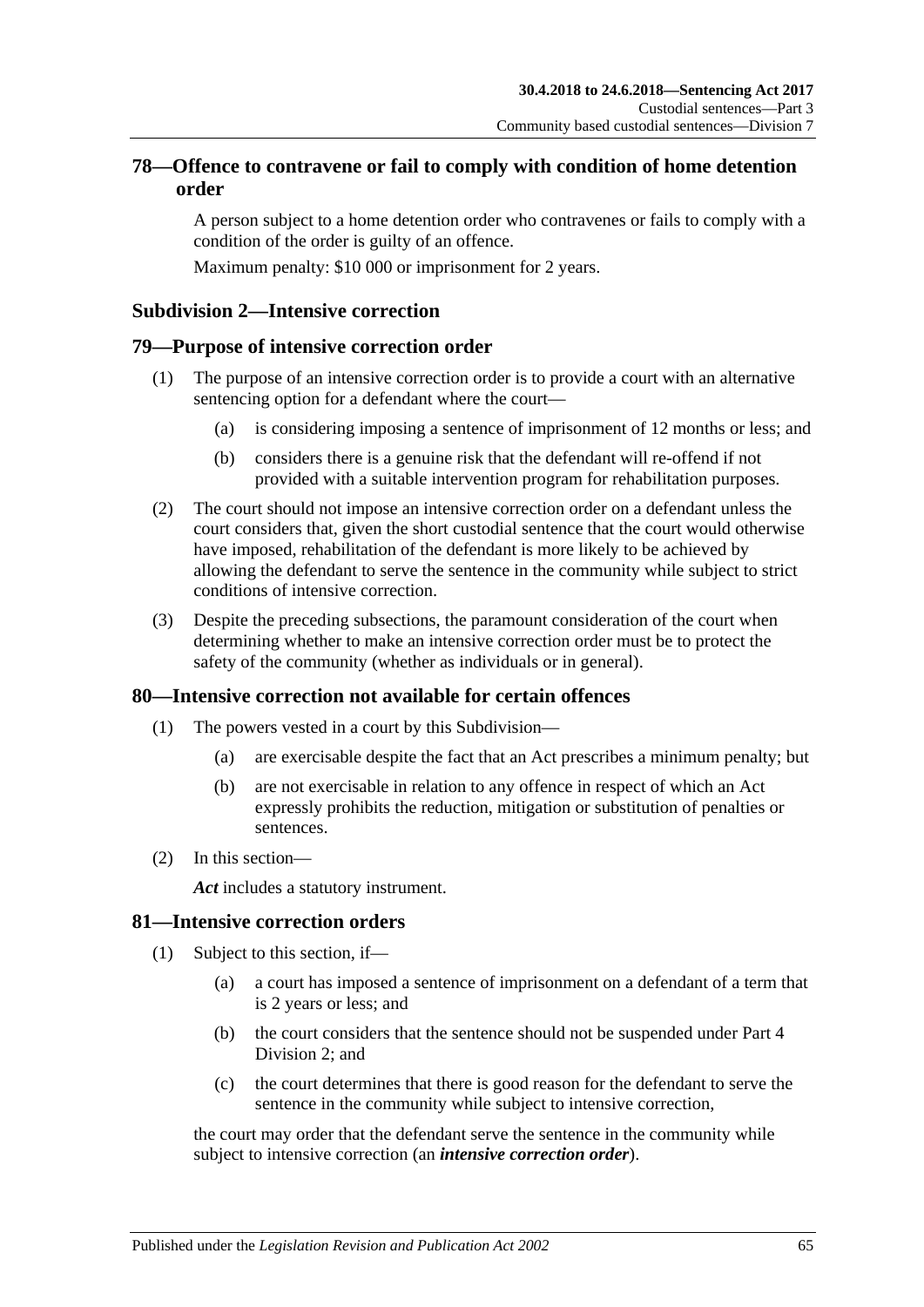- (2) For the purposes of [subsection](#page-64-0)  $(1)(c)$ , the court may determine that, even though a custodial sentence is warranted and there is a moderate to high risk of the defendant re-offending, any rehabilitation achieved during the period that would be spent in prison is likely to be limited compared to the likely rehabilitative effect if the defendant were instead to spend that period in the community while subject to intensive correction.
- (3) The following provisions apply to an intensive correction order:
	- (a) an intensive correction order must not be made if the sentence is to be served concurrently with a term of imprisonment then being served, or about to be served, by the defendant;
	- (b) an intensive correction order should not be made if the court is not satisfied that adequate resources exist for the proper monitoring of the defendant while subject to an intensive correction order by a community corrections officer.
- (4) The court must take the following matters into consideration when determining whether to make an intensive correction order:
	- (a) the impact that the intensive correction order is likely to have on—
		- (i) any victim of the offence for which the defendant is being sentenced; and
		- (ii) any spouse or domestic partner of the defendant; and
		- (iii) any person residing at the residence at which the defendant may, if released, reside;
	- (b) the pre-sentence report (if any) ordered by the court;
	- (c) any other matter the court thinks relevant.

### **82—Conditions of intensive correction order**

- <span id="page-65-1"></span><span id="page-65-0"></span>(1) An intensive correction order is subject to the following conditions:
	- (a) a condition requiring the person to be of good behaviour;
	- (b) a condition requiring the person to be under the supervision of a community corrections officer;
	- (c) a condition requiring the person to obey the lawful directions of the community corrections officer to whom the person is assigned;
	- (d) a condition requiring the person to report to a specified place not later than 2 working days after the date of the order unless, within that period, the defendant receives a notice from the CE to the contrary;
	- (e) a condition prohibiting the person from possessing a firearm or ammunition or any part of a firearm;
	- (f) a condition requiring the person to submit to such tests (including testing without notice) for gunshot residue as a community corrections officer may reasonably require;
	- (g) a condition that the person undergo assessment or treatment (or both) relating to the person's mental or physical condition;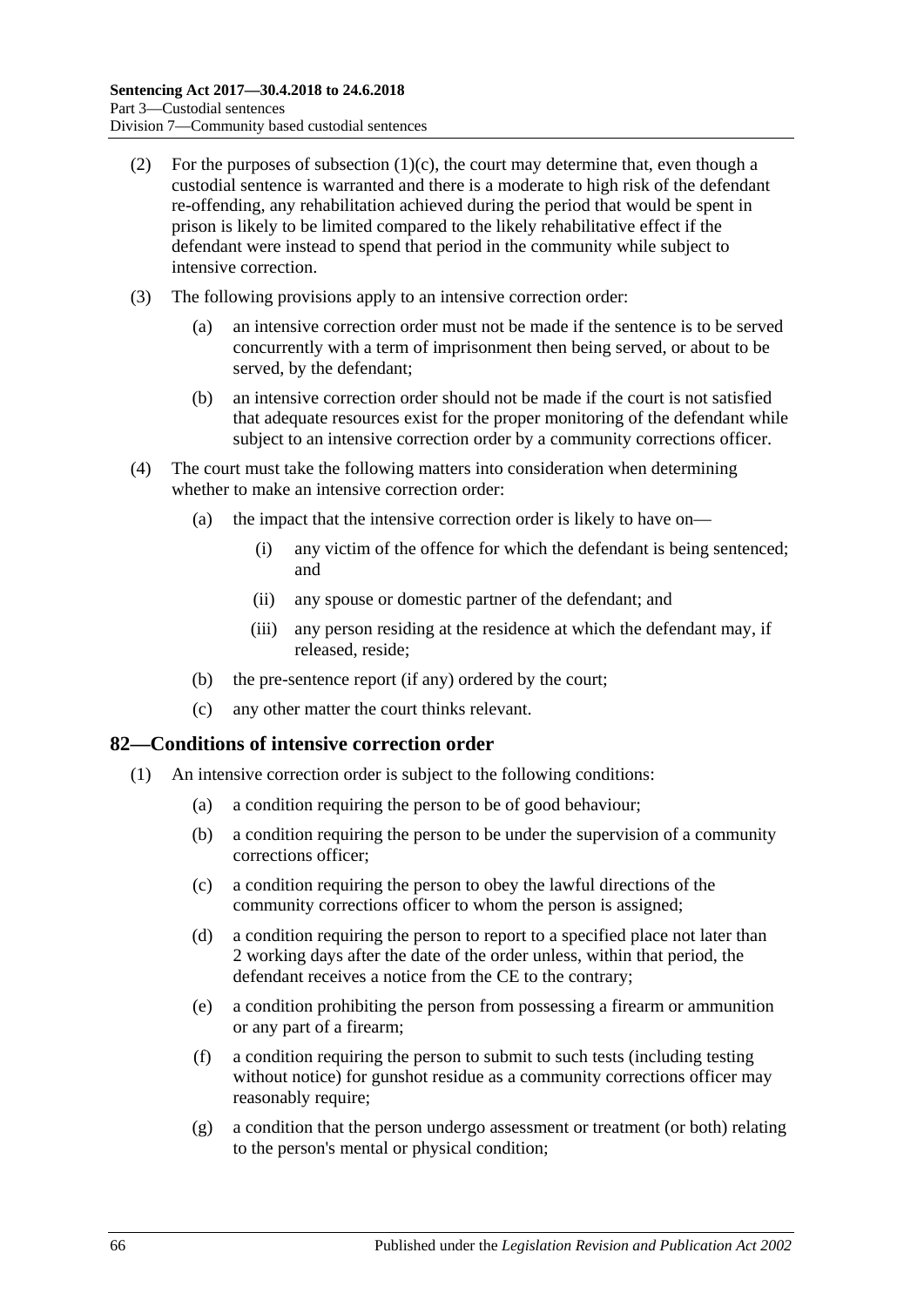- (h) a condition requiring the person to report to the community corrections officer to whom the person is assigned any change of address or employment, not later than 2 working days after the date of the change;
- (i) a condition that the person must not leave the State for any reason except in accordance with the written permission of the CE;
- (j) if the defendant is unemployed—a condition requiring the person to perform a specified number of hours of community service;
- (k) a condition requiring the person to comply with the following:
	- (i) regulations made for the purposes of this section;
	- (ii) the lawful directions of the CE;
- (l) such other conditions as the court thinks appropriate and specifies in the order.
- <span id="page-66-1"></span><span id="page-66-0"></span>(2) Without limiting the generality of [subsection](#page-66-0) (1)(l), an intensive correction order may (for example) be subject to any of the following conditions:
	- (a) a condition that the person subject to the order reside at specified premises;
	- (b) a condition that the defendant be monitored by use of an electronic device approved under section 4 of the *[Correctional Services Act](http://www.legislation.sa.gov.au/index.aspx?action=legref&type=act&legtitle=Correctional%20Services%20Act%201982) 1982*;
	- (c) a condition requiring the defendant to abstain from drugs of a specified class (including alcohol);
	- (d) a condition requiring the defendant to undertake an intervention program;
	- (e) a condition requiring the person to submit to such tests (including testing without notice) relating to drug use, as a community corrections officer may reasonably require;
	- (f) a condition that the person contribute financially to any course or treatment program that the person is required to undertake;
	- (g) any other condition that the court thinks fit.
- (3) Without limiting the generality of [subsection](#page-66-1)  $(1)(k)(ii)$ , the CE may (for example) direct the person subject to the order to do 1 or more of the following during the period of the order:
	- (a) reside at specified premises;
	- (b) be monitored (for a period not exceeding 28 days) by use of an electronic device approved under section 4 of the *[Correctional Services Act](http://www.legislation.sa.gov.au/index.aspx?action=legref&type=act&legtitle=Correctional%20Services%20Act%201982) 1982*;
	- (c) submit to such tests (including testing without notice) relating to drug use, as a community corrections officer may reasonably require;
	- (d) if the defendant is unemployed—perform a specified number of hours of community service per week (which must be at least 12 hours but not more than 20 hours per week).
- (4) A person subject to an intensive correction order will, unless the intensive correction order is earlier revoked, remain subject to intensive correction in the community until the expiry of the order.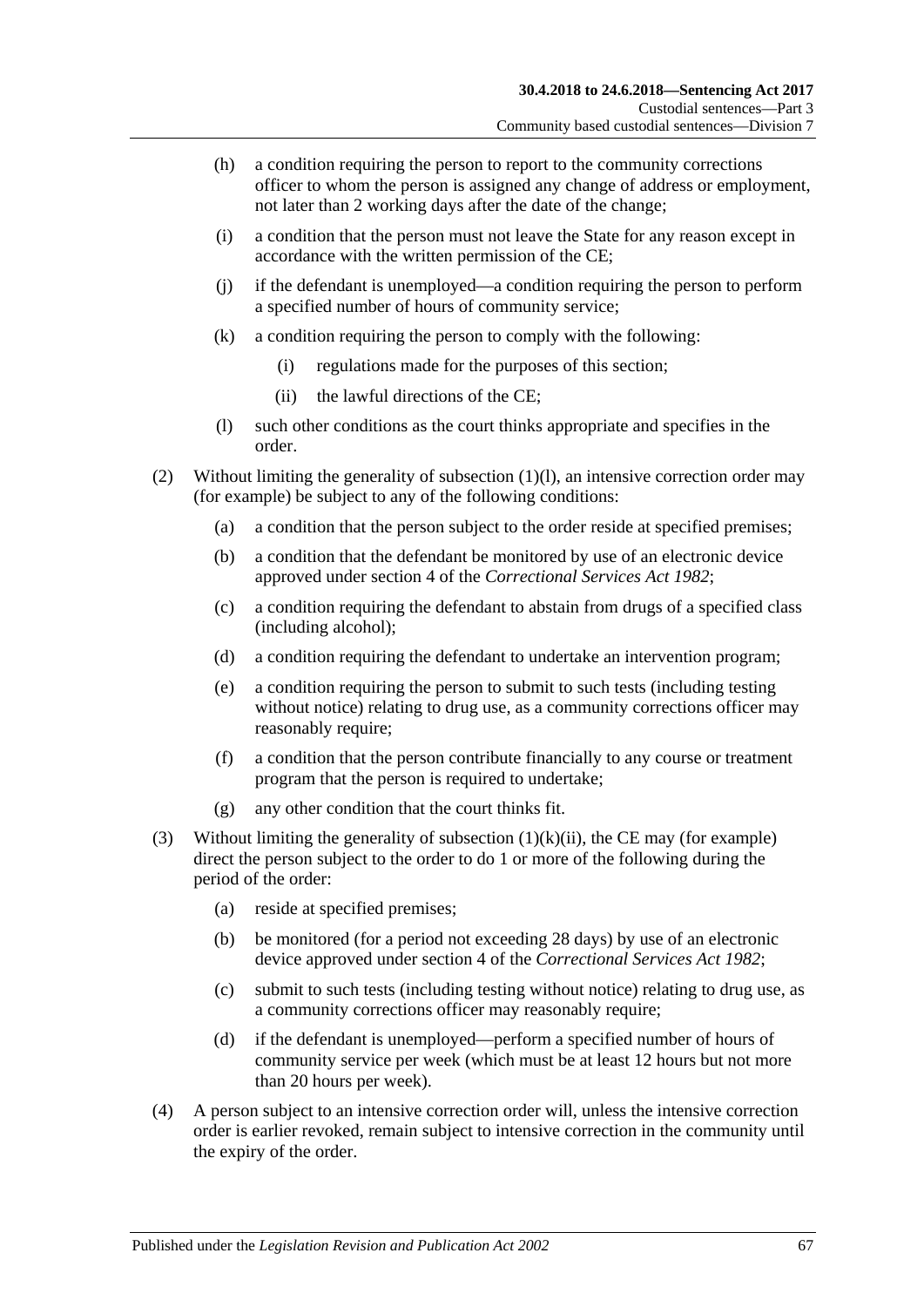- (5) Subject to [subsection](#page-67-0) (6), the court may vary or revoke a condition imposed under this section.
- <span id="page-67-0"></span>(6) The court may only vary or revoke the conditions imposed by [subsection](#page-65-0)  $(1)(e)$  and  $(f)$ if the court is satisfied, by evidence given on oath, that—
	- (a) there are cogent reasons to do so; and
	- (b) the possession of a firearm, ammunition or part of a firearm by the person does not represent an undue risk to the safety of the public.

## <span id="page-67-2"></span>**83—Orders that court may make on breach of condition of intensive correction order etc**

- <span id="page-67-1"></span>(1) Subject to this section, if the court that imposed an intensive correction order on a person is satisfied that a person subject to an intensive correction order has breached a condition of the order, the court must revoke the intensive correction order and order that the balance of the sentence the person was serving in the community be served in custody.
- (2) Despite [subsection](#page-67-1) (1), if the court is satisfied that the failure of the person to comply with the conditions of the intensive correction order was trivial or there are proper grounds on which the failure should be excused, the court—
	- (a) may refrain from revoking the order; and
	- (b) may vary the order (including by extending the term of the order but not so that the order would exceed in aggregate a period of 2 years or imposing a condition of home detention); and
	- (c) may impose a further condition on, or revoke or vary a condition of, the order.
- (3) If a court revokes an intensive correction order and orders that the balance of the sentence be served in custody under [subsection](#page-67-1) (1), the court—
	- (a) must take the following periods into account:
		- (i) the period of compliance by the person with the conditions of the intensive correction order;
		- (ii) the period spent by the person in custody or in the community subject to intensive correction pending determination of the proceedings under this section; and
	- (b) may, if it considers that there are special circumstances justifying it in so doing, reduce the term of the sentence of imprisonment; and
	- (c) may direct that the sentence be cumulative on any other sentence, or sentences, of imprisonment then being served, or to be served, by the person.
- (4) If the court imposes a condition of home detention, the terms of the condition require the defendant to reside in a specified place and to remain at that place for a specified period (which may not exceed the balance of the term of the sentence), not leaving it except for 1 of the following purposes:
	- (a) remunerated employment;
	- (b) necessary medical or dental treatment for the defendant;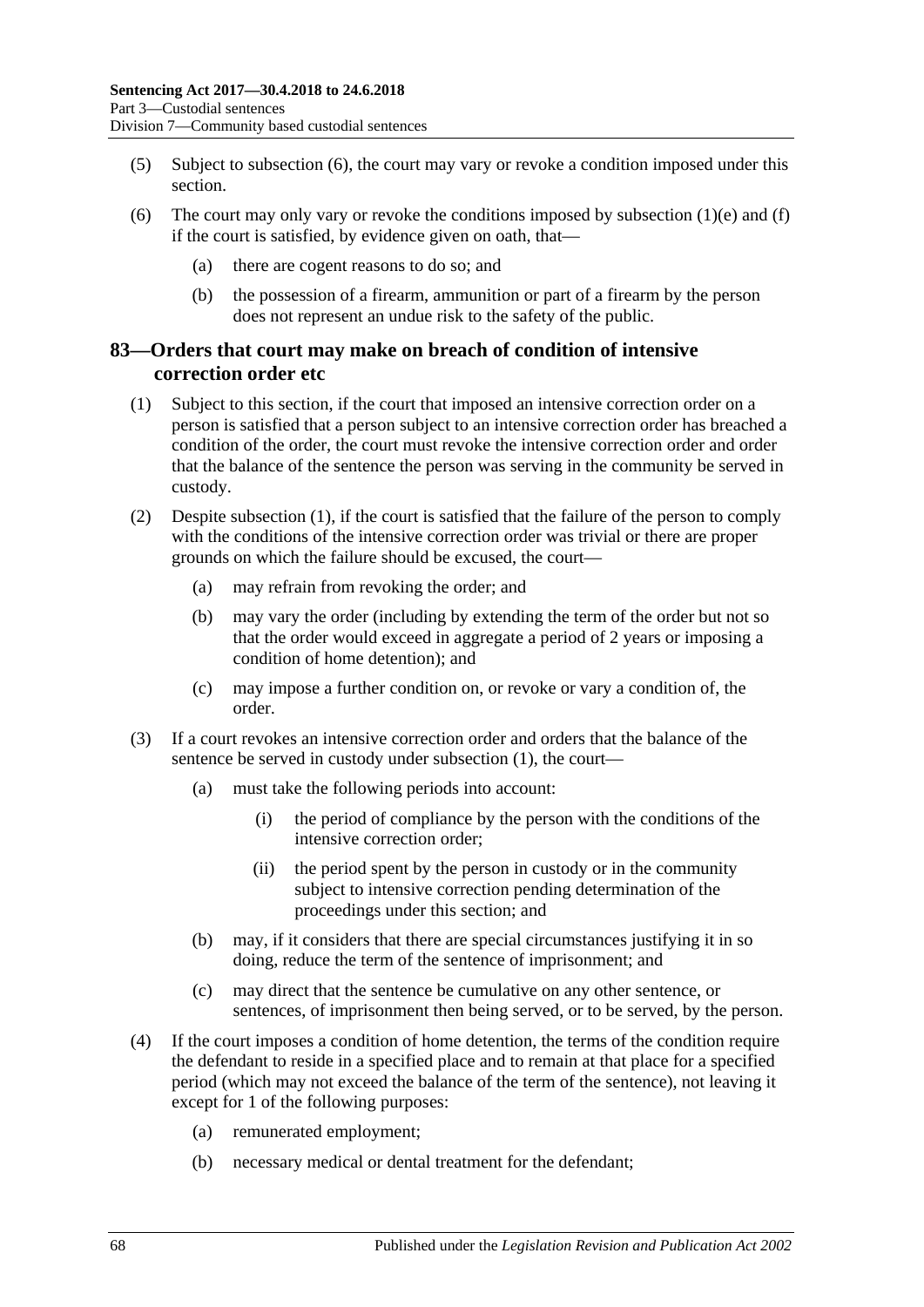- (c) averting or minimising a serious risk of death or injury (whether to the defendant or some other person);
- (d) any other purpose approved or directed by the community corrections officer to whom the defendant is assigned.
- (5) The court may, if it thinks it is necessary to do so for the purpose of proceedings under this section—
	- (a) issue a summons to a person subject to an intensive correction order requiring the person to appear before the court at the time and place specified in the summons; or
	- (b) issue a warrant for the person's arrest.
- (6) A person who appears before the court as required by a summons issued under this section may be remanded in custody pending determination of the proceedings.
- (7) If a person fails to appear before the court as required by a summons issued under this section, the court may issue a warrant for the person's arrest.
- (8) If a person is arrested pursuant to a warrant issued under this section, the person must be brought before the court or the Magistrates Court not later than the next working day and may be remanded in custody pending determination of the proceedings.
- <span id="page-68-0"></span>(9) A warrant issued under this section authorises the detention of the person in custody pending appearance before the court.
- (10) The obligations of a person subject to an intensive correction order are suspended during any period the person is in custody.
- <span id="page-68-1"></span>(11) If a person subject to an intensive correction order is found guilty of an offence by a court of a superior jurisdiction to that of the court that made the order, being an offence committed during the period of the intensive correction order, any proceedings for breach of condition arising out of the offence are to be taken in the court of superior jurisdiction.
- (12) If a person subject to an intensive correction order is found guilty of an offence by a court of an inferior jurisdiction to that of the court that made the order, being an offence committed during the period of the intensive correction order, the court of inferior jurisdiction must—
	- (a) sentence the person for the offence and remand the person to the court that made the intensive correction order to be dealt with for breach of condition of the order; or
	- (b) remand the person to the court that made the intensive correction order to be sentenced for the offence and dealt with for breach of condition of the order.
- (13) The court dealing with a person for breach of condition of an intensive correction order must hear any evidence adduced tending to establish that the person has failed to comply with a condition of the order and any evidence or representations that the person may wish to adduce or make in reply.
- (14) In this section—

### *court of an inferior jurisdiction* means—

(a) if the court that made the intensive correction order is the Supreme Court—the District Court or the Magistrates Court;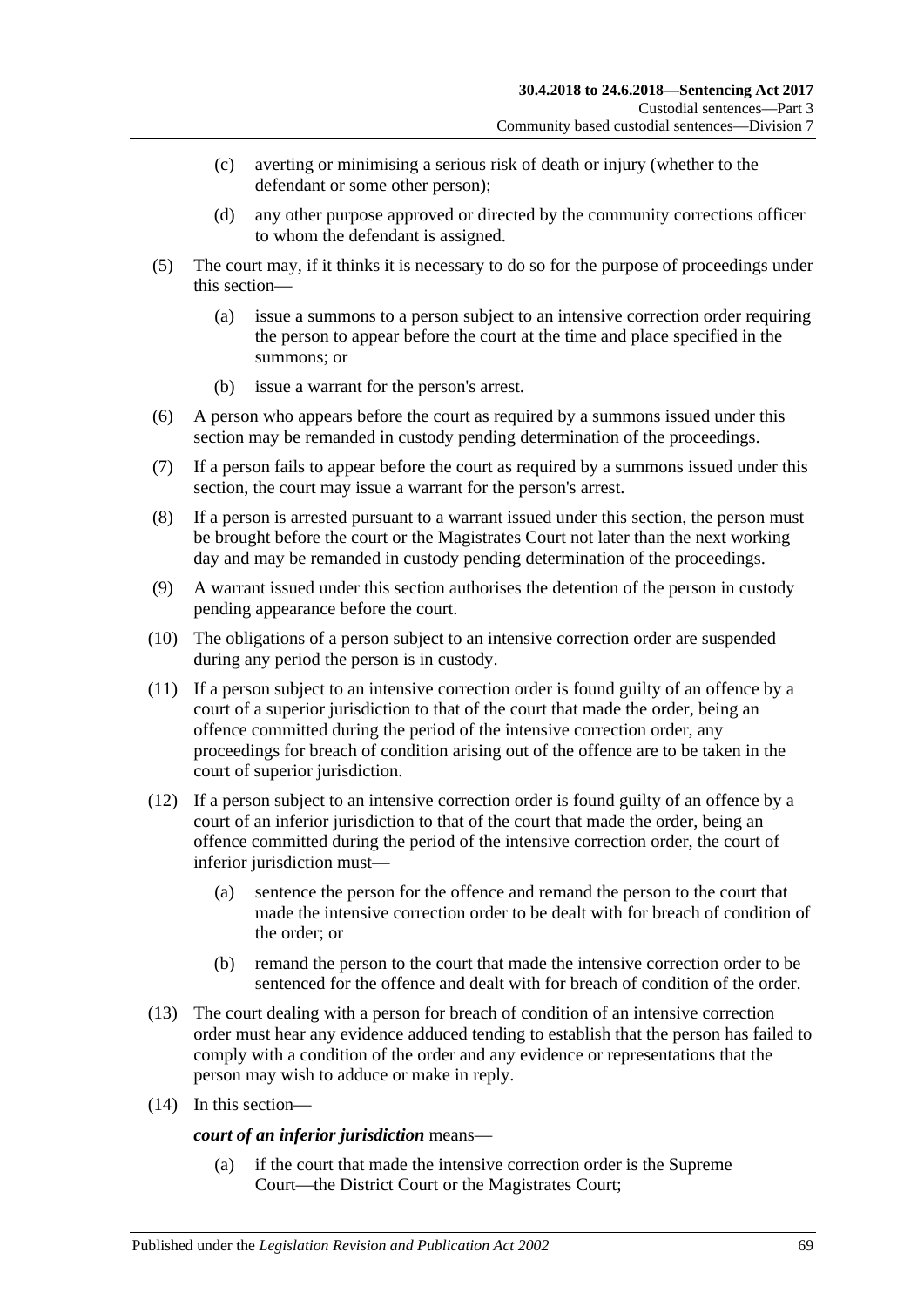(b) if the court that made the intensive correction order is the District Court—the Magistrates Court;

### *court of a superior jurisdiction* means—

- (a) if the court that made the intensive correction order is the Magistrates Court—the Supreme Court or the District Court;
- (b) if the court that made the intensive correction order is the District Court—the Supreme Court.

### **84—Court to provide CE with copy of intensive correction order**

If an intensive correction order is made in respect of a person, or the order or conditions of the order are varied or revoked, or a further order is made in respect of the person, the court must notify the CE of the terms of the order, variation, revocation or further order, as the case may require.

### **85—CE must assign community corrections officer**

- (1) The CE must, on receiving a copy of an intensive correction order (and may after then from time to time) assign the person to whom the order relates to a community corrections officer.
- (2) The CE must ensure that the person is notified in writing of the name of the community corrections officer to whom the person has been assigned and, if necessary, of the place and time at which the person must first report to that officer.
- (3) It is the duty of a community corrections officer to endeavour to ensure that any person assigned to the officer complies with the conditions of the order.

### **86—Provisions relating to community service**

- (1) The following provisions apply to an intensive correction order that includes a condition requiring the performance of community service:
	- (a) the court must specify the number of hours of community service to be performed by the person to whom the sentence relates, being not less than 15 or more than 300;
	- (b) the court must not specify a number of hours of community service to be performed by a person who is already performing, or is liable to perform, community service, where the aggregate of that number and the number of hours previously specified would exceed 300;
	- (c) the court must specify a period, not exceeding 18 months, within which the community service is to be performed;
	- (d) the person is required to report to a specified place not later than 2 working days after the date of the order unless, within that period, the person receives a notice from the CE to the contrary;
	- (e) the person is required to perform community service for not less than 4 hours each week and on such day, or days, as the community corrections officer to whom the person is assigned may direct;
	- (f) the person may not, except in circumstances approved by the Minister for Correctional Services, be required to perform community service for a continuous period exceeding 7.5 hours;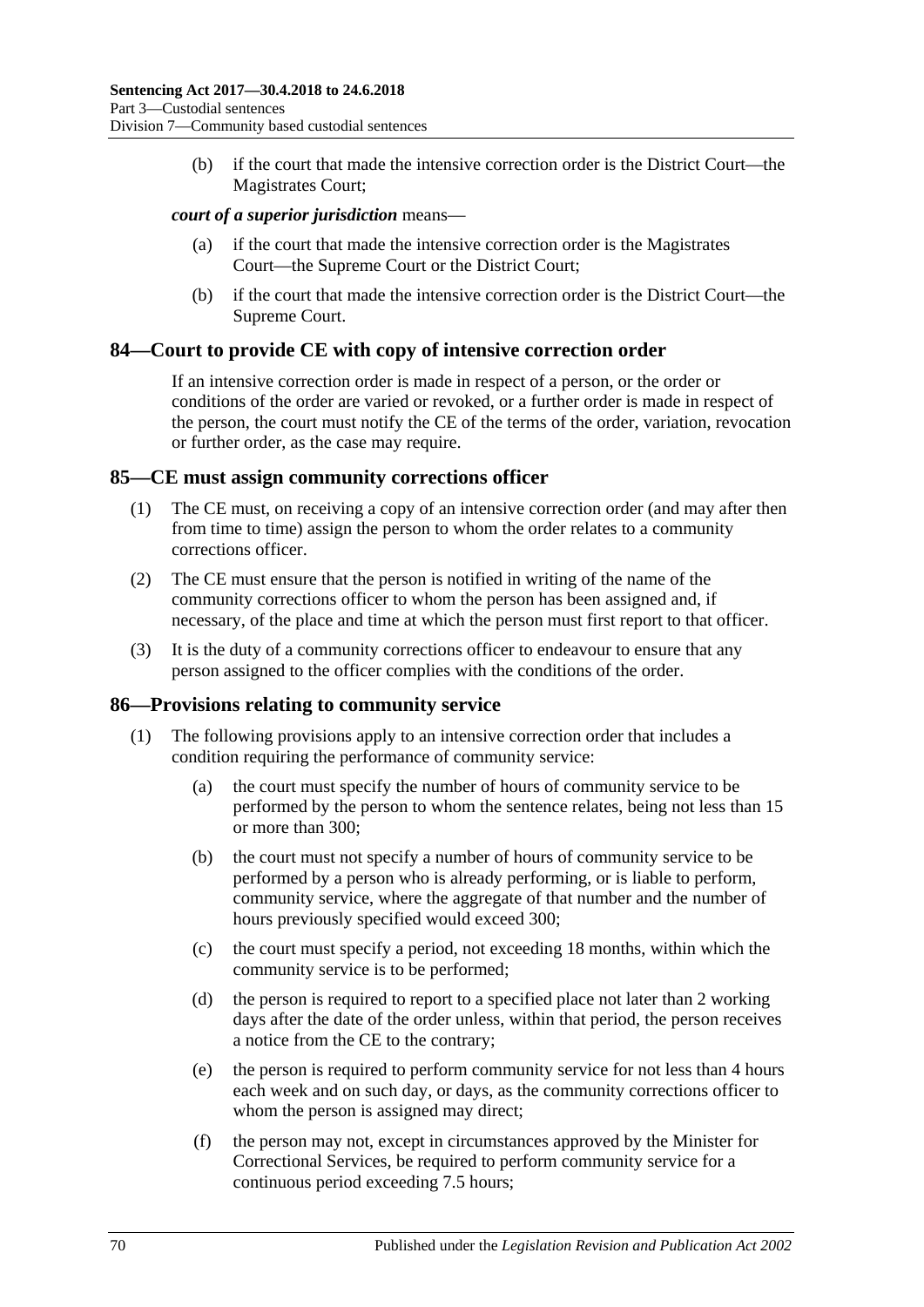- (g) if on any day a period of community service is to exceed 4 continuous hours, the next hour must be a meal break;
- (h) the person may not be required to perform community service at a time that would interfere with the person's remunerated employment or with a course of training or instruction relating to, or likely to assist the person to obtain, remunerated employment, or that would cause unreasonable disruption of the person's commitments in caring for the person's dependants;
- (i) the person may not be required to perform community service at a time that would cause the person to offend against a rule of a religion that the person practises;
- (j) the attendance of the person at any educational or recreational course of instruction approved by the Minister for Correctional Services will be taken to be performance of community service;
- (k) the person will not be remunerated for the performance of community service under the order;
- (l) the person must obey the lawful directions of the community corrections officer to whom the person is assigned.
- (2) This section does not apply in relation to the performance of community service by a youth.

# <span id="page-70-0"></span>**87—Court to be notified if suitable community service placement not available**

- (1) If the CE, on being notified that a court has included in an intensive correction order a condition requiring the performance of community service, is of the opinion that suitable community service work cannot be found for the defendant, whether because of the defendant's physical or mental disability, the location of the defendant, or for some other reason, the CE must notify the court in writing of that fact.
- (2) On receiving a notification under [subsection](#page-70-0) (1), the court may revoke the condition or discharge the intensive correction order (as the case may be) and may require the defendant to appear before the court for further order.

## **88—Community corrections officer to give reasonable directions**

- (1) A community corrections officer responsible for supervising a person in the community under this Subdivision—
	- (a) must give reasonable directions to the person requiring the person to report to the officer on a regular basis; and
	- (b) may give reasonable directions to the person—
		- (i) requiring the person to notify the officer of any change in the person's place of residence or employment; or
		- (ii) requiring the person to reside, or not to reside, in any particular place or area or with any particular person; or
		- (iii) requiring the person to take up, or not to take up, any particular employment, to be punctual in reporting to work or not to give up some particular employment; and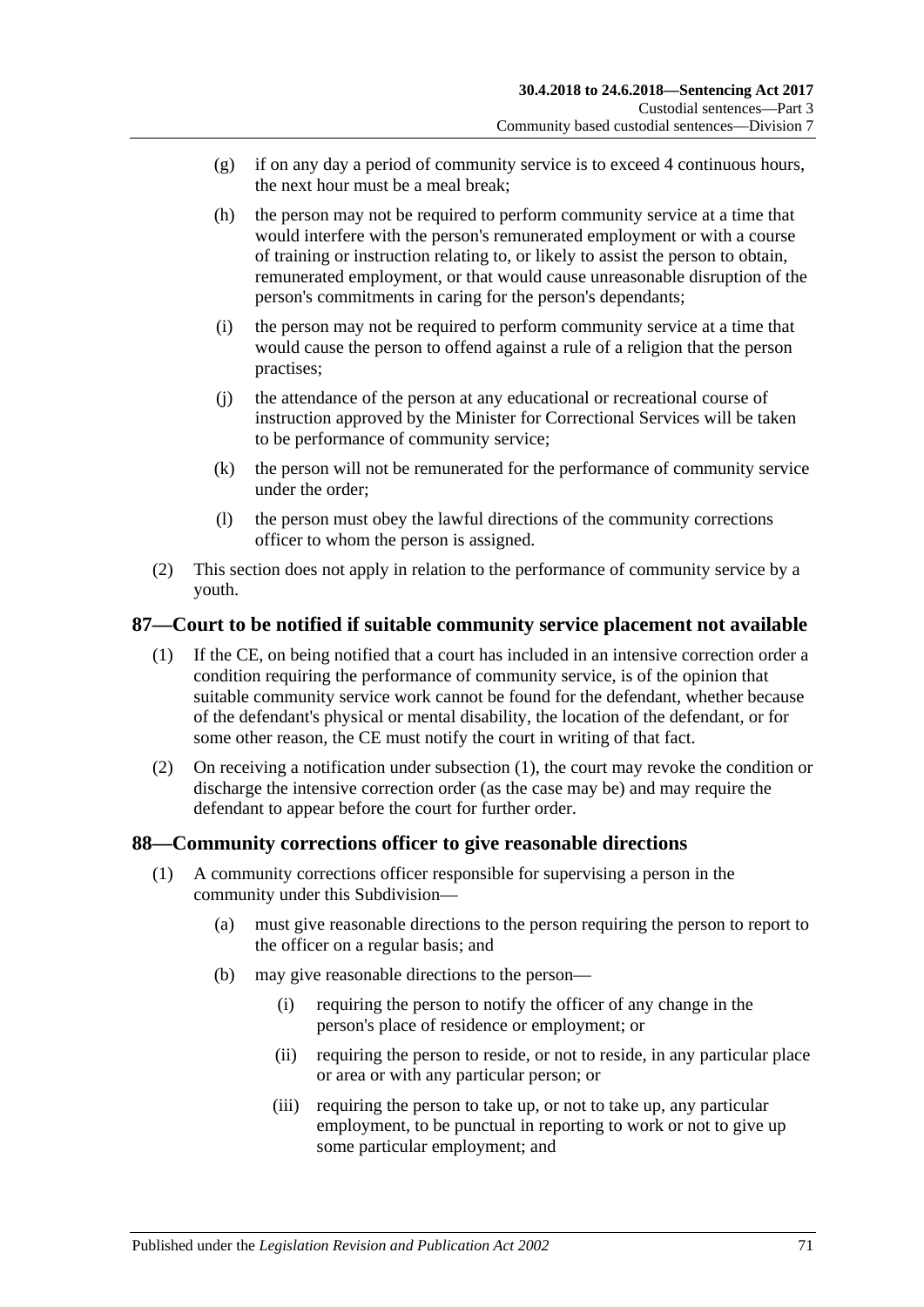- (c) may give the person other directions of a kind authorised by the Minister for Correctional Services, either generally or in relation to that person.
- (2) If the person is required to perform community service as a condition of an intensive correction order, the community corrections officer may also give reasonable directions to the person—
	- (a) requiring the person to report to a community service centre or other place at certain times; or
	- (b) requiring the person to perform certain projects or tasks as community service; or
	- (c) requiring the person to undertake or participate in courses of instruction at a community service centre or other place; or
	- (d) requiring the person to behave in a particular manner while undertaking community service.

# **89—Power of Minister in relation to default in performance of community service**

- <span id="page-71-0"></span>(1) If the Minister for Correctional Services is satisfied that a person who is required to perform community service as a condition of an intensive correction order has failed to obey a direction given by the community corrections officer to whom the person is assigned, the Minister may, instead of commencing proceedings for breach of order, by notice in writing served personally, increase the number of hours of community service that the person is required to perform.
- (2) If the Minister increases the hours of community service to be performed under a condition of an intensive correction order, the order will be taken to have been amended accordingly.
- (3) The number of hours of community service may not be increased unde[r subsection](#page-71-0) (1) by more than 24 in aggregate, but such an increase may be made despite the fact that its effect is to increase the total number of hours to be performed beyond the normal limit.
- (4) If the Minister for Correctional Services is satisfied that a person has failed to comply with a condition of an intensive correction order requiring performance of community service, the Minister may, by notice in writing served personally or by post, suspend the operation of the order until proceedings for breach of the intensive correction order have been determined.

## **90—Apprehension and detention of person subject to intensive correction order without warrant**

- (1) If the CE suspects on reasonable grounds that a person subject to an intensive correction order has breached a condition of the order, the person may be apprehended, without warrant, by a police officer or community corrections officer and detained in custody for the purposes of proceedings relating to the suspected breach under [section](#page-67-2) 83 before the court that imposed the order.
- (2) [Section](#page-68-0) 83(9) to [\(11\)](#page-68-1) (inclusive) apply to a person apprehended under this section as if the person were arrested pursuant to a warrant issued under [section](#page-67-2) 83.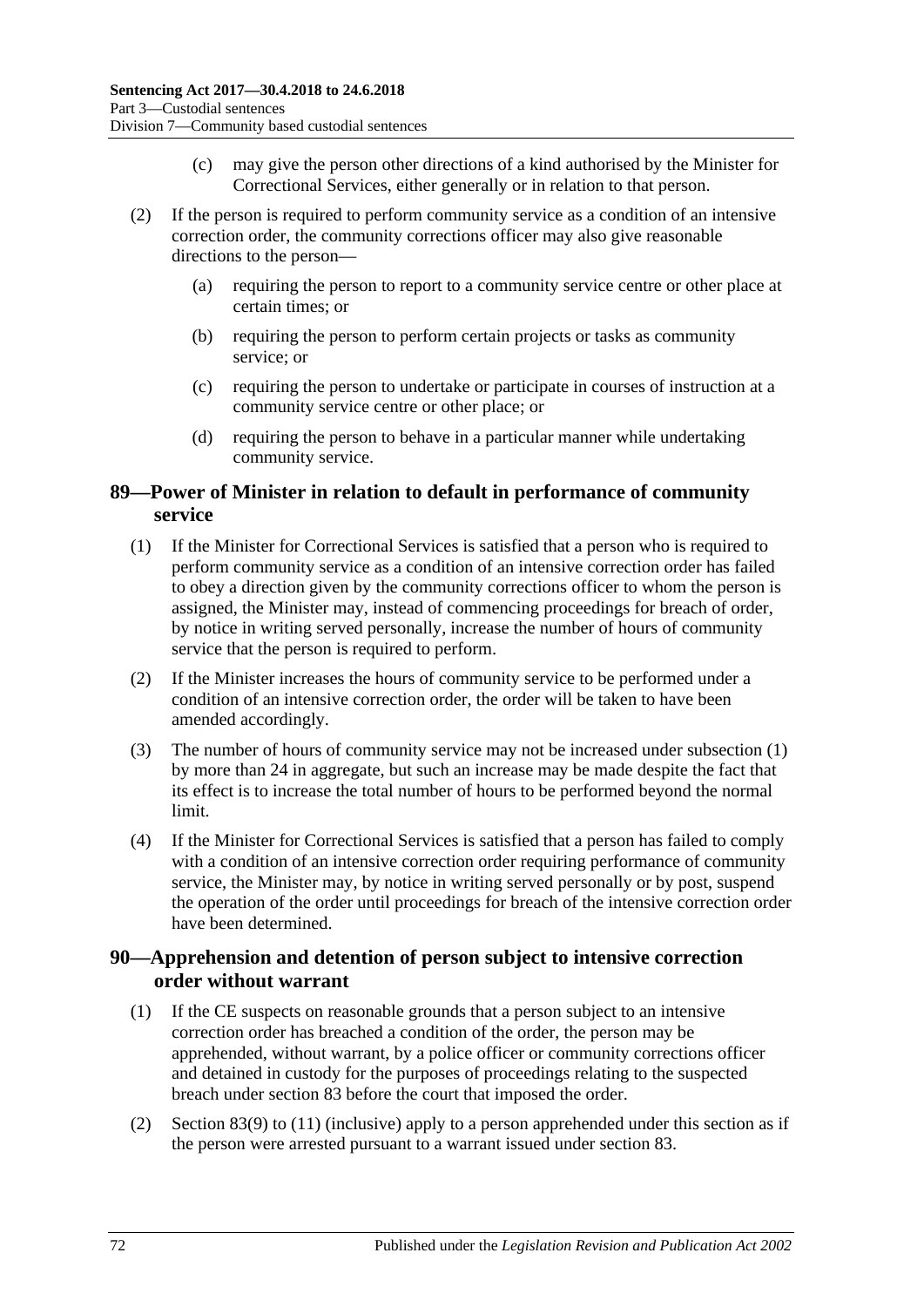## **91—Offence to contravene or fail to comply with condition of intensive correction order**

A person subject to an intensive correction order who contravenes or fails to comply with a condition of the order is guilty of an offence.

Maximum penalty: \$2 500 or imprisonment for 6 months.

## **Subdivision 3—General**

### **92—Court may direct person to surrender firearm etc**

- (1) This section applies to the following persons:
	- (a) a person subject to a home detention order under [Subdivision](#page-56-0) 1;
	- (b) a person subject to an intensive correction order under [Subdivision](#page-64-0) 2.
- (2) A court may, when imposing a sentence on a person to whom this section applies, direct the person to immediately surrender at a police station specified by the court any firearm, ammunition or part of a firearm owned or possessed by the person.
- (3) No criminal liability attaches to a person to the extent that the person is complying with a direction under this section
- (4) The Commissioner of Police must deal with any surrendered firearm, ammunition or part of a firearm in accordance with the scheme set out in the regulations.
- (5) No compensation is payable by the Crown or any other person in respect of the exercise of a function or power under this section.
- (6) The regulations may provide for the payment, recovery or waiver of fees in respect of this section.

## **Division 8—Effect of imprisonment for contempt**

#### **93—Effect of imprisonment for contempt**

If a person is imprisoned for contempt of court—

- (a) any sentence of imprisonment that the person has not yet begun to serve (and any non-parole period in respect of that sentence) will not commence until the expiry of the period of imprisonment for contempt; and
- (b) any sentence of imprisonment that the person is then serving (and any non-parole period in respect of that sentence) ceases to run for the period of imprisonment for contempt.

## **Part 4—Other community based sentences**

## **Division 1—Purpose, interpretation and application**

## **94—Purpose of Part**

The purpose of this Part is to provide a court with an option to impose a non-custodial community based sentence on a defendant.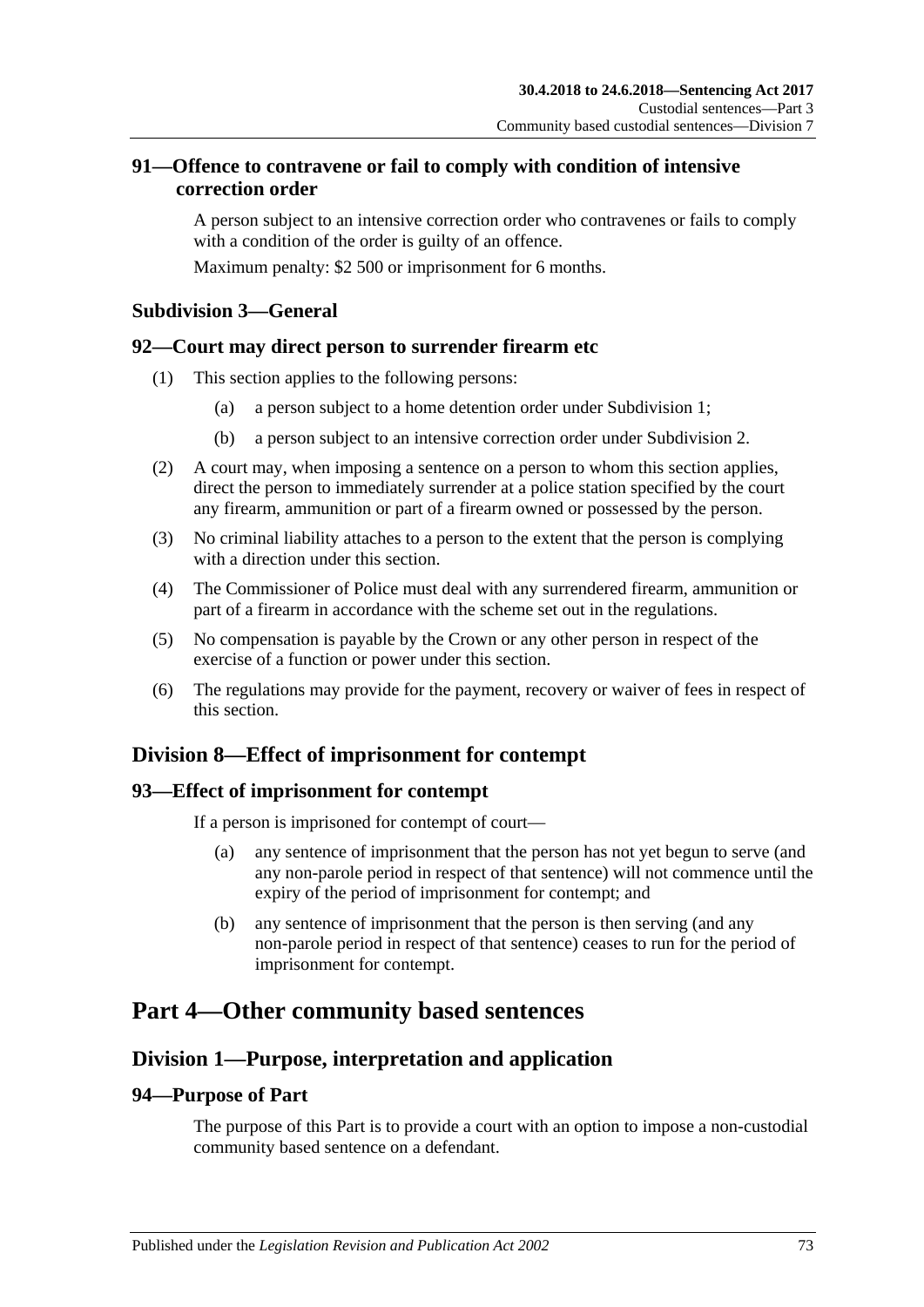## **95—Interpretation and application of Part**

- (1) In this Part, a reference to a *bond under this Act* is a reference to a bond under [section](#page-73-0) 96 or [97,](#page-76-0) as the case requires.
- <span id="page-73-1"></span>(2) The powers vested in a court by this Part—
	- (a) are exercisable despite the fact that an Act prescribes a minimum penalty; but
	- (b) are not exercisable in relation to—
		- (i) murder or treason; or
		- (ii) any other offence in respect of which an Act expressly prohibits the reduction, mitigation or substitution of penalties or sentences.
- (3) In [subsection](#page-73-1)  $(2)$ —

*Act* includes a statutory instrument.

### **Division 2—Bonds, community service and supervision in community**

#### <span id="page-73-4"></span><span id="page-73-0"></span>**96—Suspension of imprisonment on defendant entering into bond**

- (1) Subject to this section, if a court has imposed a sentence of imprisonment on a defendant, the court may, if it thinks that good reason exists for doing so, suspend the sentence on condition that the defendant enter into a bond—
	- (a) to be of good behaviour; and
	- (b) to comply with the conditions of the bond referred to in [subsection](#page-73-2) (2); and
	- (c) to comply with any other conditions of the bond as the court thinks appropriate and specifies in the bond.
- <span id="page-73-8"></span><span id="page-73-2"></span>(2) Subject to this Act, a bond under this section is subject to the following conditions:
	- (a) a condition prohibiting the defendant from possessing a firearm or ammunition or any part of a firearm;
	- (b) a condition requiring the defendant to submit to such tests (including testing without notice) for gunshot residue as may be reasonably required by a person or class of persons or body specified by the court.
- <span id="page-73-7"></span><span id="page-73-6"></span><span id="page-73-5"></span><span id="page-73-3"></span>(3) A sentence of imprisonment may not be suspended under this section if the defendant is being sentenced—
	- (a) to a sentence of imprisonment that is to be served cumulatively on another term of imprisonment, or concurrently with another term of imprisonment then being served, or about to be served, by the defendant; or
	- (b) as an adult to a period of imprisonment of 2 years or more for a prescribed designated offence; or
	- (c) as an adult for a serious and organised crime offence or specified offence against police; or
	- (d) as an adult for a designated offence and, during the 5 year period immediately preceding the date on which the relevant offence was committed, a court has suspended a sentence of imprisonment or period of detention imposed on the defendant for a designated offence.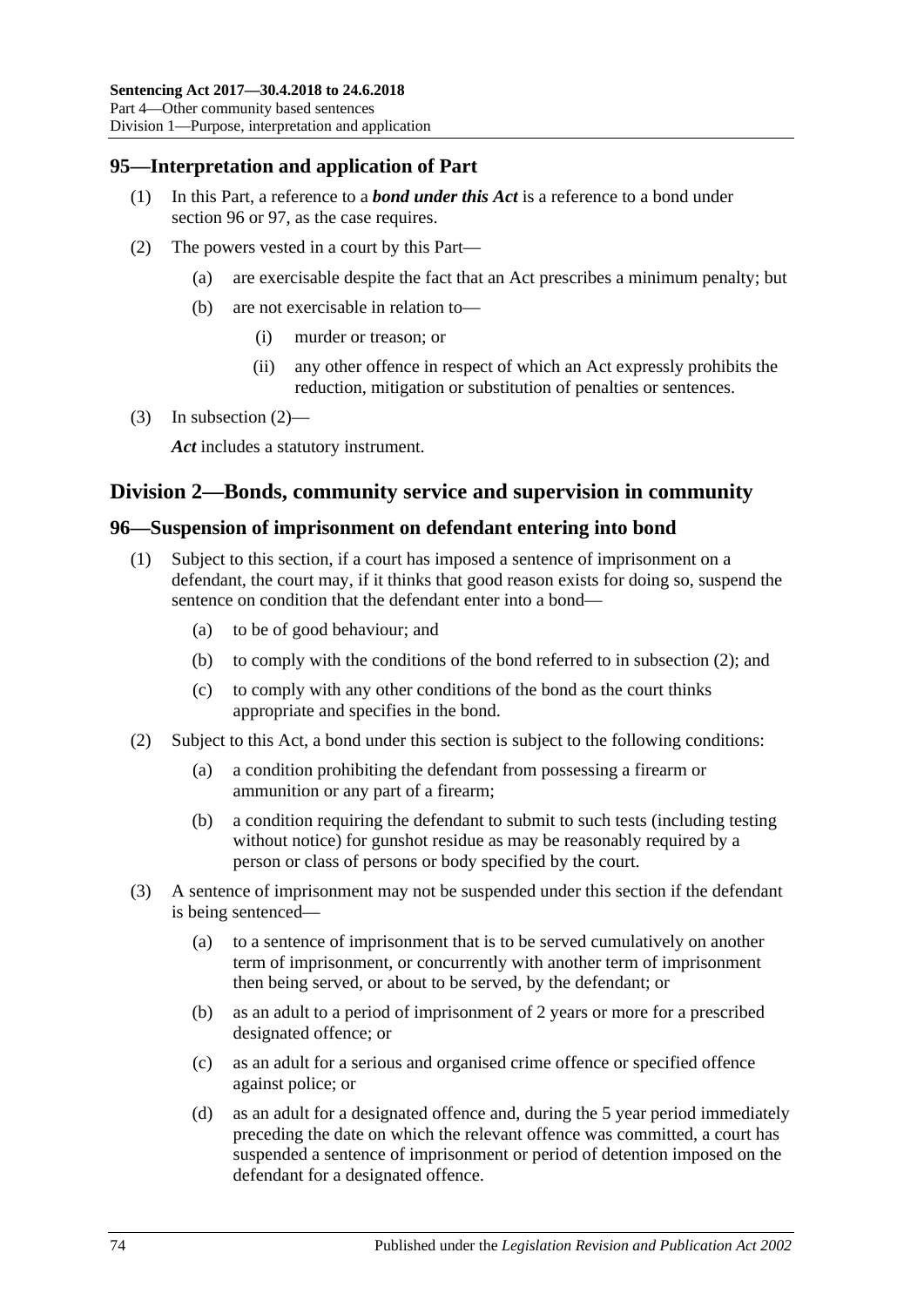- <span id="page-74-0"></span>(4) Despite [subsection](#page-73-3)  $(3)(a)$ , if the period of imprisonment to which a defendant is liable under 1 or more sentences is more than 3 months but less than 12 months, the sentencing court may, by order—
	- (a) direct that the defendant serve a specified period (being not less than 1 month) of the imprisonment in prison; and
	- (b) suspend the remainder of the sentence on condition that the defendant enter into a bond of a kind described in [subsection](#page-73-4) (1) that will have effect on the defendant's release from prison.
- <span id="page-74-1"></span>(5) Despite [subsection](#page-73-5) (3)(b), if a defendant is being sentenced as an adult to a period of imprisonment of 2 years or more for a prescribed designated offence, the sentencing court may, by order—
	- (a) direct that the defendant serve a specified period of the imprisonment in prison (which, if a non-parole period has been fixed in respect of the defendant, must be a period that is one-fifth of the non-parole period fixed); and
	- (b) suspend the remainder of the sentence on condition that the defendant enter into a bond of a kind described in [subsection](#page-73-4) (1) that will have effect on the defendant's release from prison.
- (6) Despite [subsection](#page-73-6)  $(3)(c)$  and  $(d)$ , the court may, if satisfied that exceptional circumstances exist for doing so—
	- (a) suspend a sentence of imprisonment imposed on a defendant for a serious and organised crime offence or specified offence against police, or for a designated offence in the circumstances described in [subsection](#page-73-7) (3)(d), on condition that the defendant enter into a bond of a kind described in [subsection](#page-73-4) (1); or
	- (b) make an order under [subsection](#page-74-0) (4) in respect of a defendant being sentenced for a serious and organised crime offence or specified offence against police, or for a designated offence in the circumstances described in [subsection](#page-73-7) (3)(d), if the period of imprisonment to which the defendant is liable under 1 or more sentences is more than 3 months but less than 12 months.
- (7) If the court suspends a sentence of imprisonment under this section on the ground that, because of the defendant's ill health, disability or frailty, it would be unduly harsh for the defendant to serve any time in prison, the court may, in addition to any other conditions included in the bond, include a condition (a *home detention condition*) requiring the defendant to reside in a specified place and to remain at that place for a specified period of no more than 12 months, not leaving it except for 1 of the following purposes:
	- (a) remunerated employment;
	- (b) necessary medical or dental treatment for the defendant;
	- (c) averting or minimising a serious risk of death or injury (whether to the defendant or some other person);
	- (d) any other purpose approved or directed by the community corrections officer to whom the defendant is assigned,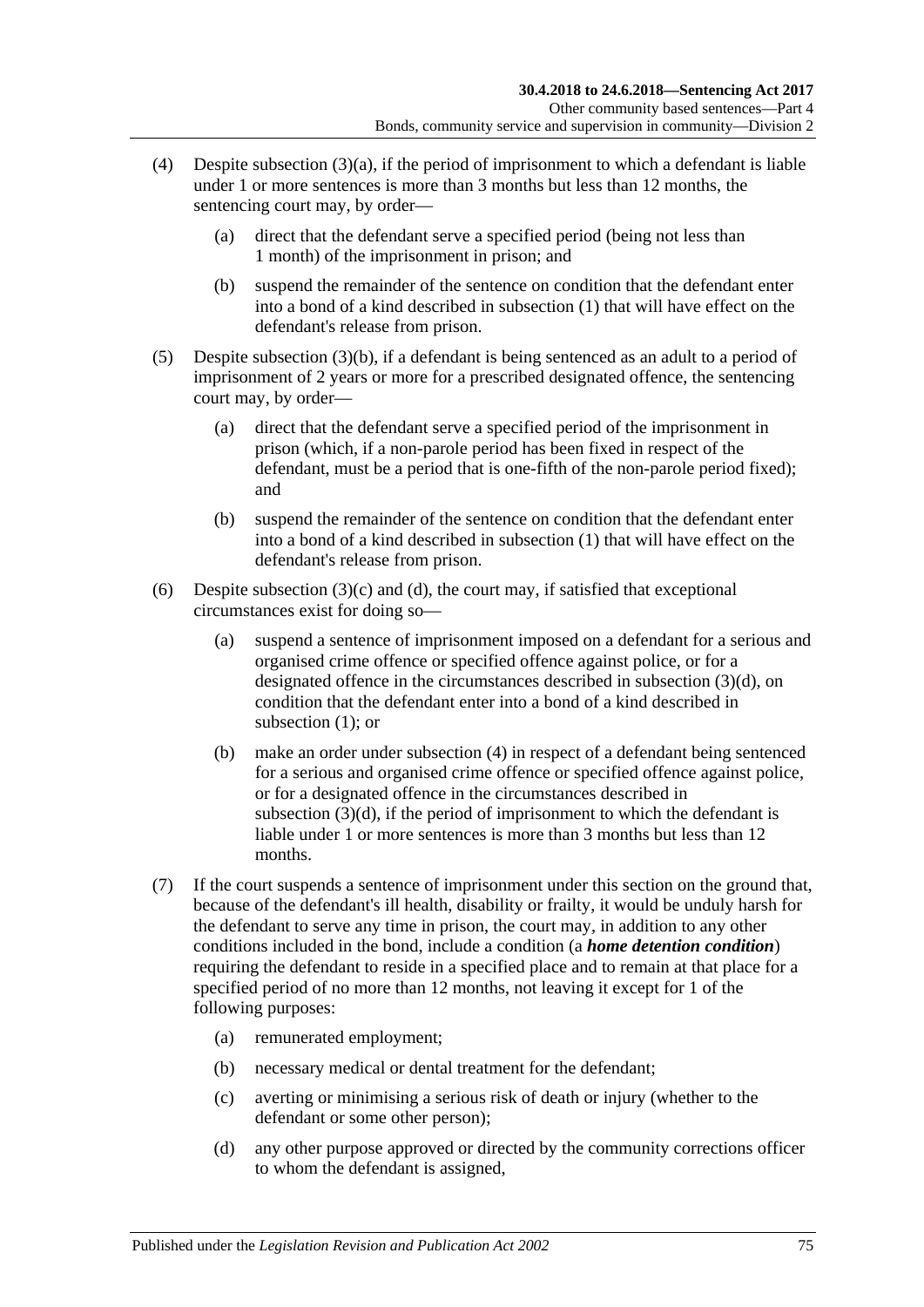(and if the court includes a home detention condition it must also include a condition requiring the defendant to be under the supervision of a community corrections officer for at least the same period).

- (8) If a probationer under a bond entered into under this section complies with the conditions of the bond, the sentence of imprisonment is, on the expiration of the bond, wholly extinguished.
- (9) In this section—

*designated offence* means any of the following offences under the *[Criminal Law](http://www.legislation.sa.gov.au/index.aspx?action=legref&type=act&legtitle=Criminal%20Law%20Consolidation%20Act%201935)  [Consolidation Act](http://www.legislation.sa.gov.au/index.aspx?action=legref&type=act&legtitle=Criminal%20Law%20Consolidation%20Act%201935) 1935*:

- (a) an offence under section 12, 12A, 13 or 13A;
- (b) an offence under section 19;
- (c) an offence under section 19AA;
- (d) an offence under section 19AC;
- (e) an offence under section 19A;
- (f) an offence under section 23 or 24;
- (g) an offence under section 29A;
- (h) an offence under section 39;
- (i) an offence under section 48, 48A, 49, 50, 56, 58 or 59;
- (j) an offence under section 137;
- (k) an offence under section 170;
- (l) an offence under section 270B if the offence against the person to which that section applies is a relevant offence referred to in a preceding paragraph;

*prescribed designated offence* means an offence under section 13 or 23 of the *[Criminal Law Consolidation Act](http://www.legislation.sa.gov.au/index.aspx?action=legref&type=act&legtitle=Criminal%20Law%20Consolidation%20Act%201935) 1935*;

#### *serious and organised crime offence* means—

- (a) any of the following offences under the *[Criminal Law Consolidation](http://www.legislation.sa.gov.au/index.aspx?action=legref&type=act&legtitle=Criminal%20Law%20Consolidation%20Act%201935)  Act [1935](http://www.legislation.sa.gov.au/index.aspx?action=legref&type=act&legtitle=Criminal%20Law%20Consolidation%20Act%201935)*:
	- (i) an offence under section 83E;
	- (ii) an aggravated offence under section 172 or 251, where the aggravating circumstances of the offence are the circumstances referred to in section  $5AA(1)(ga)(i)$  or (ii) of that Act;
	- (iii) an offence under section 244 or 245; or
- (b) any of the following offences under the *[Controlled Substances Act](http://www.legislation.sa.gov.au/index.aspx?action=legref&type=act&legtitle=Controlled%20Substances%20Act%201984) 1984*:
	- (i) an offence under section 32(1);
	- (ii) an aggravated offence under section  $32(2)$ ,  $32(2a)$  or  $32(3)$ ;
	- (iii) an offence under section 33(1);
	- (iv) an aggravated offence under section  $33(2)$  or  $33(3)$ ;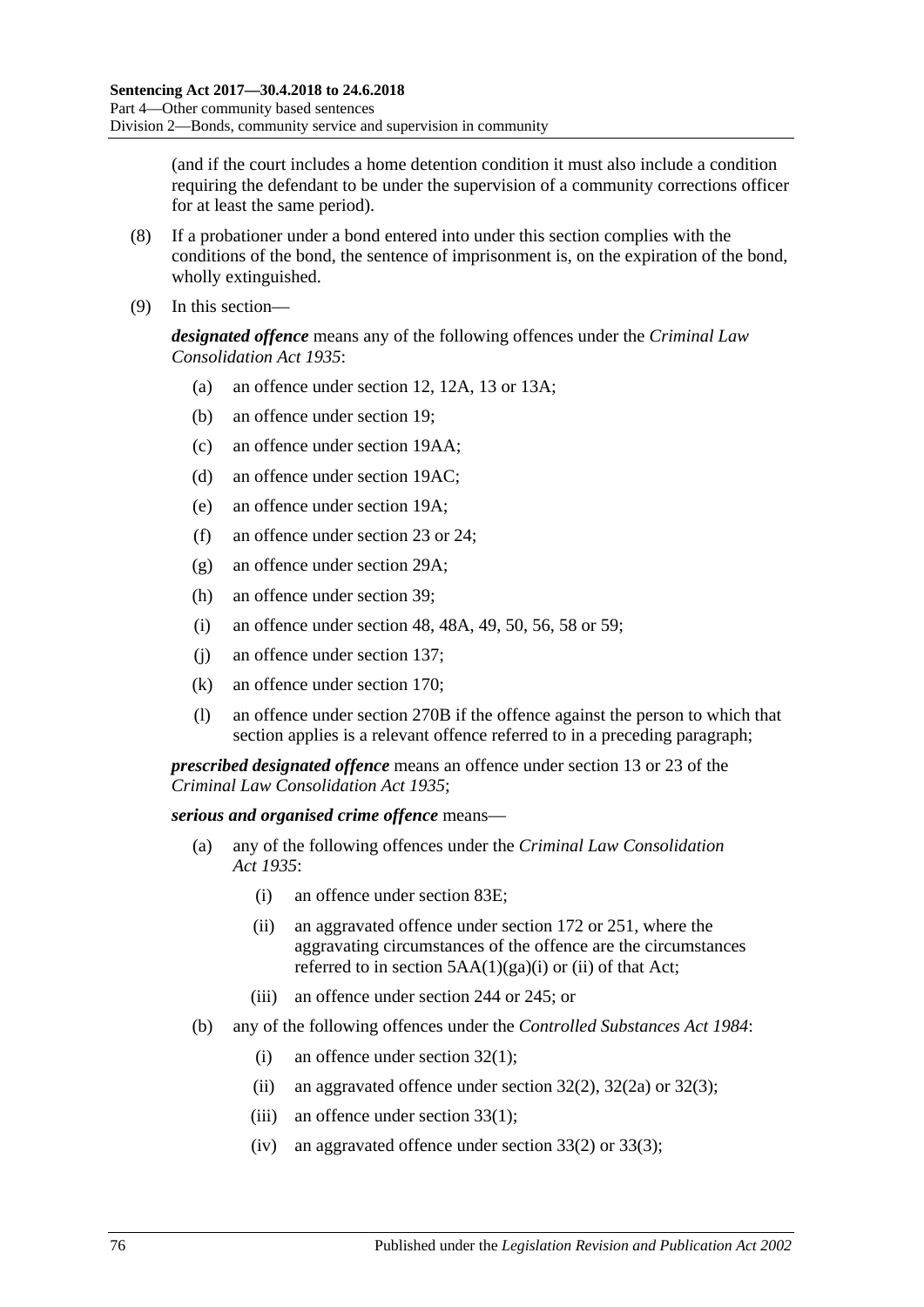(v) an aggravated offence under section  $33A(1)$ ,  $33A(2)$ ,  $33A(3)$ ,  $33A(4)$ or 33A(5);

#### *specified offence against police* means—

- (a) an aggravated offence under section 23(1) or 23(3) of the *[Criminal Law](http://www.legislation.sa.gov.au/index.aspx?action=legref&type=act&legtitle=Criminal%20Law%20Consolidation%20Act%201935)  [Consolidation Act](http://www.legislation.sa.gov.au/index.aspx?action=legref&type=act&legtitle=Criminal%20Law%20Consolidation%20Act%201935) 1935* where the aggravating circumstances of the offence are the circumstances referred to in section 5AA(1)(c) of that Act and the victim is a police officer; or
- (b) an offence of attempted murder or attempted manslaughter under the *[Criminal Law Consolidation Act](http://www.legislation.sa.gov.au/index.aspx?action=legref&type=act&legtitle=Criminal%20Law%20Consolidation%20Act%201935) 1935* where the victim is a police officer and the offender committed the offence—
	- (i) knowing the victim to be acting in the course of the victim's official duty; or
	- (ii) in retribution for something the offender knows or believes to have been done by the victim in the course of the victim's official duty.

#### <span id="page-76-0"></span>**97—Discharge of other defendants on entering into good behaviour bond**

- <span id="page-76-1"></span>(1) If a court finds a person guilty of an offence, the court may, if it thinks that good reason exists for doing so, discharge the defendant with or without recording a conviction, and without imposing any other penalty, on condition that the defendant enter into a bond—
	- (a) to be of good behaviour; and
	- (b) to comply with the other conditions (if any) included in the bond; and
	- (c) if the terms of the bond so require, to appear before the court for sentence, or conviction and sentence, if the defendant fails during the term of the bond to comply with a condition of the bond.
- (2) However, if the defendant is not to be so required to appear before the court, the court cannot impose any conditions under [subsection](#page-76-1) (1)(b).
- (3) If a defendant is discharged on a bond under this section—
	- (a) no fresh prosecution may be commenced in respect of the offence; and
	- (b) the defendant will only be liable to sentence, or conviction and sentence, if the defendant fails to comply with a condition of the bond and the terms of the bond require the defendant to appear before the court for sentencing in that event.

#### **98—Conditions of bonds under this Act**

- (1) Subject to this Act, a bond under this Act may include such of the following conditions as the court thinks appropriate and directs be included:
	- (a) a condition requiring the defendant to be under the supervision of a community corrections officer for a specified period;
	- (b) a condition requiring the defendant to reside with a specified person or in a specified place or area;
	- (c) a condition requiring the defendant not to reside with a specified person or in a specified place or area;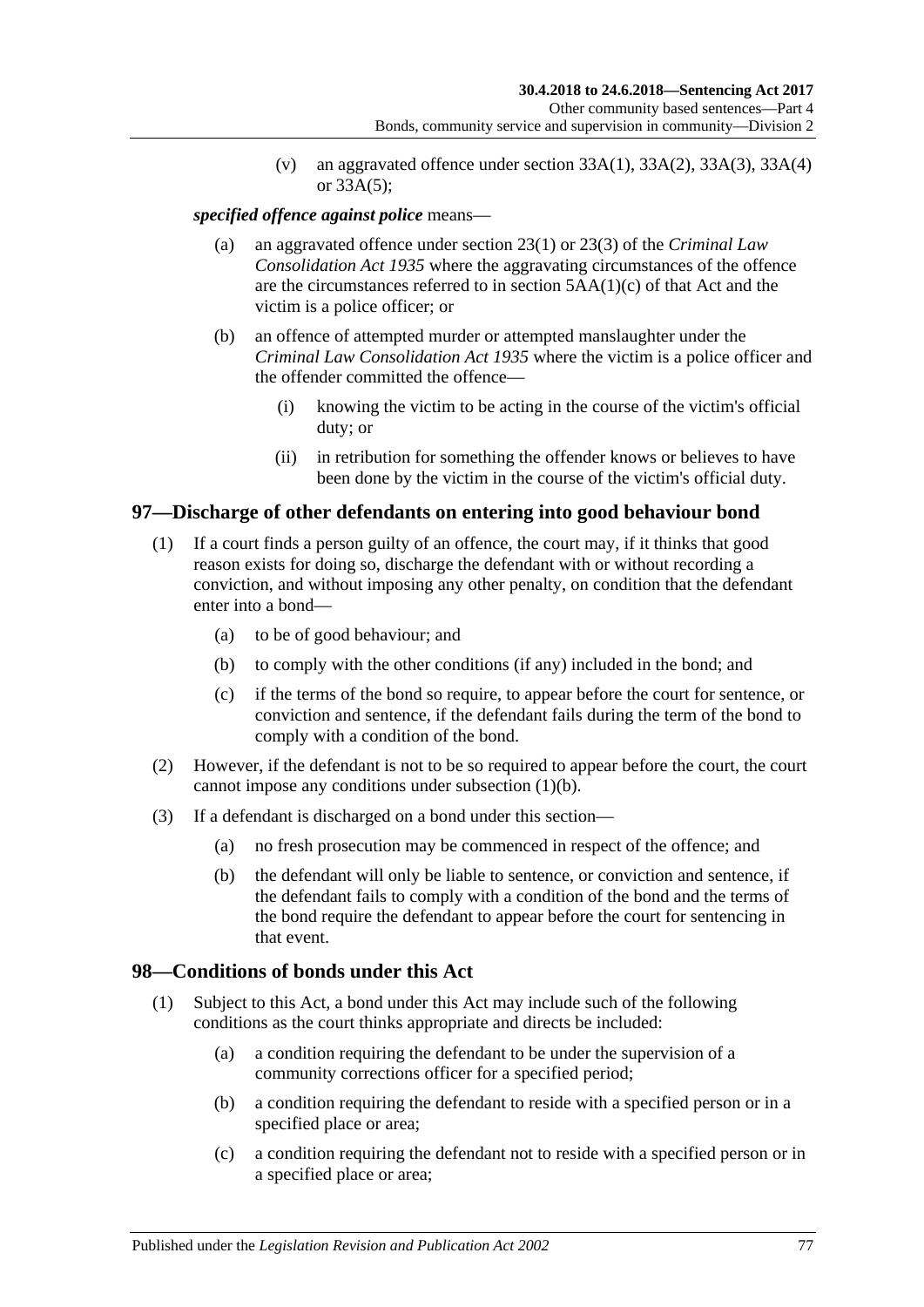- (d) a condition requiring the defendant to perform a specified number of hours of community service;
- (e) a condition requiring the defendant to undertake an intervention program;
- (f) a condition requiring the defendant to undergo medical or psychiatric treatment in accordance with the terms of the bond;
- (g) a condition requiring the defendant to abstain from drugs of a specified class (including alcohol);
- (h) a condition requiring the person to submit to such tests (including testing without notice) relating to drug use as a community corrections officer may reasonably require;
- (i) a condition requiring the defendant—
	- (i) to restore misappropriated property to any person apparently entitled to possession of it; or
	- (ii) to pay compensation of a specified amount to any person for injury, loss or damage resulting from the offence;
- (j) a condition requiring the defendant to attend and complete, within the term of the bond or such lesser period as the court may specify, a specified education program approved by the Attorney-General for the offence of which the defendant has been found guilty;
- (k) a condition requiring the defendant to comply with—
	- (i) regulations (if any) made for the purposes of this section; or
	- (ii) the lawful directions of the CE;
- (l) any other condition that the court thinks appropriate and specifies in the bond.
- (2) A court must not include a condition (whether under this or any other section) requiring the defendant to reside with a specified person or in a specified place unless the court is satisfied that accommodation is available for the defendant with that person or in that place and that the accommodation is suitable in all the circumstances.
- (3) A court must not include a condition requiring the defendant to undergo specified medical or psychiatric treatment unless it is satisfied that treatment of the nature specified in the bond has been recommended for the defendant by a legally qualified medical practitioner and is available to the defendant.
- (4) The following provisions apply in relation to an education program approved or to be approved for the purposes of this section:
	- (a) the Attorney-General may approve such a program unconditionally or subject to such conditions as the Attorney-General thinks fit and specifies in the instrument of approval;
	- (b) the Attorney-General may, by written notice to the program provider, revoke an approval or vary the conditions of an approval;
	- (c) any fees for undertaking an approved education program are to be borne by the defendant, subject to any relief from payment given by the program provider in accordance with conditions imposed by the Attorney-General under this subsection.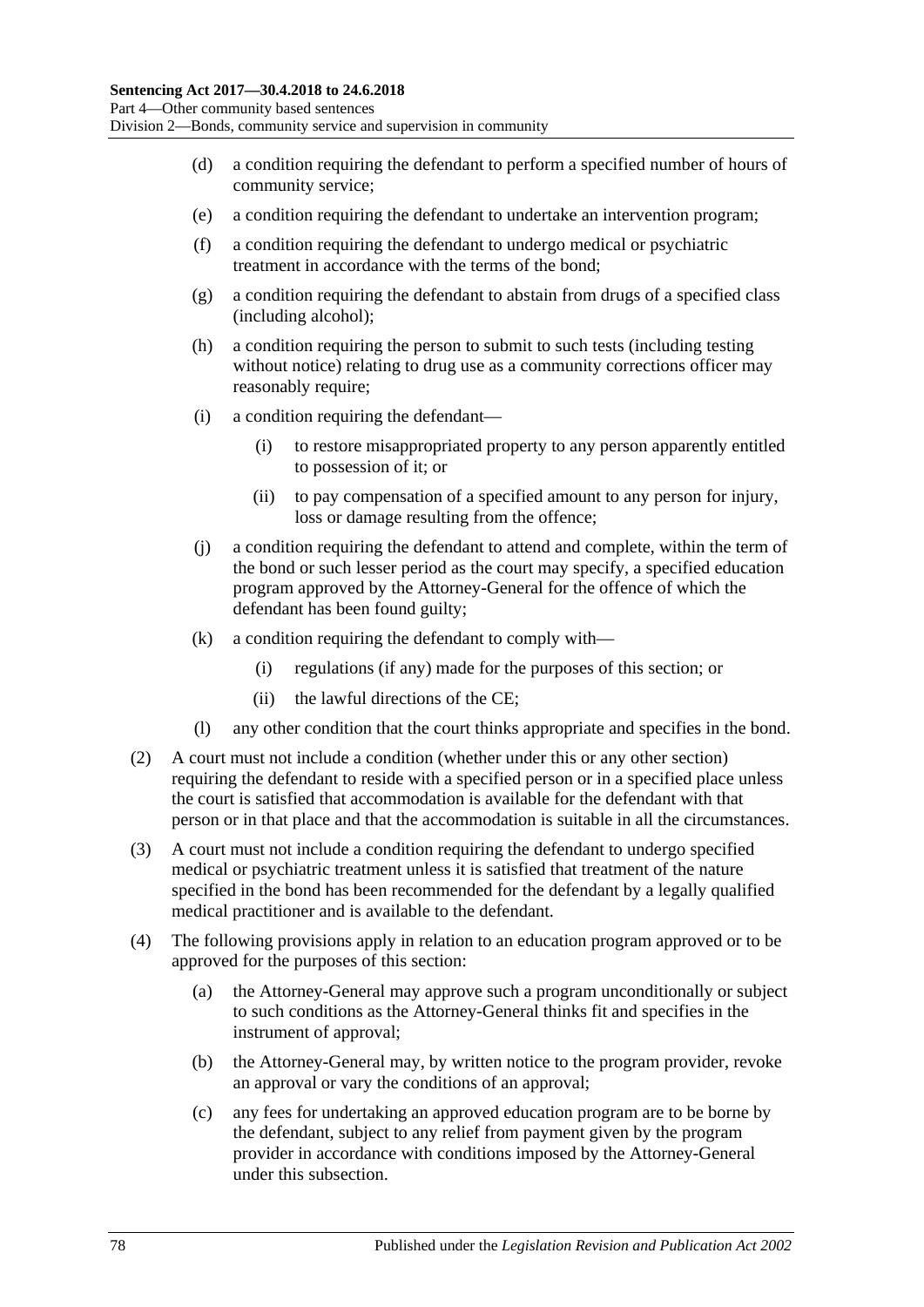- (5) Before the court imposes a condition requiring a defendant to undertake an intervention program, the court must satisfy itself that—
	- (a) the defendant is eligible for the services to be included on the program in accordance with applicable eligibility criteria (if any); and
	- (b) the services are available for the defendant at a suitable time and place.
- (6) The court may make appropriate orders for assessment of a defendant to determine—
	- (a) a form of intervention program that is appropriate for the defendant; and
	- (b) the defendant's eligibility for the services included on the program,

and may release the defendant on bail on condition that the defendant undertake the assessment as ordered.

- (7) A certificate apparently signed by—
	- (a) an intervention program manager as to—
		- (i) whether the services to be included on an intervention program are available for a particular person and, if so, when and where they will be available; or
		- (ii) whether a particular person is eligible for the services to be included on the program; or
	- (b) a case manager as to whether a particular person has complied with conditions regulating the person's participation in an intervention program,

is admissible as evidence of the matter so certified.

#### **99—Term of bond**

Subject to this Act, a bond under this Act is effective for the term that is specified in the bond.

#### **100—Guarantors etc**

- (1) If the court thinks it appropriate—
	- (a) a bond under this Act may oblige the defendant to pay a sum specified in the bond in the event of non-compliance with a condition of the bond; and
	- (b) the court may require the defendant to find 1 or more guarantors of such an obligation.
- $(2)$  A court—
	- (a) may require a defendant to find 1 or more persons to guarantee the defendant's compliance with the conditions of the bond; and
	- (b) if such a requirement is made, must specify the amount that any such guarantor will be liable to pay in the event of the defendant's non-compliance with a condition of the bond.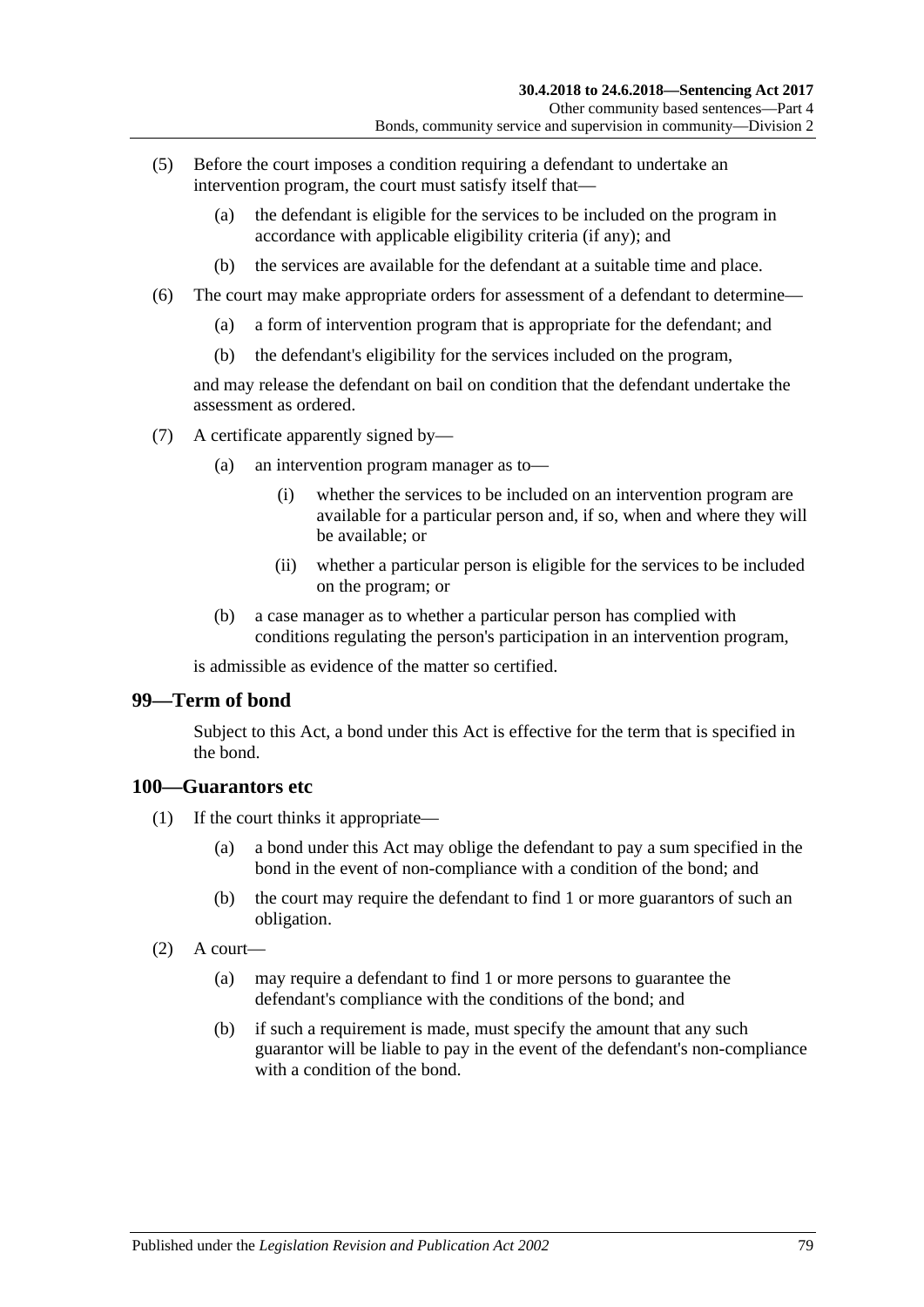### **101—Court may direct person to surrender firearm etc**

- (1) A probative court may, in relation to a bond that is subject to the condition imposed by section [96\(2\)\(a\),](#page-73-8) direct the probationer to immediately surrender at a police station specified by the court any firearm, ammunition or part of a firearm owned or possessed by the probationer.
- (2) No criminal liability attaches to a person to the extent that the person is complying with a direction under this section.
- (3) The Commissioner of Police must deal with any surrendered firearm, ammunition or part of a firearm in accordance with the scheme set out in the regulations.
- (4) No compensation is payable by the Crown or any other person in respect of the exercise of a function or power under this section.
- (5) The regulations may provide for the payment, recovery or waiver of fees in respect of this section.

#### **102—Court to provide CE with copy of court order**

If a defendant enters into a bond under this Act, the conditions of a bond are varied, the term of a bond is extended, or a bond is discharged, the court must notify the CE of the terms of the bond, variation or extension, or of the discharge, as the case may require.

#### <span id="page-79-0"></span>**103—Variation or discharge of bond**

- (1) A probative court may, on the application of a probationer or the Minister for Correctional Services, vary or revoke a condition of a bond under this Act.
- (2) If, on an application for variation under [subsection](#page-79-0) (1), a probative court extends, beyond the term of the bond, the period within which community service is to be performed by the probationer, the term of the bond is extended accordingly, despite the fact that the term, as so extended, exceeds 3 years.
- (3) A probative court cannot extend the period within which community service is to be performed by more than 6 months.
- (4) A probative court may only vary or revoke the conditions imposed by [section](#page-73-2) 96(2) on a bond if the court is satisfied, by evidence given on oath, that—
	- (a) there are cogent reasons to do so; and
	- (b) the possession of a firearm, ammunition or part of a firearm by the probationer does not represent an undue risk to the safety of the public.
- (5) Subject to [subsection](#page-80-0) (6), if the Minister for Correctional Services is satisfied, on the application of a probationer—
	- (a) that it is no longer necessary for the probationer to remain under supervision; and
	- (b) that it would not be in the best interests of the probationer to remain under supervision,

the Minister may, by instrument in writing, waive the obligation of the probationer to comply any further with the condition requiring supervision.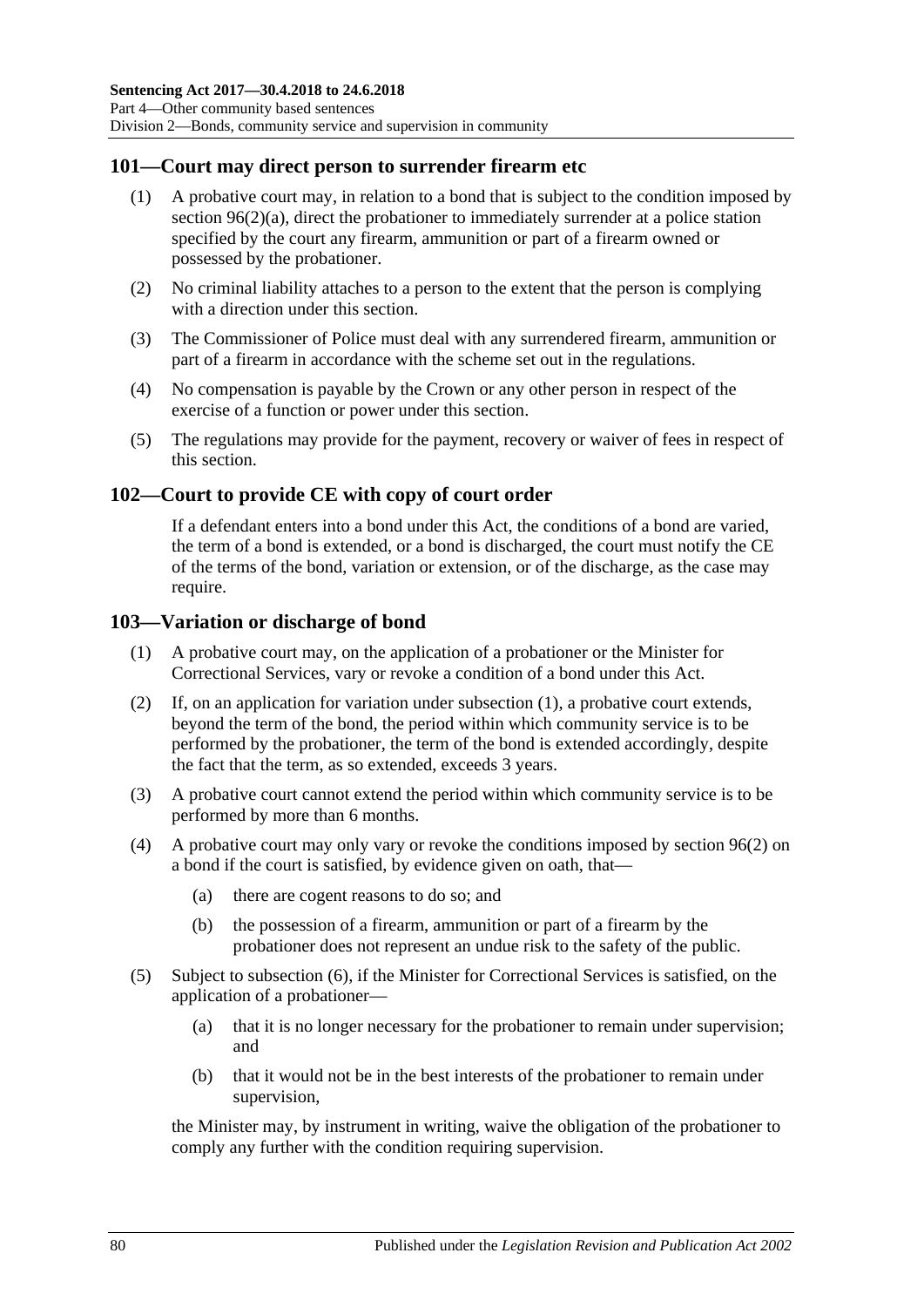- <span id="page-80-0"></span>(6) The Minister for Correctional Services must, before deciding whether to waive the obligation of a probationer to comply any further with a condition requiring supervision, take into account the likely impact on a victim to which this subsection applies if the probationer is no longer required to remain under supervision.
- (7) [Subsection](#page-80-0) (6) applies to a victim in respect of whom a victim impact statement was provided to the sentencing court when the probationer was sentenced.
- (8) If a probative court is satisfied, on the application of a probationer, that it is no longer necessary for the probationer to remain subject to the bond, the court may, by order, discharge the bond.

## **104—Court to be notified if suitable community service placement not available**

- <span id="page-80-1"></span>(1) If the CE, on being notified that a court has made an order for community service or included in a bond a condition requiring the performance of community service, is of the opinion that suitable community service work cannot be found for the defendant, whether because of the defendant's physical or mental disability, the location of the defendant, or for some other reason, the CE must notify the court in writing of that fact.
- (2) On receiving a notification under [subsection](#page-80-1) (1), the court may discharge the community service order or revoke the condition (as the case may be) and may require the defendant to appear before the court for further order.

## <span id="page-80-2"></span>**105—Provisions relating to community service**

- (1) The following provisions apply if a court imposes a sentence of community service, or includes in a bond a condition requiring the performance of community service:
	- (a) the court must specify the number of hours of community service to be performed by the person to whom the sentence relates, being not less than 15 or more than 300;
	- (b) the court must not specify a number of hours of community service to be performed by a person who is already performing, or is liable to perform, community service, where the aggregate of that number and the number of hours previously specified would exceed 300;
	- (c) the court must specify a period, not exceeding 18 months, within which the community service is to be performed;
	- (d) the person is required to report to a specified place not later than 2 working days after the date of the order unless, within that period, the person receives a notice from the CE to the contrary;
	- (e) the person is required to perform community service for not less than 4 hours each week and on such day, or days, as the community corrections officer to whom the person is assigned may direct:
	- (f) the person may not, except in circumstances approved by the Minister for Correctional Services, be required to perform community service for a continuous period exceeding 7.5 hours;
	- (g) if on any day a period of community service is to exceed 4 continuous hours, the next hour must be a meal break;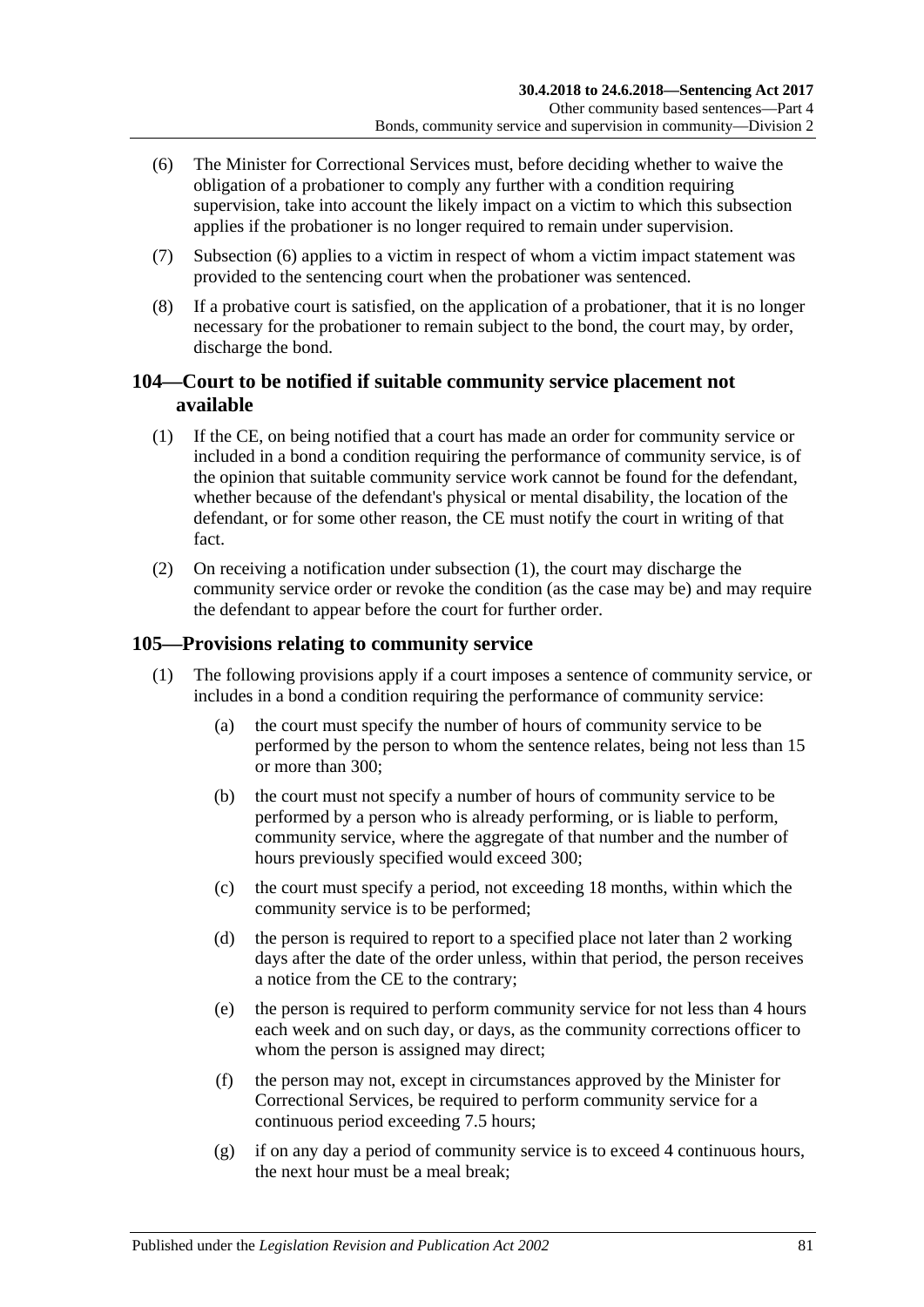- (h) the person may not be required to perform community service at a time that would interfere with the person's remunerated employment or with a course of training or instruction relating to, or likely to assist the person to obtain, remunerated employment, or that would cause unreasonable disruption of the person's commitments in caring for the person's dependants;
- (i) the person may not be required to perform community service at a time that would cause the person to offend against a rule of a religion that the person practises;
- (j) the attendance of the person at any educational or recreational course of instruction approved by the Minister for Correctional Services will be taken to be performance of community service;
- (k) the person will not be remunerated for the performance of community service under the order;
- (l) the person must obey the lawful directions of the community corrections officer to whom the person is assigned.
- (2) This section does not apply in relation to the performance of community service by a youth.

#### **106—Provisions relating to supervision in the community**

- (1) A court may, in addition to sentencing a defendant to community service—
	- (a) order that the defendant be under the supervision of a community corrections officer for the duration of the sentence; and
	- (b) make such other orders as the court thinks necessary for securing compliance with this Part.
- (2) The following provisions apply if a court makes an order, or includes a condition in a bond, requiring the person to whom the order or bond relates to be under the supervision of a community corrections officer:
	- (a) the court must, in the case of a probationer, specify the period during which the probationer is to be under supervision;
	- (b) except in the case of a bond with a home detention condition, the person is required to report to a specified place not later than 2 working days after the date of the order or bond unless, within that period, the defendant receives a notice from the CE to the contrary;
	- (c) the person must obey the lawful directions of the community corrections officer to whom the person is assigned;
	- (d) the person must not, during the period of supervision, leave the State for any reason except in accordance with the written permission of the CE.

### **107—CE must assign community corrections officer**

(1) The CE must, on receiving a copy of an order or a bond requiring supervision or the performance of community service (and may, after then, from time to time) assign the person to whom the bond or order relates to a community corrections officer.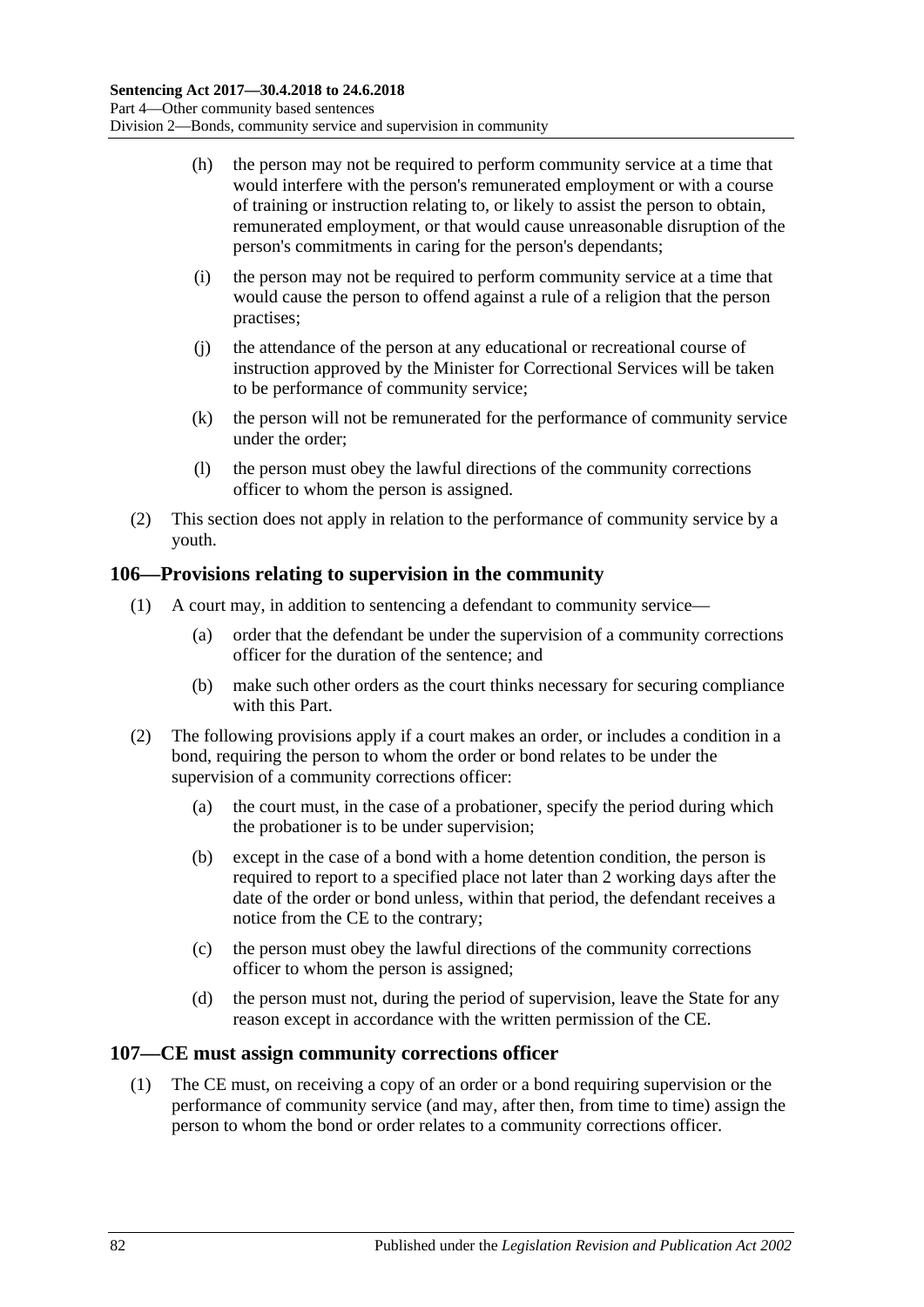- (2) The CE must ensure that the person is notified in writing of the name of the community corrections officer to whom the person has been assigned and, if necessary, of the place and time at which the person must first report to that officer.
- (3) It is the duty of a community corrections officer to endeavour to ensure that any person assigned to the officer complies with the conditions of the bond or order.

## **108—Community corrections officer to give reasonable directions**

- (1) A community corrections officer responsible for supervising a person in the community—
	- (a) must give reasonable directions to the person requiring the person to report to the officer on a regular basis; and
	- (b) may give reasonable directions to the person—
		- (i) requiring the person to notify the officer of any change in the person's place of residence or employment; or
		- (ii) requiring the person to reside, or not to reside, in any particular place or area or with any particular person; or
		- (iii) requiring the person to take up, or not to take up, any particular employment, to be punctual in reporting to work or not to give up some particular employment; and
	- (c) may give the person other directions of a kind authorised by the Minister for Correctional Services, either generally or in relation to that person.
- (2) If the person is required to perform community service, the community corrections officer may also give reasonable directions to the person—
	- (a) requiring the person to report to a community service centre or other place at certain times; or
	- (b) requiring the person to perform certain projects or tasks as community service; or
	- (c) requiring the person to undertake or participate in courses of instruction at a community service centre or other place; or
	- (d) requiring the person to behave in a particular manner while undertaking community service.

## **109—Powers of community corrections officer relating to probationers on home detention**

- (1) A community corrections officer may, at any time—
	- (a) enter or telephone the residence of a probationer who is subject to a bond with a home detention condition; or
	- (b) telephone the probationer's place of employment or any other place at which the probationer is permitted or required to attend; or
	- (c) question any person who is at that residence or place as to the whereabouts of the probationer,

for the purposes of ascertaining whether or not the probationer is complying with the home detention condition.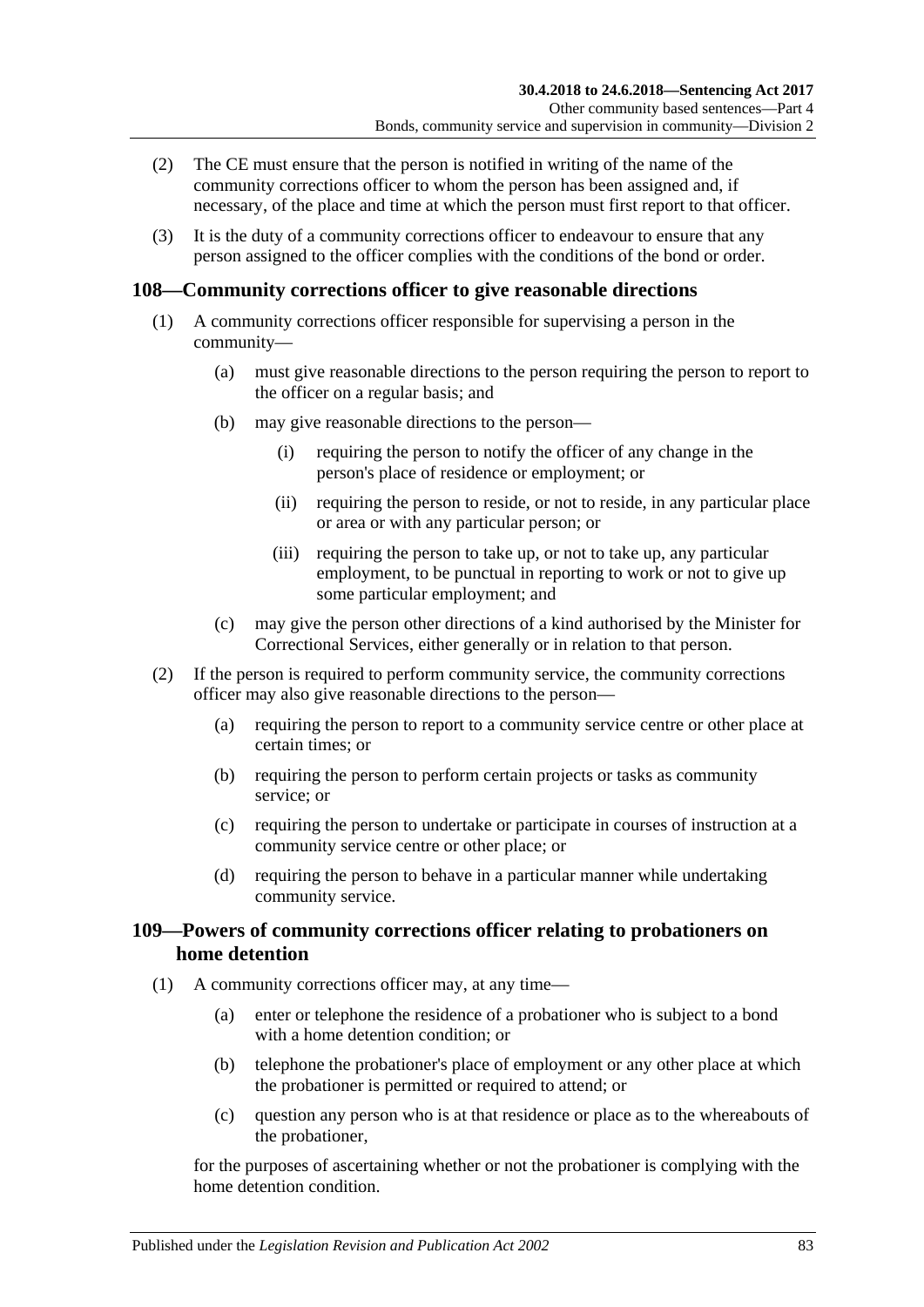- (2) A person must not—
	- (a) hinder a community corrections officer in the exercise of powers under this section; or
	- (b) fail to answer truthfully any question put to the person by a community corrections officer under those powers.

Maximum penalty: \$2 500.

- <span id="page-83-0"></span>(3) A community corrections officer or a police officer who believes on reasonable grounds that a probationer who is subject to a bond with a home detention condition is contravening, has contravened, or is about to contravene, that condition of the bond may arrest the probationer without warrant and take the probationer to the nearest police station at which facilities are continuously available for the probationer's care and custody.
- (4) A probationer arrested under [subsection](#page-83-0) (3) must be brought as soon as practicable before the sentencing court to be dealt with for breach of bond.

### <span id="page-83-1"></span>**110—Variation of community service order**

- (1) If, on the application of a person required to perform community service under a bond or an order of a court, the Minister for Correctional Services is satisfied that—
	- (a) the person will not complete the community service in the time provided for in the order or the bond; and
	- (b) sufficient reason exists for the person not being able to complete the community service in the required time,

the Minister may, by instrument in writing, extend the period within which the person must complete the performance of the community service.

- (2) The court that ordered a person to perform community service, or a court of coordinate jurisdiction, may, on application by the person or the Minister for Correctional Services, vary the terms of the order for community service, or vary or revoke an ancillary order.
- (3) The period within which community service must be performed cannot be extended under this section, whether by the Minister or the court, by a period exceeding 6 months, or periods that, in aggregate, exceed 6 months.
- (4) If the Minister extends the period within which a person must complete the performance of community service under an order or a bond, the order or bond will be taken to have been amended accordingly.
- (5) The Minister must notify the probative or sentencing court of any exercise of powers under [subsection](#page-83-1) (1).

#### <span id="page-83-2"></span>**111—Power of Minister to cancel unperformed hours of community service**

- (1) If, on the application of a person required to perform community service under a bond or an order of a court, the Minister for Correctional Services is satisfied that—
	- (a) although some hours of community service remain unperformed, the person has substantially complied with the requirement; and
	- (b) there is no apparent intention on the person's part to deliberately evade the person's obligations under the bond or order; and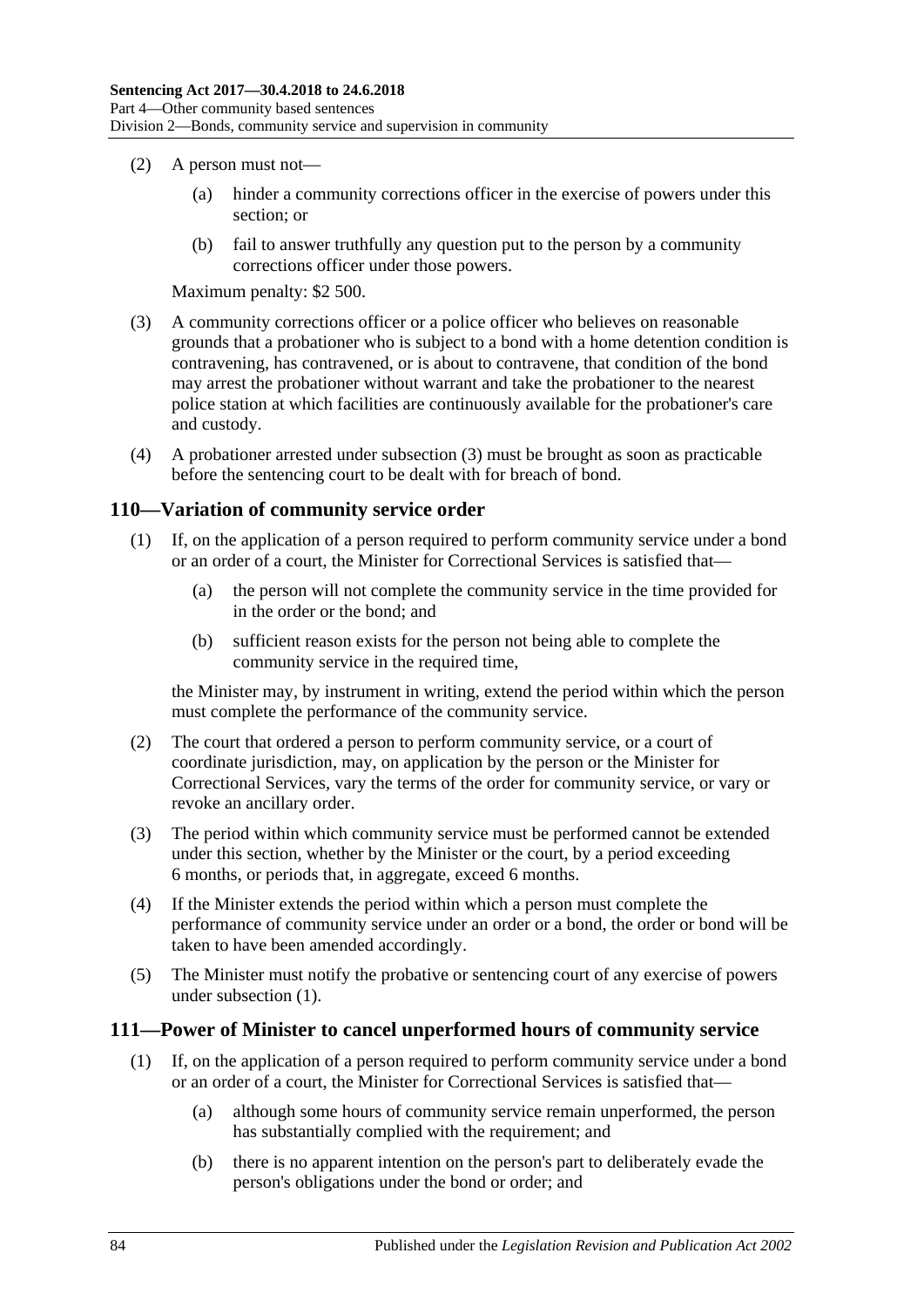(c) sufficient reason exists for not insisting on performance of some or all of those hours,

the Minister may, by instrument in writing, waive compliance with the requirement to perform those hours, or a specified number of them.

- (2) The Minister cannot exercise powers under [subsection](#page-83-2) (1) to waive performance of more than 10 hours under the 1 bond or order.
- (3) The Minister must notify the probative or sentencing court of any exercise of powers under [subsection](#page-83-2) (1).

## **112—Power of Minister in relation to default in performance of community service**

- <span id="page-84-0"></span>(1) If the Minister for Correctional Services is satisfied that a person who is required to perform community service has failed to obey a direction given by the community corrections officer to whom the person is assigned, the Minister, instead of commencing proceedings for breach of order or bond, may, by notice in writing served personally, increase the number of hours of community service that the person is required to perform.
- (2) If the Minister increases the hours of community service to be performed under an order or a bond, the order or bond will be taken to have been amended accordingly.
- (3) The number of hours of community service may not be increased under [subsection](#page-84-0) (1) by more than 24 in aggregate, but such an increase may be made despite the fact that its effect is to increase the total number of hours to be performed beyond the normal limit.
- (4) If the Minister for Correctional Services is satisfied that a person has failed to comply with an order or a bond requiring performance of community service, the Minister may, by notice in writing served personally or by post, suspend the operation of the order or the relevant condition of the bond until proceedings for breach of the community service order or bond have been determined.

## **Division 3—Enforcement of bonds, community service orders and other orders of a non-pecuniary nature**

## **Subdivision 1—Bonds**

### **113—Non-compliance with bond**

- (1) If it appears to a probative court, by evidence given on oath, that a probationer may have failed to comply with a condition of the probationer's bond, the court—
	- $(a)$  may—
		- (i) issue a summons to the probationer requiring the probationer to appear before the court at the time and place specified in the summons; or
		- (ii) issue a warrant for the probationer's arrest; and
	- (b) may issue a summons to a guarantor.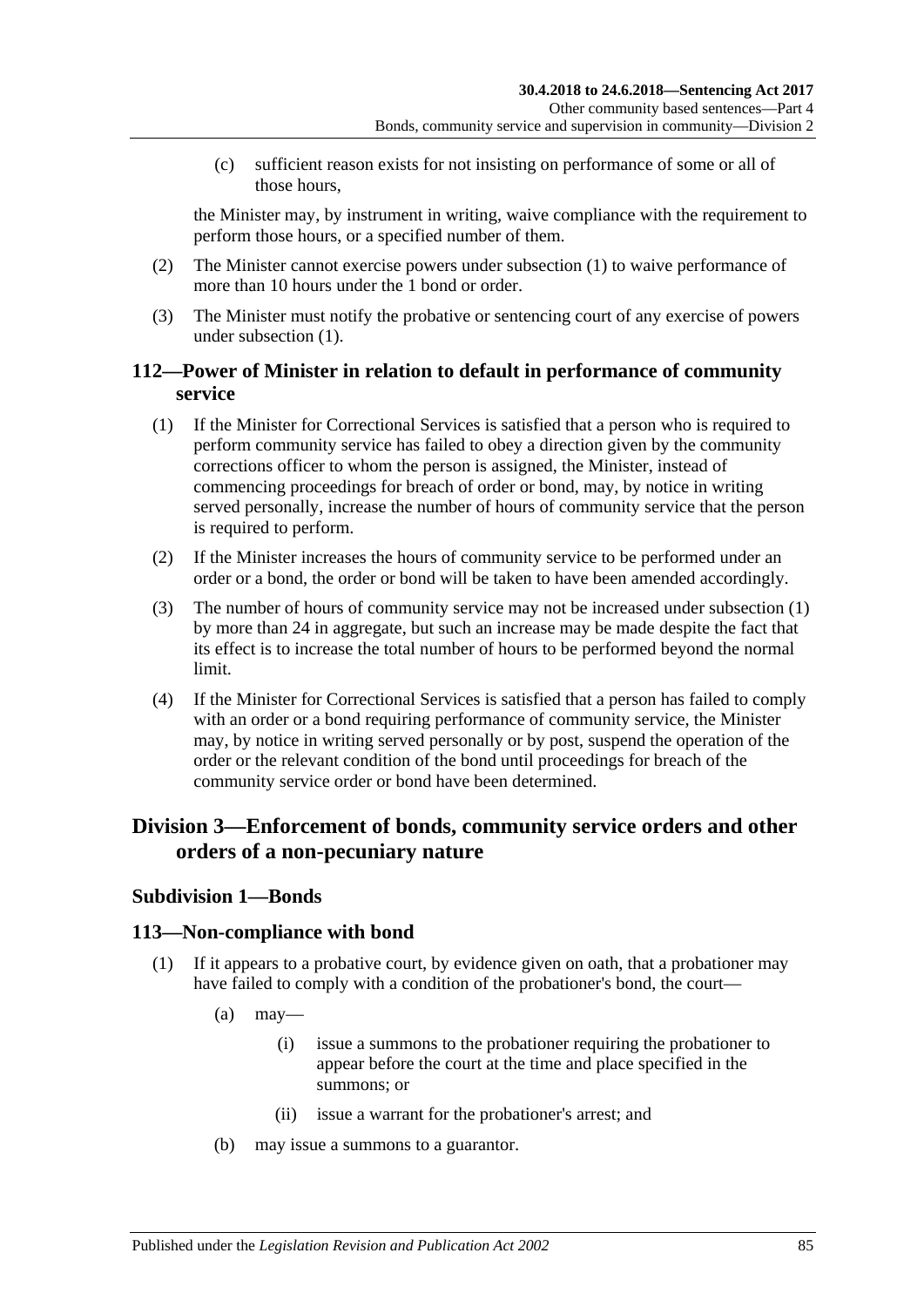Division 3—Enforcement of bonds, community service orders and other orders of a non-pecuniary nature

- (2) If a person fails to appear before the court as required by a summons issued under this section, the court may issue a warrant for the person's arrest.
- (3) If a person is arrested pursuant to a warrant issued under this section, the person must be brought before the probative court or the Magistrates Court not later than the next working day and may be remanded in custody or released on bail pending determination of the proceedings.
- (4) If a probationer is found guilty of an offence by a court of a superior jurisdiction to that of the probative court, being an offence committed during the term of the bond, any proceedings for breach of condition arising out of the offence are to be taken in the court of superior jurisdiction.
- (5) If a probationer is found guilty of an offence by a court of an inferior jurisdiction to that of the probative court, being an offence committed during the term of the bond, the court of an inferior jurisdiction must—
	- (a) sentence the probationer for the offence and remand the probationer to the probative court to be dealt with for breach of the conditions of the bond; or
	- (b) remand the probationer to the probative court to be sentenced for the offence and dealt with for breach of the conditions of the bond.
- (6) The court dealing with a probationer for breach of condition must hear any evidence adduced tending to establish that the probationer has failed to comply with a condition of the bond and any evidence or representations that the probationer may wish to adduce or make in reply.
- (7) In this section—

*court of an inferior jurisdiction* means—

- (a) if the probative court is the Supreme Court—the District Court or the Magistrates Court;
- (b) if the probative court is the District Court—the Magistrates Court;

#### *court of a superior jurisdiction* means—

- (a) if the probative court is the Magistrates Court—the Supreme Court or the District Court;
- (b) if the probative court is the District Court—the Supreme Court.

#### **114—Orders that court may make on breach of bond**

- <span id="page-85-0"></span>(1) If the court is satisfied that the probationer has failed to comply with a condition of the bond, the court—
	- (a) may, if the bond requires the probationer to pay a sum in the event of non-compliance with a condition of the bond, order the probationer to pay the whole or a part of that sum; or
	- (b) may order a guarantor to pay the whole or a part of the amount due under the guarantee; or
	- (c) may, if the probationer has not been sentenced for the original offence and the terms of the bond require the defendant to appear before the court for sentencing in the event of failure to comply with a condition of the bond—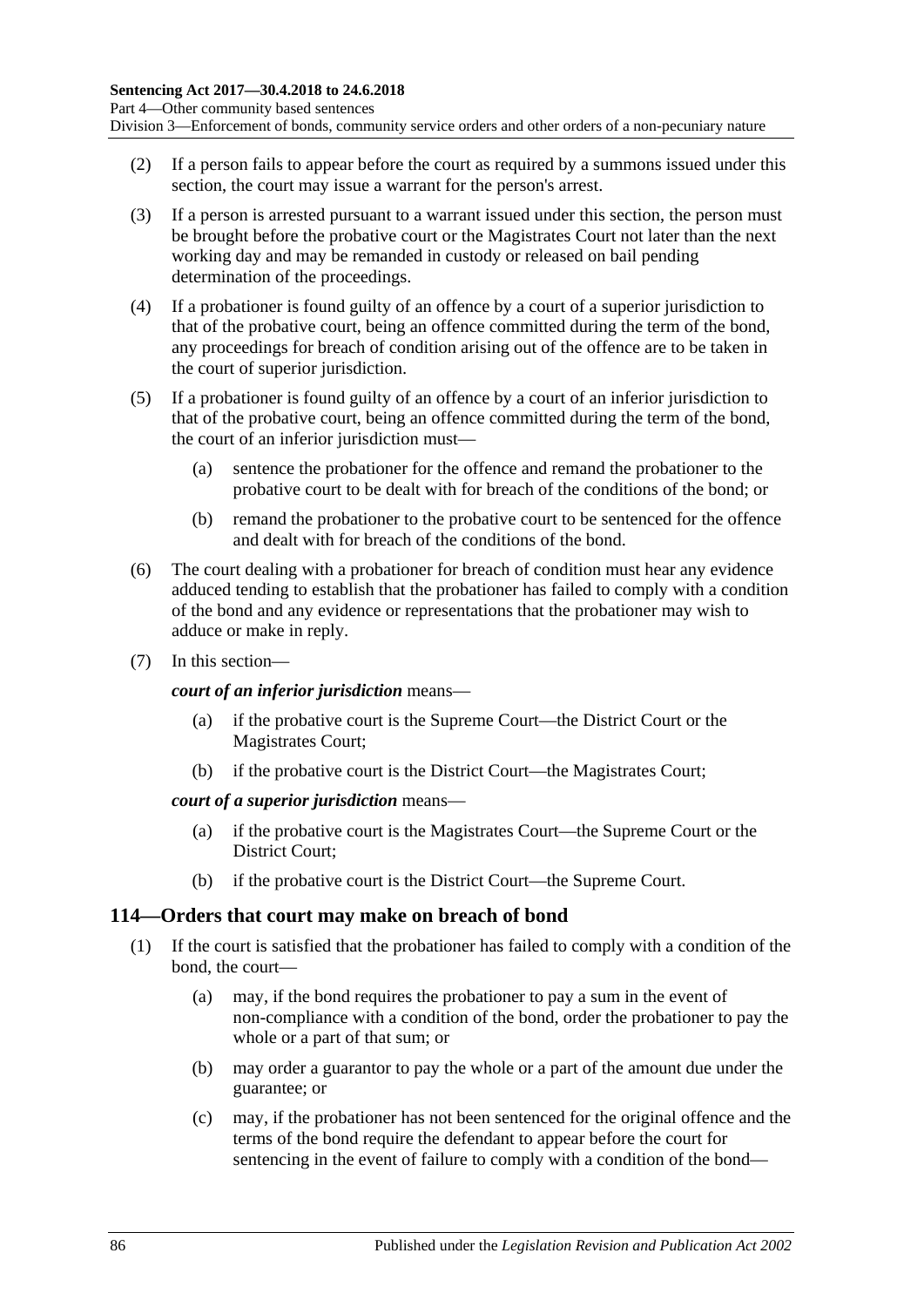Other community based sentences—Part 4

Enforcement of bonds, community service orders and other orders of a non-pecuniary nature—Division 3

- (i) sentence the probationer for the offence, or convict and sentence the probationer for the offence, as the case may require; or
- (ii) if the court is satisfied that the failure of the probationer to comply with the conditions of the bond was trivial or that there are proper grounds on which the failure should be excused, refrain from taking any action in respect of the failure; or
- (d) if the probationer has been sentenced to imprisonment for the original offence and that sentence has been suspended—must, subject to [subsection](#page-86-0) (3), revoke the suspension and order that the sentence be carried into effect.
- (2) The court may not order a person to pay an amount pursuant to [subsection](#page-85-0)  $(1)(a)$ unless the court is satisfied that—
	- (a) the person has, or will within a reasonable time have, the means to pay the amount; and
	- (b) payment of the amount would not unduly prejudice the welfare of dependants of the person.
- <span id="page-86-0"></span>(3) If a probationer is subject to a suspended sentence of imprisonment and the court is satisfied that the failure of the probationer to comply with the conditions of the bond was trivial or that there are proper grounds on which the failure should be excused, the court may refrain from revoking the suspension and—
	- (a) in the case of a bond requiring performance of community service—may—
		- (i) extend the term of the bond by such period (not exceeding 12 months) as the court thinks fit; or
		- (ii) extend the period within which any uncompleted hours of community service must be performed by not more than 6 months; or
		- (iii) if the period within which the community service must be performed has expired, impose a period of not more than 6 months within which any uncompleted hours of community service must be performed; or
		- (iv) cancel the whole or a number of any unperformed hours of community service; or
		- (v) revoke or vary any other condition of the bond; and
	- (b) in the case of any other bond—may—
		- (i) extend the term of the bond by such period (not exceeding 12 months) as the court thinks fit; or
		- (ii) impose a condition on the bond requiring the probationer to perform a specified number of hours of community service; or
		- (iii) revoke or vary any other condition of the bond; and
	- (c) if the bond has expired in any case—may require the probationer to enter into a further bond, the term of which must not exceed 12 months.
- <span id="page-86-1"></span>(4) [Section](#page-80-2) 105 applies in relation to a bond in respect of which a condition requiring the performance of community service is imposed under [subsection](#page-86-1) (3)(b)(ii).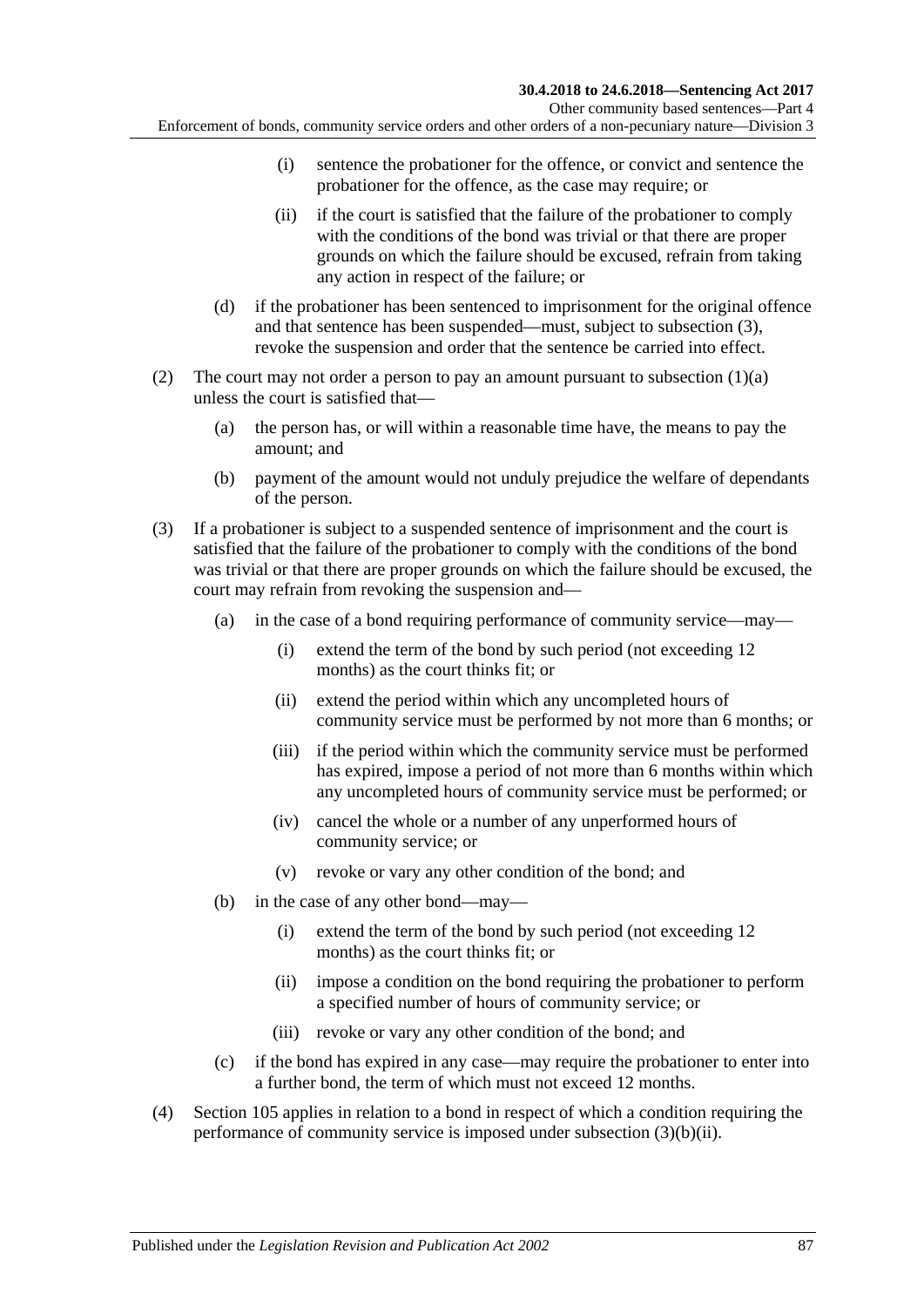Division 3—Enforcement of bonds, community service orders and other orders of a non-pecuniary nature

- (5) If a court revokes the suspension of a sentence of imprisonment, the court may make any of the following orders:
	- (a) if it considers that there are special circumstances justifying it in so doing—an order reducing the term of the suspended sentence;
	- (b) an order directing that time spent by the probationer in custody pending determination of the proceedings for breach of condition be counted as part of the term of the suspended sentence;
	- (c) in the case of a probationer whose sentence of imprisonment was partially suspended under [section](#page-74-1) 96(5) and even if the term of the sentence now to be served in custody is less than 12 months—an order fixing or extending a non-parole period taking into account the time spent in custody by the probationer before being released on the bond;
	- (d) in the case of a bond with a home detention condition—an order directing that the period of compliance by the probationer with that condition be counted as part of the term of the suspended sentence;
	- (e) an order directing that—
		- (i) in the case of a sentence partially suspended under [section](#page-74-0) 96(4) or [\(5\)—](#page-74-1)any part of the sentence that the probationer has not served in custody; or
		- (ii) in any other case—the suspended sentence,

be cumulative on another sentence, or sentences, of imprisonment then being served, or to be served, by the probationer.

(6) If a court other than the probative court sentences a probationer for the original offence, the court cannot impose a sentence that the probative court could not have imposed.

### **Subdivision 2—Community service orders and other orders of a non-pecuniary nature**

#### <span id="page-87-2"></span>**115—Community service orders may be enforced by imprisonment**

- (1) Subject to this section, an order requiring community service is enforceable by imprisonment in default of compliance.
- <span id="page-87-1"></span>(2) The term of imprisonment to be served in default of compliance will be—
	- (a) a term calculated on the basis of 1 day for each 7.5 hours of community service remaining to be performed under the order; or
	- (b) 6 months,

whichever is the lesser.

- <span id="page-87-0"></span>(3) If it appears to the court, by evidence given on oath, that a person has failed to comply with an order requiring performance of community service, the court may—
	- (a) issue a notice requiring the person to appear before the court at the time and place specified in the notice to show cause why a warrant of commitment should not be issued against the person for the default; or
	- (b) issue a warrant for the person's arrest.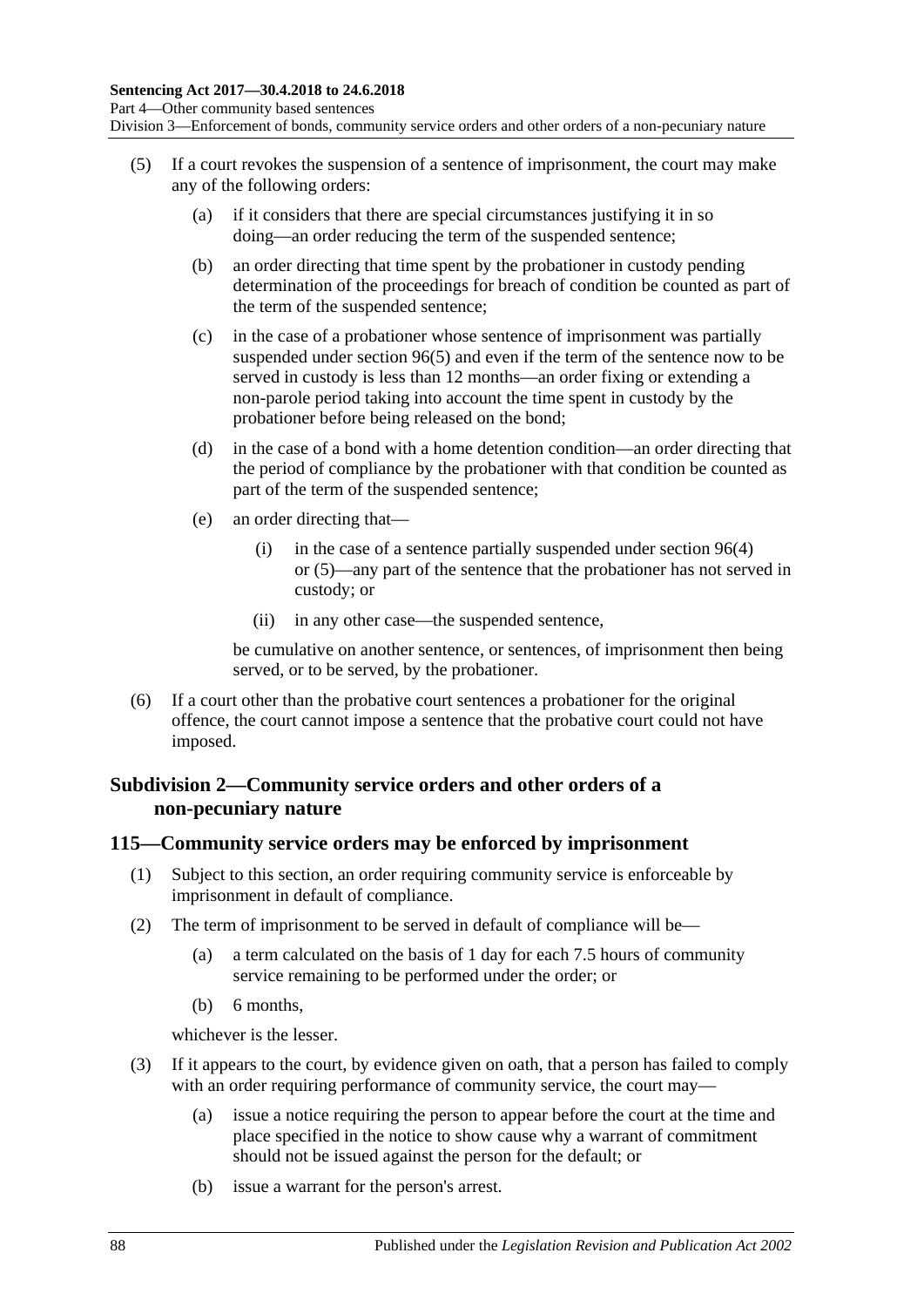- (4) If a person fails to appear before the court as required by a notice issued under [subsection](#page-87-0) (3), the court may issue a warrant for the person's arrest.
- <span id="page-88-1"></span><span id="page-88-0"></span>(5) If the court is satisfied that the person has failed to comply with the order requiring performance of community service—
	- (a) the court may issue a warrant of commitment for the appropriate term of imprisonment fixed in accordance with [subsection](#page-87-1) (2); but
	- (b) if the person is a youth, the court may, instead of taking action under [paragraph](#page-88-0) (a), make an order for home detention for a period fixed on the same basis.
- (6) The court may, on issuing a warrant under [subsection](#page-88-1) (5), direct that the imprisonment to which the person becomes liable by virtue of the warrant be cumulative on any other term of imprisonment being served, or to be served, by the person.
- (7) Despite [subsection](#page-88-1) (5), if the court is satisfied that the failure of a person to comply with an order requiring performance of community service was trivial or that there are proper grounds on which the failure should be excused, the court—
	- (a) may refrain from issuing a warrant of commitment; and
	- (b) may—
		- (i) extend the term of the order by such period, not exceeding 6 months, as the court thinks necessary for the purpose of enabling the person to perform the remaining hours of community service (if any);
		- (ii) if the order has expired, impose a further order, for a term not exceeding 6 months, requiring the person to perform the number of hours of community service unperformed under the previous order;
		- (iii) cancel the whole or a number of the unperformed hours of community service under the order.
- <span id="page-88-2"></span>(8) However, if the court is satisfied that the person who has failed to comply with the order requiring performance of community service has the means to pay a fine without the person or the person's dependants suffering hardship, the court may—
	- (a) revoke the community service order; and
	- (b) impose a fine not exceeding the maximum fine that may be imposed for the offence in respect of which the community service order was made (or, if the order was made in respect of more than 1 offence—the total of the maximum fines that may be imposed for the offences).
- (9) In imposing a fine under [subsection](#page-88-2) (8), the court must take into account the number of hours of community service (if any) that the person performed under the revoked order.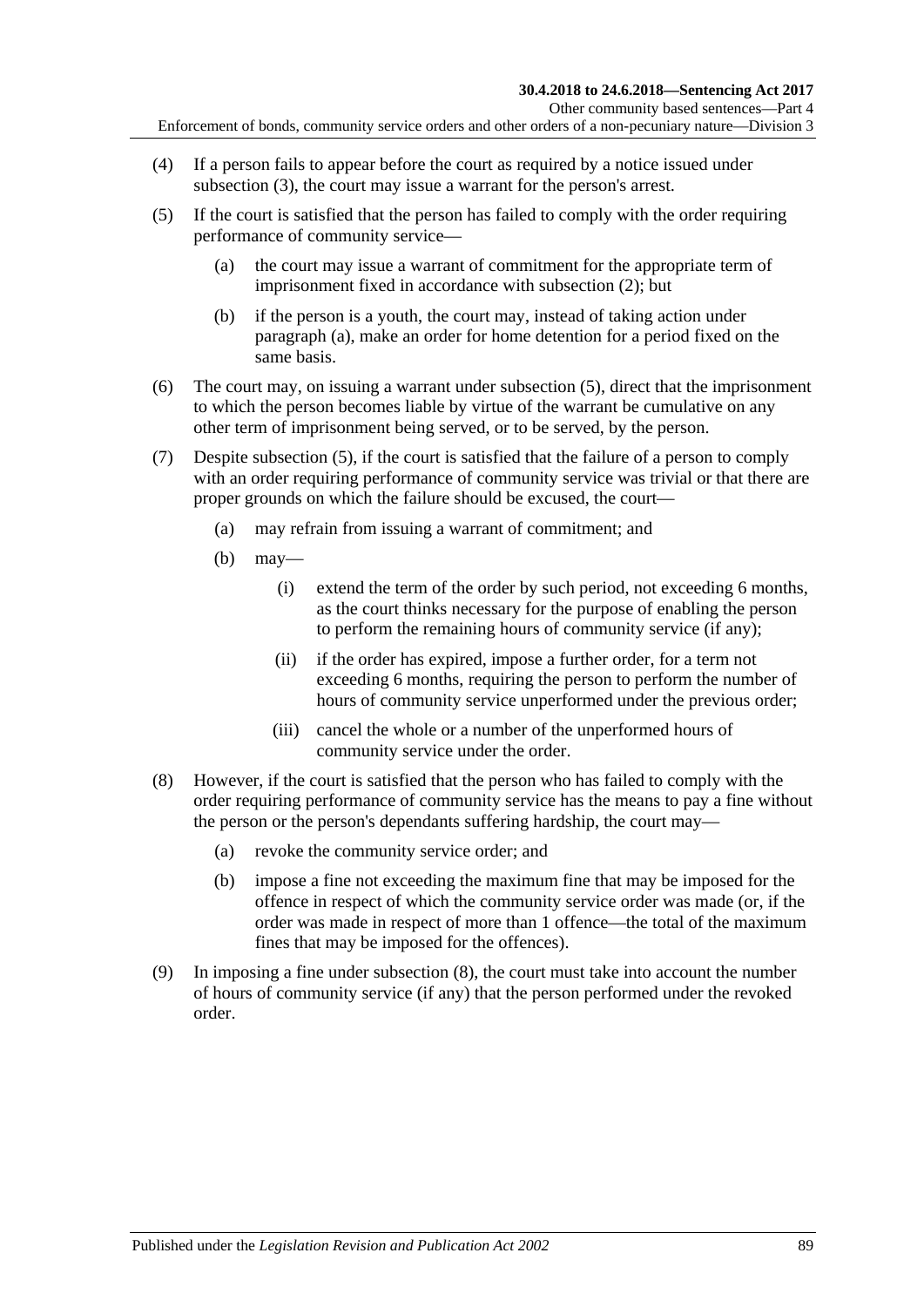### <span id="page-89-2"></span><span id="page-89-0"></span>**116—Other non-pecuniary orders may be enforced by imprisonment**

- (1) If it appears to the court, by evidence given on oath, that a person has failed to comply with an order requiring the person to do some act (other than the performance of community service or the payment of a pecuniary sum), the court may—
	- (a) issue a notice requiring the person to appear before the court at the time and place specified in the notice to show cause why the person should not be dealt with for the default; or
	- (b) issue a warrant for the person's arrest.
- (2) If a person fails to appear before the court as required by a notice issued under [subsection](#page-89-0) (1), the court may issue a warrant for the person's arrest.
- <span id="page-89-1"></span>(3) If the court is satisfied that the person has failed to comply with the order, the court may sentence the person to such term of imprisonment (not exceeding 6 months) as the court thinks fit and issue a warrant of commitment accordingly.
- (4) The court may, on issuing a warrant under [subsection](#page-89-1) (3), direct that the imprisonment to which the person becomes liable by virtue of the warrant be cumulative on any other term of imprisonment being served, or to be served, by the person.

#### <span id="page-89-3"></span>**117—Registrar may exercise jurisdiction under this Division**

- (1) Subject to rules of court or the regulations, the powers of a court under [sections](#page-87-2) 115 and [116](#page-89-2) are exercisable by—
	- (a) if the person in relation to whom the powers are to be exercised is a youth—the Registrar of the Youth Court;
	- (b) in any other case—a Registrar of the Magistrates Court.
- (2) Subject to rules of court or the regulations, a person who is aggrieved by a decision or order of a Registrar made under [subsection](#page-89-3) (1) may apply in accordance with rules of court to the court for a review of the decision or order.
- (3) The court may, on completion of the review—
	- (a) confirm the decision or order;
	- (b) quash the decision or order and substitute any decision or order that could have been made in the first instance;
	- (c) make any ancillary order (including an order as to costs) the court thinks fit.

#### **118—Detention in prison**

If the court issues an order for detention of a youth or sentences a youth to detention under this Division—

- (a) where the youth is already in custody in a prison, the youth will serve the detention in a prison; or
- (b) where the youth has previously served a sentence of imprisonment or detention in a prison, the court may direct that the youth serve the detention in a prison,

and the *[Correctional Services Act](http://www.legislation.sa.gov.au/index.aspx?action=legref&type=act&legtitle=Correctional%20Services%20Act%201982) 1982* applies to and in relation to a youth serving detention in a prison under this section.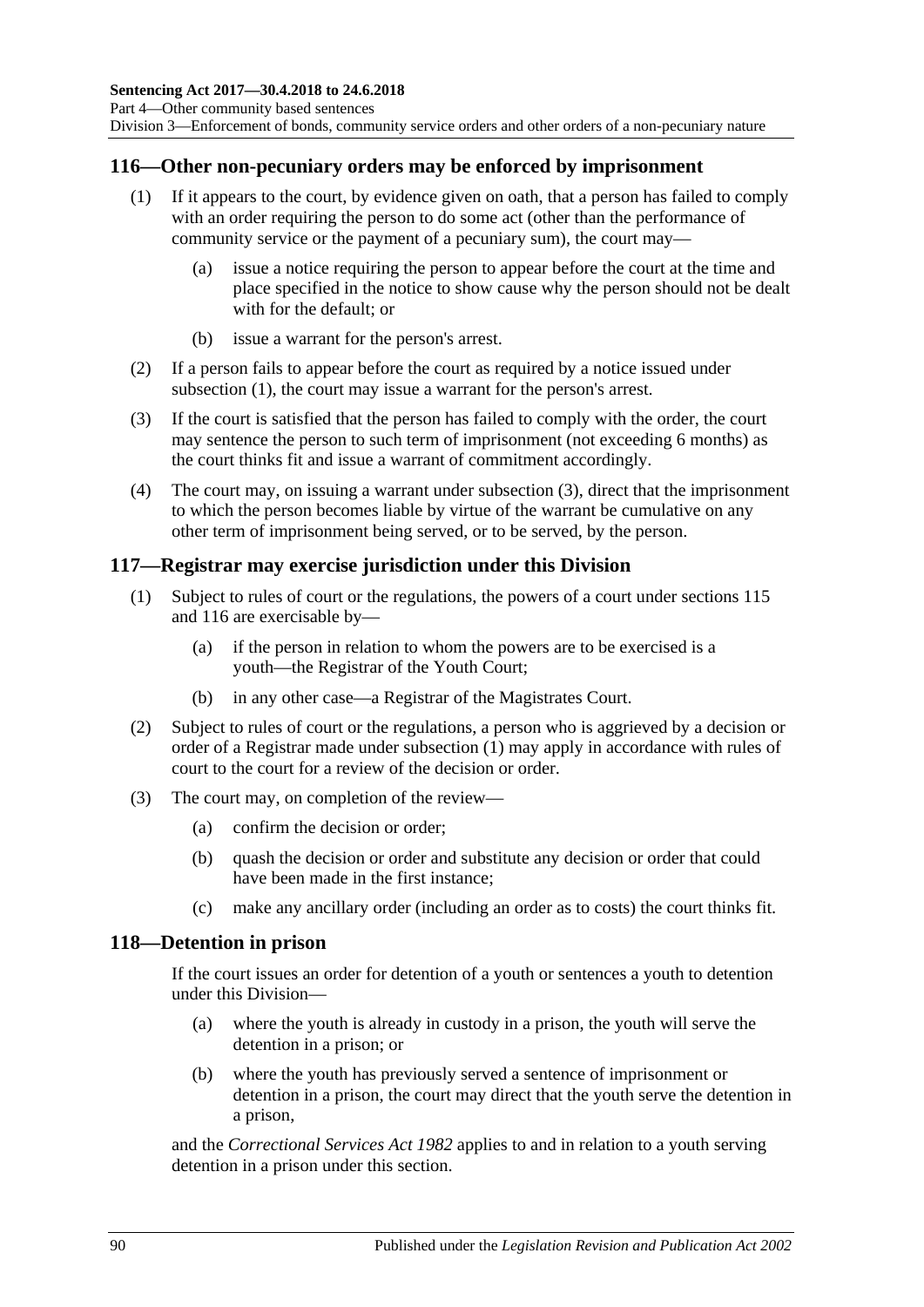# **Part 5—Financial penalties**

#### **119—Maximum fine if no other maximum provided**

If a fine is imposed in respect of an offence for which an Act or statutory instrument does not prescribe a fine, the fine may not exceed—

- (a) if the Supreme Court imposes the fine—\$75 000; and
- (b) if the District Court imposes the fine—\$35 000; and
- (c) if the Magistrates Court imposes the fine—\$10 000.

## **120—Order for payment of pecuniary sum not to be made in certain circumstances**

- (1) The court must not make an order requiring a defendant to pay a pecuniary sum (other than a VIC levy) if the court is satisfied that the means of the defendant, so far as they are known to the court, are such that—
	- (a) the defendant would be unable to comply with the order; or
	- (b) compliance with the order would unduly prejudice the welfare of dependants of the defendant,

(and in such a case the court may, if it thinks fit, order the payment of a lesser amount).

- (2) Subject to [subsection](#page-90-0) (3), the court is not obliged to inform itself as to the defendant's means, but it should consider any evidence on the subject that the defendant or the prosecutor has placed before it.
- <span id="page-90-0"></span>(3) In considering whether the defendant would be able to comply with the order, the court should have regard to any information available to the court as to other pecuniary sums that have been paid, or are payable, by the defendant.

#### **121—Preference must be given to compensation for victims**

If a court considers—

- (a) that it is appropriate—
	- (i) to make an order for compensation (under this Act or any other Act); and
	- (ii) to impose a fine or make any other order for the payment of a pecuniary sum; but
- (b) that the defendant has insufficient means to pay both the compensation and the fine or other pecuniary sum,

the court must give preference to compensation.

## <span id="page-90-1"></span>**122—Court not to fix time for payment of pecuniary sums**

(1) If a court makes an order requiring a defendant to pay a pecuniary sum, the court is not empowered to make any order relating to the time or manner in which the sum is to be paid.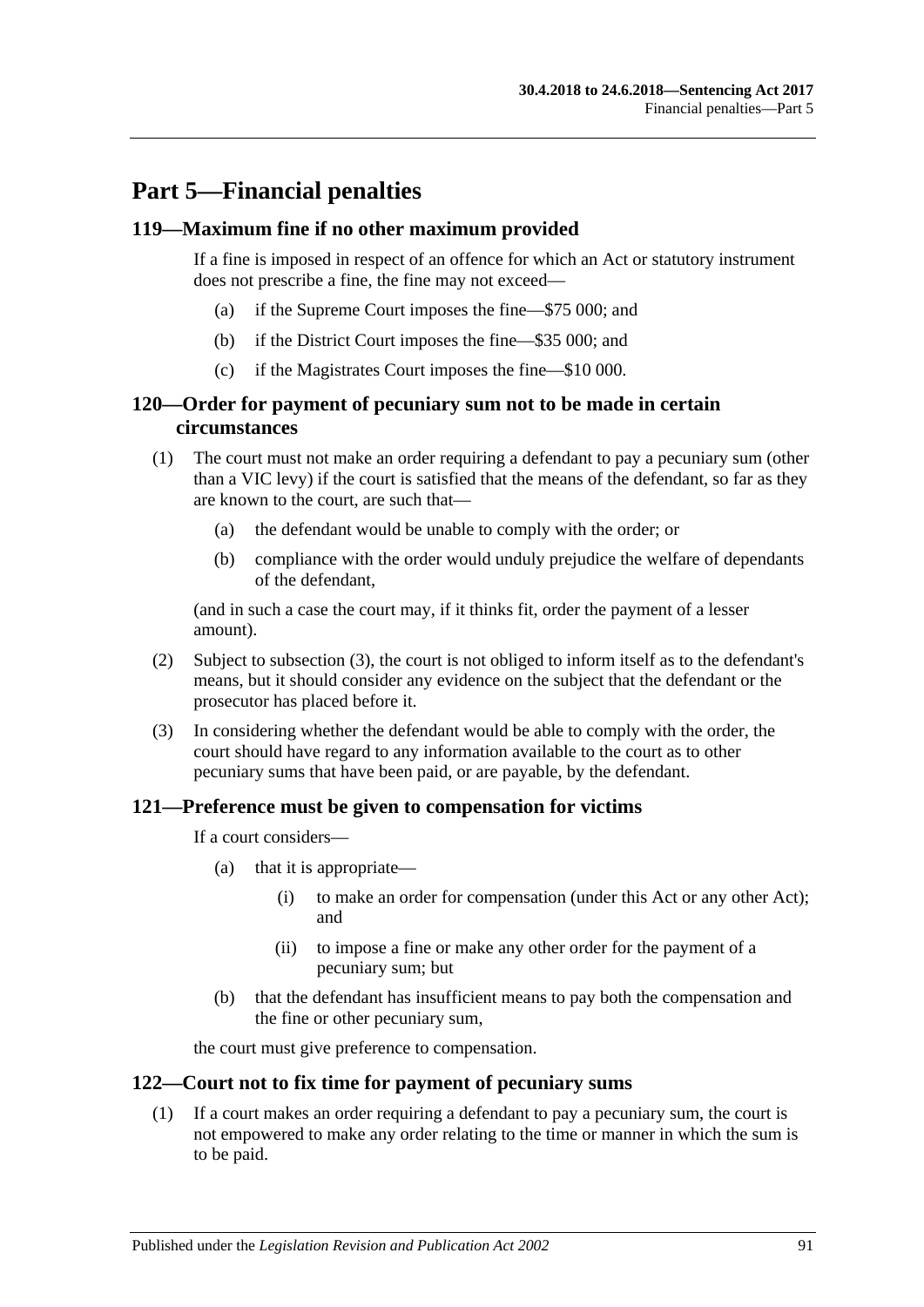(2) [Subsection](#page-90-1) (1) does not derogate from an order of a court or an officer of a court that was in force immediately before this section came into operation.

# **Part 6—Restitution and compensation**

## **Division 1—Restitution and compensation generally**

## <span id="page-91-1"></span><span id="page-91-0"></span>**123—Restitution of property**

- (1) If the offence of which the defendant has been found guilty, or any other offence that is to be taken into account by the court in determining sentence, involves the misappropriation of property, the court may order the defendant, or any other person in possession of the property, to restore the property to a person who appears to be entitled to possession of the property.
- (2) An order under [subsection](#page-91-0) (1) does not prejudice a person's title to the property.

### **124—Compensation**

- (1) Subject to this section, a court may make an order requiring a defendant to pay compensation for injury, loss or damage resulting from the offence of which the defendant has been found guilty or for any offence taken into account by the court in determining sentence for that offence.
- (2) An order for compensation may be made under this section—
	- (a) either on application by the prosecutor or on the court's own initiative; and
	- (b) instead of, or in addition to, dealing with the defendant in any other way.
- $(3)$  If—
	- (a) a court finds a defendant guilty of an offence, or takes an offence into account in determining sentence; and
	- (b) the circumstances of the offence are such as to suggest that a right to compensation has arisen, or may have arisen, under this section,

the court must, if it does not make an order for compensation, give its reasons for not doing so.

- (4) Compensation under this section will be of such amount as the court considers appropriate having regard to any evidence before the court and to any representations made by or on behalf of the prosecutor or the defendant.
- (5) If property of which a person was dispossessed as a result of the offence is recovered, any damage to the property while it was out of the person's possession is to be treated for the purposes of this section as having resulted from the offence.
- (6) The power of a court to award compensation under this section is subject to the following qualifications:
	- (a) no compensation may be awarded for injury, loss or damage caused by, or arising out of the use of, a motor vehicle except damage to property;
	- (b) no compensation may be awarded against an employer in favour of an employee or former employee if—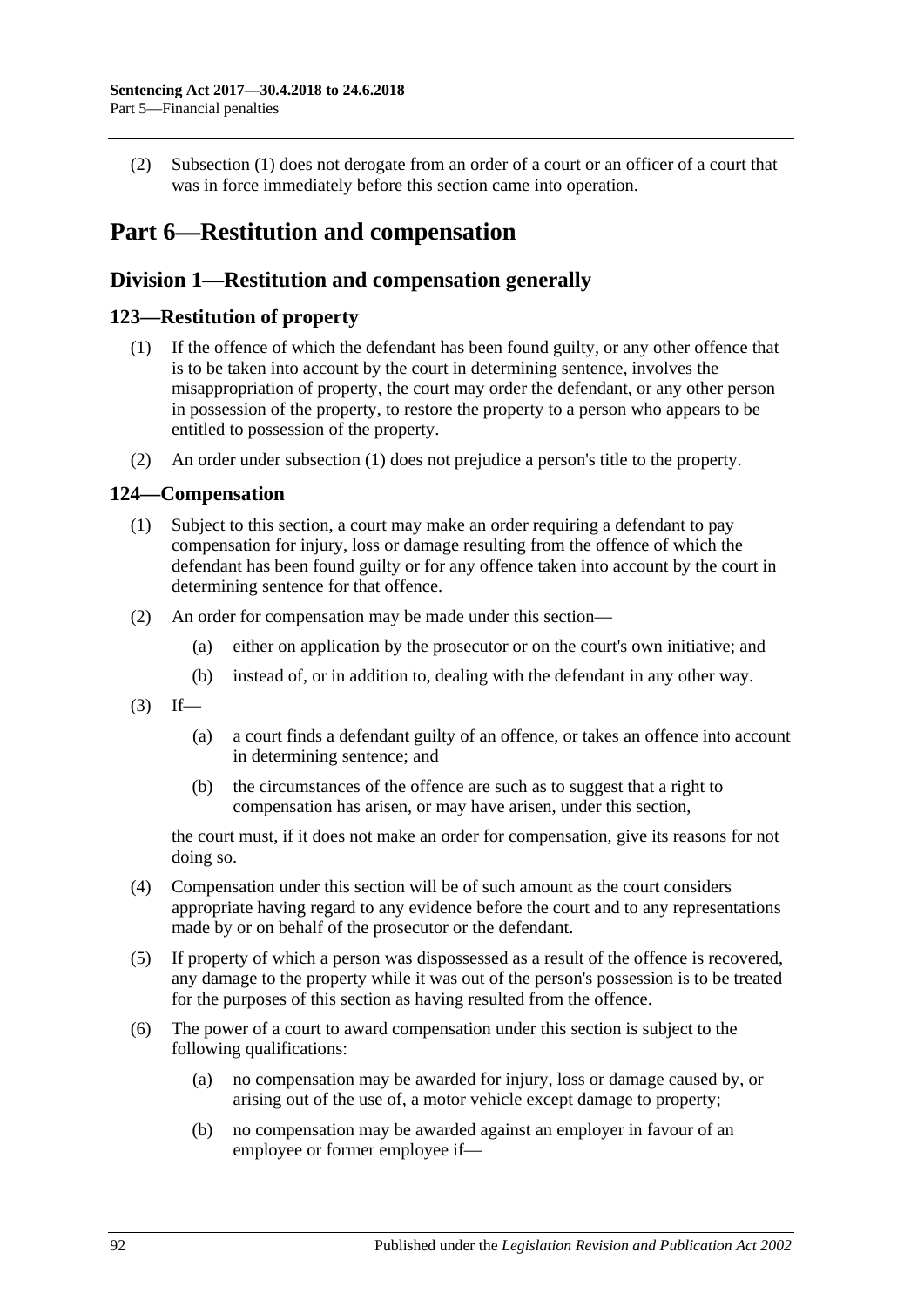- (i) the offence arises from breach of a statutory duty related to employment; and
- (ii) the injury, loss or damage is compensable under the *[Return to Work](http://www.legislation.sa.gov.au/index.aspx?action=legref&type=act&legtitle=Return%20to%20Work%20Act%202014)  [Act 2014](http://www.legislation.sa.gov.au/index.aspx?action=legref&type=act&legtitle=Return%20to%20Work%20Act%202014)*;
- (c) the Magistrates Court may not award more than \$20 000 (or if a greater amount is prescribed—the prescribed amount) by way of compensation.
- (7) Compensation may be ordered under this section in relation to an offence despite the fact that compensation may be ordered under some other statutory provision that relates more specifically to the offence or proceedings in respect of the offence.
- (8) The amount paid to a person pursuant to an order under this section for compensation for injury, loss or damage must be taken into consideration by a court or any other body in awarding compensation for that injury, loss or damage under any other Act or law.

## **125—Certificate for victims of identity theft**

- (1) A court that finds a person guilty of an offence involving—
	- (a) the assumption of another person's identity; or
	- (b) the use of another person's personal identification information,

may, on application by a victim of the offence, issue a certificate under [subsection](#page-92-0) (2).

- <span id="page-92-0"></span>(2) The certificate is to give details of—
	- (a) the offence; and
	- (b) the name of the victim; and
	- (c) any other matters considered by the court to be relevant.
- (3) In this section—

#### *personal identification information* has the same meaning as in Part 5A of the *[Criminal Law Consolidation Act](http://www.legislation.sa.gov.au/index.aspx?action=legref&type=act&legtitle=Criminal%20Law%20Consolidation%20Act%201935) 1935*;

*victim* means a person whose identity has been assumed, or personal identification information has been used, without the person's consent, in connection with the commission of the offence.

## **Division 2—Enforcement of restitution orders**

### **126—Non-compliance with order for restitution of property**

- $(1)$  If—
	- (a) an order is made under [section](#page-91-1) 123 requiring property to be restored to a person; and
	- (b) the order is not complied with,

the person may request an authorised officer to take action under this section for enforcement of the order.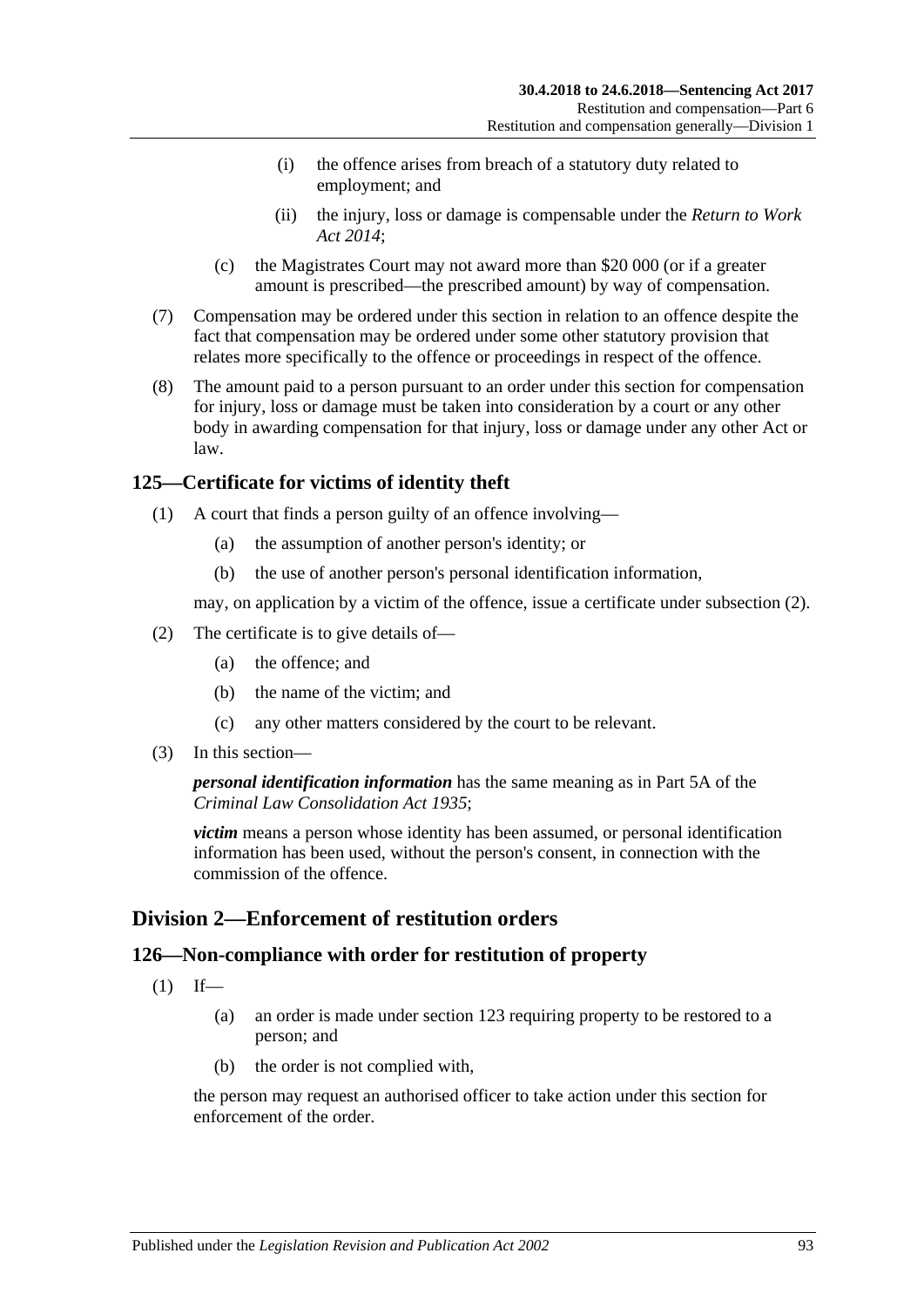- <span id="page-93-0"></span>(2) On receiving a request under this section in relation to an order requiring the restitution of property, an authorised officer may—
	- (a) enter any land (using such force as may be necessary) on which the officer reasonably suspects the property is situated and seize and remove the property; or
	- (b) cause the property to be valued (in such manner as the officer thinks fit) and make an order requiring the defendant to pay to the person an amount equal to the value of the property.
- <span id="page-93-1"></span>(3) In exercising powers under [subsection](#page-93-0) (2)(a), an authorised officer may be assisted by such other persons (including a member of the police force) as the officer considers necessary in the circumstances.
- (4) An authorised officer who makes an order under [subsection](#page-93-1) (2)(b) must cause a copy of the order to be served on the defendant personally or by post.
- (5) An order under [subsection](#page-93-1)  $(2)(b)$ 
	- (a) may be made in the absence of, and without prior notice to, the defendant; and
	- (b) may be varied or cancelled by an authorised officer in such circumstances as the officer considers just; and
	- (c) is enforceable as a pecuniary sum.
- (6) The prescribed fees for issuing, serving and executing an order under [subsection](#page-93-1) (2)(b) are payable in addition to the amount specified in the order as the value of the relevant property and form part of the amount payable under the order.
- (7) In this section—

*authorised officer* means the sheriff or a person authorised in writing by the sheriff for the purposes of this section;

*defendant*, in relation to property, means the defendant in the proceedings in which the order requiring restitution of the property was made.

## **Part 7—Miscellaneous**

#### **127—Power of delegation—intervention program manager**

- (1) An intervention program manager may, by instrument in writing, delegate a power or function under this Act—
	- (a) to a particular person; or
	- (b) to the person for the time being occupying a particular position.
- (2) A power or function so delegated under this section may, if the instrument of delegation so provides, be further delegated.
- (3) A delegation—
	- (a) may be absolute or conditional; and
	- (b) does not derogate from the power of the delegator to act in a matter; and
	- (c) is revocable at will.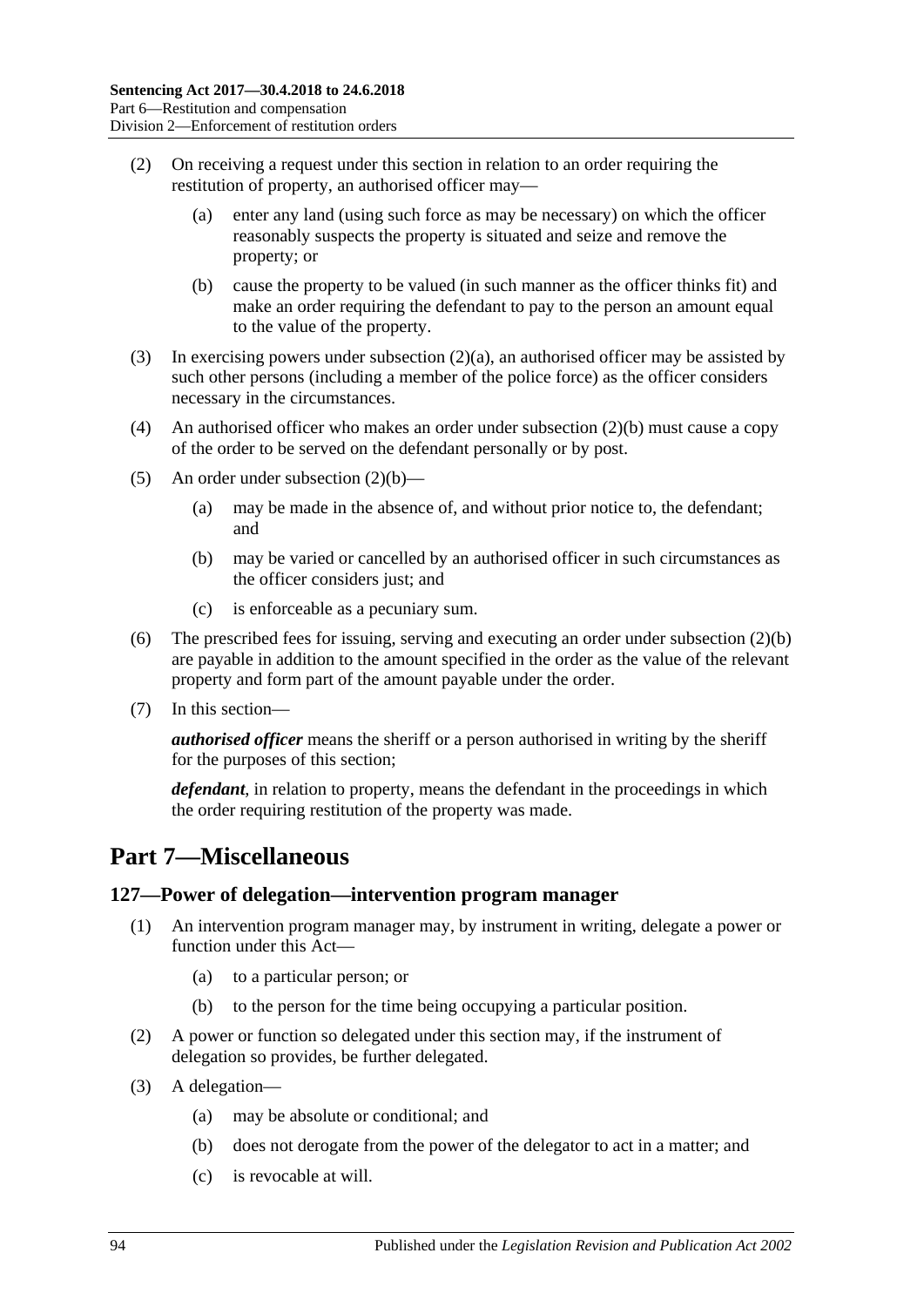#### <span id="page-94-0"></span>**128—Regulations**

- (1) The Governor may make such regulations as are contemplated by, or as are necessary or expedient for the purposes of, this Act.
- (2) Without limiting the generality of [subsection](#page-94-0) (1), the regulations may—
	- (a) prescribe forms for the purposes of this Act;
	- (b) prescribe, or provide for the calculation of, costs, fees or charges for the purposes of this Act;
	- (c) exempt any person or class of persons from the obligation to pay any costs, fees or charges so prescribed;
	- (d) prescribe penalties, not exceeding \$5 000, for breach of, or non-compliance with, a regulation.
- (3) The regulations may—
	- (a) be of general or limited application; and
	- (b) make different provision according to the persons, things or circumstances to which they are expressed to apply; and
	- (c) provide that a specified provision of this Act does not apply, or applies with prescribed variations, to any person, circumstance or situation (or person, circumstance or situation of a prescribed class) specified by the regulations, subject to any condition to which the regulations are expressed to be subject; and
	- (d) provide that any matter or thing is to be determined, dispensed with, regulated or prohibited according to the discretion of the Minister, an authorised officer or another prescribed person.
- (4) The regulations may make provisions of a savings or transitional nature consequent on the commencement of any provisions of this Act (including provisions of a transitional nature modifying any provisions of this Act).

# **Schedule 1—Repeal and transitional provisions Part 1—Repeal of** *Criminal Law (Sentencing) Act 1988*

### <span id="page-94-1"></span>**1—Repeal of Act**

The *[Criminal Law \(Sentencing\) Act](http://www.legislation.sa.gov.au/index.aspx?action=legref&type=act&legtitle=Criminal%20Law%20(Sentencing)%20Act%201988) 1988* is repealed.

## **Part 2—Transitional provisions**

#### **2—Transitional provisions**

(1) Subject to this clause, this Act applies to the sentencing of a defendant after the commencement of this Act, regardless of whether the offence for which the defendant is being sentenced was committed before or after that commencement.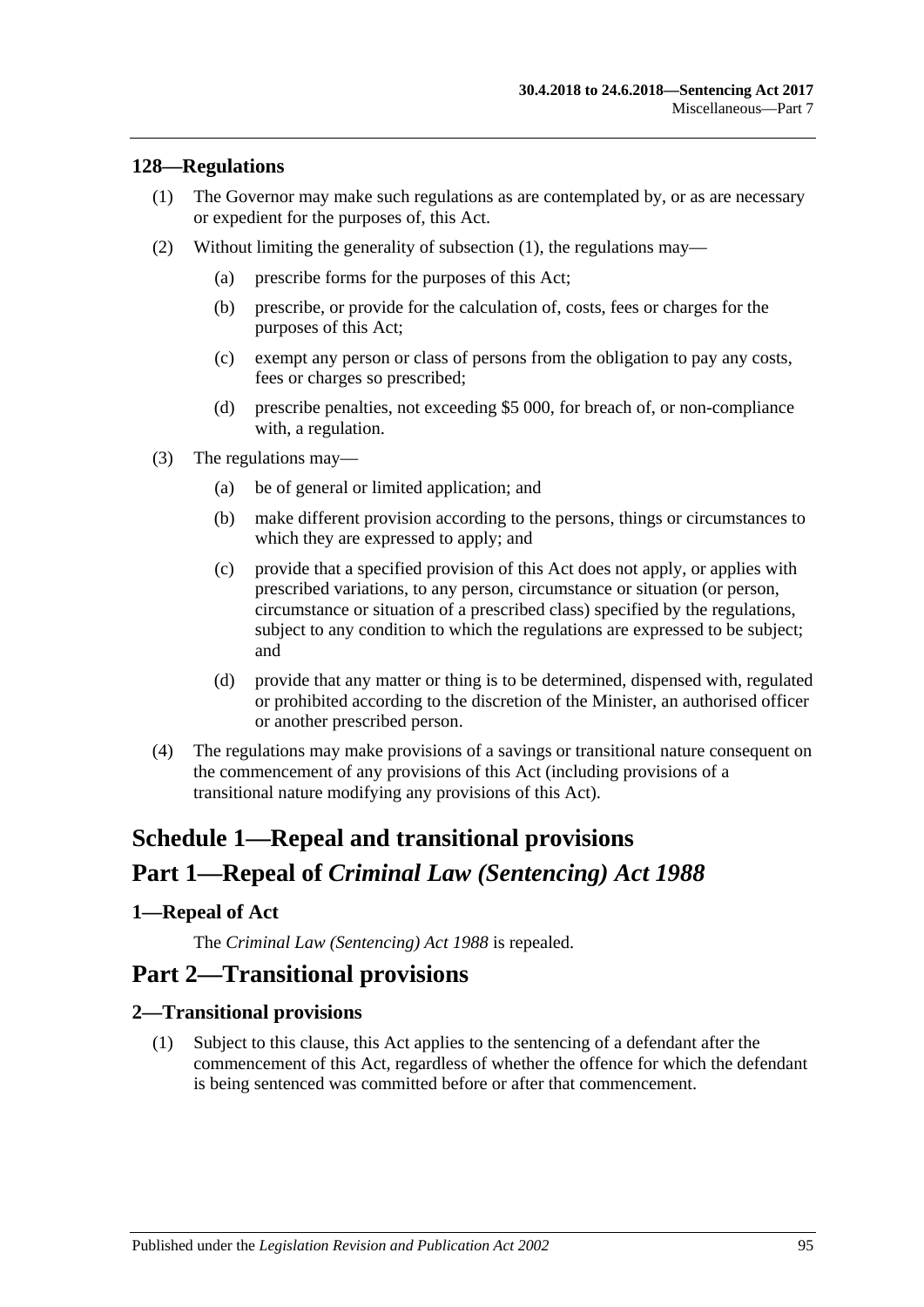- (2) However—
	- (a) the old sentence reduction provisions of the repealed Act will continue to apply in relation to the sentencing of a defendant for an offence where the proceedings for that offence are commenced before the commencement of the amendments to the repealed Act to be effected by the *[Summary Procedure](http://www.legislation.sa.gov.au/index.aspx?action=legref&type=act&legtitle=Summary%20Procedure%20(Indictable%20Offences)%20Amendment%20Act%202017)  [\(Indictable Offences\) Amendment Act 2017](http://www.legislation.sa.gov.au/index.aspx?action=legref&type=act&legtitle=Summary%20Procedure%20(Indictable%20Offences)%20Amendment%20Act%202017)*; while
	- (b) the new sentence reduction provisions of this Act will apply in relation to the sentencing of a defendant for an offence where the proceedings for that offence are commenced after the commencement of the amendments to the repealed Act to be effected by the *[Summary Procedure \(Indictable Offences\)](http://www.legislation.sa.gov.au/index.aspx?action=legref&type=act&legtitle=Summary%20Procedure%20(Indictable%20Offences)%20Amendment%20Act%202017)  [Amendment Act](http://www.legislation.sa.gov.au/index.aspx?action=legref&type=act&legtitle=Summary%20Procedure%20(Indictable%20Offences)%20Amendment%20Act%202017) 2017*, regardless of when the offence was committed
- (3) In this clause—

*new sentence reduction provisions* means Part 2 Division [2 Subdivision](#page-27-0) 4 of this Act;

*old sentence reduction provisions* means sections 10A, 10B and 10C and Part 2 Division 6 of the repealed Act;

*repealed Act* means the *[Criminal Law \(Sentencing\) Act](http://www.legislation.sa.gov.au/index.aspx?action=legref&type=act&legtitle=Criminal%20Law%20(Sentencing)%20Act%201988) 1988* repealed by [clause](#page-94-1) 1.